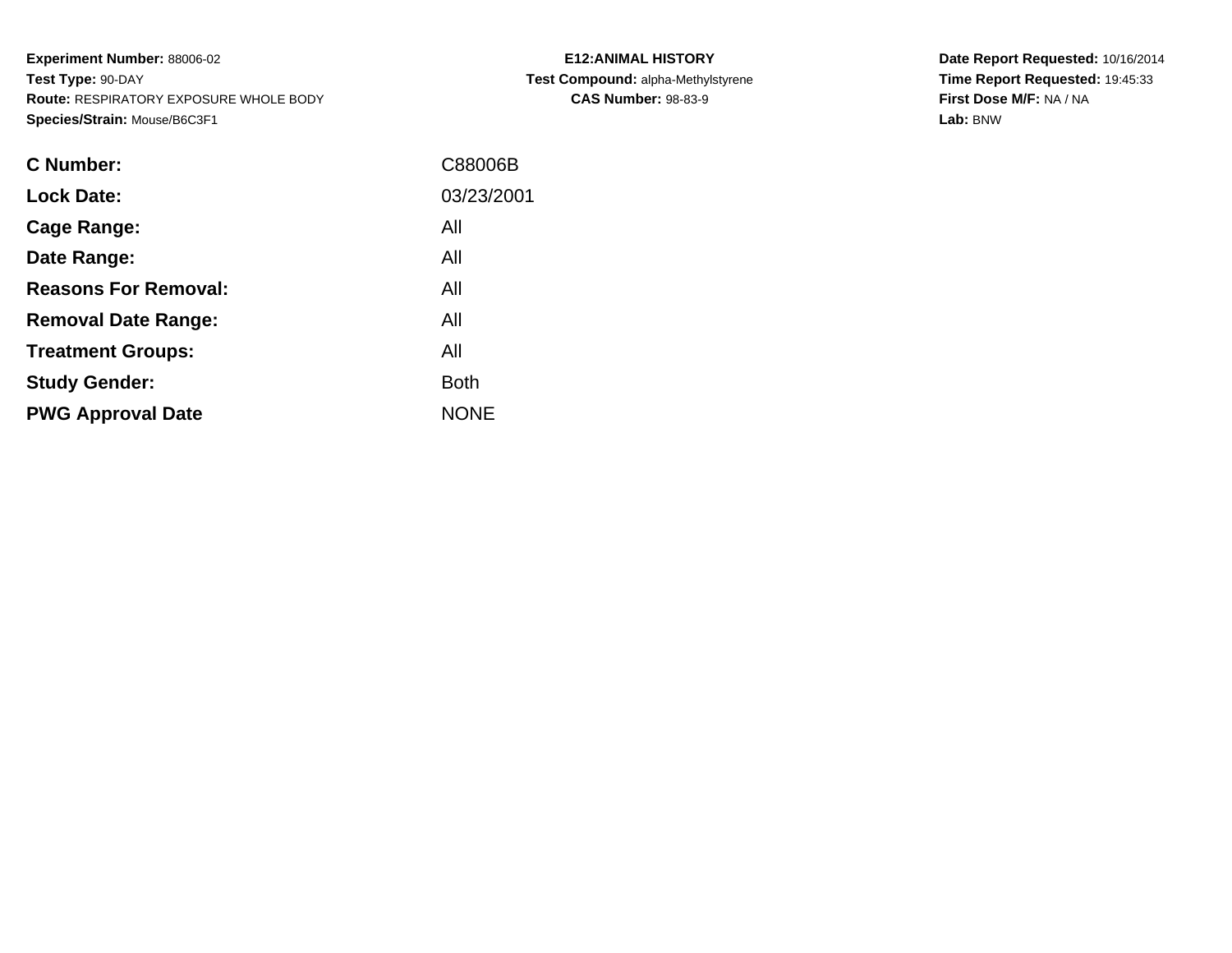**Route:** RESPIRATORY EXPOSURE WHOLE BODY

**Species/Strain:** Mouse/B6C3F1

### **E12:ANIMAL HISTORY Test Compound:** alpha-Methylstyrene**CAS Number:** 98-83-9

| <b>CAGE: 1</b><br><b>ANIMAL ID: 1</b> |                                               |       | <b>SEX: Male</b><br><b>TRT#: 1</b> |                    |       |                                |                 |                     |  |
|---------------------------------------|-----------------------------------------------|-------|------------------------------------|--------------------|-------|--------------------------------|-----------------|---------------------|--|
| <b>DAY</b>                            | <b>DATE</b>                                   | OP ID | <b>DOSE TIME</b>                   | <b>WEIGHT TIME</b> | WT(g) | <b>WEIGHT</b><br><b>STATUS</b> | <b>OBS TIME</b> | <b>OBSERVATIONS</b> |  |
| -1                                    | 08/28/00                                      | 12    |                                    | 06:52:54           | 23.1  |                                |                 |                     |  |
| 10                                    | 09/06/00                                      | 12    |                                    | 06:54:08           | 26.2  |                                | 06:54:08        | Unremarkable        |  |
| 17                                    | 09/13/00                                      | 13    |                                    | 07:35:56           | 27.7  |                                | 07:35:56        | Unremarkable        |  |
| 24                                    | 09/20/00                                      | 2     |                                    | 06:40:20           | 29.4  |                                | 06:40:20        | Unremarkable        |  |
| 31                                    | 09/27/00                                      | 13    |                                    | 07:25:58           | 30.3  |                                | 07:25:58        | Unremarkable        |  |
| 38                                    | 10/04/00                                      | 13    |                                    | 07:09:20           | 31.8  |                                | 07:09:20        | Unremarkable        |  |
| 45                                    | 10/11/00                                      |       |                                    | 06:44:02           | 33.3  |                                | 06:44:02        | Unremarkable        |  |
| 52                                    | 10/18/00                                      | 13    |                                    | 06:52:38           | 34.7  |                                | 06:52:38        | Unremarkable        |  |
| 66                                    | 11/01/00                                      | 13    |                                    | 06:58:54           | 37.7  |                                | 06:58:54        | Unremarkable        |  |
| 73                                    | 11/08/00                                      | 13    |                                    | 07:26:48           | 39.2  |                                | 07:26:48        | Unremarkable        |  |
| 80                                    | 11/15/00                                      |       |                                    | 06:51:10           | 40.5  |                                | 06:51:10        | Unremarkable        |  |
| 87                                    | 11/22/00                                      |       |                                    | 06:55:44           | 41.1  |                                | 06:55:44        | Unremarkable        |  |
|                                       | <b>REMOVED ** REASON - TERMINAL SACRIFICE</b> |       |                                    |                    |       |                                |                 |                     |  |
| 95                                    | 11/30/00                                      | 12    |                                    | 06:48:34           | 41.8  |                                | 06:48:34        | Unremarkable        |  |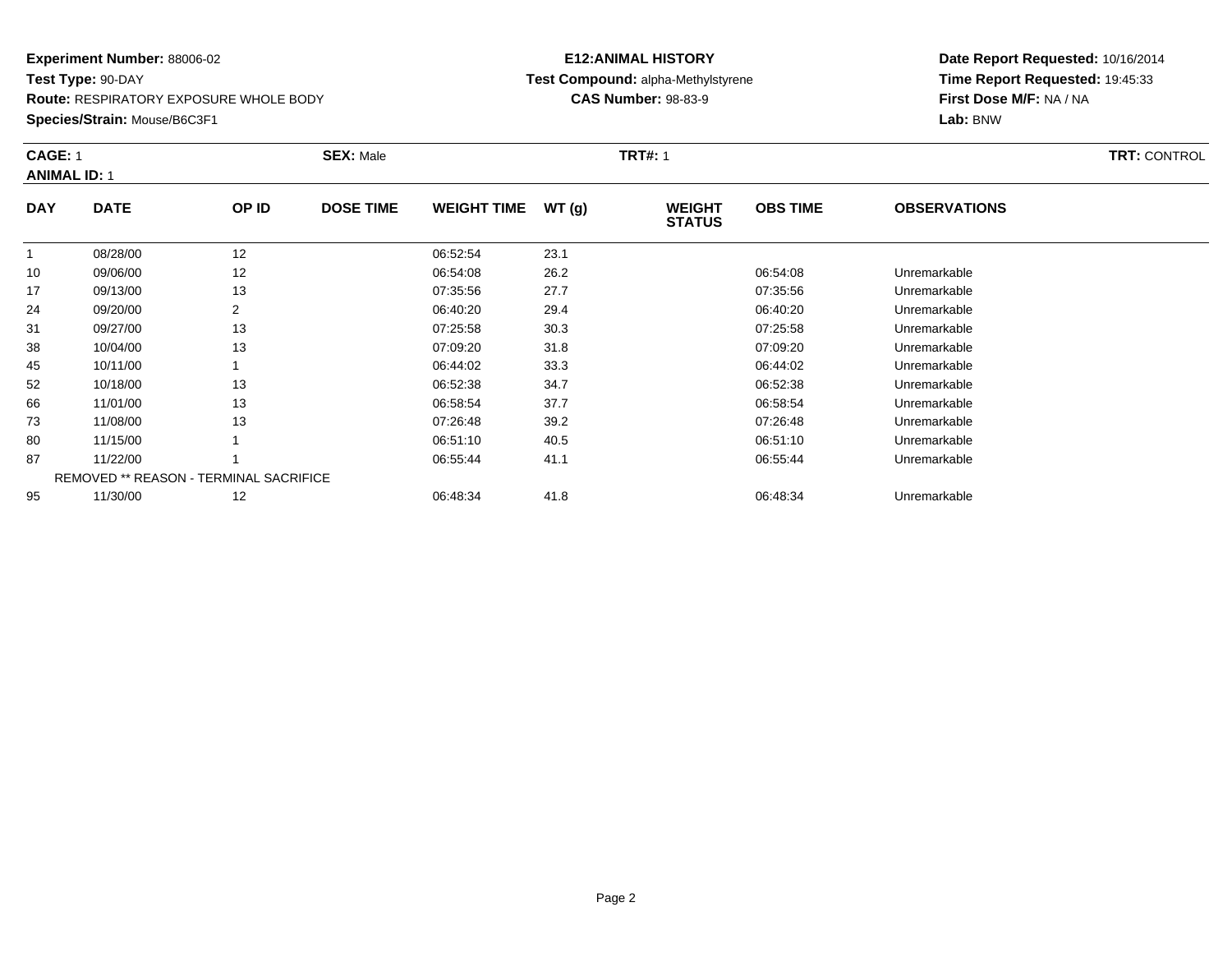**Route:** RESPIRATORY EXPOSURE WHOLE BODY

**Species/Strain:** Mouse/B6C3F1

### **E12:ANIMAL HISTORY Test Compound:** alpha-Methylstyrene**CAS Number:** 98-83-9

| <b>CAGE: 1</b><br><b>ANIMAL ID: 2</b> |                                               |       | <b>SEX: Male</b><br><b>TRT#: 1</b> |                    |       |                                |                 |                     | <b>TRT: CONTROL</b> |
|---------------------------------------|-----------------------------------------------|-------|------------------------------------|--------------------|-------|--------------------------------|-----------------|---------------------|---------------------|
| <b>DAY</b>                            | <b>DATE</b>                                   | OP ID | <b>DOSE TIME</b>                   | <b>WEIGHT TIME</b> | WT(g) | <b>WEIGHT</b><br><b>STATUS</b> | <b>OBS TIME</b> | <b>OBSERVATIONS</b> |                     |
|                                       | 08/28/00                                      | 12    |                                    | 06:52:54           | 23.1  |                                |                 |                     |                     |
| 10                                    | 09/06/00                                      | 12    |                                    | 06:54:08           | 25.4  |                                | 06:54:08        | Unremarkable        |                     |
| 17                                    | 09/13/00                                      | 13    |                                    | 07:35:56           | 27.2  |                                | 07:35:56        | Unremarkable        |                     |
| 24                                    | 09/20/00                                      | 2     |                                    | 06:40:20           | 27.9  |                                | 06:40:20        | Unremarkable        |                     |
| 31                                    | 09/27/00                                      | 13    |                                    | 07:25:58           | 29.2  |                                | 07:25:58        | Unremarkable        |                     |
| 38                                    | 10/04/00                                      | 13    |                                    | 07:09:20           | 30.7  |                                | 07:09:20        | Unremarkable        |                     |
| 45                                    | 10/11/00                                      |       |                                    | 06:44:02           | 32.1  |                                | 06:44:02        | Unremarkable        |                     |
| 52                                    | 10/18/00                                      | 13    |                                    | 06:52:38           | 33.1  |                                | 06:52:38        | Unremarkable        |                     |
| 66                                    | 11/01/00                                      | 13    |                                    | 06:58:54           | 36.4  |                                | 06:58:54        | Unremarkable        |                     |
| 73                                    | 11/08/00                                      | 13    |                                    | 07:26:48           | 37.7  |                                | 07:26:48        | Unremarkable        |                     |
| 80                                    | 11/15/00                                      |       |                                    | 06:51:10           | 39.2  |                                | 06:51:10        | Unremarkable        |                     |
| 87                                    | 11/22/00                                      |       |                                    | 06:55:44           | 39.7  |                                | 06:55:44        | Unremarkable        |                     |
|                                       | <b>REMOVED ** REASON - TERMINAL SACRIFICE</b> |       |                                    |                    |       |                                |                 |                     |                     |
| 95                                    | 11/30/00                                      | 12    |                                    | 06:48:34           | 40.0  |                                | 06:48:34        | Unremarkable        |                     |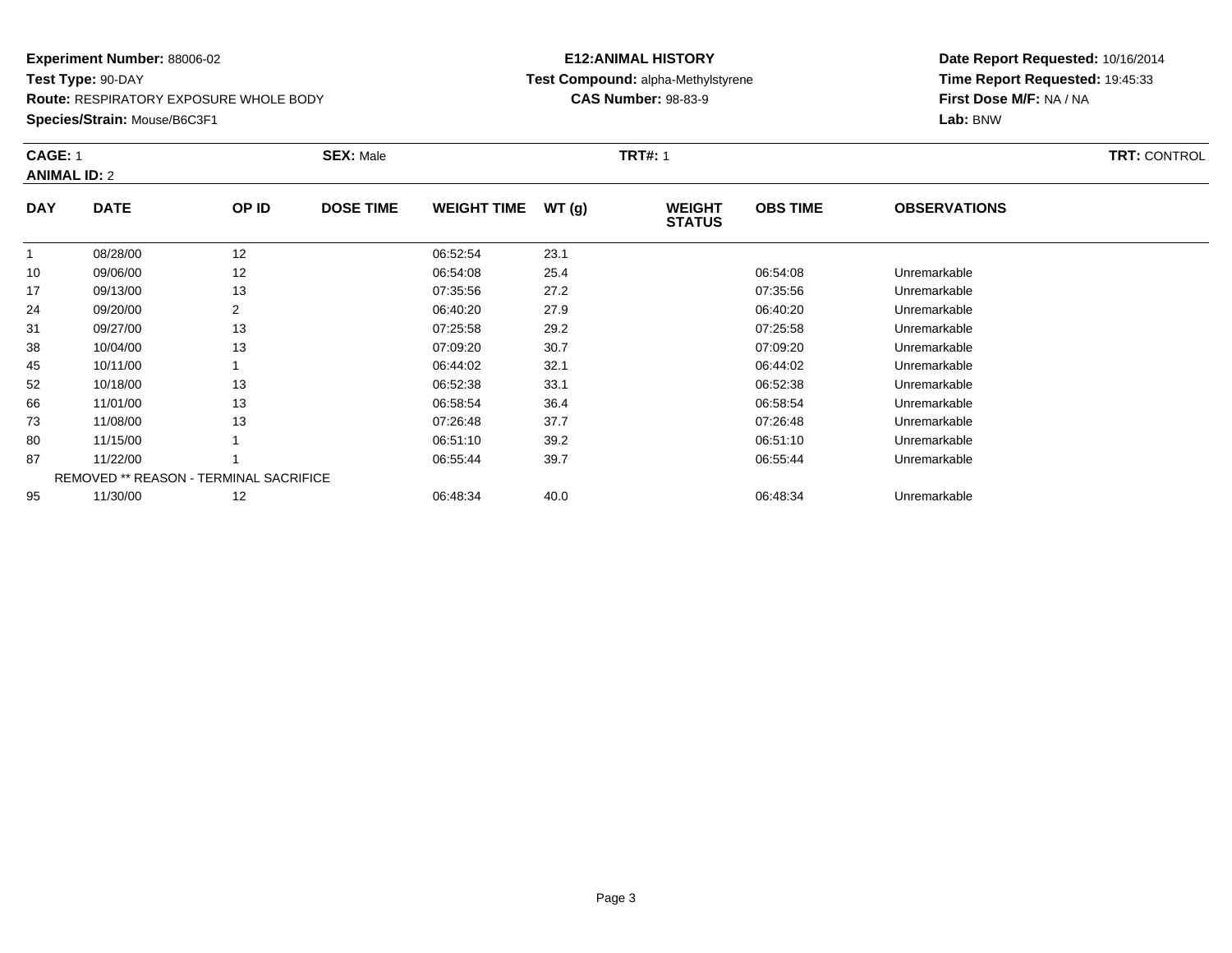**Route:** RESPIRATORY EXPOSURE WHOLE BODY

**Species/Strain:** Mouse/B6C3F1

### **E12:ANIMAL HISTORY Test Compound:** alpha-Methylstyrene**CAS Number:** 98-83-9

| CAGE: 1    | <b>ANIMAL ID: 3</b>                           |       | <b>SEX: Male</b> |                    |       | <b>TRT#: 1</b>                 |                 | <b>TRT: CONTROL</b> |  |
|------------|-----------------------------------------------|-------|------------------|--------------------|-------|--------------------------------|-----------------|---------------------|--|
| <b>DAY</b> | <b>DATE</b>                                   | OP ID | <b>DOSE TIME</b> | <b>WEIGHT TIME</b> | WT(g) | <b>WEIGHT</b><br><b>STATUS</b> | <b>OBS TIME</b> | <b>OBSERVATIONS</b> |  |
|            | 08/28/00                                      | 12    |                  | 06:52:54           | 22.2  |                                |                 |                     |  |
| 10         | 09/06/00                                      | 12    |                  | 06:54:08           | 25.3  |                                | 06:54:08        | Unremarkable        |  |
| 17         | 09/13/00                                      | 13    |                  | 07:35:56           | 26.6  |                                | 07:35:56        | Unremarkable        |  |
| 24         | 09/20/00                                      | 2     |                  | 06:40:20           | 27.8  |                                | 06:40:20        | Unremarkable        |  |
| 31         | 09/27/00                                      | 13    |                  | 07:25:58           | 28.6  |                                | 07:25:58        | Unremarkable        |  |
| 38         | 10/04/00                                      | 13    |                  | 07:09:20           | 29.5  |                                | 07:09:20        | Unremarkable        |  |
| 45         | 10/11/00                                      |       |                  | 06:44:02           | 30.7  |                                | 06:44:02        | Unremarkable        |  |
| 52         | 10/18/00                                      | 13    |                  | 06:52:38           | 31.4  |                                | 06:52:38        | Unremarkable        |  |
| 66         | 11/01/00                                      | 13    |                  | 06:58:54           | 33.5  |                                | 06:58:54        | Unremarkable        |  |
| 73         | 11/08/00                                      | 13    |                  | 07:26:48           | 34.0  |                                | 07:26:48        | Unremarkable        |  |
| 80         | 11/15/00                                      |       |                  | 06:51:10           | 35.6  |                                | 06:51:10        | Unremarkable        |  |
| 87         | 11/22/00                                      |       |                  | 06:55:44           | 36.2  |                                | 06:55:44        | Unremarkable        |  |
|            | <b>REMOVED ** REASON - TERMINAL SACRIFICE</b> |       |                  |                    |       |                                |                 |                     |  |
| 95         | 11/30/00                                      | 12    |                  | 06:48:34           | 36.9  |                                | 06:48:34        | Unremarkable        |  |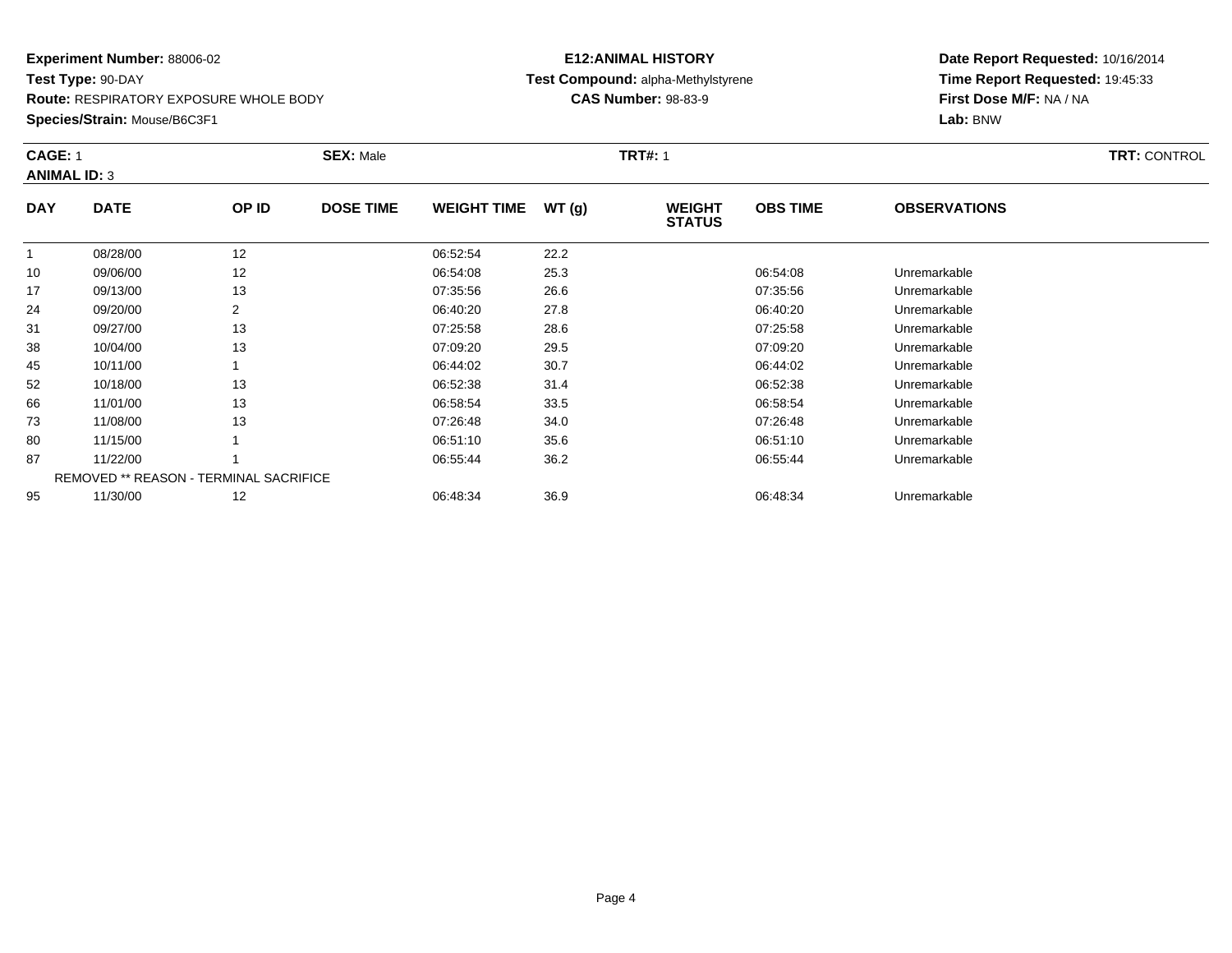**Route:** RESPIRATORY EXPOSURE WHOLE BODY

**Species/Strain:** Mouse/B6C3F1

### **E12:ANIMAL HISTORY Test Compound:** alpha-Methylstyrene**CAS Number:** 98-83-9

|             |                                       | <b>SEX: Male</b> |                                               |       |                                |                 |                     | <b>TRT: CONTROL</b> |
|-------------|---------------------------------------|------------------|-----------------------------------------------|-------|--------------------------------|-----------------|---------------------|---------------------|
|             |                                       |                  |                                               |       |                                |                 |                     |                     |
| <b>DATE</b> | OP ID                                 | <b>DOSE TIME</b> | <b>WEIGHT TIME</b>                            | WT(g) | <b>WEIGHT</b><br><b>STATUS</b> | <b>OBS TIME</b> | <b>OBSERVATIONS</b> |                     |
| 08/28/00    | 12                                    |                  | 06:52:54                                      | 21.9  |                                |                 |                     |                     |
| 09/06/00    | 12                                    |                  | 06:54:08                                      | 24.3  |                                | 06:54:08        | Unremarkable        |                     |
| 09/13/00    | 13                                    |                  | 07:35:56                                      | 25.8  |                                | 07:35:56        | Unremarkable        |                     |
| 09/20/00    | 2                                     |                  | 06:40:20                                      | 27.1  |                                | 06:40:20        | Unremarkable        |                     |
| 09/27/00    | 13                                    |                  | 07:25:58                                      | 28.4  |                                | 07:25:58        | Unremarkable        |                     |
| 10/04/00    | 13                                    |                  | 07:09:20                                      | 30.0  |                                | 07:09:20        | Unremarkable        |                     |
| 10/11/00    |                                       |                  | 06:44:02                                      | 30.9  |                                | 06:44:02        | Unremarkable        |                     |
| 10/18/00    | 13                                    |                  | 06:52:38                                      | 32.1  |                                | 06:52:38        | Unremarkable        |                     |
| 11/01/00    | 13                                    |                  | 06:58:54                                      | 35.0  |                                | 06:58:54        | Unremarkable        |                     |
| 11/08/00    | 13                                    |                  | 07:26:48                                      | 36.5  |                                | 07:26:48        | Unremarkable        |                     |
| 11/15/00    |                                       |                  | 06:51:10                                      | 37.9  |                                | 06:51:10        | Unremarkable        |                     |
| 11/22/00    |                                       |                  | 06:55:44                                      | 38.7  |                                | 06:55:44        | Unremarkable        |                     |
|             |                                       |                  |                                               |       |                                |                 |                     |                     |
| 11/30/00    | 12                                    |                  | 06:48:34                                      | 39.0  |                                | 06:48:34        | Unremarkable        |                     |
|             | <b>CAGE: 1</b><br><b>ANIMAL ID: 4</b> |                  | <b>REMOVED ** REASON - TERMINAL SACRIFICE</b> |       |                                | <b>TRT#: 1</b>  |                     |                     |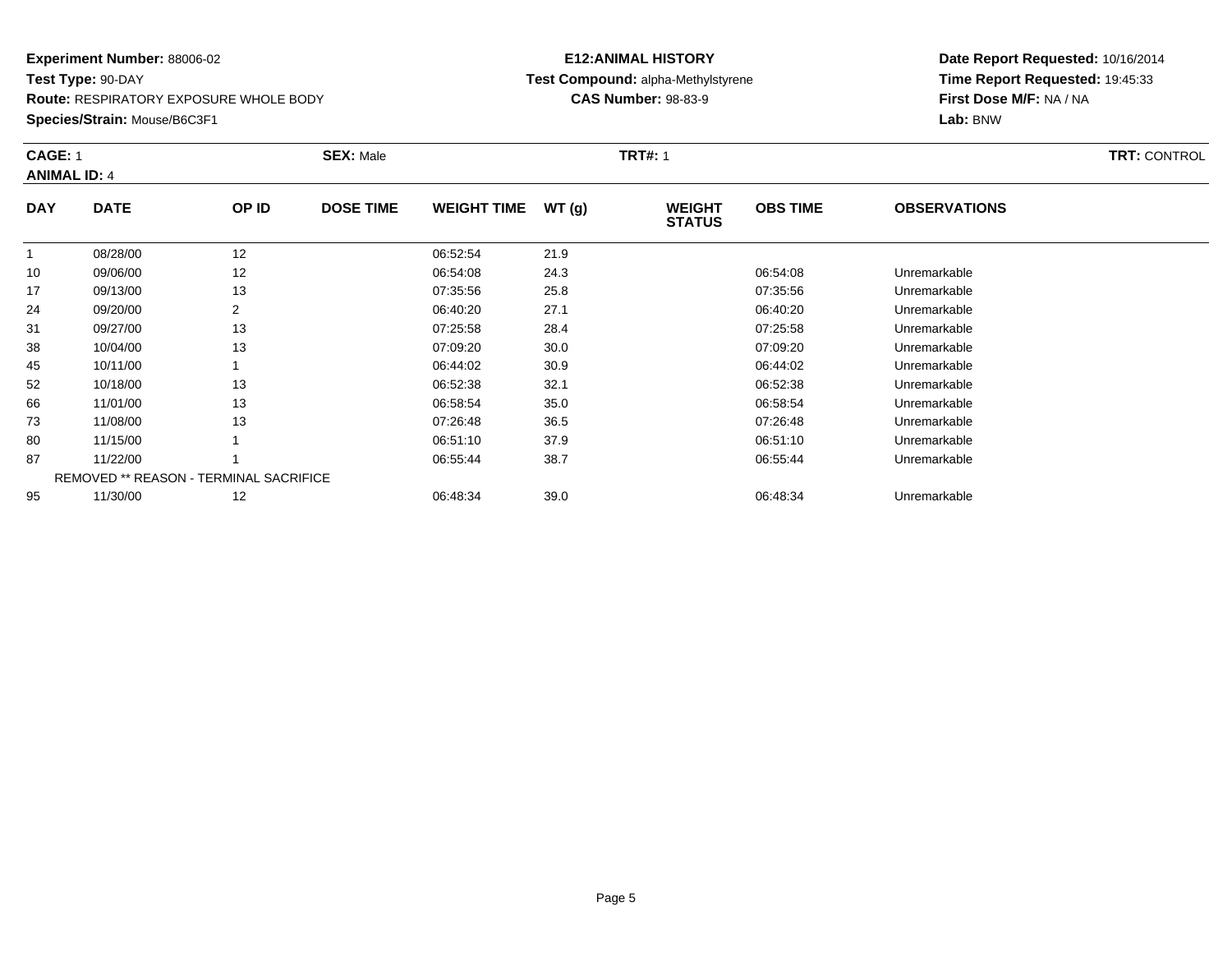**Route:** RESPIRATORY EXPOSURE WHOLE BODY

**Species/Strain:** Mouse/B6C3F1

### **E12:ANIMAL HISTORY Test Compound:** alpha-Methylstyrene**CAS Number:** 98-83-9

| <b>CAGE: 1</b><br><b>ANIMAL ID: 5</b> |                                               |       | <b>SEX: Male</b> |                    | <b>TRT#: 1</b> |                                |                 | <b>TRT: CONTROL</b> |  |
|---------------------------------------|-----------------------------------------------|-------|------------------|--------------------|----------------|--------------------------------|-----------------|---------------------|--|
| <b>DAY</b>                            | <b>DATE</b>                                   | OP ID | <b>DOSE TIME</b> | <b>WEIGHT TIME</b> | WT(g)          | <b>WEIGHT</b><br><b>STATUS</b> | <b>OBS TIME</b> | <b>OBSERVATIONS</b> |  |
|                                       | 08/28/00                                      | 12    |                  | 06:52:54           | 23.4           |                                |                 |                     |  |
| 10                                    | 09/06/00                                      | 12    |                  | 06:54:08           | 26.3           |                                | 06:54:08        | Unremarkable        |  |
| 17                                    | 09/13/00                                      | 13    |                  | 07:35:56           | 27.8           |                                | 07:35:56        | Unremarkable        |  |
| 24                                    | 09/20/00                                      | 2     |                  | 06:40:20           | 28.4           |                                | 06:40:20        | Unremarkable        |  |
| 31                                    | 09/27/00                                      | 13    |                  | 07:25:58           | 29.9           |                                | 07:25:58        | Unremarkable        |  |
| 38                                    | 10/04/00                                      | 13    |                  | 07:09:20           | 31.2           |                                | 07:09:20        | Unremarkable        |  |
| 45                                    | 10/11/00                                      |       |                  | 06:44:02           | 32.1           |                                | 06:44:02        | Unremarkable        |  |
| 52                                    | 10/18/00                                      | 13    |                  | 06:52:38           | 33.5           |                                | 06:52:38        | Unremarkable        |  |
| 66                                    | 11/01/00                                      | 13    |                  | 06:58:54           | 36.9           |                                | 06:58:54        | Unremarkable        |  |
| 73                                    | 11/08/00                                      | 13    |                  | 07:26:48           | 38.4           |                                | 07:26:48        | Unremarkable        |  |
| 80                                    | 11/15/00                                      |       |                  | 06:51:10           | 39.7           |                                | 06:51:10        | Unremarkable        |  |
| 87                                    | 11/22/00                                      |       |                  | 06:55:44           | 39.9           |                                | 06:55:44        | Unremarkable        |  |
|                                       | <b>REMOVED ** REASON - TERMINAL SACRIFICE</b> |       |                  |                    |                |                                |                 |                     |  |
| 95                                    | 11/30/00                                      | 12    |                  | 06:48:34           | 41.5           |                                | 06:48:34        | Unremarkable        |  |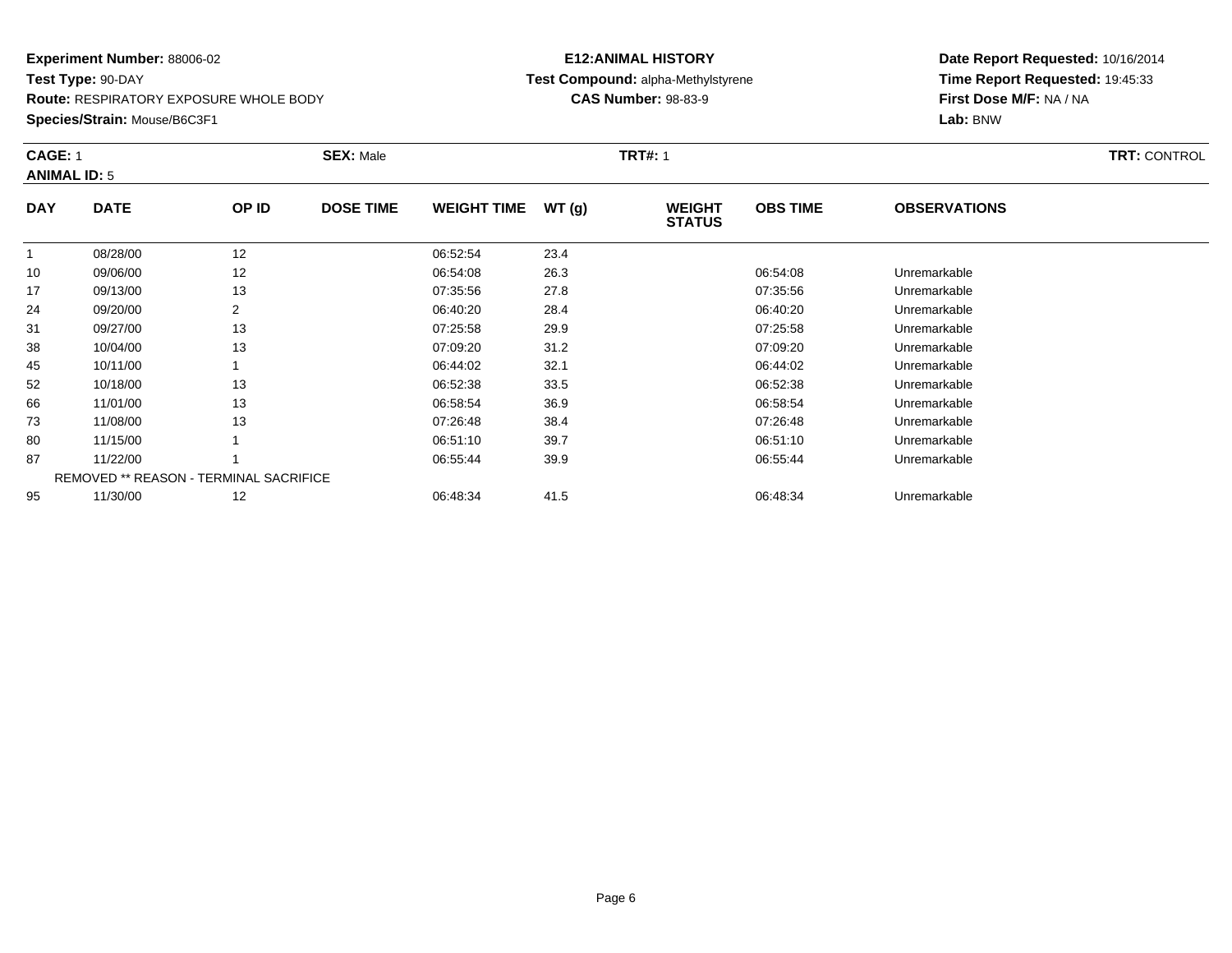**Route:** RESPIRATORY EXPOSURE WHOLE BODY

**Species/Strain:** Mouse/B6C3F1

### **E12:ANIMAL HISTORY Test Compound:** alpha-Methylstyrene**CAS Number:** 98-83-9

|            | CAGE: 2<br><b>ANIMAL ID: 6</b>         |       | <b>SEX: Male</b> |                    |       | <b>TRT#: 1</b>                 |                 | TRT: CONTROL        |  |
|------------|----------------------------------------|-------|------------------|--------------------|-------|--------------------------------|-----------------|---------------------|--|
| <b>DAY</b> | <b>DATE</b>                            | OP ID | <b>DOSE TIME</b> | <b>WEIGHT TIME</b> | WT(g) | <b>WEIGHT</b><br><b>STATUS</b> | <b>OBS TIME</b> | <b>OBSERVATIONS</b> |  |
|            | 08/28/00                               | 12    |                  | 06:54:12           | 24.5  |                                |                 |                     |  |
| 10         | 09/06/00                               | 12    |                  | 06:55:18           | 28.3  |                                | 06:55:18        | Unremarkable        |  |
| 17         | 09/13/00                               | 13    |                  | 07:36:48           | 29.4  |                                | 07:36:48        | Unremarkable        |  |
| 24         | 09/20/00                               | 2     |                  | 06:41:14           | 30.6  |                                | 06:41:14        | Unremarkable        |  |
| 31         | 09/27/00                               | 13    |                  | 07:30:06           | 32.5  |                                | 07:30:06        | Unremarkable        |  |
| 38         | 10/04/00                               | 13    |                  | 07:10:30           | 33.9  |                                | 07:10:30        | Unremarkable        |  |
| 45         | 10/11/00                               |       |                  | 06:45:20           | 34.7  |                                | 06:45:20        | Unremarkable        |  |
| 52         | 10/18/00                               | 13    |                  | 06:56:46           | 36.0  |                                | 06:56:46        | Unremarkable        |  |
| 66         | 11/01/00                               | 13    |                  | 07:00:14           | 37.9  |                                | 07:00:14        | Unremarkable        |  |
| 73         | 11/08/00                               | 13    |                  | 07:27:34           | 37.9  |                                | 07:27:34        | Unremarkable        |  |
| 80         | 11/15/00                               |       |                  | 06:51:58           | 39.7  |                                | 06:51:58        | Unremarkable        |  |
| 87         | 11/22/00                               |       |                  | 06:56:28           | 40.2  |                                | 06:56:28        | Unremarkable        |  |
|            | REMOVED ** REASON - TERMINAL SACRIFICE |       |                  |                    |       |                                |                 |                     |  |
| 95         | 11/30/00                               | 12    |                  | 06:50:12           | 40.4  |                                | 06:50:12        | Unremarkable        |  |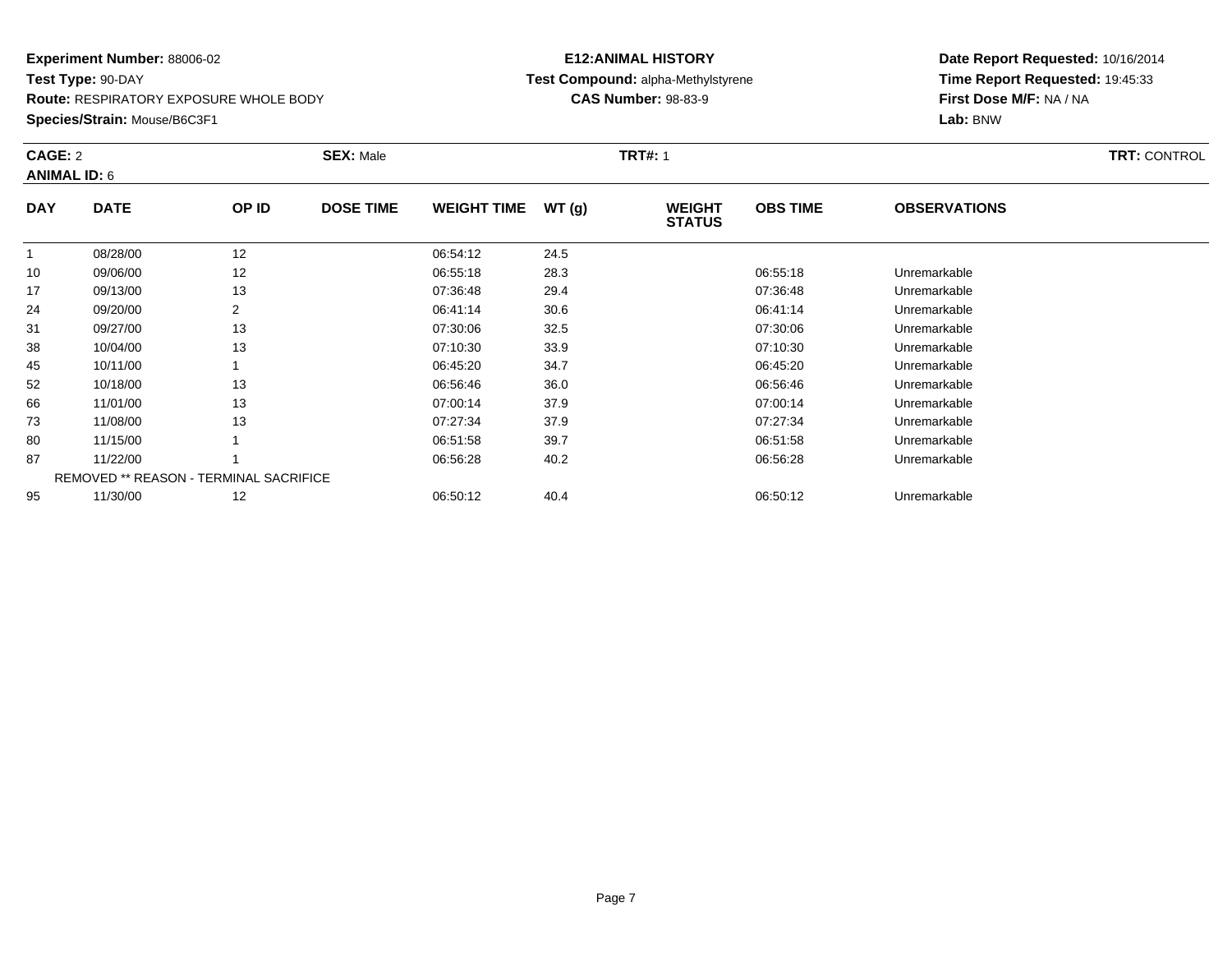**Route:** RESPIRATORY EXPOSURE WHOLE BODY

**Species/Strain:** Mouse/B6C3F1

### **E12:ANIMAL HISTORY Test Compound:** alpha-Methylstyrene**CAS Number:** 98-83-9

| CAGE: 2<br><b>ANIMAL ID: 7</b> |                                        |       | <b>SEX: Male</b> | <b>TRT: CONTROL</b> |       |                                |                 |                     |  |
|--------------------------------|----------------------------------------|-------|------------------|---------------------|-------|--------------------------------|-----------------|---------------------|--|
| <b>DAY</b>                     | <b>DATE</b>                            | OP ID | <b>DOSE TIME</b> | <b>WEIGHT TIME</b>  | WT(g) | <b>WEIGHT</b><br><b>STATUS</b> | <b>OBS TIME</b> | <b>OBSERVATIONS</b> |  |
| 1                              | 08/28/00                               | 12    |                  | 06:54:12            | 22.2  |                                |                 |                     |  |
| 10                             | 09/06/00                               | 12    |                  | 06:55:18            | 24.7  |                                | 06:55:18        | Unremarkable        |  |
| 17                             | 09/13/00                               | 13    |                  | 07:36:48            | 25.8  |                                | 07:36:48        | Unremarkable        |  |
| 24                             | 09/20/00                               | 2     |                  | 06:41:14            | 26.3  |                                | 06:41:14        | Unremarkable        |  |
| 31                             | 09/27/00                               | 13    |                  | 07:30:06            | 27.4  |                                | 07:30:06        | Unremarkable        |  |
| 38                             | 10/04/00                               | 13    |                  | 07:10:30            | 28.4  |                                | 07:10:30        | Unremarkable        |  |
| 45                             | 10/11/00                               |       |                  | 06:45:20            | 29.1  |                                | 06:45:20        | Unremarkable        |  |
| 52                             | 10/18/00                               | 13    |                  | 06:56:46            | 29.5  |                                | 06:56:46        | Unremarkable        |  |
| 66                             | 11/01/00                               | 13    |                  | 07:00:14            | 31.3  |                                | 07:00:14        | Unremarkable        |  |
| 73                             | 11/08/00                               | 13    |                  | 07:27:34            | 32.0  |                                | 07:27:34        | Unremarkable        |  |
| 80                             | 11/15/00                               |       |                  | 06:51:58            | 33.4  |                                | 06:51:58        | Unremarkable        |  |
| 87                             | 11/22/00                               |       |                  | 06:56:28            | 34.2  |                                | 06:56:28        | Unremarkable        |  |
|                                | REMOVED ** REASON - TERMINAL SACRIFICE |       |                  |                     |       |                                |                 |                     |  |
| 95                             | 11/30/00                               | 12    |                  | 06:50:12            | 34.5  |                                | 06:50:12        | Unremarkable        |  |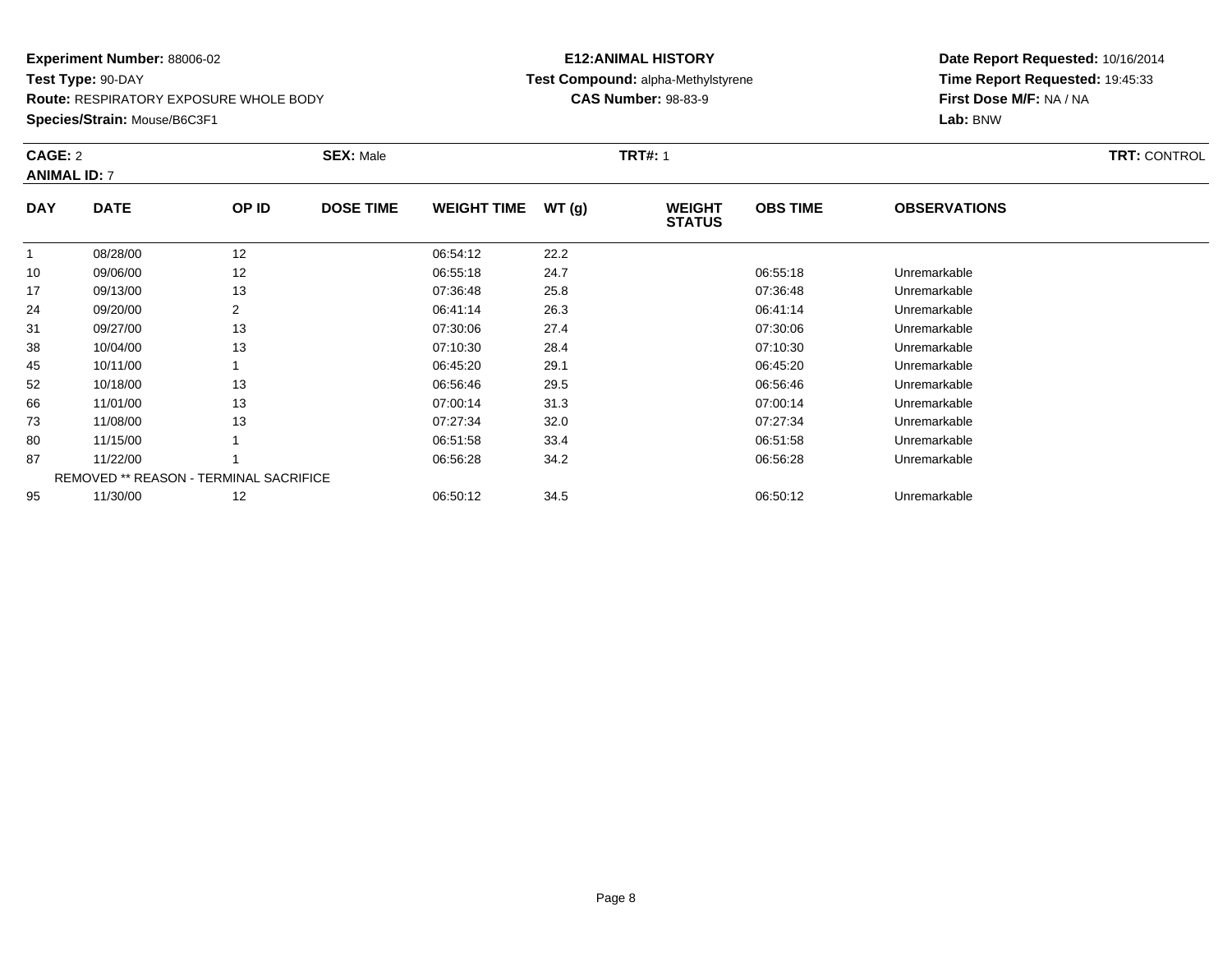**Route:** RESPIRATORY EXPOSURE WHOLE BODY

**Species/Strain:** Mouse/B6C3F1

### **E12:ANIMAL HISTORY Test Compound:** alpha-Methylstyrene**CAS Number:** 98-83-9

|            | CAGE: 2<br><b>ANIMAL ID: 8</b>                |       | <b>SEX: Male</b> |                    |       | <b>TRT#: 1</b>                 |                 | <b>TRT: CONTROL</b> |  |
|------------|-----------------------------------------------|-------|------------------|--------------------|-------|--------------------------------|-----------------|---------------------|--|
| <b>DAY</b> | <b>DATE</b>                                   | OP ID | <b>DOSE TIME</b> | <b>WEIGHT TIME</b> | WT(g) | <b>WEIGHT</b><br><b>STATUS</b> | <b>OBS TIME</b> | <b>OBSERVATIONS</b> |  |
|            | 08/28/00                                      | 12    |                  | 06:54:12           | 24.1  |                                |                 |                     |  |
| 10         | 09/06/00                                      | 12    |                  | 06:55:18           | 26.6  |                                | 06:55:18        | Unremarkable        |  |
| 17         | 09/13/00                                      | 13    |                  | 07:36:48           | 27.5  |                                | 07:36:48        | Unremarkable        |  |
| 24         | 09/20/00                                      | 2     |                  | 06:41:14           | 28.6  |                                | 06:41:14        | Unremarkable        |  |
| 31         | 09/27/00                                      | 13    |                  | 07:30:06           | 29.3  |                                | 07:30:06        | Unremarkable        |  |
| 38         | 10/04/00                                      | 13    |                  | 07:10:30           | 29.7  |                                | 07:10:30        | Unremarkable        |  |
| 45         | 10/11/00                                      |       |                  | 06:45:20           | 30.6  |                                | 06:45:20        | Unremarkable        |  |
| 52         | 10/18/00                                      | 13    |                  | 06:56:46           | 31.2  |                                | 06:56:46        | Unremarkable        |  |
| 66         | 11/01/00                                      | 13    |                  | 07:00:14           | 33.1  |                                | 07:00:14        | Unremarkable        |  |
| 73         | 11/08/00                                      | 13    |                  | 07:27:34           | 34.0  |                                | 07:27:34        | Unremarkable        |  |
| 80         | 11/15/00                                      |       |                  | 06:51:58           | 34.3  |                                | 06:51:58        | Unremarkable        |  |
| 87         | 11/22/00                                      |       |                  | 06:56:28           | 35.0  |                                | 06:56:28        | Unremarkable        |  |
|            | <b>REMOVED ** REASON - TERMINAL SACRIFICE</b> |       |                  |                    |       |                                |                 |                     |  |
| 95         | 11/30/00                                      | 12    |                  | 06:50:12           | 35.1  |                                | 06:50:12        | Unremarkable        |  |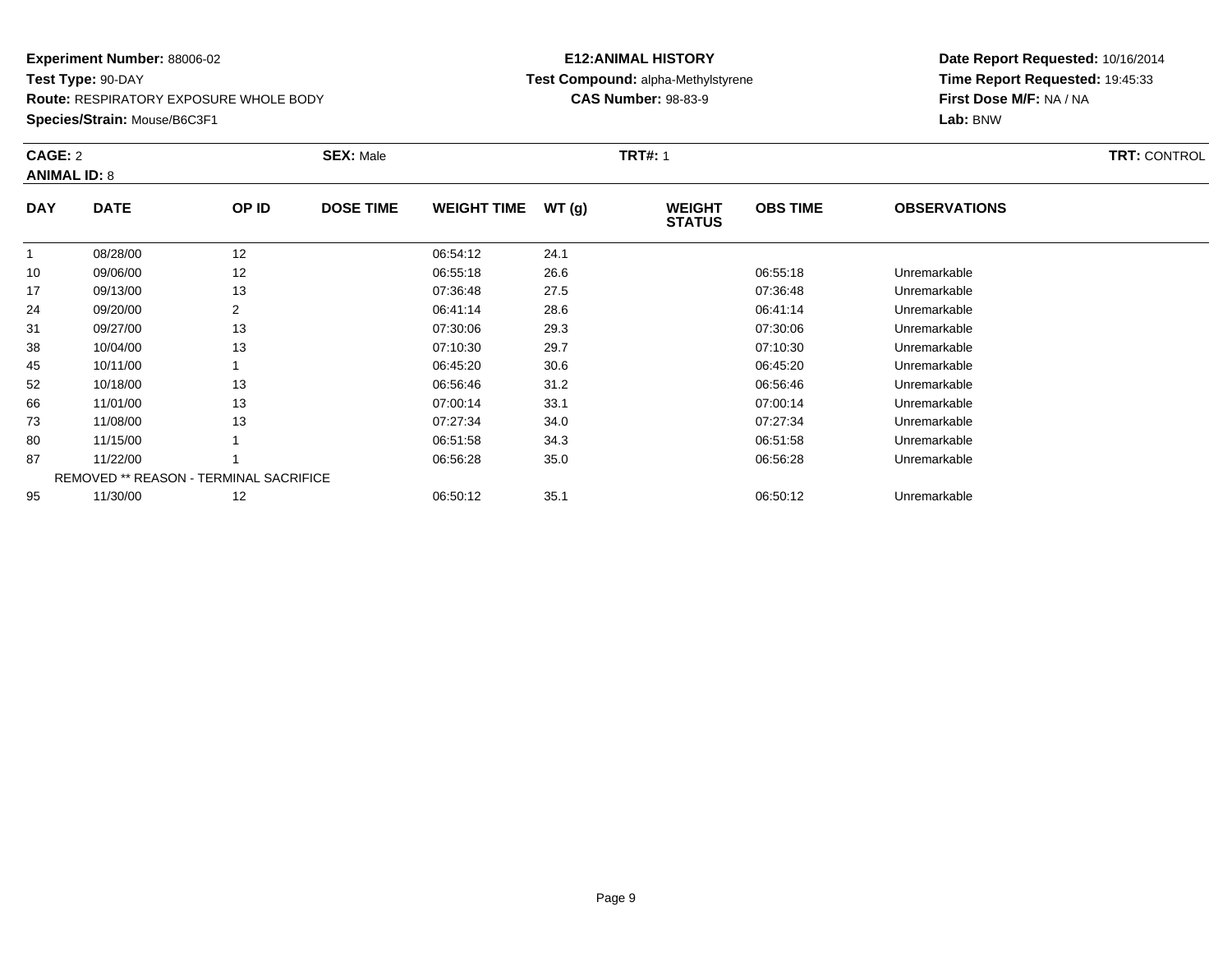**Route:** RESPIRATORY EXPOSURE WHOLE BODY

**Species/Strain:** Mouse/B6C3F1

### **E12:ANIMAL HISTORY Test Compound:** alpha-Methylstyrene**CAS Number:** 98-83-9

| CAGE: 2<br><b>ANIMAL ID: 9</b> |                                               |       | <b>SEX: Male</b> |                    |       | <b>TRT#: 1</b>                 |                 |                     | <b>TRT: CONTROL</b> |
|--------------------------------|-----------------------------------------------|-------|------------------|--------------------|-------|--------------------------------|-----------------|---------------------|---------------------|
| <b>DAY</b>                     | <b>DATE</b>                                   | OP ID | <b>DOSE TIME</b> | <b>WEIGHT TIME</b> | WT(g) | <b>WEIGHT</b><br><b>STATUS</b> | <b>OBS TIME</b> | <b>OBSERVATIONS</b> |                     |
|                                | 08/28/00                                      | 12    |                  | 06:54:12           | 24.7  |                                |                 |                     |                     |
| 10                             | 09/06/00                                      | 12    |                  | 06:55:18           | 28.3  |                                | 06:55:18        | Unremarkable        |                     |
| 17                             | 09/13/00                                      | 13    |                  | 07:36:48           | 29.8  |                                | 07:36:48        | Unremarkable        |                     |
| 24                             | 09/20/00                                      | 2     |                  | 06:41:14           | 31.3  |                                | 06:41:14        | Unremarkable        |                     |
| 31                             | 09/27/00                                      | 13    |                  | 07:30:06           | 31.8  |                                | 07:30:06        | Unremarkable        |                     |
| 38                             | 10/04/00                                      | 13    |                  | 07:10:30           | 33.1  |                                | 07:10:30        | Unremarkable        |                     |
| 45                             | 10/11/00                                      |       |                  | 06:45:20           | 34.7  |                                | 06:45:20        | Unremarkable        |                     |
| 52                             | 10/18/00                                      | 13    |                  | 06:56:46           | 35.7  |                                | 06:56:46        | Unremarkable        |                     |
| 66                             | 11/01/00                                      | 13    |                  | 07:00:14           | 39.7  |                                | 07:00:14        | Unremarkable        |                     |
| 73                             | 11/08/00                                      | 13    |                  | 07:27:34           | 40.6  |                                | 07:27:34        | Unremarkable        |                     |
| 80                             | 11/15/00                                      |       |                  | 06:51:58           | 41.5  |                                | 06:51:58        | Unremarkable        |                     |
| 87                             | 11/22/00                                      |       |                  | 06:56:28           | 41.7  |                                | 06:56:28        | Unremarkable        |                     |
|                                | <b>REMOVED ** REASON - TERMINAL SACRIFICE</b> |       |                  |                    |       |                                |                 |                     |                     |
| 95                             | 11/30/00                                      | 12    |                  | 06:50:12           | 42.3  |                                | 06:50:12        | Unremarkable        |                     |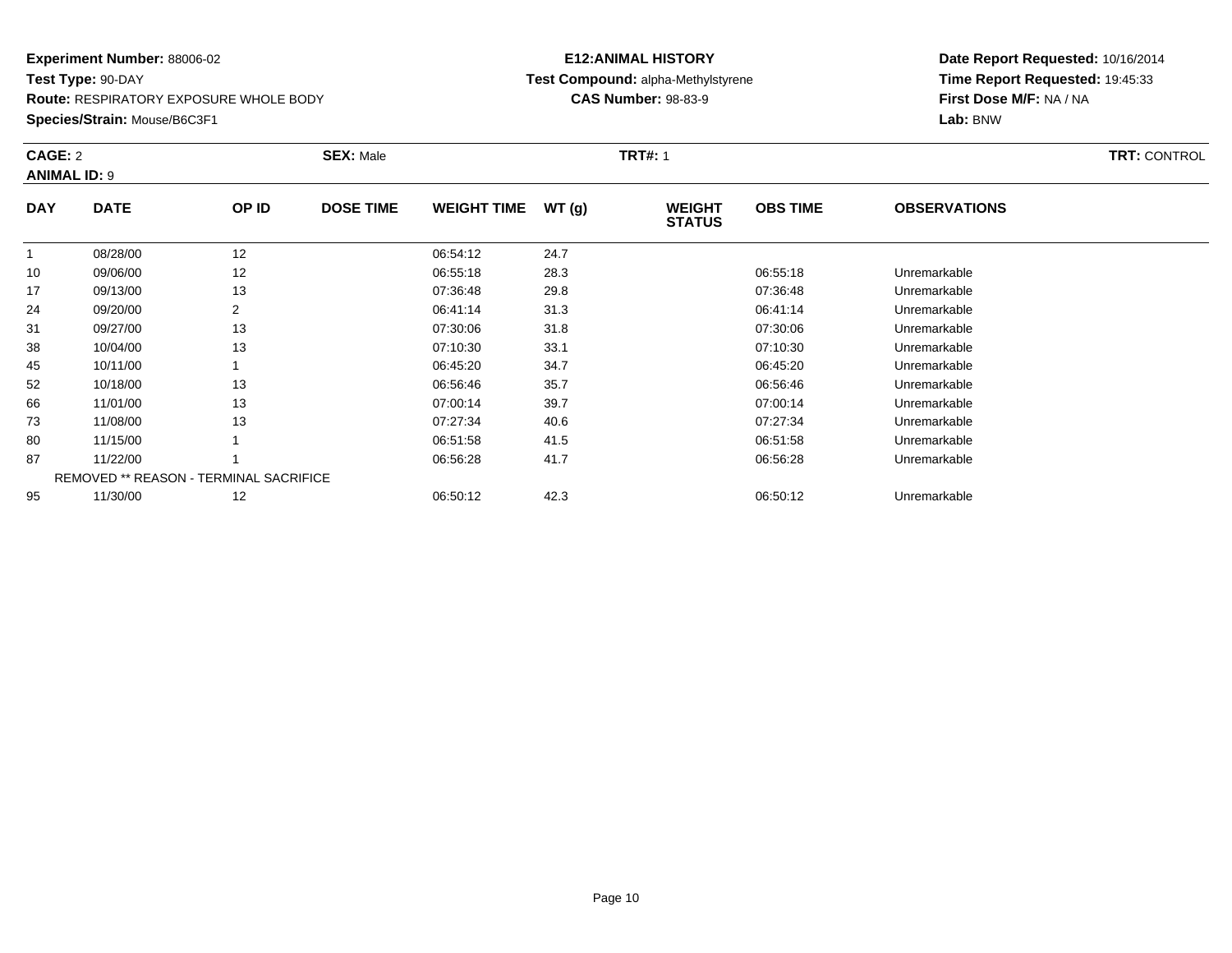**Route:** RESPIRATORY EXPOSURE WHOLE BODY

**Species/Strain:** Mouse/B6C3F1

### **E12:ANIMAL HISTORY Test Compound:** alpha-Methylstyrene**CAS Number:** 98-83-9

| CAGE: 2    | <b>ANIMAL ID: 10</b>                          |       | <b>SEX: Male</b> | <b>TRT: CONTROL</b> |       |                                |                 |                     |  |
|------------|-----------------------------------------------|-------|------------------|---------------------|-------|--------------------------------|-----------------|---------------------|--|
| <b>DAY</b> | <b>DATE</b>                                   | OP ID | <b>DOSE TIME</b> | <b>WEIGHT TIME</b>  | WT(g) | <b>WEIGHT</b><br><b>STATUS</b> | <b>OBS TIME</b> | <b>OBSERVATIONS</b> |  |
|            | 08/28/00                                      | 12    |                  | 06:54:12            | 22.5  |                                |                 |                     |  |
| 10         | 09/06/00                                      | 12    |                  | 06:55:18            | 24.6  |                                | 06:55:18        | Unremarkable        |  |
| 17         | 09/13/00                                      | 13    |                  | 07:36:48            | 25.3  |                                | 07:36:48        | Unremarkable        |  |
| 24         | 09/20/00                                      | 2     |                  | 06:41:14            | 27.1  |                                | 06:41:14        | Unremarkable        |  |
| 31         | 09/27/00                                      | 13    |                  | 07:30:06            | 27.8  |                                | 07:30:06        | Unremarkable        |  |
| 38         | 10/04/00                                      | 13    |                  | 07:10:30            | 28.7  |                                | 07:10:30        | Unremarkable        |  |
| 45         | 10/11/00                                      |       |                  | 06:45:20            | 29.7  |                                | 06:45:20        | Unremarkable        |  |
| 52         | 10/18/00                                      | 13    |                  | 06:56:46            | 30.4  |                                | 06:56:46        | Unremarkable        |  |
| 66         | 11/01/00                                      | 13    |                  | 07:00:14            | 32.1  |                                | 07:00:14        | Unremarkable        |  |
| 73         | 11/08/00                                      | 13    |                  | 07:27:34            | 32.9  |                                | 07:27:34        | Unremarkable        |  |
| 80         | 11/15/00                                      |       |                  | 06:51:58            | 34.0  |                                | 06:51:58        | Unremarkable        |  |
| 87         | 11/22/00                                      |       |                  | 06:56:28            | 34.9  |                                | 06:56:28        | Unremarkable        |  |
|            | <b>REMOVED ** REASON - TERMINAL SACRIFICE</b> |       |                  |                     |       |                                |                 |                     |  |
| 95         | 11/30/00                                      | 12    |                  | 06:50:12            | 35.6  |                                | 06:50:12        | Unremarkable        |  |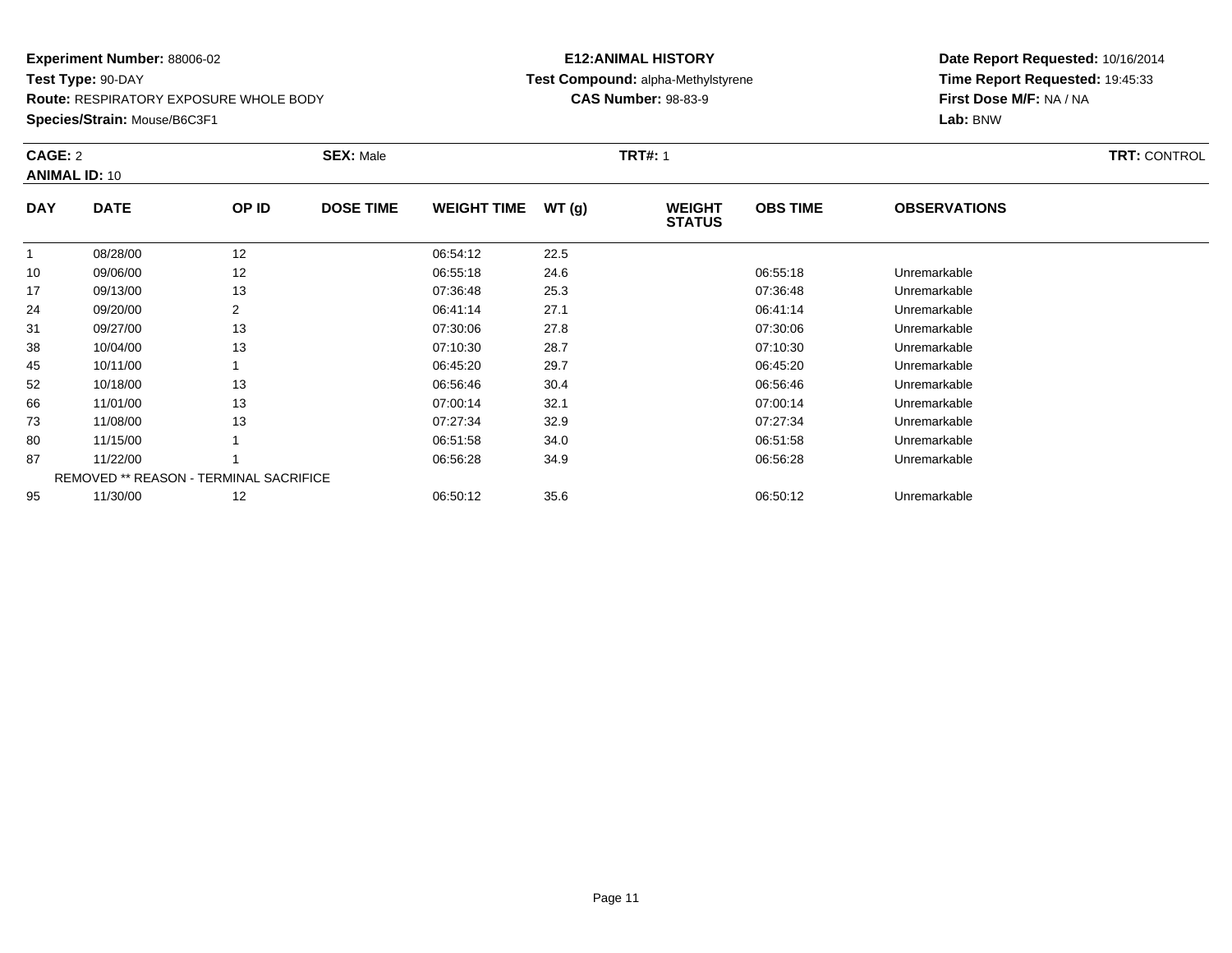**Route:** RESPIRATORY EXPOSURE WHOLE BODY

**Species/Strain:** Mouse/B6C3F1

# **E12:ANIMAL HISTORYTest Compound:** alpha-Methylstyrene

**CAS Number:** 98-83-9

| <b>CAGE: 5</b> | <b>ANIMAL ID: 201</b>                  |                | <b>SEX: Male</b> |                    |       | <b>TRT#:</b> 3                 |                 |                     | <b>TRT: 75 PPM</b> |
|----------------|----------------------------------------|----------------|------------------|--------------------|-------|--------------------------------|-----------------|---------------------|--------------------|
| <b>DAY</b>     | <b>DATE</b>                            | OP ID          | <b>DOSE TIME</b> | <b>WEIGHT TIME</b> | WT(g) | <b>WEIGHT</b><br><b>STATUS</b> | <b>OBS TIME</b> | <b>OBSERVATIONS</b> |                    |
|                | 08/28/00                               | 12             |                  | 07:07:52           | 23.1  |                                |                 |                     |                    |
| 10             | 09/06/00                               | 12             |                  | 07:01:58           | 26.4  |                                | 07:01:58        | Unremarkable        |                    |
| 17             | 09/13/00                               | 13             |                  | 07:41:12           | 28.2  |                                | 07:41:12        | Unremarkable        |                    |
| 24             | 09/20/00                               | $\overline{2}$ |                  | 06:45:04           | 29.0  |                                | 06:45:04        | Unremarkable        |                    |
| 31             | 09/27/00                               | 13             |                  | 07:40:56           | 30.9  |                                | 07:40:56        | Unremarkable        |                    |
| 38             | 10/04/00                               | 13             |                  | 07:29:08           | 31.9  |                                | 07:29:08        | Unremarkable        |                    |
| 45             | 10/11/00                               |                |                  | 06:52:38           | 32.6  |                                | 06:52:38        | Unremarkable        |                    |
| 52             | 10/18/00                               | 13             |                  | 07:08:00           | 33.7  |                                | 07:08:00        | Unremarkable        |                    |
| 66             | 11/01/00                               | 13             |                  | 07:07:56           | 35.1  |                                | 07:07:56        | Unremarkable        |                    |
| 73             | 11/08/00                               | 13             |                  | 07:31:34           | 36.8  |                                | 07:31:34        | Unremarkable        |                    |
| 80             | 11/15/00                               |                |                  | 06:58:22           | 37.8  |                                | 06:58:22        | Unremarkable        |                    |
| 87             | 11/22/00                               |                |                  | 07:01:42           | 38.9  |                                | 07:01:42        | Unremarkable        |                    |
|                | REMOVED ** REASON - TERMINAL SACRIFICE |                |                  |                    |       |                                |                 |                     |                    |
| 95             | 11/30/00                               | 12             |                  | 06:54:52           | 39.8  |                                | 06:54:52        | Unremarkable        |                    |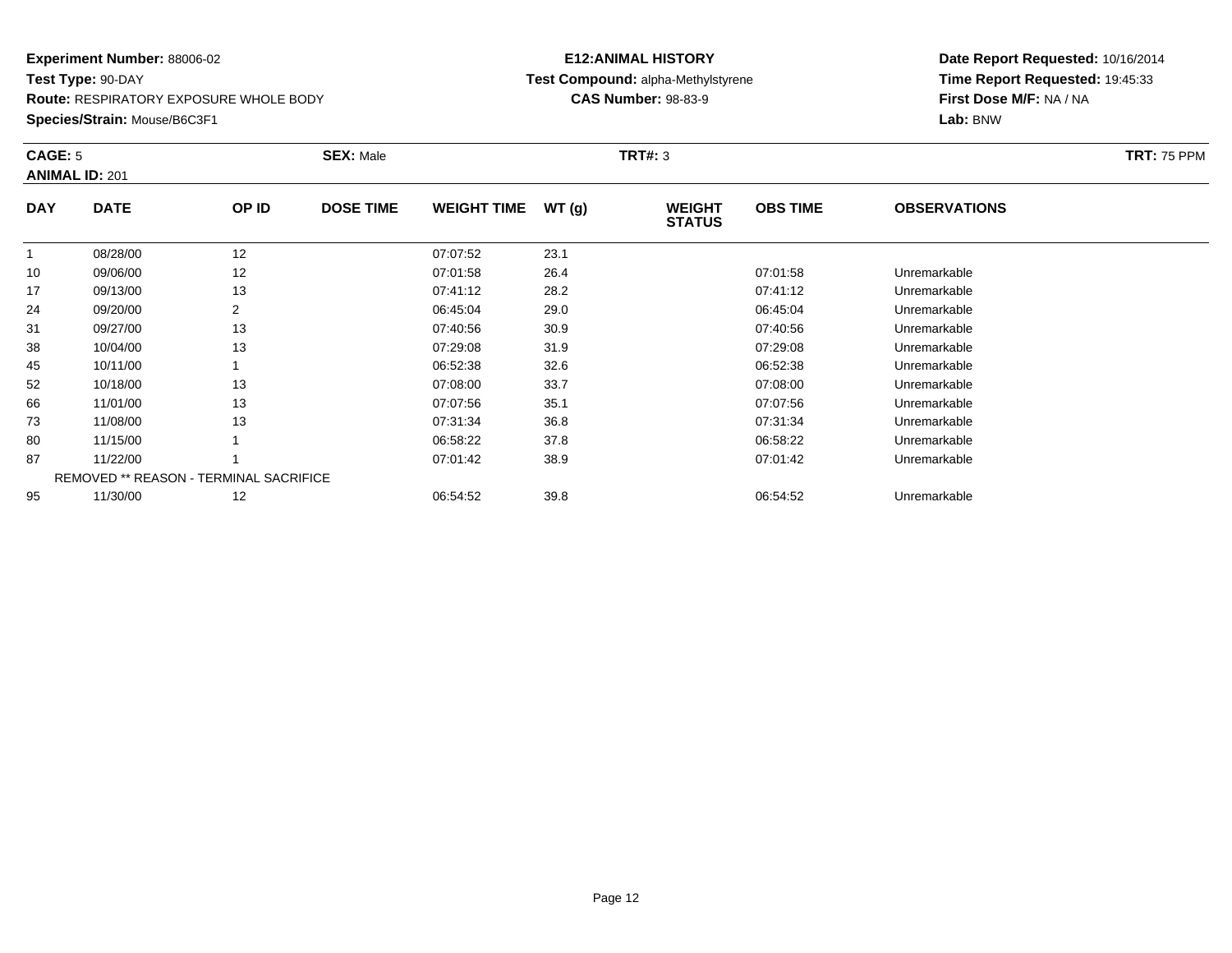**Route:** RESPIRATORY EXPOSURE WHOLE BODY

**Species/Strain:** Mouse/B6C3F1

### **E12:ANIMAL HISTORY Test Compound:** alpha-Methylstyrene**CAS Number:** 98-83-9

| CAGE: 5    | <b>ANIMAL ID: 202</b>                         |                | <b>SEX: Male</b> |                    |       | <b>TRT#: 3</b>                 |                 |                     | <b>TRT: 75 PPM</b> |
|------------|-----------------------------------------------|----------------|------------------|--------------------|-------|--------------------------------|-----------------|---------------------|--------------------|
| <b>DAY</b> | <b>DATE</b>                                   | OP ID          | <b>DOSE TIME</b> | <b>WEIGHT TIME</b> | WT(g) | <b>WEIGHT</b><br><b>STATUS</b> | <b>OBS TIME</b> | <b>OBSERVATIONS</b> |                    |
|            | 08/28/00                                      | 12             |                  | 07:07:52           | 24.5  |                                |                 |                     |                    |
| 10         | 09/06/00                                      | 12             |                  | 07:01:58           | 28.1  |                                | 07:01:58        | Unremarkable        |                    |
| 17         | 09/13/00                                      | 13             |                  | 07:41:12           | 30.3  |                                | 07:41:12        | Unremarkable        |                    |
| 24         | 09/20/00                                      | $\overline{2}$ |                  | 06:45:04           | 31.5  |                                | 06:45:04        | Unremarkable        |                    |
| 31         | 09/27/00                                      | 13             |                  | 07:40:56           | 33.2  |                                | 07:40:56        | Unremarkable        |                    |
| 38         | 10/04/00                                      | 13             |                  | 07:29:08           | 33.4  |                                | 07:29:08        | Unremarkable        |                    |
| 45         | 10/11/00                                      |                |                  | 06:52:38           | 34.3  |                                | 06:52:38        | Unremarkable        |                    |
| 52         | 10/18/00                                      | 13             |                  | 07:08:00           | 35.7  |                                | 07:08:00        | Unremarkable        |                    |
| 66         | 11/01/00                                      | 13             |                  | 07:07:56           | 37.5  |                                | 07:07:56        | Unremarkable        |                    |
| 73         | 11/08/00                                      | 13             |                  | 07:31:34           | 38.7  |                                | 07:31:34        | Unremarkable        |                    |
| 80         | 11/15/00                                      |                |                  | 06:58:22           | 40.1  |                                | 06:58:22        | Unremarkable        |                    |
| 87         | 11/22/00                                      |                |                  | 07:01:42           | 41.5  |                                | 07:01:42        | Unremarkable        |                    |
|            | <b>REMOVED ** REASON - TERMINAL SACRIFICE</b> |                |                  |                    |       |                                |                 |                     |                    |
| 95         | 11/30/00                                      | 12             |                  | 06:54:52           | 42.1  |                                | 06:54:52        | Unremarkable        |                    |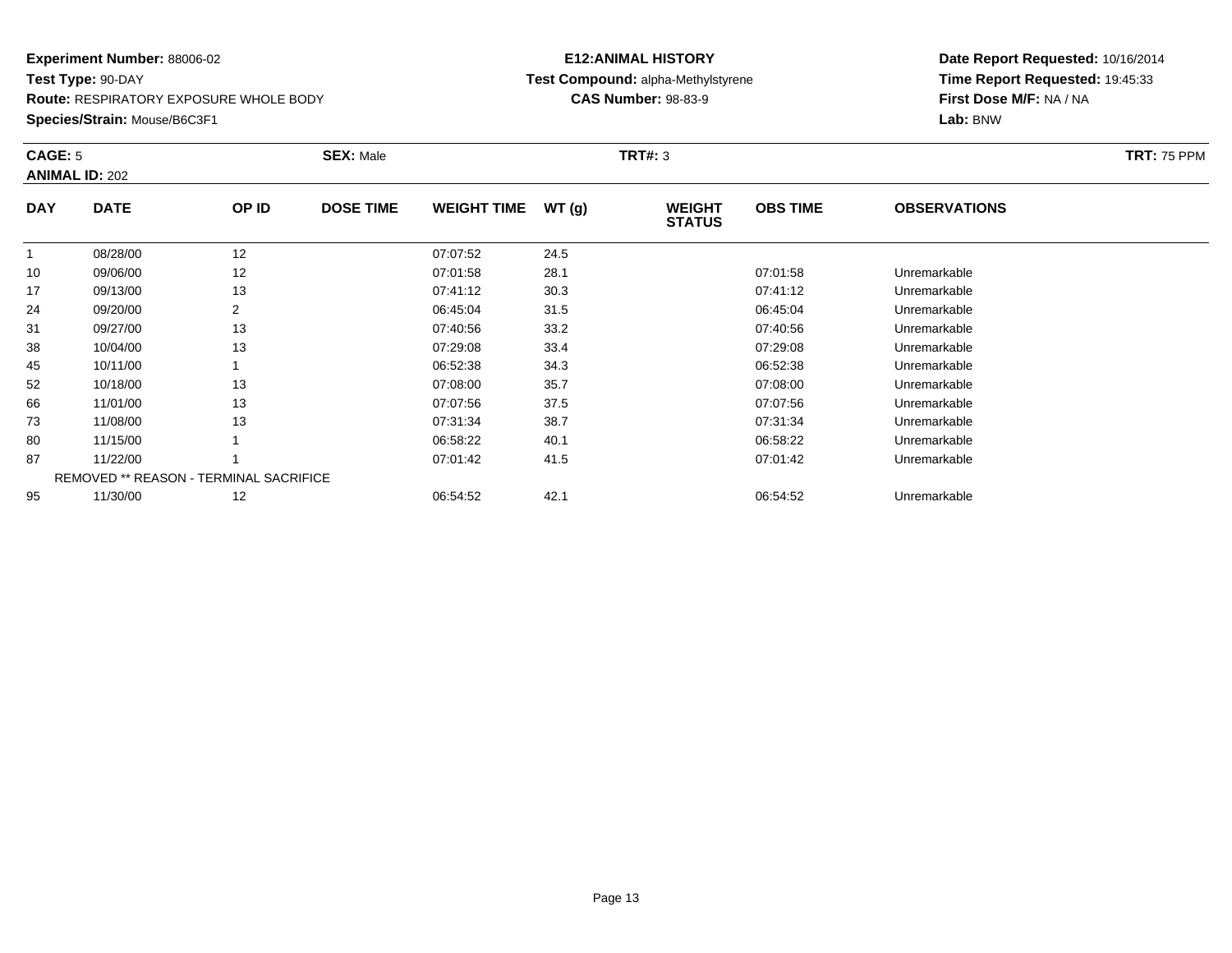**Route:** RESPIRATORY EXPOSURE WHOLE BODY

**Species/Strain:** Mouse/B6C3F1

### **E12:ANIMAL HISTORY Test Compound:** alpha-Methylstyrene**CAS Number:** 98-83-9

| <b>CAGE: 5</b> | <b>ANIMAL ID: 203</b>                         |       | <b>SEX: Male</b> |                    |       | <b>TRT#: 3</b>                 |                 |                     | <b>TRT: 75 PPM</b> |
|----------------|-----------------------------------------------|-------|------------------|--------------------|-------|--------------------------------|-----------------|---------------------|--------------------|
| <b>DAY</b>     | <b>DATE</b>                                   | OP ID | <b>DOSE TIME</b> | <b>WEIGHT TIME</b> | WT(g) | <b>WEIGHT</b><br><b>STATUS</b> | <b>OBS TIME</b> | <b>OBSERVATIONS</b> |                    |
| 1              | 08/28/00                                      | 12    |                  | 07:07:52           | 23.1  |                                |                 |                     |                    |
| 10             | 09/06/00                                      | 12    |                  | 07:01:58           | 25.5  |                                | 07:01:58        | Unremarkable        |                    |
| 17             | 09/13/00                                      | 13    |                  | 07:41:12           | 26.8  |                                | 07:41:12        | Unremarkable        |                    |
| 24             | 09/20/00                                      | 2     |                  | 06:45:04           | 27.7  |                                | 06:45:04        | Unremarkable        |                    |
| 31             | 09/27/00                                      | 13    |                  | 07:40:56           | 29.0  |                                | 07:40:56        | Unremarkable        |                    |
| 38             | 10/04/00                                      | 13    |                  | 07:29:08           | 29.2  |                                | 07:29:08        | Unremarkable        |                    |
| 45             | 10/11/00                                      |       |                  | 06:52:38           | 30.0  |                                | 06:52:38        | Unremarkable        |                    |
| 52             | 10/18/00                                      | 13    |                  | 07:08:00           | 30.6  |                                | 07:08:00        | Unremarkable        |                    |
| 66             | 11/01/00                                      | 13    |                  | 07:07:56           | 32.1  |                                | 07:07:56        | Unremarkable        |                    |
| 73             | 11/08/00                                      | 13    |                  | 07:31:34           | 32.8  |                                | 07:31:34        | Unremarkable        |                    |
| 80             | 11/15/00                                      |       |                  | 06:58:22           | 33.7  |                                | 06:58:22        | Unremarkable        |                    |
| 87             | 11/22/00                                      |       |                  | 07:01:42           | 34.1  |                                | 07:01:42        | Unremarkable        |                    |
|                | <b>REMOVED ** REASON - TERMINAL SACRIFICE</b> |       |                  |                    |       |                                |                 |                     |                    |
| 95             | 11/30/00                                      | 12    |                  | 06:54:52           | 35.3  |                                | 06:54:52        | Unremarkable        |                    |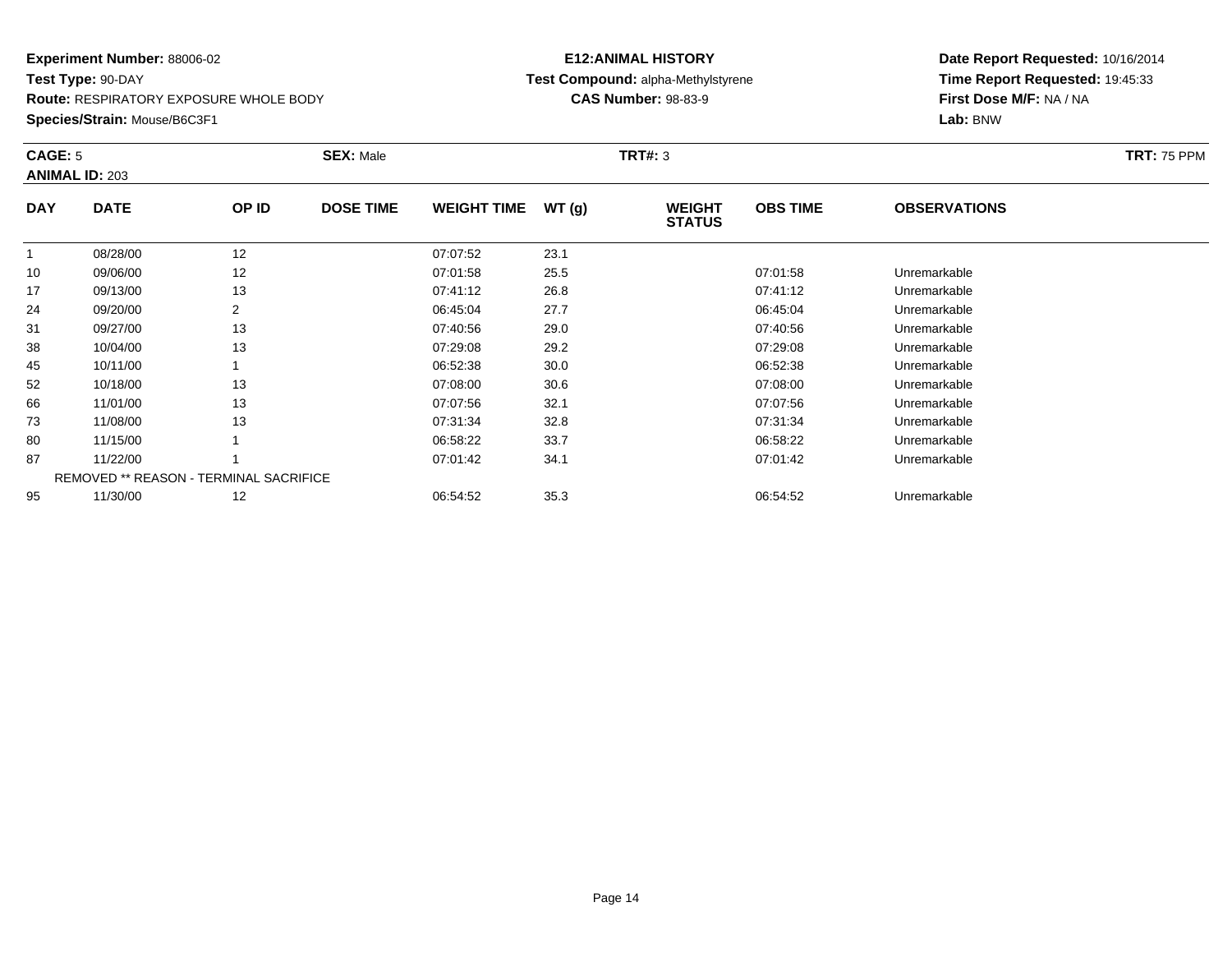**Route:** RESPIRATORY EXPOSURE WHOLE BODY

**Species/Strain:** Mouse/B6C3F1

### **E12:ANIMAL HISTORY Test Compound:** alpha-Methylstyrene**CAS Number:** 98-83-9

| CAGE: 5    | <b>ANIMAL ID: 204</b>                  |       | <b>SEX: Male</b> |                    |       | <b>TRT#: 3</b>                 |                 |                     | <b>TRT: 75 PPM</b> |
|------------|----------------------------------------|-------|------------------|--------------------|-------|--------------------------------|-----------------|---------------------|--------------------|
| <b>DAY</b> | <b>DATE</b>                            | OP ID | <b>DOSE TIME</b> | <b>WEIGHT TIME</b> | WT(g) | <b>WEIGHT</b><br><b>STATUS</b> | <b>OBS TIME</b> | <b>OBSERVATIONS</b> |                    |
|            | 08/28/00                               | 12    |                  | 07:07:52           | 21.6  |                                |                 |                     |                    |
| 10         | 09/06/00                               | 12    |                  | 07:01:58           | 24.3  |                                | 07:01:58        | Unremarkable        |                    |
| 17         | 09/13/00                               | 13    |                  | 07:41:12           | 25.2  |                                | 07:41:12        | Unremarkable        |                    |
| 24         | 09/20/00                               | 2     |                  | 06:45:04           | 26.3  |                                | 06:45:04        | Unremarkable        |                    |
| 31         | 09/27/00                               | 13    |                  | 07:40:56           | 27.3  |                                | 07:40:56        | Unremarkable        |                    |
| 38         | 10/04/00                               | 13    |                  | 07:29:08           | 28.3  |                                | 07:29:08        | Unremarkable        |                    |
| 45         | 10/11/00                               |       |                  | 06:52:38           | 28.7  |                                | 06:52:38        | Unremarkable        |                    |
| 52         | 10/18/00                               | 13    |                  | 07:08:00           | 29.9  |                                | 07:08:00        | Unremarkable        |                    |
| 66         | 11/01/00                               | 13    |                  | 07:07:56           | 32.2  |                                | 07:07:56        | Unremarkable        |                    |
| 73         | 11/08/00                               | 13    |                  | 07:31:34           | 33.8  |                                | 07:31:34        | Unremarkable        |                    |
| 80         | 11/15/00                               |       |                  | 06:58:22           | 34.2  |                                | 06:58:22        | Unremarkable        |                    |
| 87         | 11/22/00                               |       |                  | 07:01:42           | 35.1  |                                | 07:01:42        | Unremarkable        |                    |
|            | REMOVED ** REASON - TERMINAL SACRIFICE |       |                  |                    |       |                                |                 |                     |                    |
| 95         | 11/30/00                               | 12    |                  | 06:54:52           | 35.9  |                                | 06:54:52        | Unremarkable        |                    |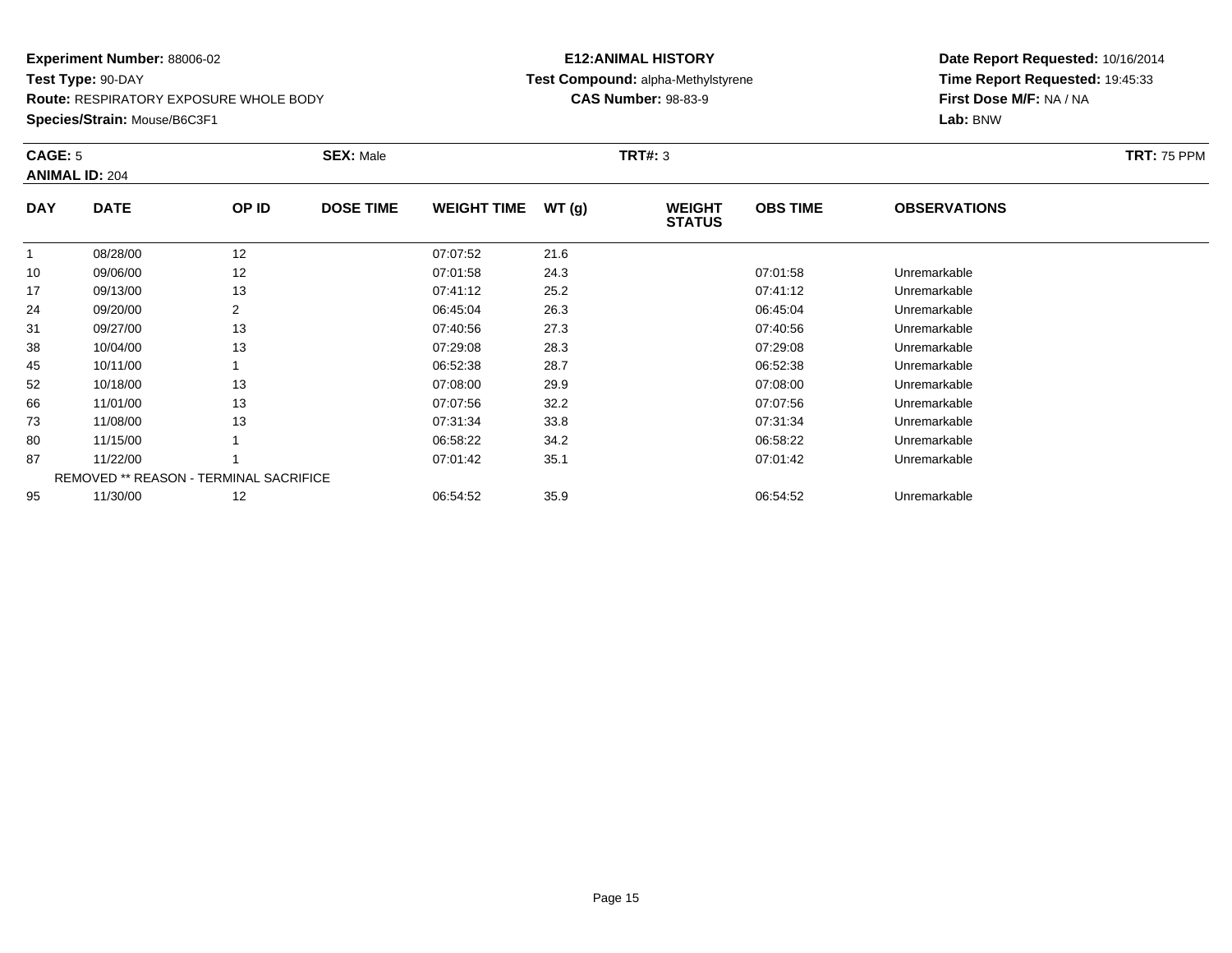**Route:** RESPIRATORY EXPOSURE WHOLE BODY

**Species/Strain:** Mouse/B6C3F1

### **E12:ANIMAL HISTORY Test Compound:** alpha-Methylstyrene**CAS Number:** 98-83-9

| CAGE: 5    | <b>ANIMAL ID: 205</b>                  |       | <b>SEX: Male</b> |                    |       | <b>TRT#: 3</b>                 |                 |                     | <b>TRT: 75 PPM</b> |
|------------|----------------------------------------|-------|------------------|--------------------|-------|--------------------------------|-----------------|---------------------|--------------------|
| <b>DAY</b> | <b>DATE</b>                            | OP ID | <b>DOSE TIME</b> | <b>WEIGHT TIME</b> | WT(g) | <b>WEIGHT</b><br><b>STATUS</b> | <b>OBS TIME</b> | <b>OBSERVATIONS</b> |                    |
|            | 08/28/00                               | 12    |                  | 07:07:52           | 24.9  |                                |                 |                     |                    |
| 10         | 09/06/00                               | 12    |                  | 07:01:58           | 26.5  |                                | 07:01:58        | Unremarkable        |                    |
| 17         | 09/13/00                               | 13    |                  | 07:41:12           | 28.2  |                                | 07:41:12        | Unremarkable        |                    |
| 24         | 09/20/00                               | 2     |                  | 06:45:04           | 28.7  |                                | 06:45:04        | Unremarkable        |                    |
| 31         | 09/27/00                               | 13    |                  | 07:40:56           | 30.0  |                                | 07:40:56        | Unremarkable        |                    |
| 38         | 10/04/00                               | 13    |                  | 07:29:08           | 31.1  |                                | 07:29:08        | Unremarkable        |                    |
| 45         | 10/11/00                               |       |                  | 06:52:38           | 31.9  |                                | 06:52:38        | Unremarkable        |                    |
| 52         | 10/18/00                               | 13    |                  | 07:08:00           | 33.7  |                                | 07:08:00        | Unremarkable        |                    |
| 66         | 11/01/00                               | 13    |                  | 07:07:56           | 34.7  |                                | 07:07:56        | Unremarkable        |                    |
| 73         | 11/08/00                               | 13    |                  | 07:31:34           | 36.5  |                                | 07:31:34        | Unremarkable        |                    |
| 80         | 11/15/00                               |       |                  | 06:58:22           | 38.3  |                                | 06:58:22        | Unremarkable        |                    |
| 87         | 11/22/00                               |       |                  | 07:01:42           | 39.9  |                                | 07:01:42        | Unremarkable        |                    |
|            | REMOVED ** REASON - TERMINAL SACRIFICE |       |                  |                    |       |                                |                 |                     |                    |
| 95         | 11/30/00                               | 12    |                  | 06:54:52           | 41.2  |                                | 06:54:52        | Unremarkable        |                    |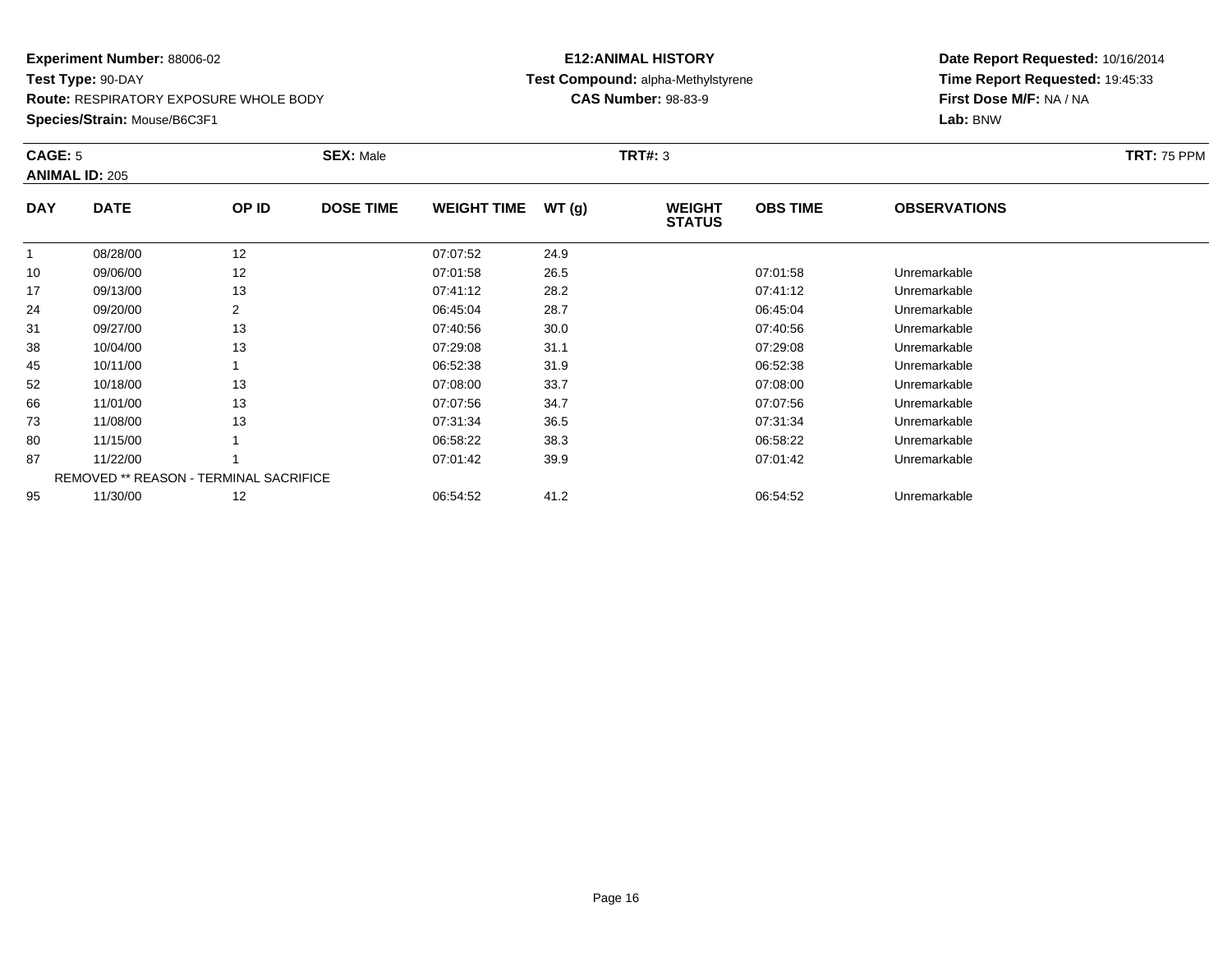**Route:** RESPIRATORY EXPOSURE WHOLE BODY

**Species/Strain:** Mouse/B6C3F1

### **E12:ANIMAL HISTORY Test Compound:** alpha-Methylstyrene**CAS Number:** 98-83-9

| CAGE: 6    | <b>ANIMAL ID: 206</b>                         |                | <b>SEX: Male</b> |                    |       | <b>TRT#: 3</b>                 |                 | <b>TRT: 75 PPM</b>  |  |
|------------|-----------------------------------------------|----------------|------------------|--------------------|-------|--------------------------------|-----------------|---------------------|--|
| <b>DAY</b> | <b>DATE</b>                                   | OP ID          | <b>DOSE TIME</b> | <b>WEIGHT TIME</b> | WT(g) | <b>WEIGHT</b><br><b>STATUS</b> | <b>OBS TIME</b> | <b>OBSERVATIONS</b> |  |
|            | 08/28/00                                      | 12             |                  | 07:09:32           | 24.1  |                                |                 |                     |  |
| 10         | 09/06/00                                      | 12             |                  | 07:03:06           | 25.7  |                                | 07:03:06        | Unremarkable        |  |
| 17         | 09/13/00                                      | 13             |                  | 07:42:20           | 27.2  |                                | 07:42:20        | Unremarkable        |  |
| 24         | 09/20/00                                      | $\overline{2}$ |                  | 06:46:08           | 28.1  |                                | 06:46:08        | Unremarkable        |  |
| 31         | 09/27/00                                      | 13             |                  | 07:42:24           | 28.5  |                                | 07:42:24        | Unremarkable        |  |
| 38         | 10/04/00                                      | 13             |                  | 07:31:14           | 29.9  |                                | 07:31:14        | Unremarkable        |  |
| 45         | 10/11/00                                      |                |                  | 06:53:58           | 30.6  |                                | 06:53:58        | Unremarkable        |  |
| 52         | 10/18/00                                      | 13             |                  | 07:11:26           | 30.8  |                                | 07:11:26        | Unremarkable        |  |
| 66         | 11/01/00                                      | 13             |                  | 07:08:58           | 31.9  |                                | 07:08:58        | Unremarkable        |  |
| 73         | 11/08/00                                      | 13             |                  | 07:32:34           | 32.9  |                                | 07:32:34        | Unremarkable        |  |
| 80         | 11/15/00                                      |                |                  | 06:59:36           | 33.6  |                                | 06:59:36        | Unremarkable        |  |
| 87         | 11/22/00                                      |                |                  | 07:02:30           | 34.2  |                                | 07:02:30        | Unremarkable        |  |
|            | <b>REMOVED ** REASON - TERMINAL SACRIFICE</b> |                |                  |                    |       |                                |                 |                     |  |
| 95         | 11/30/00                                      | 12             |                  | 06:57:02           | 35.2  |                                | 06:57:02        | Unremarkable        |  |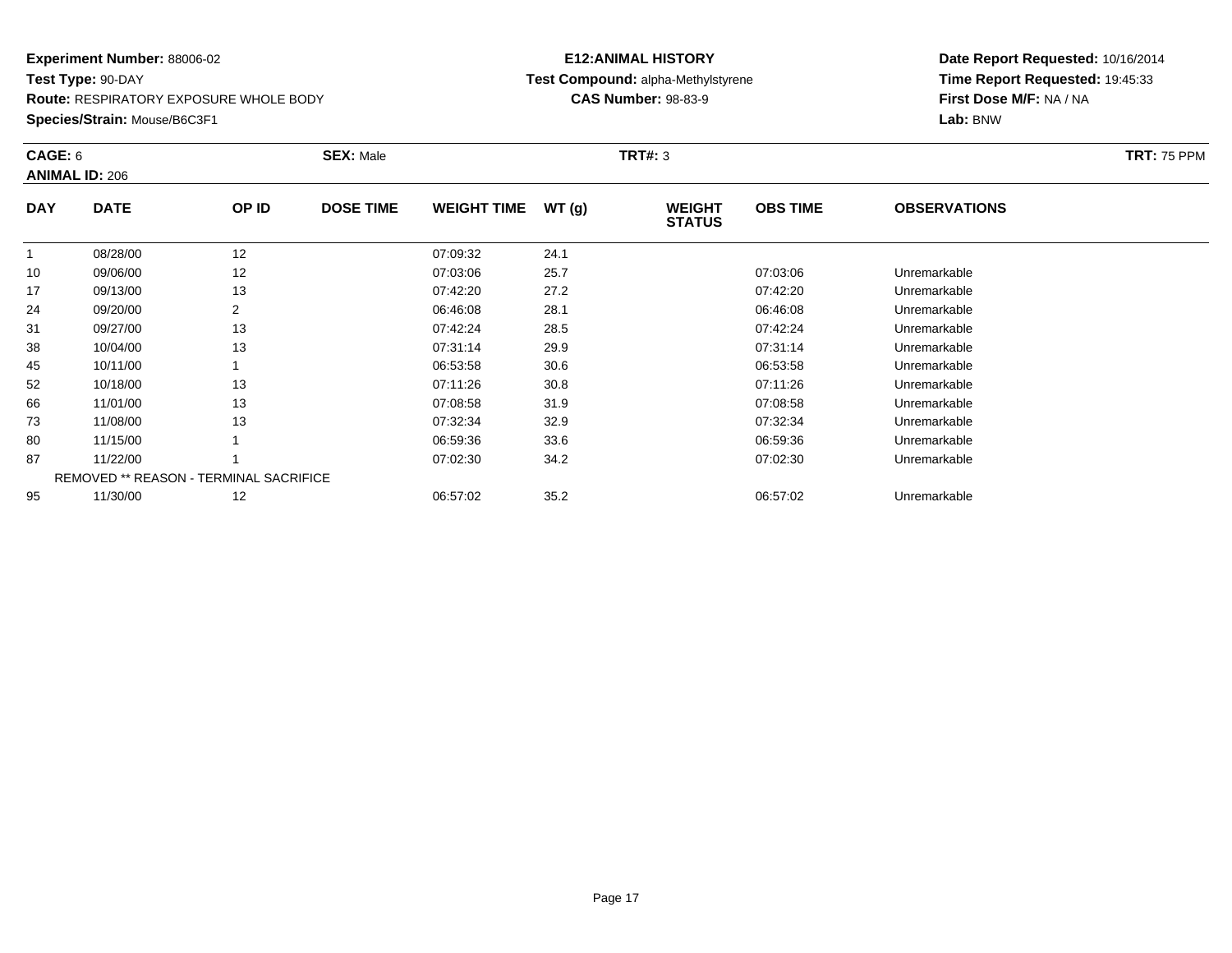**Route:** RESPIRATORY EXPOSURE WHOLE BODY

**Species/Strain:** Mouse/B6C3F1

### **E12:ANIMAL HISTORY Test Compound:** alpha-Methylstyrene**CAS Number:** 98-83-9

| CAGE: 6    | <b>ANIMAL ID: 207</b>                  |       | <b>SEX: Male</b> |                    |       | <b>TRT#: 3</b>                 |                 |                     | <b>TRT: 75 PPM</b> |
|------------|----------------------------------------|-------|------------------|--------------------|-------|--------------------------------|-----------------|---------------------|--------------------|
| <b>DAY</b> | <b>DATE</b>                            | OP ID | <b>DOSE TIME</b> | <b>WEIGHT TIME</b> | WT(g) | <b>WEIGHT</b><br><b>STATUS</b> | <b>OBS TIME</b> | <b>OBSERVATIONS</b> |                    |
|            | 08/28/00                               | 12    |                  | 07:09:32           | 23.2  |                                |                 |                     |                    |
| 10         | 09/06/00                               | 12    |                  | 07:03:06           | 25.6  |                                | 07:03:06        | Unremarkable        |                    |
| 17         | 09/13/00                               | 13    |                  | 07:42:20           | 26.3  |                                | 07:42:20        | Unremarkable        |                    |
| 24         | 09/20/00                               | 2     |                  | 06:46:08           | 27.6  |                                | 06:46:08        | Unremarkable        |                    |
| 31         | 09/27/00                               | 13    |                  | 07:42:24           | 28.7  |                                | 07:42:24        | Unremarkable        |                    |
| 38         | 10/04/00                               | 13    |                  | 07:31:14           | 29.9  |                                | 07:31:14        | Unremarkable        |                    |
| 45         | 10/11/00                               |       |                  | 06:53:58           | 30.5  |                                | 06:53:58        | Unremarkable        |                    |
| 52         | 10/18/00                               | 13    |                  | 07:11:26           | 31.5  |                                | 07:11:26        | Unremarkable        |                    |
| 66         | 11/01/00                               | 13    |                  | 07:08:58           | 32.5  |                                | 07:08:58        | Unremarkable        |                    |
| 73         | 11/08/00                               | 13    |                  | 07:32:34           | 33.5  |                                | 07:32:34        | Unremarkable        |                    |
| 80         | 11/15/00                               |       |                  | 06:59:36           | 34.7  |                                | 06:59:36        | Unremarkable        |                    |
| 87         | 11/22/00                               |       |                  | 07:02:30           | 35.8  |                                | 07:02:30        | Unremarkable        |                    |
|            | REMOVED ** REASON - TERMINAL SACRIFICE |       |                  |                    |       |                                |                 |                     |                    |
| 95         | 11/30/00                               | 12    |                  | 06:57:02           | 36.0  |                                | 06:57:02        | Unremarkable        |                    |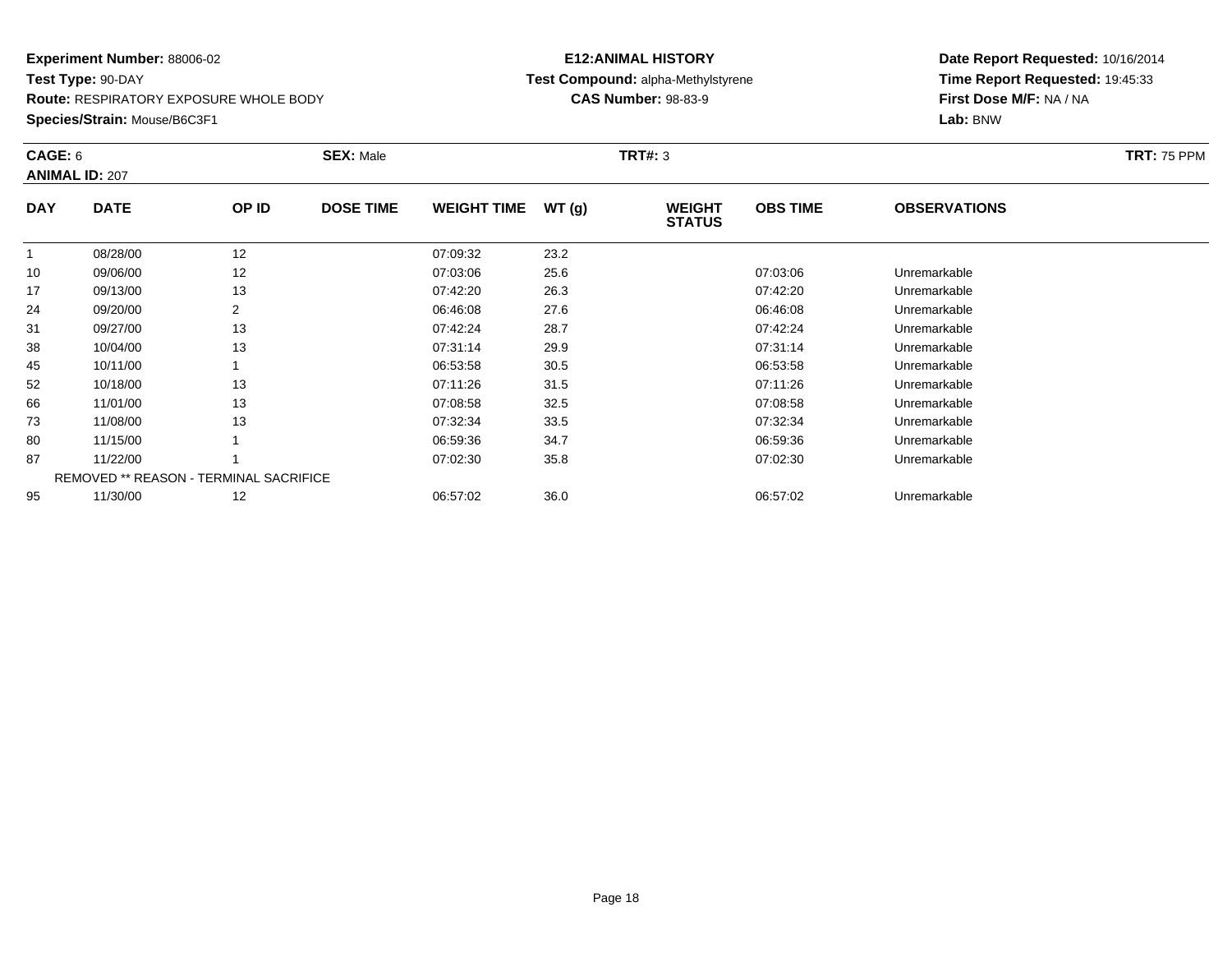**Route:** RESPIRATORY EXPOSURE WHOLE BODY

**Species/Strain:** Mouse/B6C3F1

### **E12:ANIMAL HISTORY Test Compound:** alpha-Methylstyrene**CAS Number:** 98-83-9

| CAGE: 6    | <b>ANIMAL ID: 208</b>                         |       | <b>SEX: Male</b> |                    |       | <b>TRT#: 3</b>                 |                 |                     | <b>TRT: 75 PPM</b> |
|------------|-----------------------------------------------|-------|------------------|--------------------|-------|--------------------------------|-----------------|---------------------|--------------------|
| <b>DAY</b> | <b>DATE</b>                                   | OP ID | <b>DOSE TIME</b> | <b>WEIGHT TIME</b> | WT(g) | <b>WEIGHT</b><br><b>STATUS</b> | <b>OBS TIME</b> | <b>OBSERVATIONS</b> |                    |
|            | 08/28/00                                      | 12    |                  | 07:09:32           | 22.8  |                                |                 |                     |                    |
| 10         | 09/06/00                                      | 12    |                  | 07:03:06           | 25.6  |                                | 07:03:06        | Unremarkable        |                    |
| 17         | 09/13/00                                      | 13    |                  | 07:42:20           | 26.9  |                                | 07:42:20        | Unremarkable        |                    |
| 24         | 09/20/00                                      | 2     |                  | 06:46:08           | 28.6  |                                | 06:46:08        | Unremarkable        |                    |
| 31         | 09/27/00                                      | 13    |                  | 07:42:24           | 28.9  |                                | 07:42:24        | Unremarkable        |                    |
| 38         | 10/04/00                                      | 13    |                  | 07:31:14           | 29.4  |                                | 07:31:14        | Unremarkable        |                    |
| 45         | 10/11/00                                      |       |                  | 06:53:58           | 29.9  |                                | 06:53:58        | Unremarkable        |                    |
| 52         | 10/18/00                                      | 13    |                  | 07:11:26           | 31.3  |                                | 07:11:26        | Unremarkable        |                    |
| 66         | 11/01/00                                      | 13    |                  | 07:08:58           | 33.2  |                                | 07:08:58        | Unremarkable        |                    |
| 73         | 11/08/00                                      | 13    |                  | 07:32:34           | 34.3  |                                | 07:32:34        | Unremarkable        |                    |
| 80         | 11/15/00                                      |       |                  | 06:59:36           | 35.6  |                                | 06:59:36        | Unremarkable        |                    |
| 87         | 11/22/00                                      |       |                  | 07:02:30           | 35.7  |                                | 07:02:30        | Unremarkable        |                    |
|            | <b>REMOVED ** REASON - TERMINAL SACRIFICE</b> |       |                  |                    |       |                                |                 |                     |                    |
| 95         | 11/30/00                                      | 12    |                  | 06:57:02           | 36.9  |                                | 06:57:02        | Unremarkable        |                    |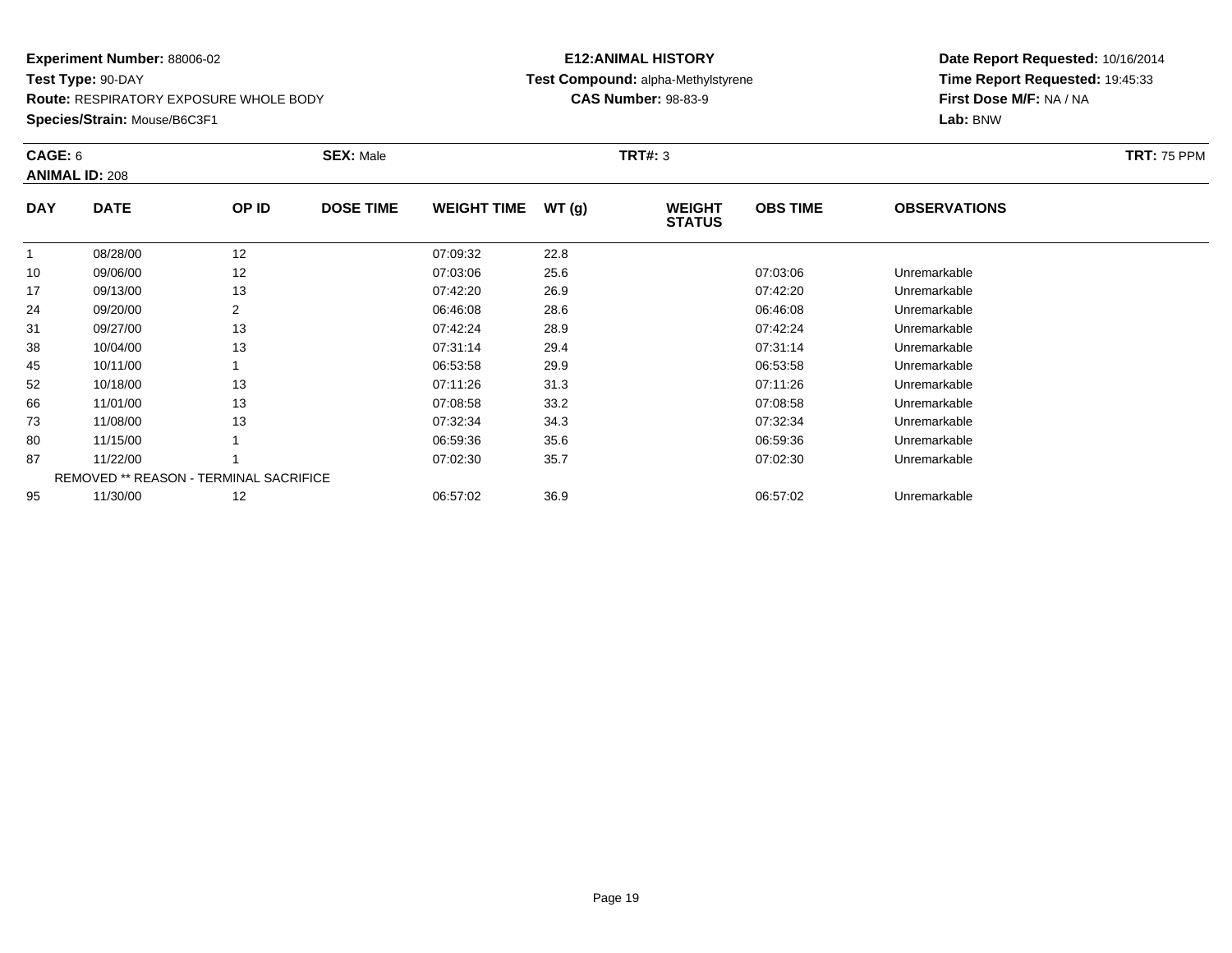**Route:** RESPIRATORY EXPOSURE WHOLE BODY

**Species/Strain:** Mouse/B6C3F1

### **E12:ANIMAL HISTORY Test Compound:** alpha-Methylstyrene**CAS Number:** 98-83-9

| CAGE: 6    | <b>ANIMAL ID: 209</b>                  |       | <b>SEX: Male</b> |                    |       | <b>TRT#: 3</b>                 |                 |                     | <b>TRT: 75 PPM</b> |
|------------|----------------------------------------|-------|------------------|--------------------|-------|--------------------------------|-----------------|---------------------|--------------------|
| <b>DAY</b> | <b>DATE</b>                            | OP ID | <b>DOSE TIME</b> | <b>WEIGHT TIME</b> | WT(g) | <b>WEIGHT</b><br><b>STATUS</b> | <b>OBS TIME</b> | <b>OBSERVATIONS</b> |                    |
|            | 08/28/00                               | 12    |                  | 07:09:32           | 23.2  |                                |                 |                     |                    |
| 10         | 09/06/00                               | 12    |                  | 07:03:06           | 25.3  |                                | 07:03:06        | Unremarkable        |                    |
| 17         | 09/13/00                               | 13    |                  | 07:42:20           | 26.7  |                                | 07:42:20        | Unremarkable        |                    |
| 24         | 09/20/00                               | 2     |                  | 06:46:08           | 27.9  |                                | 06:46:08        | Unremarkable        |                    |
| 31         | 09/27/00                               | 13    |                  | 07:42:24           | 28.0  |                                | 07:42:24        | Unremarkable        |                    |
| 38         | 10/04/00                               | 13    |                  | 07:31:14           | 29.8  |                                | 07:31:14        | Unremarkable        |                    |
| 45         | 10/11/00                               |       |                  | 06:53:58           | 30.1  |                                | 06:53:58        | Unremarkable        |                    |
| 52         | 10/18/00                               | 13    |                  | 07:11:26           | 30.9  |                                | 07:11:26        | Unremarkable        |                    |
| 66         | 11/01/00                               | 13    |                  | 07:08:58           | 32.9  |                                | 07:08:58        | Unremarkable        |                    |
| 73         | 11/08/00                               | 13    |                  | 07:32:34           | 33.7  |                                | 07:32:34        | Unremarkable        |                    |
| 80         | 11/15/00                               |       |                  | 06:59:36           | 35.0  |                                | 06:59:36        | Unremarkable        |                    |
| 87         | 11/22/00                               |       |                  | 07:02:30           | 36.0  |                                | 07:02:30        | Unremarkable        |                    |
|            | REMOVED ** REASON - TERMINAL SACRIFICE |       |                  |                    |       |                                |                 |                     |                    |
| 95         | 11/30/00                               | 12    |                  | 06:57:02           | 35.8  |                                | 06:57:02        | Unremarkable        |                    |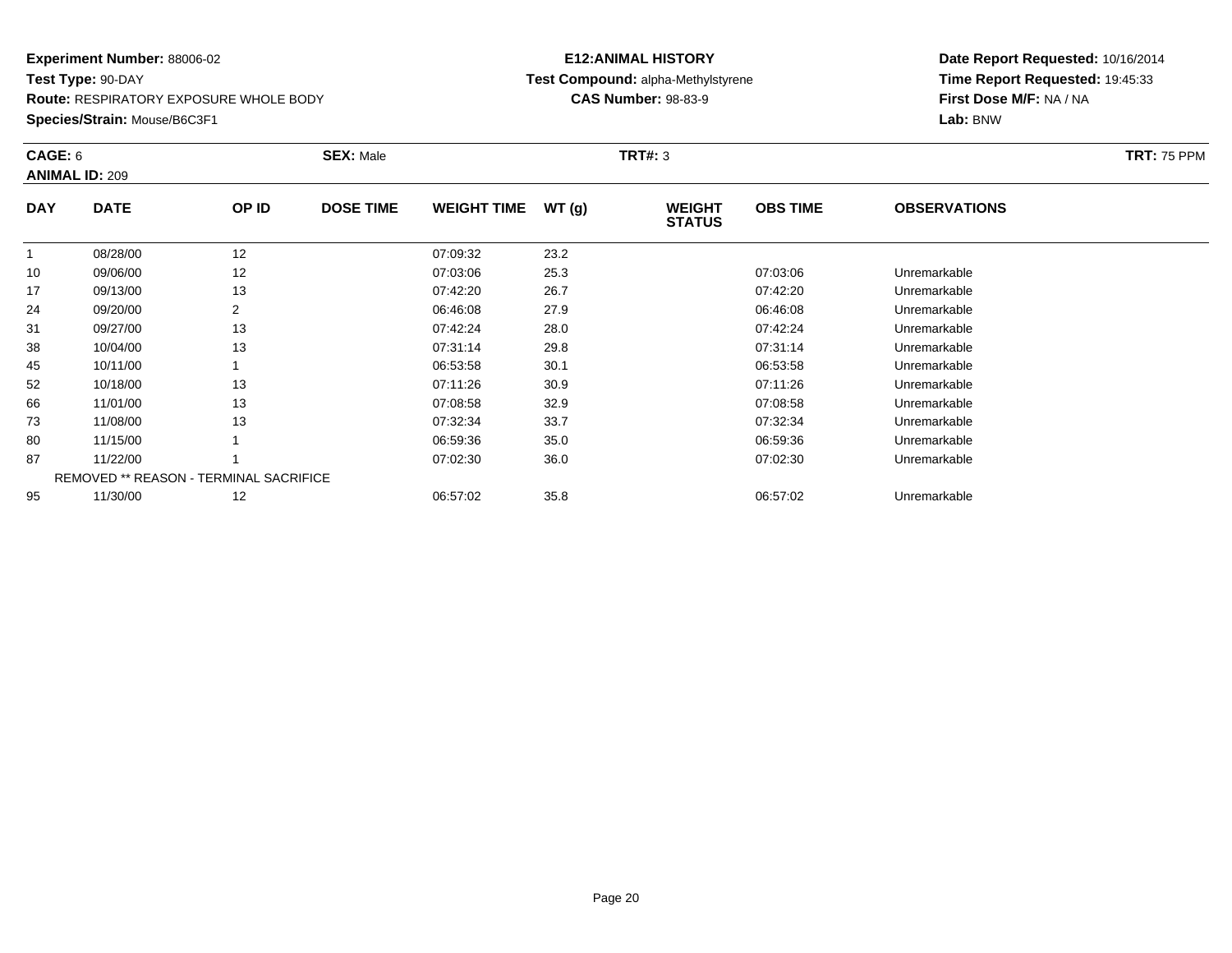**Route:** RESPIRATORY EXPOSURE WHOLE BODY

**Species/Strain:** Mouse/B6C3F1

### **E12:ANIMAL HISTORY Test Compound:** alpha-Methylstyrene**CAS Number:** 98-83-9

| CAGE: 6    | <b>ANIMAL ID: 210</b>                  |       | <b>SEX: Male</b> |                    |       | <b>TRT#: 3</b>                 |                 |                     | <b>TRT: 75 PPM</b> |
|------------|----------------------------------------|-------|------------------|--------------------|-------|--------------------------------|-----------------|---------------------|--------------------|
| <b>DAY</b> | <b>DATE</b>                            | OP ID | <b>DOSE TIME</b> | <b>WEIGHT TIME</b> | WT(g) | <b>WEIGHT</b><br><b>STATUS</b> | <b>OBS TIME</b> | <b>OBSERVATIONS</b> |                    |
|            | 08/28/00                               | 12    |                  | 07:09:32           | 23.8  |                                |                 |                     |                    |
| 10         | 09/06/00                               | 12    |                  | 07:03:06           | 26.4  |                                | 07:03:06        | Unremarkable        |                    |
| 17         | 09/13/00                               | 13    |                  | 07:42:20           | 27.7  |                                | 07:42:20        | Unremarkable        |                    |
| 24         | 09/20/00                               | 2     |                  | 06:46:08           | 28.1  |                                | 06:46:08        | Unremarkable        |                    |
| 31         | 09/27/00                               | 13    |                  | 07:42:24           | 29.0  |                                | 07:42:24        | Unremarkable        |                    |
| 38         | 10/04/00                               | 13    |                  | 07:31:14           | 28.9  |                                | 07:31:14        | Unremarkable        |                    |
| 45         | 10/11/00                               |       |                  | 06:53:58           | 31.1  |                                | 06:53:58        | Unremarkable        |                    |
| 52         | 10/18/00                               | 13    |                  | 07:11:26           | 32.8  |                                | 07:11:26        | Unremarkable        |                    |
| 66         | 11/01/00                               | 13    |                  | 07:08:58           | 35.3  |                                | 07:08:58        | Unremarkable        |                    |
| 73         | 11/08/00                               | 13    |                  | 07:32:34           | 36.4  |                                | 07:32:34        | Unremarkable        |                    |
| 80         | 11/15/00                               |       |                  | 06:59:36           | 37.5  |                                | 06:59:36        | Unremarkable        |                    |
| 87         | 11/22/00                               |       |                  | 07:02:30           | 39.3  |                                | 07:02:30        | Unremarkable        |                    |
|            | REMOVED ** REASON - TERMINAL SACRIFICE |       |                  |                    |       |                                |                 |                     |                    |
| 95         | 11/30/00                               | 12    |                  | 06:57:02           | 39.9  |                                | 06:57:02        | Unremarkable        |                    |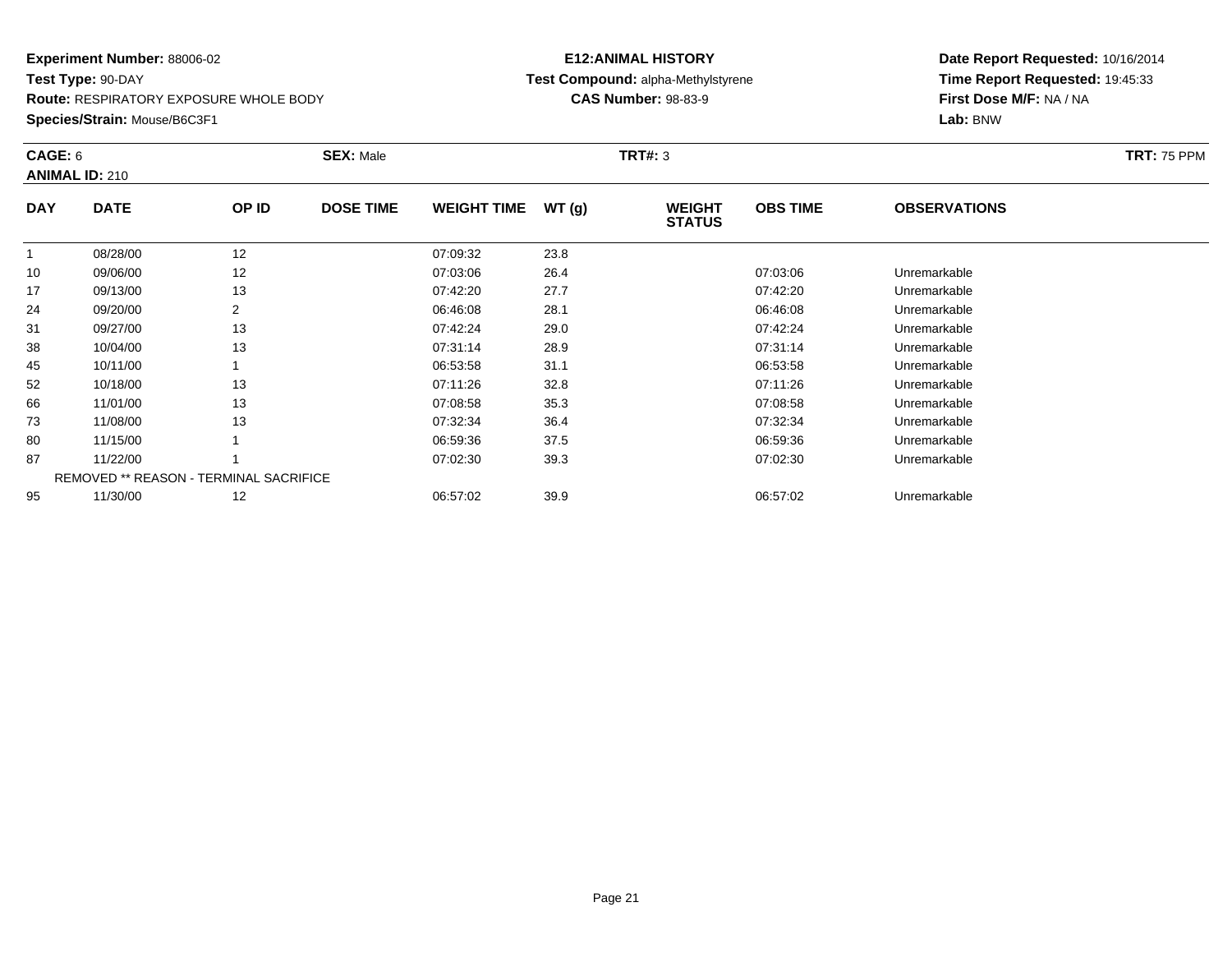**Route:** RESPIRATORY EXPOSURE WHOLE BODY

**Species/Strain:** Mouse/B6C3F1

### **E12:ANIMAL HISTORY Test Compound:** alpha-Methylstyrene**CAS Number:** 98-83-9

| CAGE: 9      | <b>ANIMAL ID: 401</b> |                                        | <b>SEX: Male</b> |                    |       | <b>TRT#: 5</b>                 |                 |                     | <b>TRT: 150 PPM</b> |
|--------------|-----------------------|----------------------------------------|------------------|--------------------|-------|--------------------------------|-----------------|---------------------|---------------------|
| <b>DAY</b>   | <b>DATE</b>           | OP ID                                  | <b>DOSE TIME</b> | <b>WEIGHT TIME</b> | WT(g) | <b>WEIGHT</b><br><b>STATUS</b> | <b>OBS TIME</b> | <b>OBSERVATIONS</b> |                     |
| $\mathbf{1}$ | 08/28/00              | 12                                     |                  | 07:23:38           | 22.4  |                                |                 |                     |                     |
| 10           | 09/06/00              | 12                                     |                  | 07:20:20           | 25.9  |                                | 07:20:20        | Unremarkable        |                     |
| 17           | 09/13/00              | 13                                     |                  | 08:00:42           | 27.6  |                                | 08:00:42        | Unremarkable        |                     |
| 24           | 09/20/00              | 2                                      |                  | 07:00:46           | 29.0  |                                | 07:00:46        | Unremarkable        |                     |
| 31           | 09/27/00              | 13                                     |                  | 07:57:30           | 30.5  |                                | 07:57:30        | Unremarkable        |                     |
| 38           | 10/04/00              | 13                                     |                  | 07:39:20           | 31.0  |                                | 07:39:20        | Unremarkable        |                     |
| 45           | 10/11/00              |                                        |                  | 07:13:08           | 31.6  |                                | 07:13:08        | Unremarkable        |                     |
| 52           | 10/18/00              | 13                                     |                  | 07:38:56           | 32.0  |                                | 07:38:56        | Unremarkable        |                     |
| 66           | 11/01/00              | 13                                     |                  | 07:24:32           | 33.6  |                                | 07:24:32        | Unremarkable        |                     |
| 73           | 11/08/00              | 13                                     |                  | 07:49:14           | 34.3  |                                | 07:49:14        | Unremarkable        |                     |
| 80           | 11/15/00              |                                        |                  | 07:14:08           | 34.7  |                                | 07:14:08        | Unremarkable        |                     |
| 87           | 11/22/00              |                                        |                  | 07:14:28           | 36.1  |                                | 07:14:28        | Unremarkable        |                     |
|              |                       | REMOVED ** REASON - TERMINAL SACRIFICE |                  |                    |       |                                |                 |                     |                     |
| 95           | 11/30/00              | 12                                     |                  | 07:00:38           | 36.7  |                                | 07:00:38        | Unremarkable        |                     |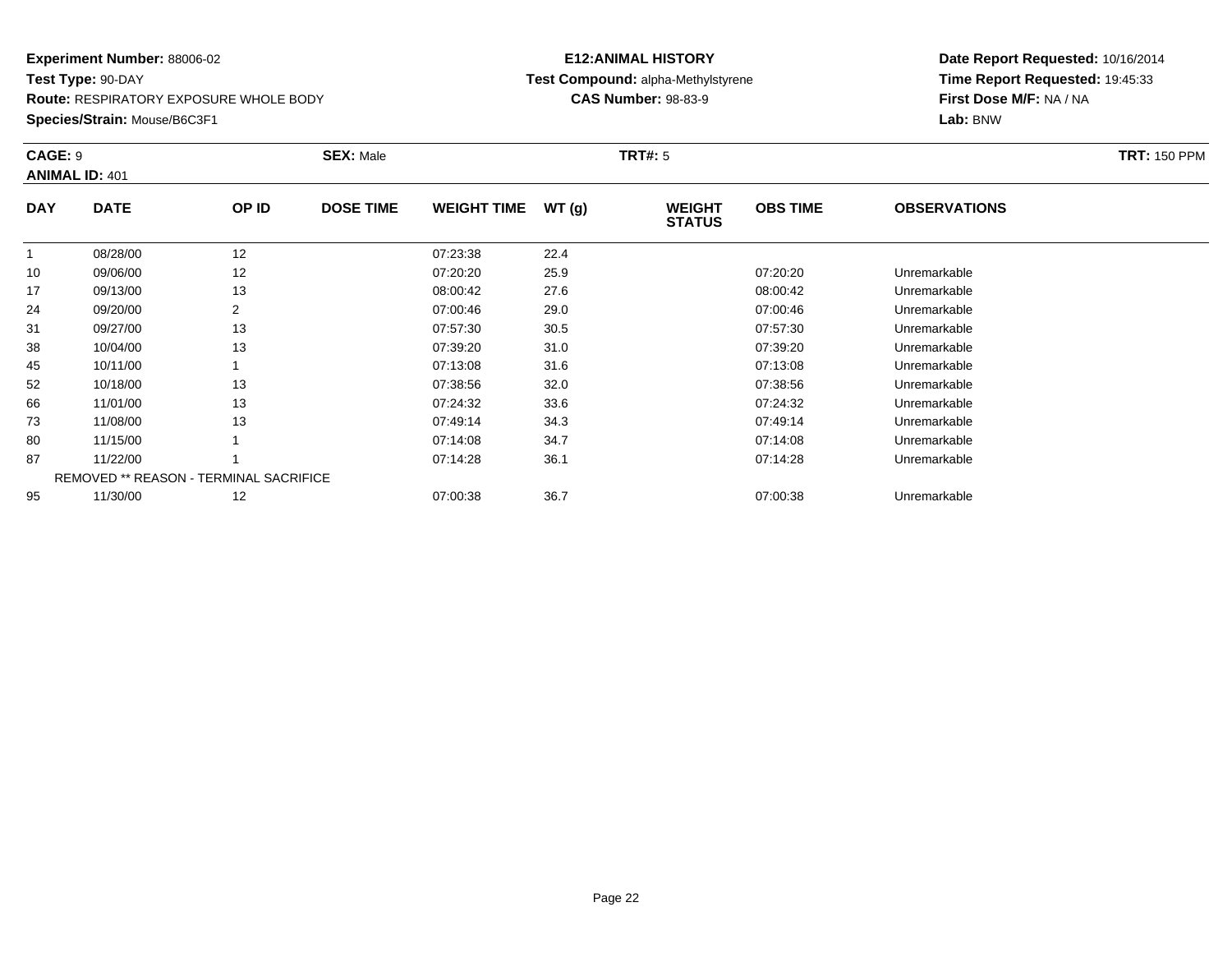**Route:** RESPIRATORY EXPOSURE WHOLE BODY

**Species/Strain:** Mouse/B6C3F1

### **E12:ANIMAL HISTORY Test Compound:** alpha-Methylstyrene**CAS Number:** 98-83-9

| CAGE: 9    | <b>ANIMAL ID: 402</b> |                                        | <b>SEX: Male</b> |                    |       | <b>TRT#: 5</b>                 |                 |                     | <b>TRT: 150 PPM</b> |
|------------|-----------------------|----------------------------------------|------------------|--------------------|-------|--------------------------------|-----------------|---------------------|---------------------|
| <b>DAY</b> | <b>DATE</b>           | OP ID                                  | <b>DOSE TIME</b> | <b>WEIGHT TIME</b> | WT(g) | <b>WEIGHT</b><br><b>STATUS</b> | <b>OBS TIME</b> | <b>OBSERVATIONS</b> |                     |
|            | 08/28/00              | 12                                     |                  | 07:23:38           | 23.6  |                                |                 |                     |                     |
| 10         | 09/06/00              | 12                                     |                  | 07:20:20           | 26.4  |                                | 07:20:20        | Unremarkable        |                     |
| 17         | 09/13/00              | 13                                     |                  | 08:00:42           | 28.7  |                                | 08:00:42        | Unremarkable        |                     |
| 24         | 09/20/00              | 2                                      |                  | 07:00:46           | 30.3  |                                | 07:00:46        | Unremarkable        |                     |
| 31         | 09/27/00              | 13                                     |                  | 07:57:30           | 31.4  |                                | 07:57:30        | Unremarkable        |                     |
| 38         | 10/04/00              | 13                                     |                  | 07:39:20           | 32.1  |                                | 07:39:20        | Unremarkable        |                     |
| 45         | 10/11/00              |                                        |                  | 07:13:08           | 33.4  |                                | 07:13:08        | Unremarkable        |                     |
| 52         | 10/18/00              | 13                                     |                  | 07:38:56           | 34.8  |                                | 07:38:56        | Unremarkable        |                     |
| 66         | 11/01/00              | 13                                     |                  | 07:24:32           | 36.5  |                                | 07:24:32        | Unremarkable        |                     |
| 73         | 11/08/00              | 13                                     |                  | 07:49:14           | 37.2  |                                | 07:49:14        | Unremarkable        |                     |
| 80         | 11/15/00              |                                        |                  | 07:14:08           | 38.5  |                                | 07:14:08        | Unremarkable        |                     |
| 87         | 11/22/00              |                                        |                  | 07:14:28           | 39.9  |                                | 07:14:28        | Unremarkable        |                     |
|            |                       | REMOVED ** REASON - TERMINAL SACRIFICE |                  |                    |       |                                |                 |                     |                     |
| 95         | 11/30/00              | 12                                     |                  | 07:00:38           | 40.7  |                                | 07:00:38        | Unremarkable        |                     |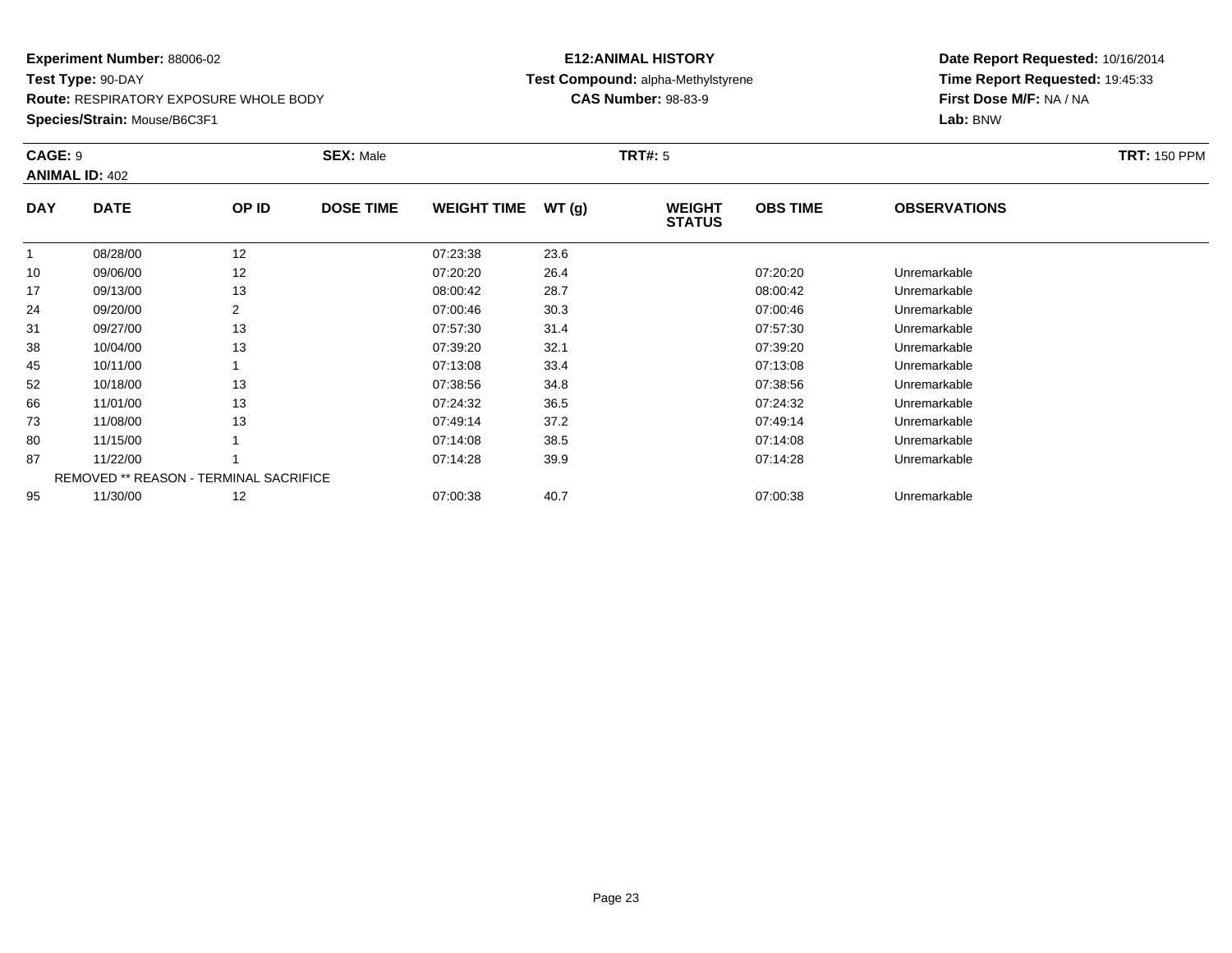**Route:** RESPIRATORY EXPOSURE WHOLE BODY

**Species/Strain:** Mouse/B6C3F1

### **E12:ANIMAL HISTORY Test Compound:** alpha-Methylstyrene**CAS Number:** 98-83-9

|            | CAGE: 9<br><b>ANIMAL ID: 403</b>       |       | <b>SEX: Male</b> |                    |       |                                | <b>TRT#: 5</b>  |                     |  |  |
|------------|----------------------------------------|-------|------------------|--------------------|-------|--------------------------------|-----------------|---------------------|--|--|
| <b>DAY</b> | <b>DATE</b>                            | OP ID | <b>DOSE TIME</b> | <b>WEIGHT TIME</b> | WT(g) | <b>WEIGHT</b><br><b>STATUS</b> | <b>OBS TIME</b> | <b>OBSERVATIONS</b> |  |  |
|            | 08/28/00                               | 12    |                  | 07:23:38           | 24.2  |                                |                 |                     |  |  |
| 10         | 09/06/00                               | 12    |                  | 07:20:20           | 27.0  |                                | 07:20:20        | Unremarkable        |  |  |
| 17         | 09/13/00                               | 13    |                  | 08:00:42           | 28.2  |                                | 08:00:42        | Unremarkable        |  |  |
| 24         | 09/20/00                               | 2     |                  | 07:00:46           | 29.8  |                                | 07:00:46        | Unremarkable        |  |  |
| 31         | 09/27/00                               | 13    |                  | 07:57:30           | 31.3  |                                | 07:57:30        | Unremarkable        |  |  |
| 38         | 10/04/00                               | 13    |                  | 07:39:20           | 31.6  |                                | 07:39:20        | Unremarkable        |  |  |
| 45         | 10/11/00                               |       |                  | 07:13:08           | 32.6  |                                | 07:13:08        | Unremarkable        |  |  |
| 52         | 10/18/00                               | 13    |                  | 07:38:56           | 33.3  |                                | 07:38:56        | Unremarkable        |  |  |
| 66         | 11/01/00                               | 13    |                  | 07:24:32           | 35.0  |                                | 07:24:32        | Unremarkable        |  |  |
| 73         | 11/08/00                               | 13    |                  | 07:49:14           | 36.7  |                                | 07:49:14        | Unremarkable        |  |  |
| 80         | 11/15/00                               |       |                  | 07:14:08           | 38.1  |                                | 07:14:08        | Unremarkable        |  |  |
| 87         | 11/22/00                               |       |                  | 07:14:28           | 38.7  |                                | 07:14:28        | Unremarkable        |  |  |
|            | REMOVED ** REASON - TERMINAL SACRIFICE |       |                  |                    |       |                                |                 |                     |  |  |
| 95         | 11/30/00                               | 12    |                  | 07:00:38           | 40.3  |                                | 07:00:38        | Unremarkable        |  |  |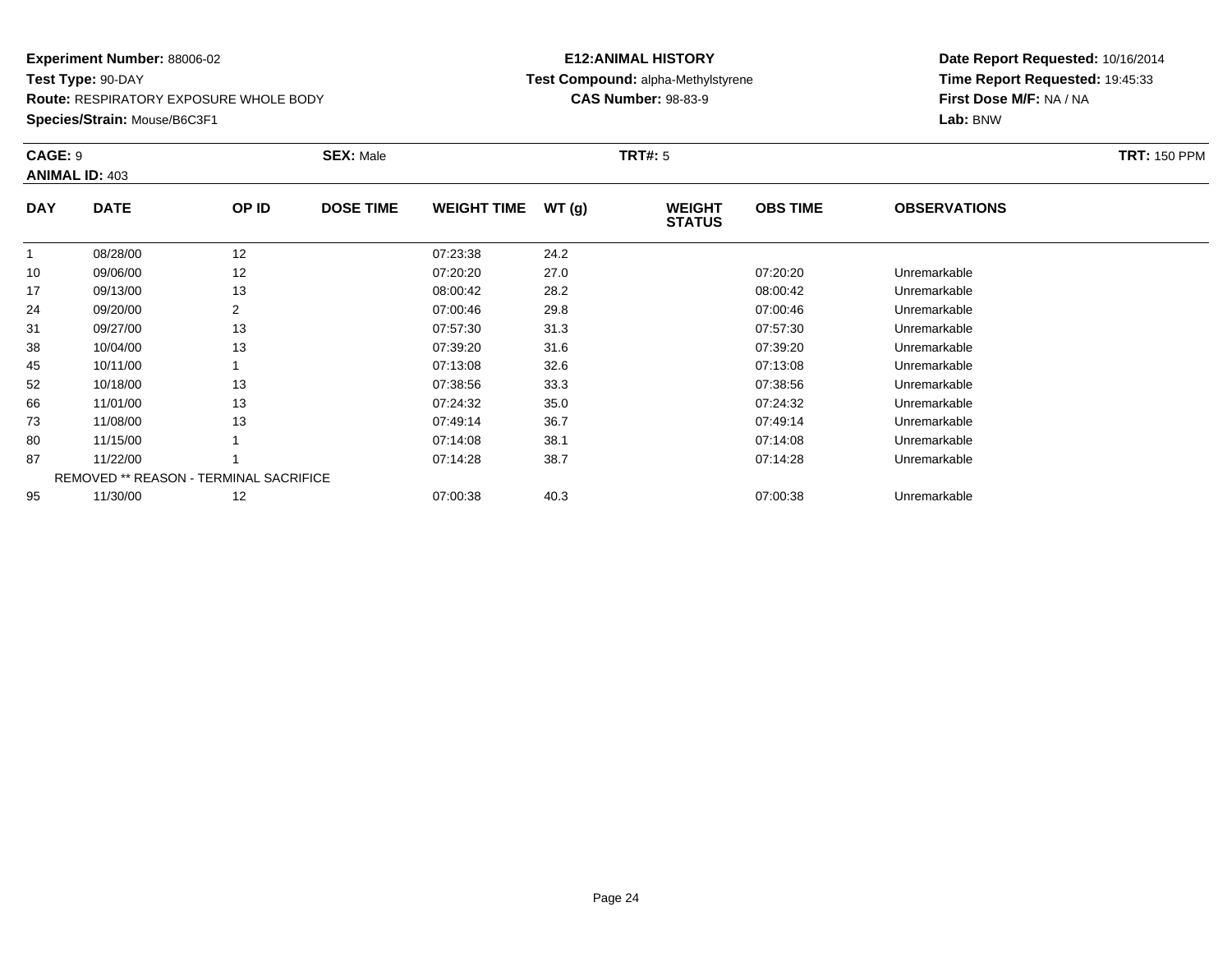**Route:** RESPIRATORY EXPOSURE WHOLE BODY

**Species/Strain:** Mouse/B6C3F1

### **E12:ANIMAL HISTORY Test Compound:** alpha-Methylstyrene**CAS Number:** 98-83-9

|            | CAGE: 9<br><b>ANIMAL ID: 404</b>              |                | <b>SEX: Male</b> |                    |       |                                | <b>TRT#: 5</b>  |                     |  |  |
|------------|-----------------------------------------------|----------------|------------------|--------------------|-------|--------------------------------|-----------------|---------------------|--|--|
| <b>DAY</b> | <b>DATE</b>                                   | OP ID          | <b>DOSE TIME</b> | <b>WEIGHT TIME</b> | WT(g) | <b>WEIGHT</b><br><b>STATUS</b> | <b>OBS TIME</b> | <b>OBSERVATIONS</b> |  |  |
|            | 08/28/00                                      | 12             |                  | 07:23:38           | 23.8  |                                |                 |                     |  |  |
| 10         | 09/06/00                                      | 12             |                  | 07:20:20           | 27.4  |                                | 07:20:20        | Unremarkable        |  |  |
| 17         | 09/13/00                                      | 13             |                  | 08:00:42           | 28.4  |                                | 08:00:42        | Unremarkable        |  |  |
| 24         | 09/20/00                                      | $\overline{2}$ |                  | 07:00:46           | 29.2  |                                | 07:00:46        | Unremarkable        |  |  |
| 31         | 09/27/00                                      | 13             |                  | 07:57:30           | 30.0  |                                | 07:57:30        | Unremarkable        |  |  |
| 38         | 10/04/00                                      | 13             |                  | 07:39:20           | 30.7  |                                | 07:39:20        | Unremarkable        |  |  |
| 45         | 10/11/00                                      |                |                  | 07:13:08           | 31.8  |                                | 07:13:08        | Unremarkable        |  |  |
| 52         | 10/18/00                                      | 13             |                  | 07:38:56           | 32.6  |                                | 07:38:56        | Unremarkable        |  |  |
| 66         | 11/01/00                                      | 13             |                  | 07:24:32           | 34.4  |                                | 07:24:32        | Unremarkable        |  |  |
| 73         | 11/08/00                                      | 13             |                  | 07:49:14           | 35.3  |                                | 07:49:14        | Unremarkable        |  |  |
| 80         | 11/15/00                                      |                |                  | 07:14:08           | 36.3  |                                | 07:14:08        | Unremarkable        |  |  |
| 87         | 11/22/00                                      |                |                  | 07:14:28           | 37.0  |                                | 07:14:28        | Unremarkable        |  |  |
|            | <b>REMOVED ** REASON - TERMINAL SACRIFICE</b> |                |                  |                    |       |                                |                 |                     |  |  |
| 95         | 11/30/00                                      | 12             |                  | 07:00:38           | 37.9  |                                | 07:00:38        | Unremarkable        |  |  |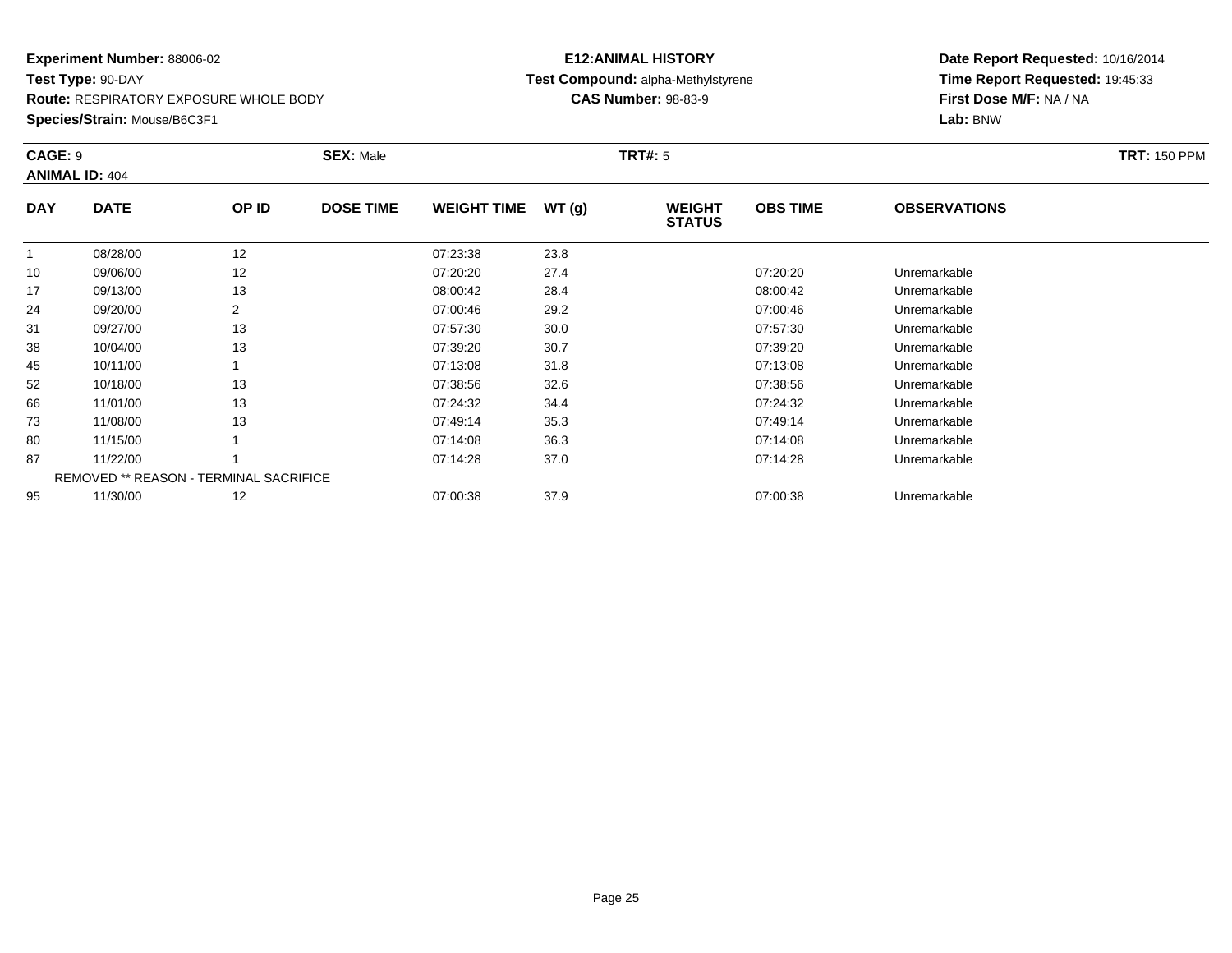**Route:** RESPIRATORY EXPOSURE WHOLE BODY

**Species/Strain:** Mouse/B6C3F1

### **E12:ANIMAL HISTORY Test Compound:** alpha-Methylstyrene**CAS Number:** 98-83-9

|            | CAGE: 9<br><b>ANIMAL ID: 405</b>              |       | <b>SEX: Male</b> |                    |       | <b>TRT#: 5</b>                 |                 | <b>TRT: 150 PPM</b> |  |
|------------|-----------------------------------------------|-------|------------------|--------------------|-------|--------------------------------|-----------------|---------------------|--|
| <b>DAY</b> | <b>DATE</b>                                   | OP ID | <b>DOSE TIME</b> | <b>WEIGHT TIME</b> | WT(g) | <b>WEIGHT</b><br><b>STATUS</b> | <b>OBS TIME</b> | <b>OBSERVATIONS</b> |  |
|            | 08/28/00                                      | 12    |                  | 07:23:38           | 23.2  |                                |                 |                     |  |
| 10         | 09/06/00                                      | 12    |                  | 07:20:20           | 25.6  |                                | 07:20:20        | Unremarkable        |  |
| 17         | 09/13/00                                      | 13    |                  | 08:00:42           | 27.4  |                                | 08:00:42        | Unremarkable        |  |
| 24         | 09/20/00                                      | 2     |                  | 07:00:46           | 28.7  |                                | 07:00:46        | Unremarkable        |  |
| 31         | 09/27/00                                      | 13    |                  | 07:57:30           | 29.8  |                                | 07:57:30        | Unremarkable        |  |
| 38         | 10/04/00                                      | 13    |                  | 07:39:20           | 30.9  |                                | 07:39:20        | Unremarkable        |  |
| 45         | 10/11/00                                      |       |                  | 07:13:08           | 32.5  |                                | 07:13:08        | Unremarkable        |  |
| 52         | 10/18/00                                      | 13    |                  | 07:38:56           | 32.9  |                                | 07:38:56        | Unremarkable        |  |
| 66         | 11/01/00                                      | 13    |                  | 07:24:32           | 35.4  |                                | 07:24:32        | Unremarkable        |  |
| 73         | 11/08/00                                      | 13    |                  | 07:49:14           | 36.9  |                                | 07:49:14        | Unremarkable        |  |
| 80         | 11/15/00                                      |       |                  | 07:14:08           | 38.4  |                                | 07:14:08        | Unremarkable        |  |
| 87         | 11/22/00                                      |       |                  | 07:14:28           | 39.2  |                                | 07:14:28        | Unremarkable        |  |
|            | <b>REMOVED ** REASON - TERMINAL SACRIFICE</b> |       |                  |                    |       |                                |                 |                     |  |
| 95         | 11/30/00                                      | 12    |                  | 07:00:38           | 40.5  |                                | 07:00:38        | Unremarkable        |  |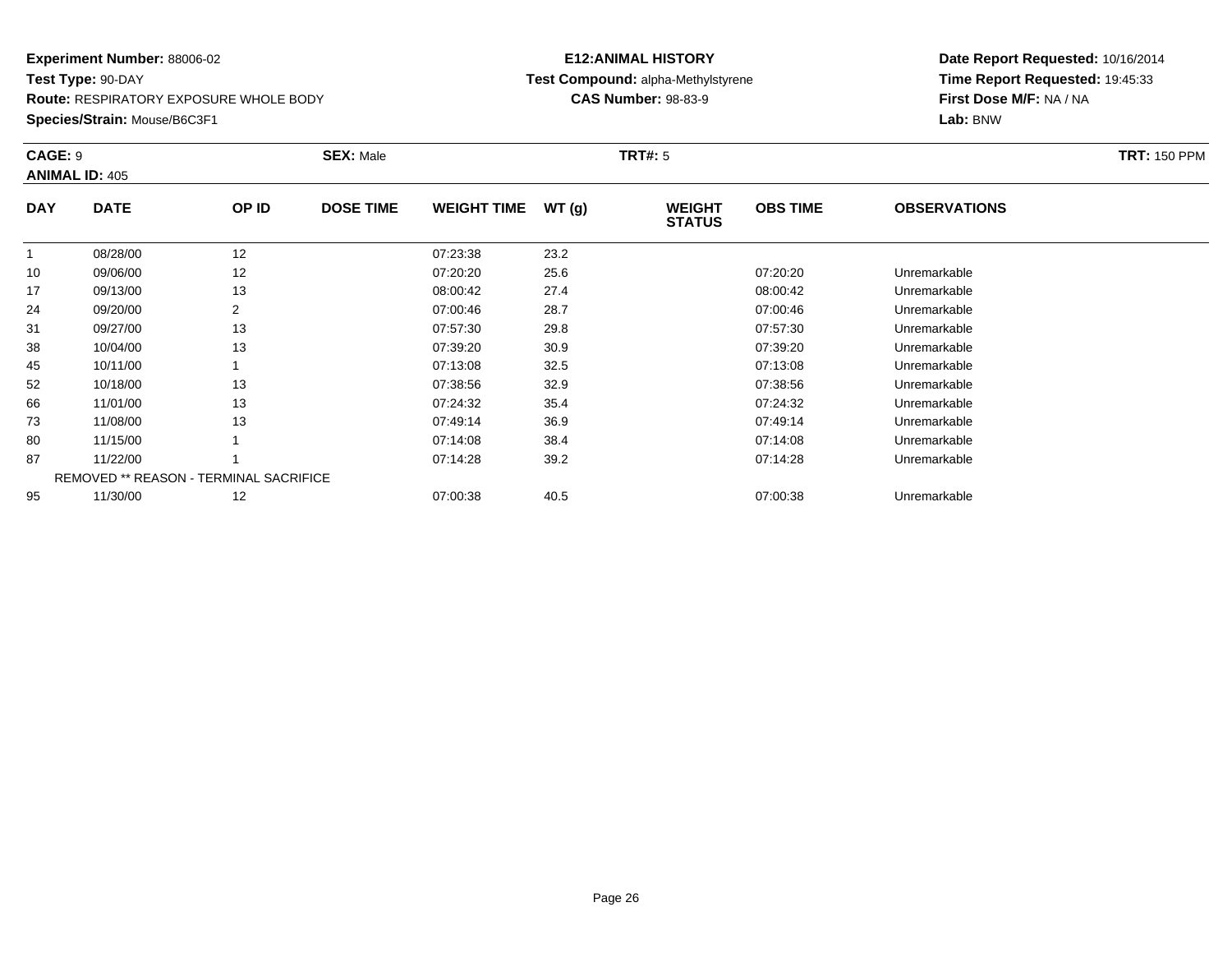**Route:** RESPIRATORY EXPOSURE WHOLE BODY

**Species/Strain:** Mouse/B6C3F1

### **E12:ANIMAL HISTORY Test Compound:** alpha-Methylstyrene**CAS Number:** 98-83-9

|              | <b>CAGE: 10</b><br><b>ANIMAL ID: 406</b>      |                | <b>SEX: Male</b> |                    |       | <b>TRT#: 5</b>                 | <b>TRT: 150 PPM</b> |                     |  |
|--------------|-----------------------------------------------|----------------|------------------|--------------------|-------|--------------------------------|---------------------|---------------------|--|
| <b>DAY</b>   | <b>DATE</b>                                   | OP ID          | <b>DOSE TIME</b> | <b>WEIGHT TIME</b> | WT(g) | <b>WEIGHT</b><br><b>STATUS</b> | <b>OBS TIME</b>     | <b>OBSERVATIONS</b> |  |
| $\mathbf{1}$ | 08/28/00                                      | 12             |                  | 07:24:50           | 24.8  |                                |                     |                     |  |
| 10           | 09/06/00                                      | 12             |                  | 07:21:08           | 26.4  |                                | 07:21:08            | Unremarkable        |  |
| 17           | 09/13/00                                      | 13             |                  | 08:01:50           | 27.7  |                                | 08:01:50            | Unremarkable        |  |
| 24           | 09/20/00                                      | $\overline{2}$ |                  | 07:01:34           | 28.9  |                                | 07:01:34            | Unremarkable        |  |
| 31           | 09/27/00                                      | 13             |                  | 07:58:54           | 29.3  |                                | 07:58:54            | Unremarkable        |  |
| 38           | 10/04/00                                      | 13             |                  | 07:40:50           | 29.4  |                                | 07:40:50            | Unremarkable        |  |
| 45           | 10/11/00                                      |                |                  | 07:14:34           | 30.2  |                                | 07:14:34            | Unremarkable        |  |
| 52           | 10/18/00                                      | 13             |                  | 07:41:04           | 30.4  |                                | 07:41:04            | Unremarkable        |  |
| 66           | 11/01/00                                      | 13             |                  | 07:25:24           | 32.3  |                                | 07:25:24            | Unremarkable        |  |
| 73           | 11/08/00                                      | 13             |                  | 07:50:02           | 32.9  |                                | 07:50:02            | Unremarkable        |  |
| 80           | 11/15/00                                      |                |                  | 07:15:16           | 34.1  |                                | 07:15:16            | Unremarkable        |  |
| 87           | 11/22/00                                      |                |                  | 07:15:10           | 34.8  |                                | 07:15:10            | Unremarkable        |  |
|              | <b>REMOVED ** REASON - TERMINAL SACRIFICE</b> |                |                  |                    |       |                                |                     |                     |  |
| 95           | 11/30/00                                      | 12             |                  | 07:02:26           | 35.4  |                                | 07:02:26            | Unremarkable        |  |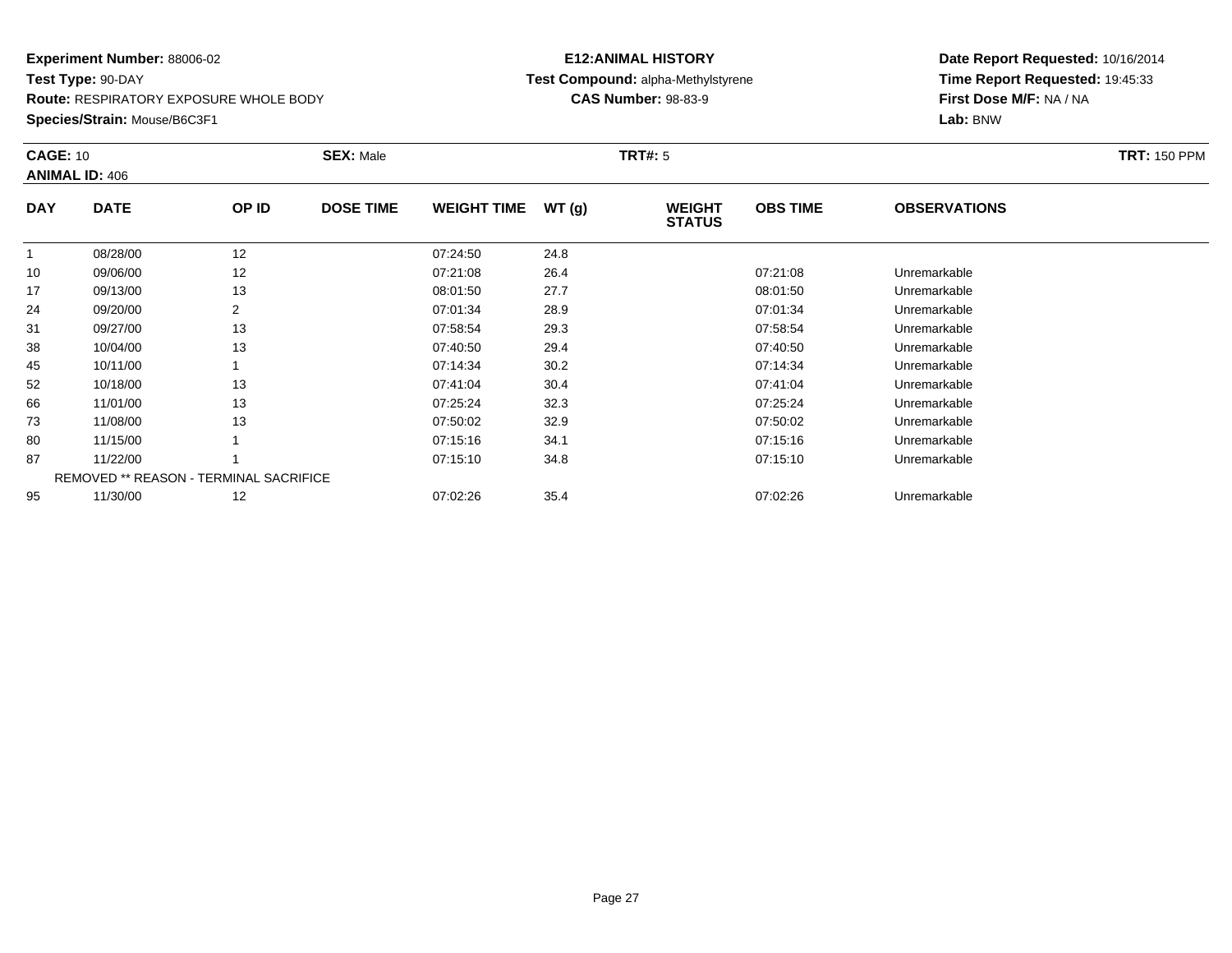**Route:** RESPIRATORY EXPOSURE WHOLE BODY

**Species/Strain:** Mouse/B6C3F1

### **E12:ANIMAL HISTORY Test Compound:** alpha-Methylstyrene**CAS Number:** 98-83-9

| <b>CAGE: 10</b> | <b>ANIMAL ID: 407</b>                         |                | <b>SEX: Male</b> |                    |       | <b>TRT#: 5</b>                 |                 |                     | <b>TRT: 150 PPM</b> |
|-----------------|-----------------------------------------------|----------------|------------------|--------------------|-------|--------------------------------|-----------------|---------------------|---------------------|
| <b>DAY</b>      | <b>DATE</b>                                   | OP ID          | <b>DOSE TIME</b> | <b>WEIGHT TIME</b> | WT(g) | <b>WEIGHT</b><br><b>STATUS</b> | <b>OBS TIME</b> | <b>OBSERVATIONS</b> |                     |
|                 | 08/28/00                                      | 12             |                  | 07:24:50           | 22.3  |                                |                 |                     |                     |
| 10              | 09/06/00                                      | 12             |                  | 07:21:08           | 24.5  |                                | 07:21:08        | Unremarkable        |                     |
| 17              | 09/13/00                                      | 13             |                  | 08:01:50           | 26.9  |                                | 08:01:50        | Unremarkable        |                     |
| 24              | 09/20/00                                      | $\overline{2}$ |                  | 07:01:34           | 28.4  |                                | 07:01:34        | Unremarkable        |                     |
| 31              | 09/27/00                                      | 13             |                  | 07:58:54           | 29.1  |                                | 07:58:54        | Unremarkable        |                     |
| 38              | 10/04/00                                      | 13             |                  | 07:40:50           | 29.7  |                                | 07:40:50        | Unremarkable        |                     |
| 45              | 10/11/00                                      |                |                  | 07:14:34           | 30.3  |                                | 07:14:34        | Unremarkable        |                     |
| 52              | 10/18/00                                      | 13             |                  | 07:41:04           | 30.7  |                                | 07:41:04        | Unremarkable        |                     |
| 66              | 11/01/00                                      | 13             |                  | 07:25:24           | 32.0  |                                | 07:25:24        | Unremarkable        |                     |
| 73              | 11/08/00                                      | 13             |                  | 07:50:02           | 32.3  |                                | 07:50:02        | Unremarkable        |                     |
| 80              | 11/15/00                                      |                |                  | 07:15:16           | 33.5  |                                | 07:15:16        | Unremarkable        |                     |
| 87              | 11/22/00                                      |                |                  | 07:15:10           | 34.1  |                                | 07:15:10        | Unremarkable        |                     |
|                 | <b>REMOVED ** REASON - TERMINAL SACRIFICE</b> |                |                  |                    |       |                                |                 |                     |                     |
| 95              | 11/30/00                                      | 12             |                  | 07:02:26           | 34.3  |                                | 07:02:26        | Unremarkable        |                     |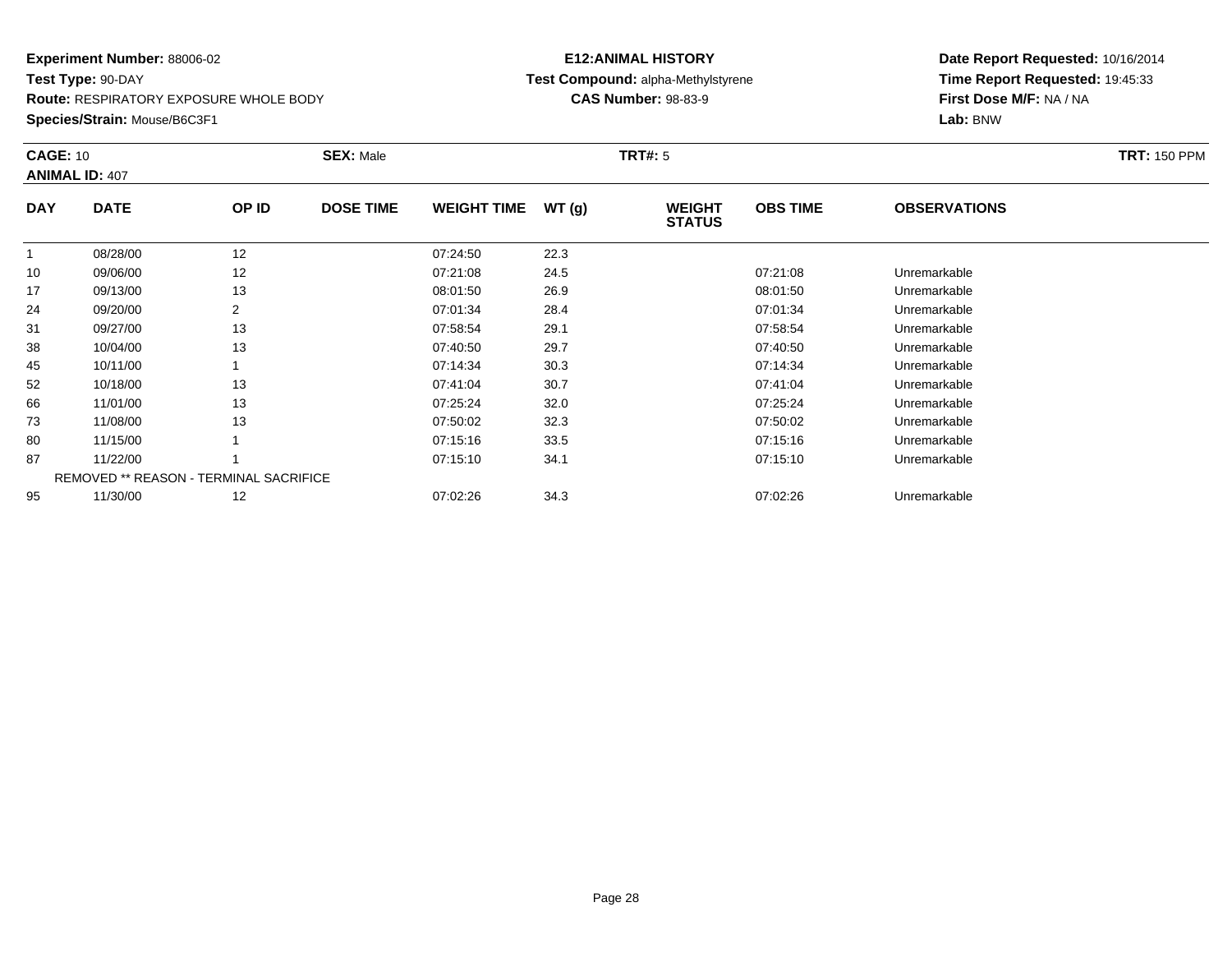**Route:** RESPIRATORY EXPOSURE WHOLE BODY

**Species/Strain:** Mouse/B6C3F1

### **E12:ANIMAL HISTORY Test Compound:** alpha-Methylstyrene**CAS Number:** 98-83-9

| <b>CAGE: 10</b> | <b>ANIMAL ID: 408</b>                         |                | <b>SEX: Male</b> |                    |       | <b>TRT#: 5</b>                 |                 |                     | <b>TRT: 150 PPM</b> |
|-----------------|-----------------------------------------------|----------------|------------------|--------------------|-------|--------------------------------|-----------------|---------------------|---------------------|
| <b>DAY</b>      | <b>DATE</b>                                   | OP ID          | <b>DOSE TIME</b> | <b>WEIGHT TIME</b> | WT(g) | <b>WEIGHT</b><br><b>STATUS</b> | <b>OBS TIME</b> | <b>OBSERVATIONS</b> |                     |
|                 | 08/28/00                                      | 12             |                  | 07:24:50           | 22.5  |                                |                 |                     |                     |
| 10              | 09/06/00                                      | 12             |                  | 07:21:08           | 25.3  |                                | 07:21:08        | Unremarkable        |                     |
| 17              | 09/13/00                                      | 13             |                  | 08:01:50           | 26.4  |                                | 08:01:50        | Unremarkable        |                     |
| 24              | 09/20/00                                      | $\overline{2}$ |                  | 07:01:34           | 27.4  |                                | 07:01:34        | Unremarkable        |                     |
| 31              | 09/27/00                                      | 13             |                  | 07:58:54           | 27.9  |                                | 07:58:54        | Unremarkable        |                     |
| 38              | 10/04/00                                      | 13             |                  | 07:40:50           | 28.4  |                                | 07:40:50        | Unremarkable        |                     |
| 45              | 10/11/00                                      |                |                  | 07:14:34           | 28.9  |                                | 07:14:34        | Unremarkable        |                     |
| 52              | 10/18/00                                      | 13             |                  | 07:41:04           | 29.5  |                                | 07:41:04        | Unremarkable        |                     |
| 66              | 11/01/00                                      | 13             |                  | 07:25:24           | 30.4  |                                | 07:25:24        | Unremarkable        |                     |
| 73              | 11/08/00                                      | 13             |                  | 07:50:02           | 31.4  |                                | 07:50:02        | Unremarkable        |                     |
| 80              | 11/15/00                                      |                |                  | 07:15:16           | 32.3  |                                | 07:15:16        | Unremarkable        |                     |
| 87              | 11/22/00                                      |                |                  | 07:15:10           | 31.8  |                                | 07:15:10        | Unremarkable        |                     |
|                 | <b>REMOVED ** REASON - TERMINAL SACRIFICE</b> |                |                  |                    |       |                                |                 |                     |                     |
| 95              | 11/30/00                                      | 12             |                  | 07:02:26           | 32.4  |                                | 07:02:26        | Unremarkable        |                     |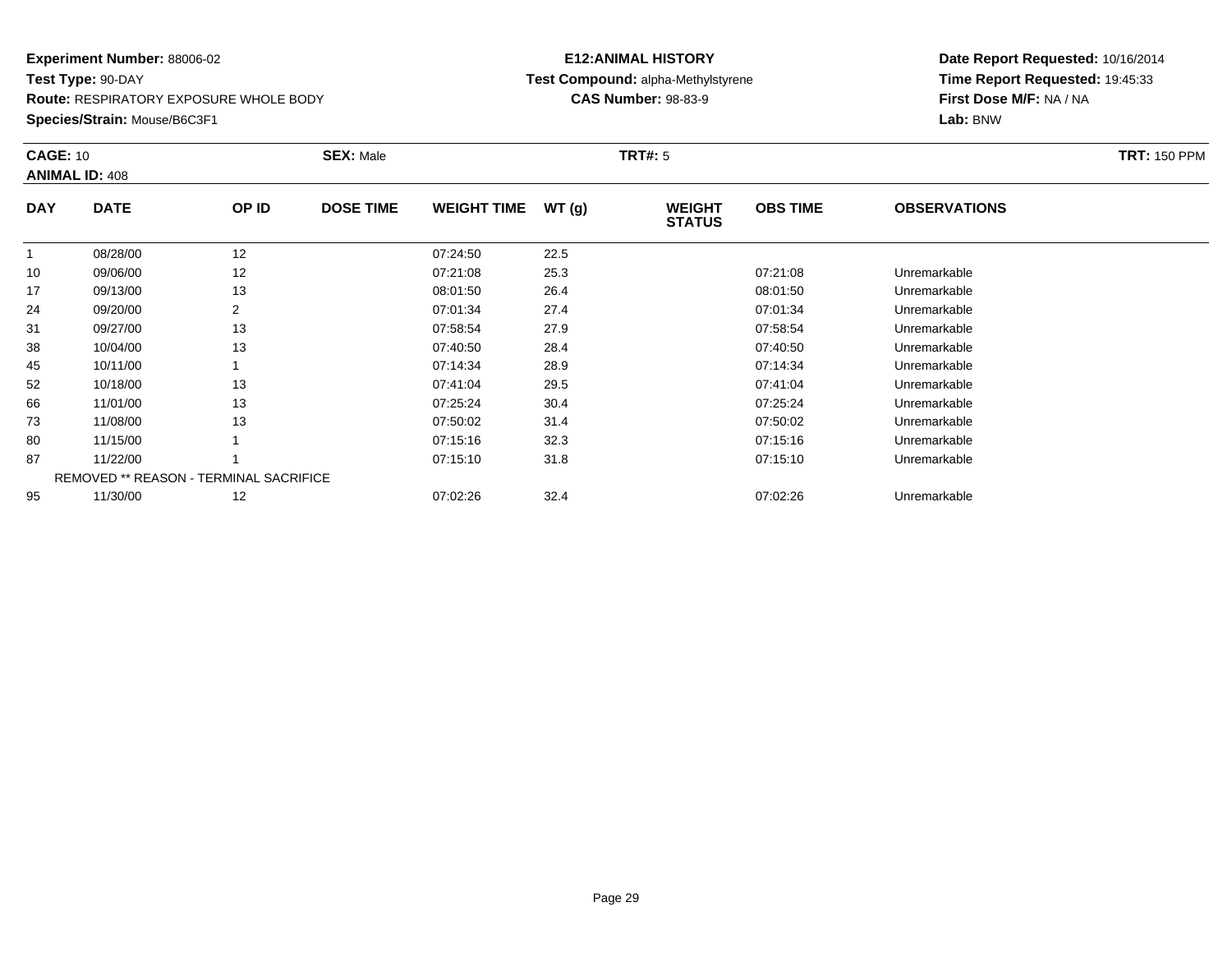**Route:** RESPIRATORY EXPOSURE WHOLE BODY

**Species/Strain:** Mouse/B6C3F1

### **E12:ANIMAL HISTORY Test Compound:** alpha-Methylstyrene**CAS Number:** 98-83-9

|            | <b>CAGE: 10</b><br><b>ANIMAL ID: 409</b>      |                | <b>SEX: Male</b> |                    |       | <b>TRT#: 5</b>                 | <b>TRT: 150 PPM</b> |                     |  |
|------------|-----------------------------------------------|----------------|------------------|--------------------|-------|--------------------------------|---------------------|---------------------|--|
| <b>DAY</b> | <b>DATE</b>                                   | OP ID          | <b>DOSE TIME</b> | <b>WEIGHT TIME</b> | WT(g) | <b>WEIGHT</b><br><b>STATUS</b> | <b>OBS TIME</b>     | <b>OBSERVATIONS</b> |  |
|            | 08/28/00                                      | 12             |                  | 07:24:50           | 24.4  |                                |                     |                     |  |
| 10         | 09/06/00                                      | 12             |                  | 07:21:08           | 28.4  |                                | 07:21:08            | Unremarkable        |  |
| 17         | 09/13/00                                      | 13             |                  | 08:01:50           | 30.3  |                                | 08:01:50            | Unremarkable        |  |
| 24         | 09/20/00                                      | $\overline{2}$ |                  | 07:01:34           | 31.6  |                                | 07:01:34            | Unremarkable        |  |
| 31         | 09/27/00                                      | 13             |                  | 07:58:54           | 33.0  |                                | 07:58:54            | Unremarkable        |  |
| 38         | 10/04/00                                      | 13             |                  | 07:40:50           | 34.8  |                                | 07:40:50            | Unremarkable        |  |
| 45         | 10/11/00                                      |                |                  | 07:14:34           | 36.4  |                                | 07:14:34            | Unremarkable        |  |
| 52         | 10/18/00                                      | 13             |                  | 07:41:04           | 37.5  |                                | 07:41:04            | Unremarkable        |  |
| 66         | 11/01/00                                      | 13             |                  | 07:25:24           | 39.8  |                                | 07:25:24            | Unremarkable        |  |
| 73         | 11/08/00                                      | 13             |                  | 07:50:02           | 40.3  |                                | 07:50:02            | Unremarkable        |  |
| 80         | 11/15/00                                      |                |                  | 07:15:16           | 41.8  |                                | 07:15:16            | Unremarkable        |  |
| 87         | 11/22/00                                      |                |                  | 07:15:10           | 42.5  |                                | 07:15:10            | Unremarkable        |  |
|            | <b>REMOVED ** REASON - TERMINAL SACRIFICE</b> |                |                  |                    |       |                                |                     |                     |  |
| 95         | 11/30/00                                      | 12             |                  | 07:02:26           | 44.3  |                                | 07:02:26            | Unremarkable        |  |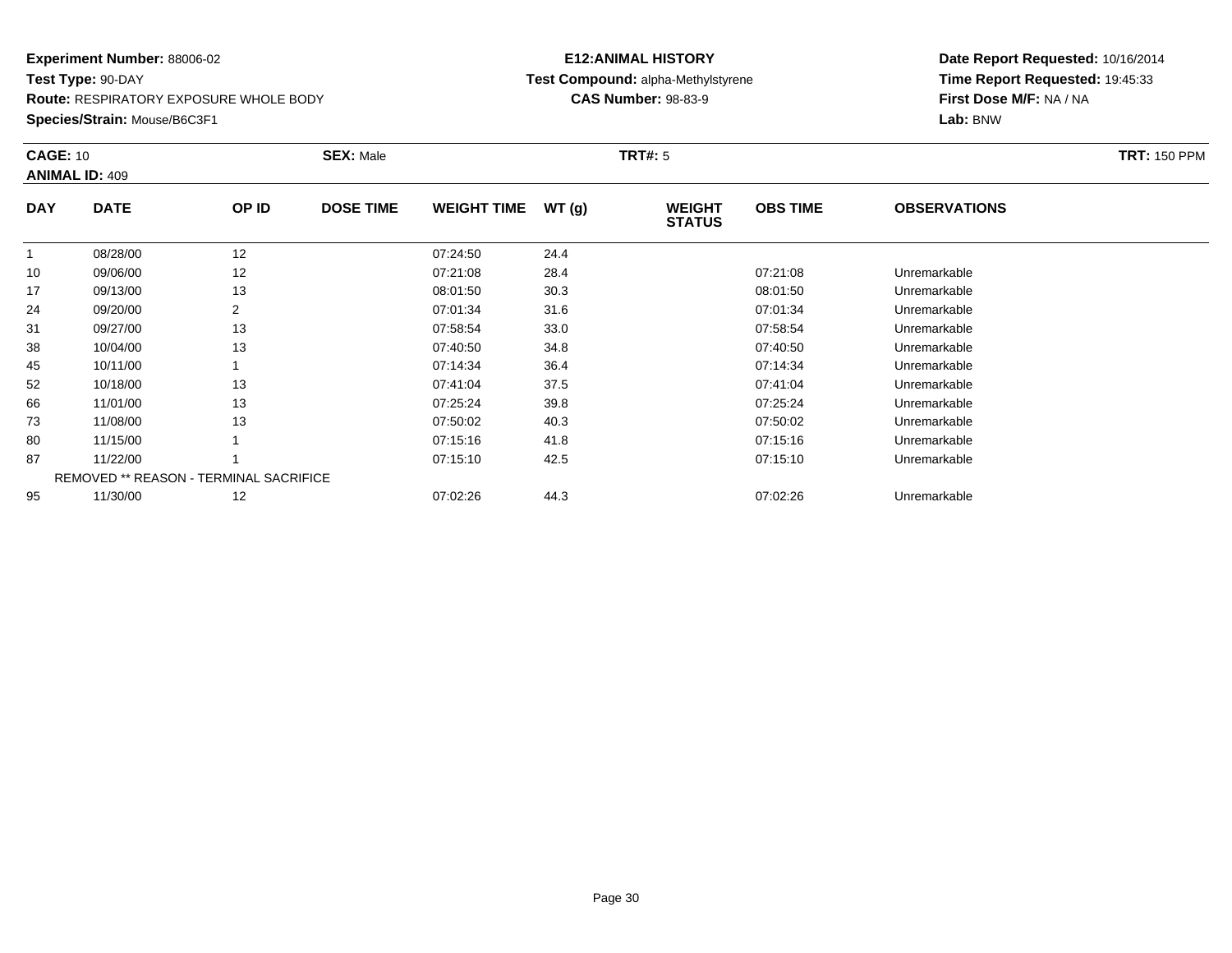**Route:** RESPIRATORY EXPOSURE WHOLE BODY

**Species/Strain:** Mouse/B6C3F1

### **E12:ANIMAL HISTORY Test Compound:** alpha-Methylstyrene**CAS Number:** 98-83-9

 **Time Report Requested:** 19:45:33**First Dose M/F:** NA / NA

#### **Lab:** BNW**CAGE:** 10 **SEX:** Male **TRT#:** <sup>5</sup> **TRT:** 150 PPM**ANIMAL ID:** 410**DAY DATE OP IDDOSE TIME WEIGHT TIME WT** (g) **STATUSOBS TIME OBSERVATIONS** 1 08/28/00 <sup>12</sup> 07:24:50 23.9 100 09/06/00 12 12 07:21:08 28.0 0 07:20 07:21:08 Dhremarkable

|    | 08/28/00 | $12 \overline{ }$                             | 07:24:50 | 23.9 |          |              |  |
|----|----------|-----------------------------------------------|----------|------|----------|--------------|--|
| 10 | 09/06/00 | 12                                            | 07:21:08 | 28.0 | 07:21:08 | Unremarkable |  |
| 17 | 09/13/00 | 13                                            | 08:01:50 | 30.3 | 08:01:50 | Unremarkable |  |
| 24 | 09/20/00 | 2                                             | 07:01:34 | 32.4 | 07:01:34 | Unremarkable |  |
| 31 | 09/27/00 | 13                                            | 07:58:54 | 34.5 | 07:58:54 | Unremarkable |  |
| 38 | 10/04/00 | 13                                            | 07:40:50 | 35.4 | 07:40:50 | Unremarkable |  |
| 45 | 10/11/00 |                                               | 07:14:34 | 37.6 | 07:14:34 | Unremarkable |  |
| 52 | 10/18/00 | 13                                            | 07:41:04 | 37.8 | 07:41:04 | Unremarkable |  |
| 66 | 11/01/00 | 13                                            | 07:25:24 | 39.1 | 07:25:24 | Unremarkable |  |
| 73 | 11/08/00 | 13                                            | 07:50:02 | 40.0 | 07:50:02 | Unremarkable |  |
| 80 | 11/15/00 |                                               | 07:15:16 | 40.6 | 07:15:16 | Unremarkable |  |
| 87 | 11/22/00 |                                               | 07:15:10 | 42.0 | 07:15:10 | Unremarkable |  |
|    |          | <b>REMOVED ** REASON - TERMINAL SACRIFICE</b> |          |      |          |              |  |
| 95 | 11/30/00 | $12 \overline{ }$                             | 07:02:26 | 42.5 | 07:02:26 | Unremarkable |  |
|    |          |                                               |          |      |          |              |  |

**Date Report Requested:** 10/16/2014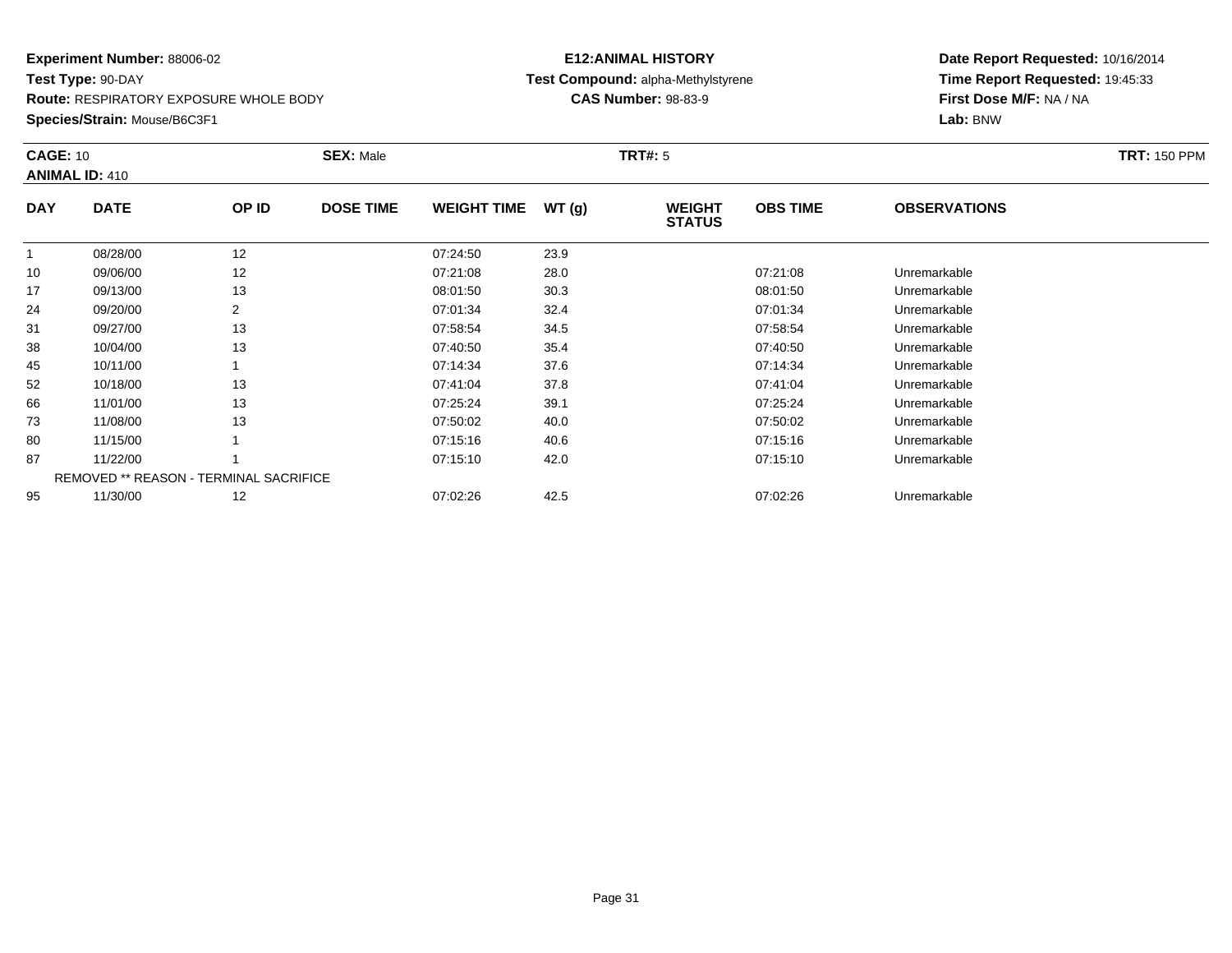**Route:** RESPIRATORY EXPOSURE WHOLE BODY

**Species/Strain:** Mouse/B6C3F1

### **E12:ANIMAL HISTORY Test Compound:** alpha-Methylstyrene**CAS Number:** 98-83-9

| <b>CAGE: 13</b> | <b>ANIMAL ID: 601</b>                  |       | <b>SEX: Male</b> |                    |       | <b>TRT#: 7</b>                 |                 |                     | <b>TRT: 300 PPM</b> |
|-----------------|----------------------------------------|-------|------------------|--------------------|-------|--------------------------------|-----------------|---------------------|---------------------|
| <b>DAY</b>      | <b>DATE</b>                            | OP ID | <b>DOSE TIME</b> | <b>WEIGHT TIME</b> | WT(g) | <b>WEIGHT</b><br><b>STATUS</b> | <b>OBS TIME</b> | <b>OBSERVATIONS</b> |                     |
| $\mathbf{1}$    | 08/28/00                               | 12    |                  | 07:30:46           | 23.4  |                                |                 |                     |                     |
| 10              | 09/06/00                               | 12    |                  | 07:25:48           | 25.5  |                                | 07:25:48        | Unremarkable        |                     |
| 17              | 09/13/00                               | 13    |                  | 08:08:30           | 26.8  |                                | 08:08:30        | Unremarkable        |                     |
| 24              | 09/20/00                               | 2     |                  | 07:06:00           | 27.9  |                                | 07:06:00        | Unremarkable        |                     |
| 31              | 09/27/00                               | 13    |                  | 08:04:14           | 30.0  |                                | 08:04:14        | Unremarkable        |                     |
| 38              | 10/04/00                               | 13    |                  | 07:58:40           | 30.7  |                                | 07:58:40        | Unremarkable        |                     |
| 45              | 10/11/00                               |       |                  | 07:20:52           | 32.1  |                                | 07:20:52        | Unremarkable        |                     |
| 52              | 10/18/00                               | 13    |                  | 07:52:08           | 32.3  |                                | 07:52:08        | Unremarkable        |                     |
| 66              | 11/01/00                               | 13    |                  | 07:30:42           | 34.1  |                                | 07:30:42        | Unremarkable        |                     |
| 73              | 11/08/00                               | 13    |                  | 07:55:06           | 35.0  |                                | 07:55:06        | Unremarkable        |                     |
| 80              | 11/15/00                               |       |                  | 07:20:16           | 35.3  |                                | 07:20:16        | Unremarkable        |                     |
| 87              | 11/22/00                               |       |                  | 07:19:16           | 37.0  |                                | 07:19:16        | Unremarkable        |                     |
|                 | REMOVED ** REASON - TERMINAL SACRIFICE |       |                  |                    |       |                                |                 |                     |                     |
| 95              | 11/30/00                               | 12    |                  | 07:05:28           | 37.8  |                                | 07:05:28        | Unremarkable        |                     |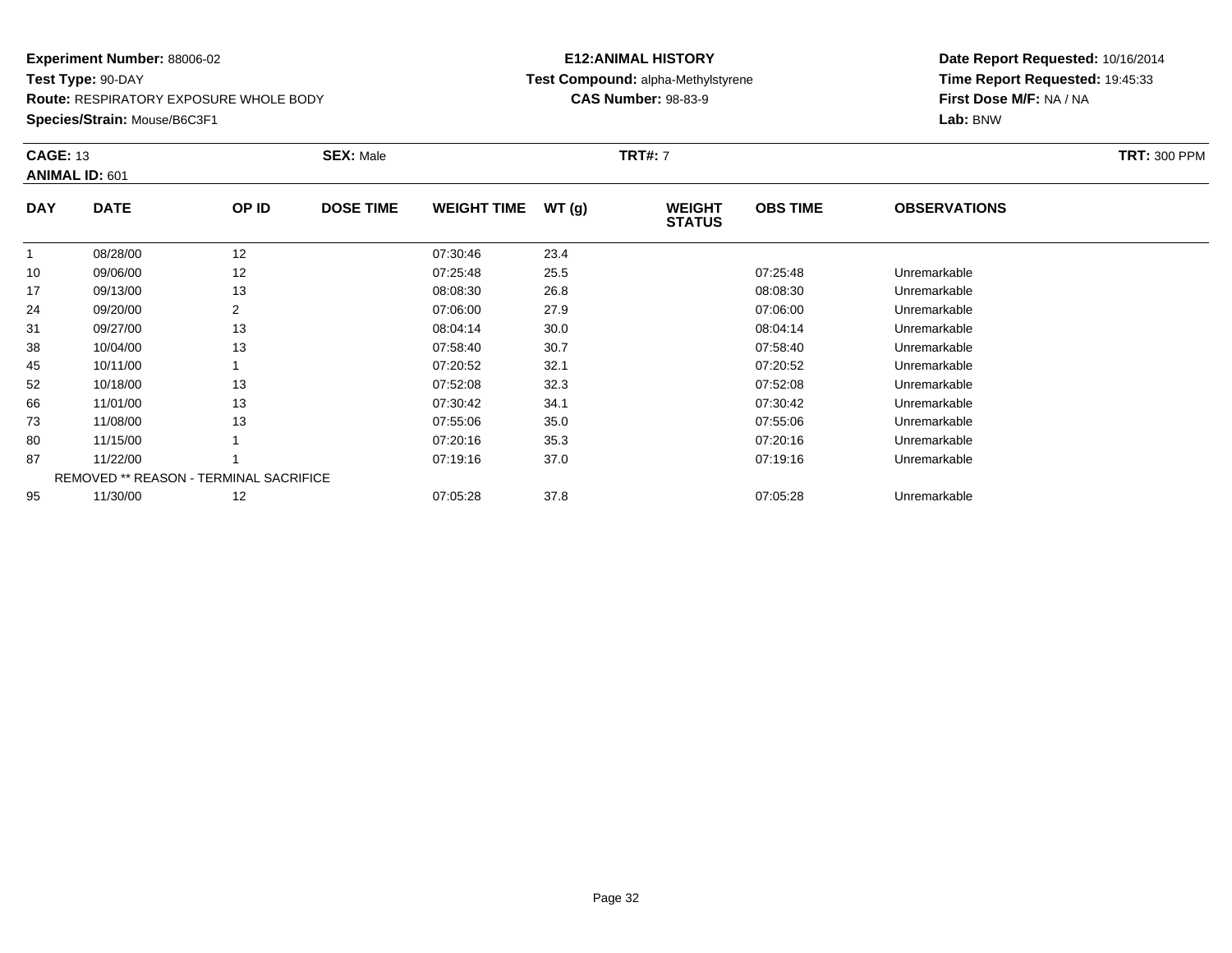**Route:** RESPIRATORY EXPOSURE WHOLE BODY

**Species/Strain:** Mouse/B6C3F1

### **E12:ANIMAL HISTORY Test Compound:** alpha-Methylstyrene**CAS Number:** 98-83-9

| <b>CAGE: 13</b> | <b>ANIMAL ID: 602</b>                         |       | <b>SEX: Male</b> |                    |       | <b>TRT#: 7</b>                 |                 |                     | <b>TRT: 300 PPM</b> |
|-----------------|-----------------------------------------------|-------|------------------|--------------------|-------|--------------------------------|-----------------|---------------------|---------------------|
| <b>DAY</b>      | <b>DATE</b>                                   | OP ID | <b>DOSE TIME</b> | <b>WEIGHT TIME</b> | WT(g) | <b>WEIGHT</b><br><b>STATUS</b> | <b>OBS TIME</b> | <b>OBSERVATIONS</b> |                     |
|                 | 08/28/00                                      | 12    |                  | 07:30:46           | 22.7  |                                |                 |                     |                     |
| 10              | 09/06/00                                      | 12    |                  | 07:25:48           | 25.4  |                                | 07:25:48        | Unremarkable        |                     |
| 17              | 09/13/00                                      | 13    |                  | 08:08:30           | 27.3  |                                | 08:08:30        | Unremarkable        |                     |
| 24              | 09/20/00                                      | 2     |                  | 07:06:00           | 28.7  |                                | 07:06:00        | Unremarkable        |                     |
| 31              | 09/27/00                                      | 13    |                  | 08:04:14           | 30.8  |                                | 08:04:14        | Unremarkable        |                     |
| 38              | 10/04/00                                      | 13    |                  | 07:58:40           | 32.1  |                                | 07:58:40        | Unremarkable        |                     |
| 45              | 10/11/00                                      |       |                  | 07:20:52           | 32.8  |                                | 07:20:52        | Unremarkable        |                     |
| 52              | 10/18/00                                      | 13    |                  | 07:52:08           | 33.3  |                                | 07:52:08        | Unremarkable        |                     |
| 66              | 11/01/00                                      | 13    |                  | 07:30:42           | 34.4  |                                | 07:30:42        | Unremarkable        |                     |
| 73              | 11/08/00                                      | 13    |                  | 07:55:06           | 36.1  |                                | 07:55:06        | Unremarkable        |                     |
| 80              | 11/15/00                                      |       |                  | 07:20:16           | 38.7  |                                | 07:20:16        | Unremarkable        |                     |
| 87              | 11/22/00                                      |       |                  | 07:19:16           | 39.1  |                                | 07:19:16        | Unremarkable        |                     |
|                 | <b>REMOVED ** REASON - TERMINAL SACRIFICE</b> |       |                  |                    |       |                                |                 |                     |                     |
| 95              | 11/30/00                                      | 12    |                  | 07:05:28           | 40.1  |                                | 07:05:28        | Unremarkable        |                     |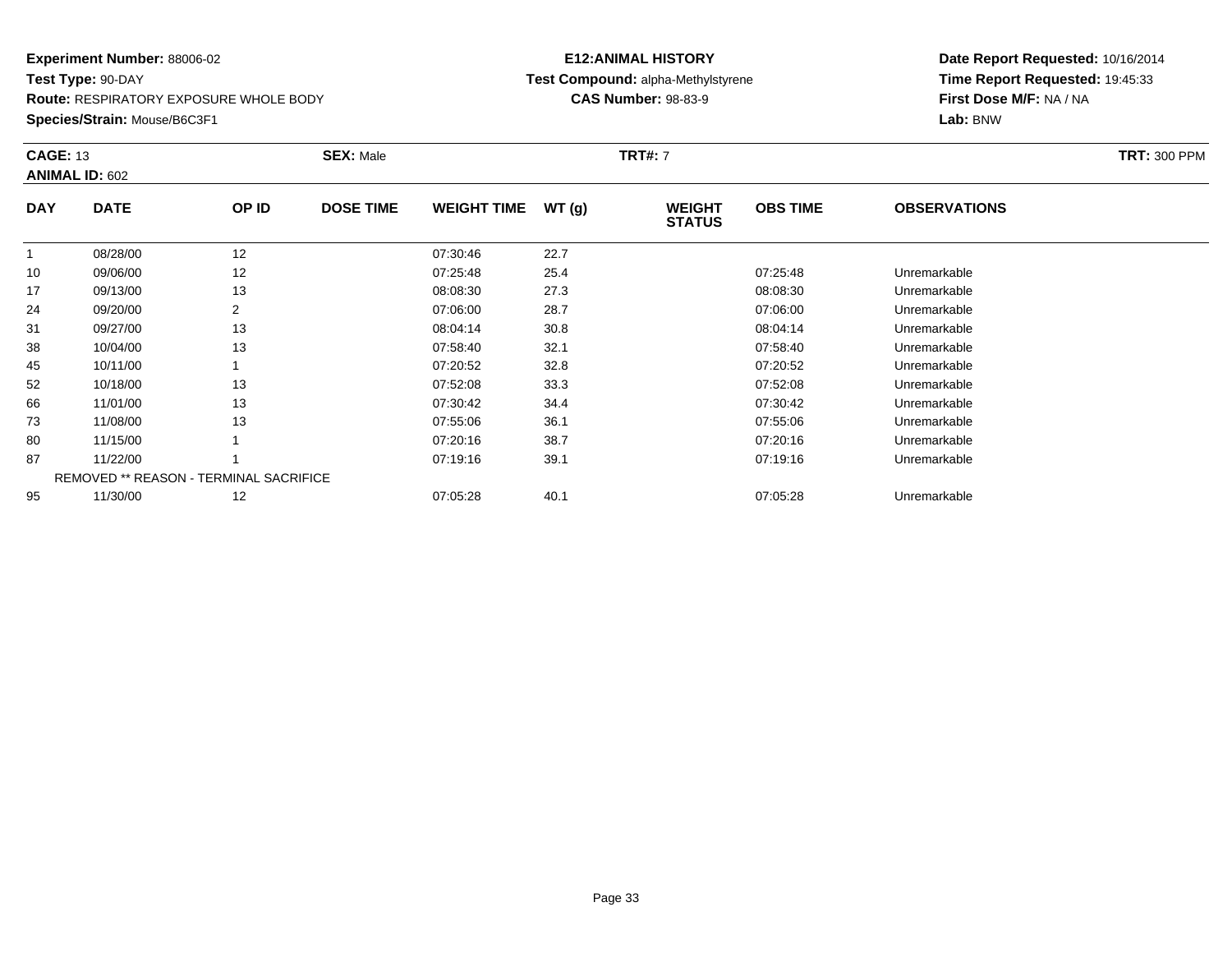**Route:** RESPIRATORY EXPOSURE WHOLE BODY

**Species/Strain:** Mouse/B6C3F1

### **E12:ANIMAL HISTORY Test Compound:** alpha-Methylstyrene**CAS Number:** 98-83-9

| <b>CAGE: 13</b> | ANIMAL ID: 603                         |       | <b>SEX: Male</b> |                    |       | <b>TRT#: 7</b>                 |                 |                     | <b>TRT: 300 PPM</b> |
|-----------------|----------------------------------------|-------|------------------|--------------------|-------|--------------------------------|-----------------|---------------------|---------------------|
| <b>DAY</b>      | <b>DATE</b>                            | OP ID | <b>DOSE TIME</b> | <b>WEIGHT TIME</b> | WT(g) | <b>WEIGHT</b><br><b>STATUS</b> | <b>OBS TIME</b> | <b>OBSERVATIONS</b> |                     |
| $\mathbf{1}$    | 08/28/00                               | 12    |                  | 07:30:46           | 22.2  |                                |                 |                     |                     |
| 10              | 09/06/00                               | 12    |                  | 07:25:48           | 26.8  |                                | 07:25:48        | Unremarkable        |                     |
| 17              | 09/13/00                               | 13    |                  | 08:08:30           | 28.1  |                                | 08:08:30        | Unremarkable        |                     |
| 24              | 09/20/00                               | 2     |                  | 07:06:00           | 29.3  |                                | 07:06:00        | Unremarkable        |                     |
| 31              | 09/27/00                               | 13    |                  | 08:04:14           | 31.9  |                                | 08:04:14        | Unremarkable        |                     |
| 38              | 10/04/00                               | 13    |                  | 07:58:40           | 32.7  |                                | 07:58:40        | Unremarkable        |                     |
| 45              | 10/11/00                               |       |                  | 07:20:52           | 33.4  |                                | 07:20:52        | Unremarkable        |                     |
| 52              | 10/18/00                               | 13    |                  | 07:52:08           | 34.4  |                                | 07:52:08        | Unremarkable        |                     |
| 66              | 11/01/00                               | 13    |                  | 07:30:42           | 36.1  |                                | 07:30:42        | Unremarkable        |                     |
| 73              | 11/08/00                               | 13    |                  | 07:55:06           | 38.0  |                                | 07:55:06        | Unremarkable        |                     |
| 80              | 11/15/00                               |       |                  | 07:20:16           | 38.9  |                                | 07:20:16        | Unremarkable        |                     |
| 87              | 11/22/00                               |       |                  | 07:19:16           | 39.1  |                                | 07:19:16        | Unremarkable        |                     |
|                 | REMOVED ** REASON - TERMINAL SACRIFICE |       |                  |                    |       |                                |                 |                     |                     |
| 95              | 11/30/00                               | 12    |                  | 07:05:28           | 39.8  |                                | 07:05:28        | Unremarkable        |                     |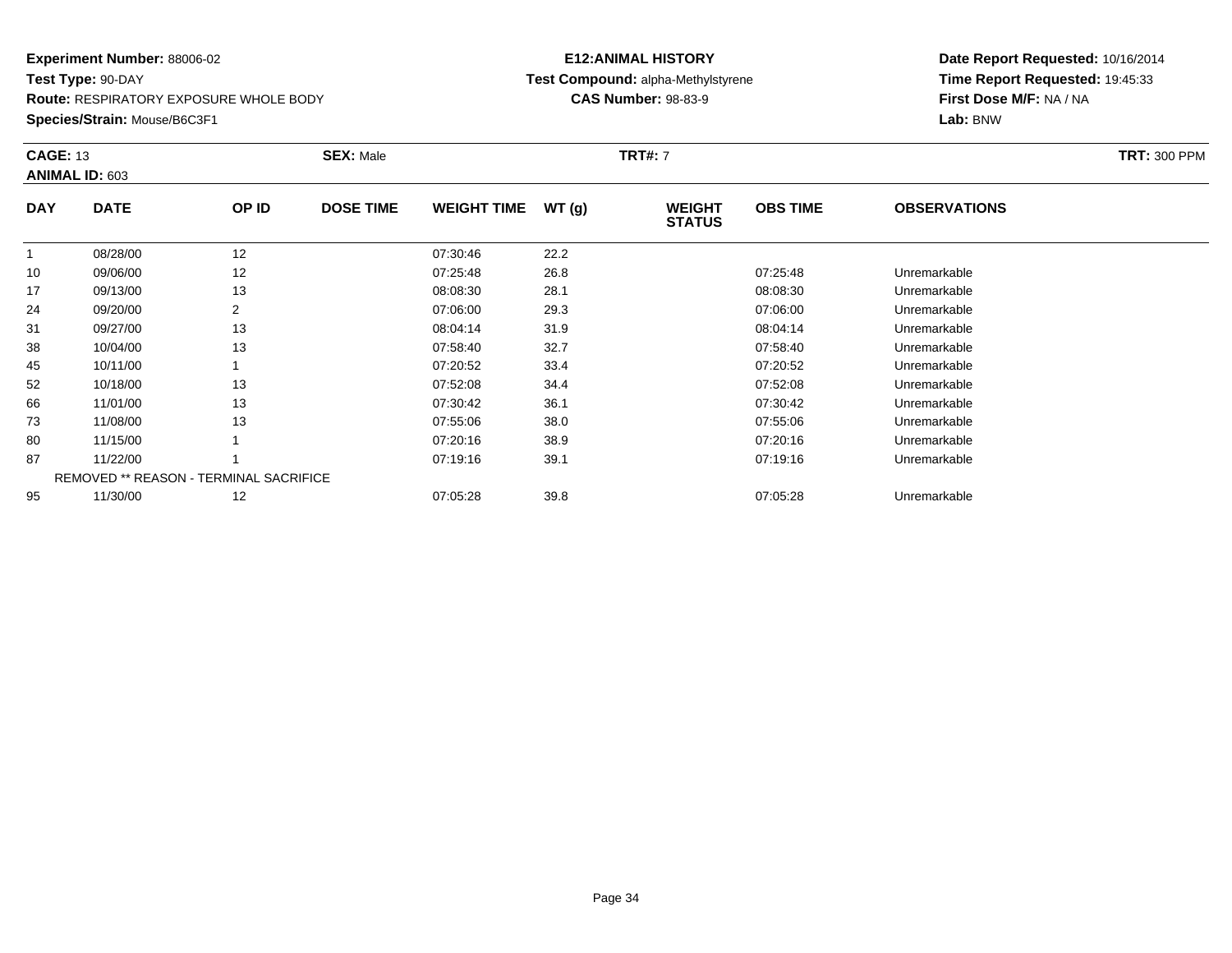**Route:** RESPIRATORY EXPOSURE WHOLE BODY

**Species/Strain:** Mouse/B6C3F1

### **E12:ANIMAL HISTORY Test Compound:** alpha-Methylstyrene**CAS Number:** 98-83-9

| <b>CAGE: 13</b> | <b>ANIMAL ID: 604</b> |                                               | <b>SEX: Male</b> |                    |       | <b>TRT#: 7</b>                 |                 |                     | <b>TRT: 300 PPM</b> |
|-----------------|-----------------------|-----------------------------------------------|------------------|--------------------|-------|--------------------------------|-----------------|---------------------|---------------------|
| <b>DAY</b>      | <b>DATE</b>           | OP ID                                         | <b>DOSE TIME</b> | <b>WEIGHT TIME</b> | WT(g) | <b>WEIGHT</b><br><b>STATUS</b> | <b>OBS TIME</b> | <b>OBSERVATIONS</b> |                     |
| $\mathbf{1}$    | 08/28/00              | 12                                            |                  | 07:30:46           | 23.5  |                                |                 |                     |                     |
| 10              | 09/06/00              | 12                                            |                  | 07:25:48           | 26.9  |                                | 07:25:48        | Unremarkable        |                     |
| 17              | 09/13/00              | 13                                            |                  | 08:08:30           | 28.6  |                                | 08:08:30        | Unremarkable        |                     |
| 24              | 09/20/00              | 2                                             |                  | 07:06:00           | 29.9  |                                | 07:06:00        | Unremarkable        |                     |
| 31              | 09/27/00              | 13                                            |                  | 08:04:14           | 30.9  |                                | 08:04:14        | Unremarkable        |                     |
| 38              | 10/04/00              | 13                                            |                  | 07:58:40           | 31.5  |                                | 07:58:40        | Unremarkable        |                     |
| 45              | 10/11/00              |                                               |                  | 07:20:52           | 32.5  |                                | 07:20:52        | Unremarkable        |                     |
| 52              | 10/18/00              | 13                                            |                  | 07:52:08           | 32.7  |                                | 07:52:08        | Unremarkable        |                     |
| 66              | 11/01/00              | 13                                            |                  | 07:30:42           | 34.1  |                                | 07:30:42        | Unremarkable        |                     |
| 73              | 11/08/00              | 13                                            |                  | 07:55:06           | 35.2  |                                | 07:55:06        | Unremarkable        |                     |
| 80              | 11/15/00              |                                               |                  | 07:20:16           | 35.9  |                                | 07:20:16        | Unremarkable        |                     |
| 87              | 11/22/00              |                                               |                  | 07:19:16           | 37.0  |                                | 07:19:16        | Unremarkable        |                     |
|                 |                       | <b>REMOVED ** REASON - TERMINAL SACRIFICE</b> |                  |                    |       |                                |                 |                     |                     |
| 95              | 11/30/00              | 12                                            |                  | 07:05:28           | 37.7  |                                | 07:05:28        | Unremarkable        |                     |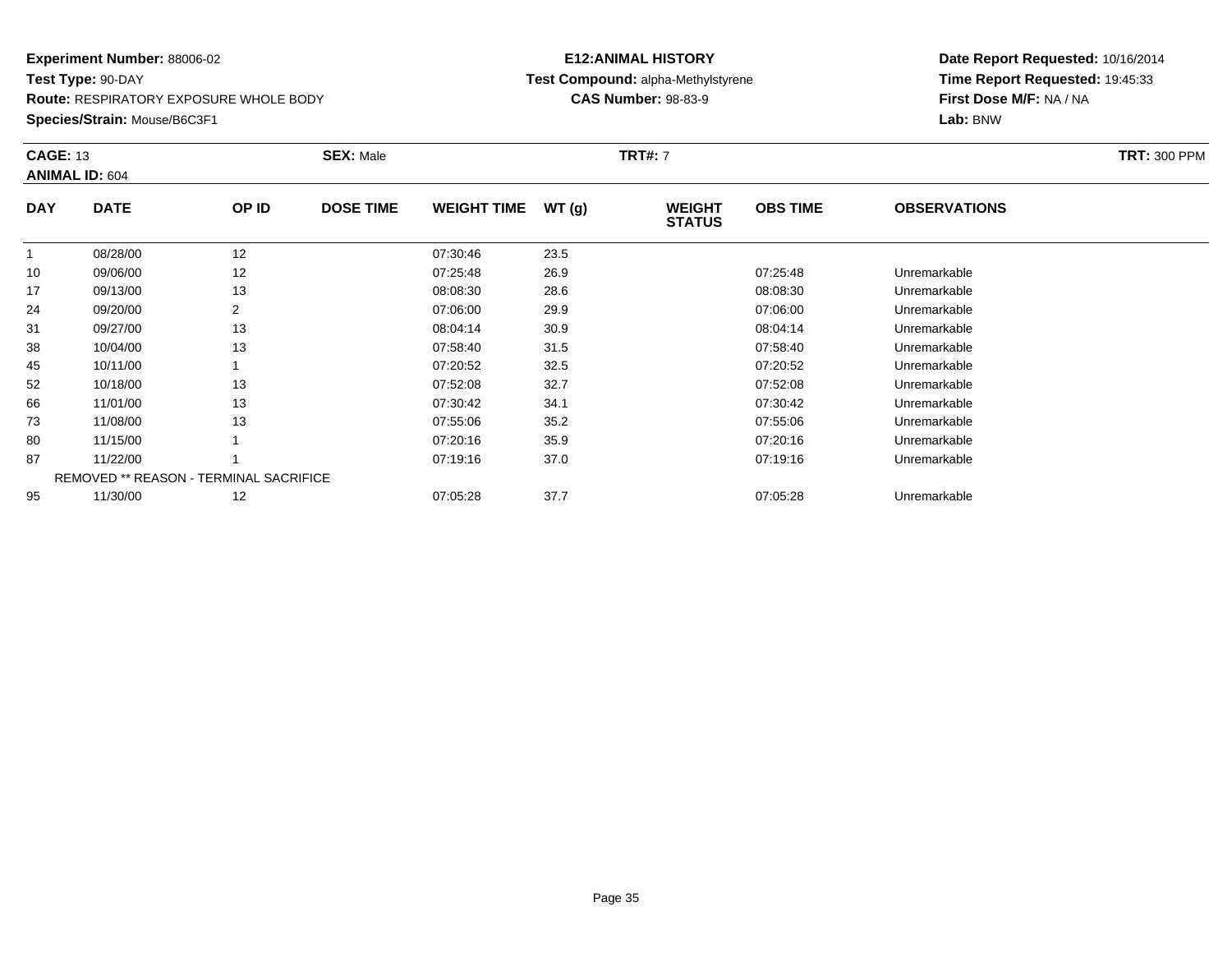**Route:** RESPIRATORY EXPOSURE WHOLE BODY

**Species/Strain:** Mouse/B6C3F1

### **E12:ANIMAL HISTORY Test Compound:** alpha-Methylstyrene**CAS Number:** 98-83-9

| <b>CAGE: 13</b><br><b>ANIMAL ID: 605</b> |                                        |       | <b>SEX: Male</b> |                    | <b>TRT#: 7</b> |                                |                 |                     | <b>TRT: 300 PPM</b> |
|------------------------------------------|----------------------------------------|-------|------------------|--------------------|----------------|--------------------------------|-----------------|---------------------|---------------------|
| <b>DAY</b>                               | <b>DATE</b>                            | OP ID | <b>DOSE TIME</b> | <b>WEIGHT TIME</b> | WT(g)          | <b>WEIGHT</b><br><b>STATUS</b> | <b>OBS TIME</b> | <b>OBSERVATIONS</b> |                     |
| $\mathbf{1}$                             | 08/28/00                               | 12    |                  | 07:30:46           | 24.6           |                                |                 |                     |                     |
| 10                                       | 09/06/00                               | 12    |                  | 07:25:48           | 25.0           |                                | 07:25:48        | Unremarkable        |                     |
| 17                                       | 09/13/00                               | 13    |                  | 08:08:30           | 27.2           |                                | 08:08:30        | Unremarkable        |                     |
| 24                                       | 09/20/00                               | 2     |                  | 07:06:00           | 28.6           |                                | 07:06:00        | Unremarkable        |                     |
| 31                                       | 09/27/00                               | 13    |                  | 08:04:14           | 28.7           |                                | 08:04:14        | Unremarkable        |                     |
| 38                                       | 10/04/00                               | 13    |                  | 07:58:40           | 28.9           |                                | 07:58:40        | Unremarkable        |                     |
| 45                                       | 10/11/00                               |       |                  | 07:20:52           | 29.9           |                                | 07:20:52        | Unremarkable        |                     |
| 52                                       | 10/18/00                               | 13    |                  | 07:52:08           | 31.0           |                                | 07:52:08        | Unremarkable        |                     |
| 66                                       | 11/01/00                               | 13    |                  | 07:30:42           | 32.3           |                                | 07:30:42        | Unremarkable        |                     |
| 73                                       | 11/08/00                               | 13    |                  | 07:55:06           | 33.6           |                                | 07:55:06        | Unremarkable        |                     |
| 80                                       | 11/15/00                               |       |                  | 07:20:16           | 34.8           |                                | 07:20:16        | Unremarkable        |                     |
| 87                                       | 11/22/00                               |       |                  | 07:19:16           | 34.8           |                                | 07:19:16        | Unremarkable        |                     |
|                                          | REMOVED ** REASON - TERMINAL SACRIFICE |       |                  |                    |                |                                |                 |                     |                     |
| 95                                       | 11/30/00                               | 12    |                  | 07:05:28           | 35.5           |                                | 07:05:28        | Unremarkable        |                     |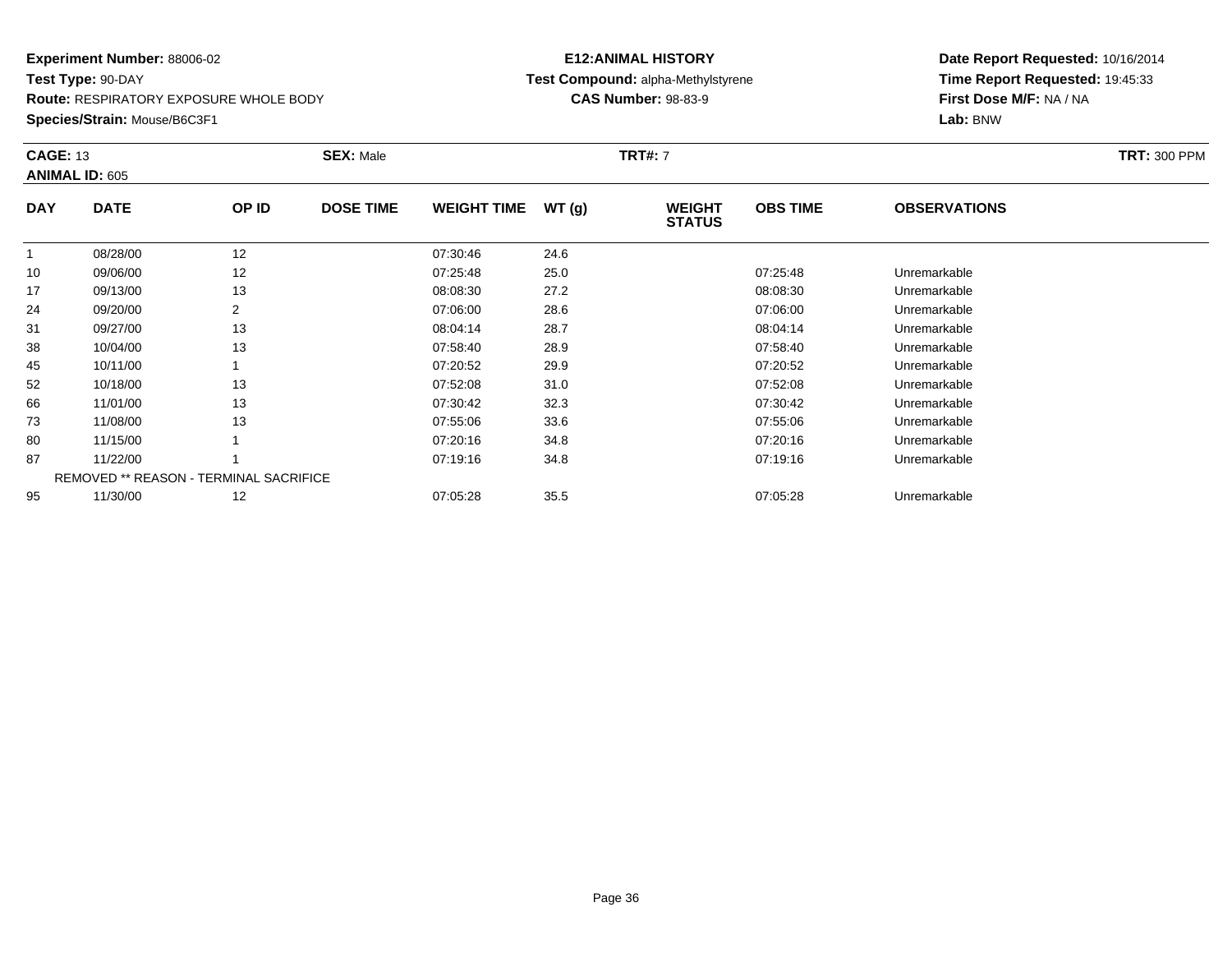**Route:** RESPIRATORY EXPOSURE WHOLE BODY

**Species/Strain:** Mouse/B6C3F1

# **E12:ANIMAL HISTORY Test Compound:** alpha-Methylstyrene**CAS Number:** 98-83-9

| <b>CAGE: 14</b> | <b>ANIMAL ID: 606</b> |                                        | <b>SEX: Male</b> |                    |       | <b>TRT#: 7</b>                 |                 |                     | <b>TRT: 300 PPM</b> |
|-----------------|-----------------------|----------------------------------------|------------------|--------------------|-------|--------------------------------|-----------------|---------------------|---------------------|
| <b>DAY</b>      | <b>DATE</b>           | OP ID                                  | <b>DOSE TIME</b> | <b>WEIGHT TIME</b> | WT(g) | <b>WEIGHT</b><br><b>STATUS</b> | <b>OBS TIME</b> | <b>OBSERVATIONS</b> |                     |
|                 | 08/28/00              | 12                                     |                  | 07:31:46           | 24.8  |                                |                 |                     |                     |
| 10              | 09/06/00              | 12                                     |                  | 07:26:34           | 23.0  |                                | 07:26:34        | Unremarkable        |                     |
| 17              | 09/13/00              | 13                                     |                  | 08:09:46           | 27.3  |                                | 08:09:46        | Unremarkable        |                     |
| 24              | 09/20/00              | $\overline{2}$                         |                  | 07:07:00           | 28.5  |                                | 07:07:00        | Unremarkable        |                     |
| 31              | 09/27/00              | 13                                     |                  | 08:05:04           | 30.1  |                                | 08:05:04        | Unremarkable        |                     |
| 38              | 10/04/00              | 13                                     |                  | 07:59:50           | 30.2  |                                | 07:59:50        | Unremarkable        |                     |
| 45              | 10/11/00              |                                        |                  | 07:22:20           | 31.6  |                                | 07:22:20        | Unremarkable        |                     |
| 52              | 10/18/00              | 13                                     |                  | 07:53:18           | 32.1  |                                | 07:53:18        | Unremarkable        |                     |
| 66              | 11/01/00              | 13                                     |                  | 07:31:30           | 33.4  |                                | 07:31:30        | Unremarkable        |                     |
| 73              | 11/08/00              | 13                                     |                  | 07:56:16           | 34.6  |                                | 07:56:16        | Unremarkable        |                     |
| 80              | 11/15/00              |                                        |                  | 07:21:38           | 35.5  |                                | 07:21:38        | Unremarkable        |                     |
| 87              | 11/22/00              |                                        |                  | 07:20:02           | 36.2  |                                | 07:20:02        | Unremarkable        |                     |
|                 |                       | REMOVED ** REASON - TERMINAL SACRIFICE |                  |                    |       |                                |                 |                     |                     |
| 95              | 11/30/00              | 12                                     |                  | 07:07:28           | 36.8  |                                | 07:07:28        | Unremarkable        |                     |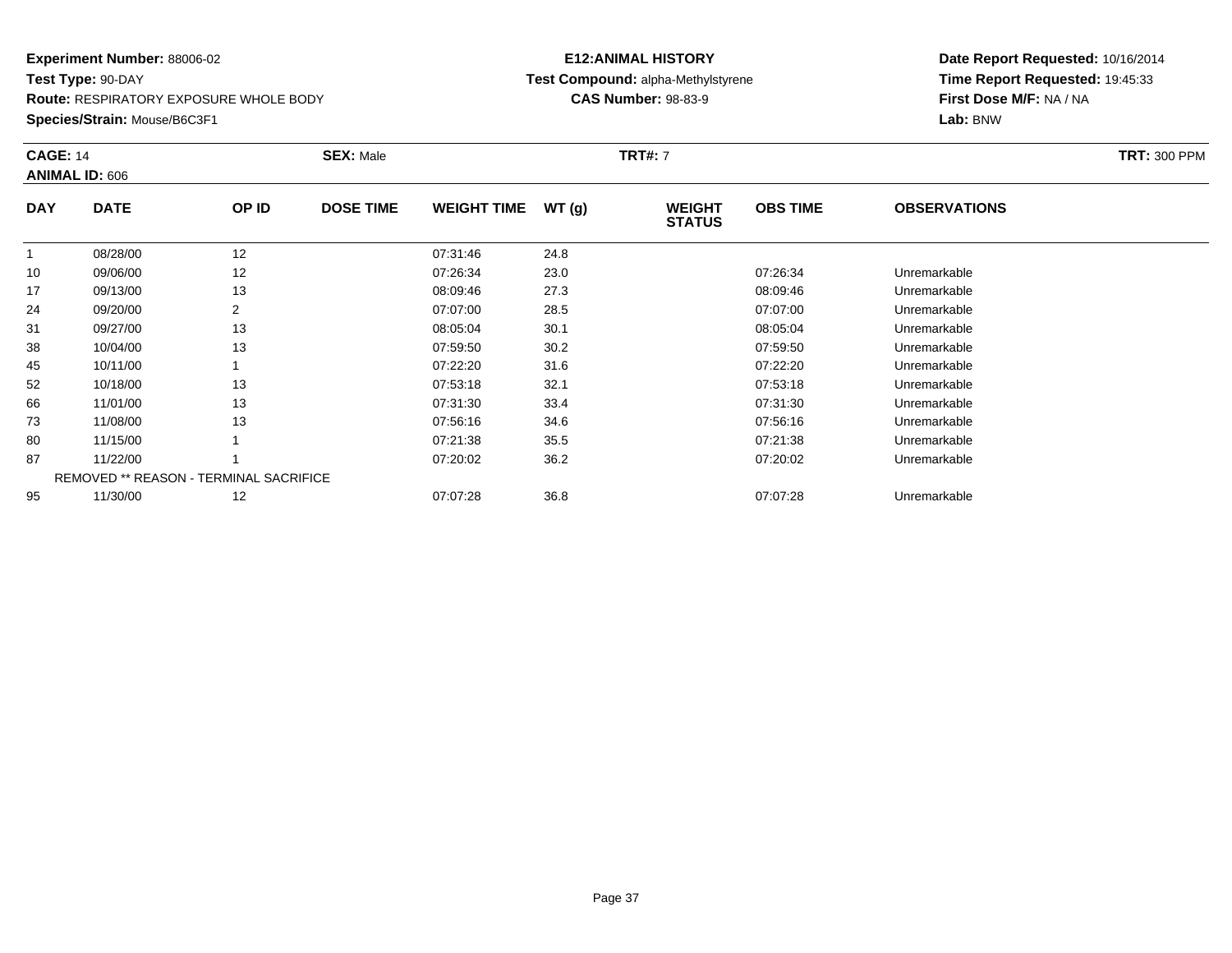**Route:** RESPIRATORY EXPOSURE WHOLE BODY

**Species/Strain:** Mouse/B6C3F1

# **E12:ANIMAL HISTORY Test Compound:** alpha-Methylstyrene**CAS Number:** 98-83-9

| <b>CAGE: 14</b> | <b>ANIMAL ID: 607</b>                  |       | <b>SEX: Male</b> |                    |       | <b>TRT#: 7</b>                 |                 |                     | <b>TRT: 300 PPM</b> |
|-----------------|----------------------------------------|-------|------------------|--------------------|-------|--------------------------------|-----------------|---------------------|---------------------|
| <b>DAY</b>      | <b>DATE</b>                            | OP ID | <b>DOSE TIME</b> | <b>WEIGHT TIME</b> | WT(g) | <b>WEIGHT</b><br><b>STATUS</b> | <b>OBS TIME</b> | <b>OBSERVATIONS</b> |                     |
|                 | 08/28/00                               | 12    |                  | 07:31:46           | 23.0  |                                |                 |                     |                     |
| 10              | 09/06/00                               | 12    |                  | 07:26:34           | 23.3  |                                | 07:26:34        | Unremarkable        |                     |
| 17              | 09/13/00                               | 13    |                  | 08:09:46           | 26.2  |                                | 08:09:46        | Unremarkable        |                     |
| 24              | 09/20/00                               | 2     |                  | 07:07:00           | 26.8  |                                | 07:07:00        | Unremarkable        |                     |
| 31              | 09/27/00                               | 13    |                  | 08:05:04           | 27.8  |                                | 08:05:04        | Unremarkable        |                     |
| 38              | 10/04/00                               | 13    |                  | 07:59:50           | 27.9  |                                | 07:59:50        | Unremarkable        |                     |
| 45              | 10/11/00                               |       |                  | 07:22:20           | 29.0  |                                | 07:22:20        | Unremarkable        |                     |
| 52              | 10/18/00                               | 13    |                  | 07:53:18           | 29.6  |                                | 07:53:18        | Unremarkable        |                     |
| 66              | 11/01/00                               | 13    |                  | 07:31:30           | 30.8  |                                | 07:31:30        | Unremarkable        |                     |
| 73              | 11/08/00                               | 13    |                  | 07:56:16           | 32.0  |                                | 07:56:16        | Unremarkable        |                     |
| 80              | 11/15/00                               |       |                  | 07:21:38           | 33.0  |                                | 07:21:38        | Unremarkable        |                     |
| 87              | 11/22/00                               |       |                  | 07:20:02           | 33.8  |                                | 07:20:02        | Unremarkable        |                     |
|                 | REMOVED ** REASON - TERMINAL SACRIFICE |       |                  |                    |       |                                |                 |                     |                     |
| 95              | 11/30/00                               | 12    |                  | 07:07:28           | 34.7  |                                | 07:07:28        | Unremarkable        |                     |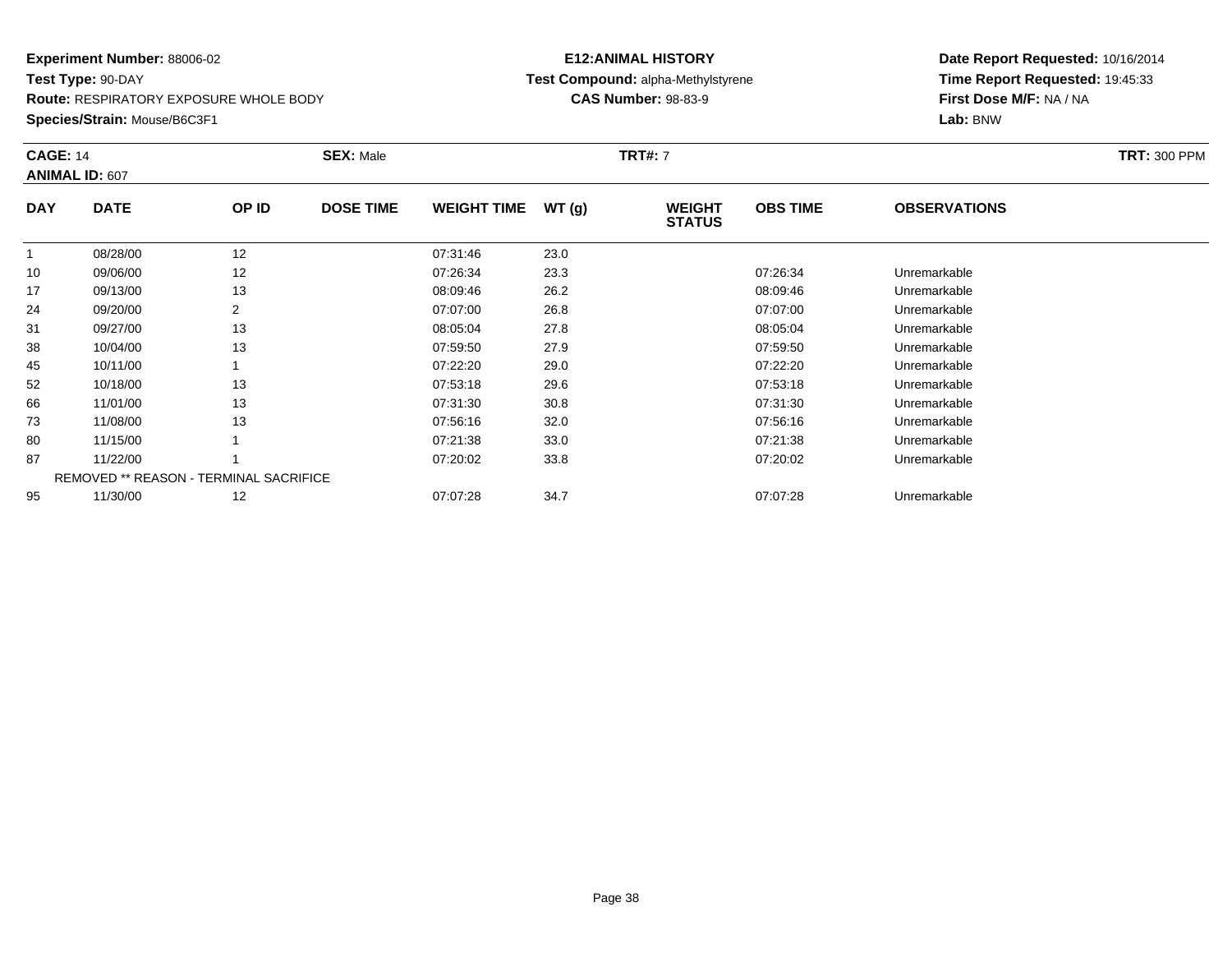**Route:** RESPIRATORY EXPOSURE WHOLE BODY

**Species/Strain:** Mouse/B6C3F1

# **E12:ANIMAL HISTORY Test Compound:** alpha-Methylstyrene**CAS Number:** 98-83-9

| <b>CAGE: 14</b> | <b>ANIMAL ID: 608</b>                         |                | <b>SEX: Male</b> |                    |       | <b>TRT#: 7</b>                 |                 |                     | <b>TRT: 300 PPM</b> |
|-----------------|-----------------------------------------------|----------------|------------------|--------------------|-------|--------------------------------|-----------------|---------------------|---------------------|
| <b>DAY</b>      | <b>DATE</b>                                   | OP ID          | <b>DOSE TIME</b> | <b>WEIGHT TIME</b> | WT(g) | <b>WEIGHT</b><br><b>STATUS</b> | <b>OBS TIME</b> | <b>OBSERVATIONS</b> |                     |
|                 | 08/28/00                                      | 12             |                  | 07:31:46           | 24.6  |                                |                 |                     |                     |
| 10              | 09/06/00                                      | 12             |                  | 07:26:34           | 25.9  |                                | 07:26:34        | Unremarkable        |                     |
| 17              | 09/13/00                                      | 13             |                  | 08:09:46           | 27.8  |                                | 08:09:46        | Unremarkable        |                     |
| 24              | 09/20/00                                      | $\overline{2}$ |                  | 07:07:00           | 29.1  |                                | 07:07:00        | Unremarkable        |                     |
| 31              | 09/27/00                                      | 13             |                  | 08:05:04           | 30.1  |                                | 08:05:04        | Unremarkable        |                     |
| 38              | 10/04/00                                      | 13             |                  | 07:59:50           | 29.7  |                                | 07:59:50        | Unremarkable        |                     |
| 45              | 10/11/00                                      |                |                  | 07:22:20           | 30.7  |                                | 07:22:20        | Unremarkable        |                     |
| 52              | 10/18/00                                      | 13             |                  | 07:53:18           | 31.9  |                                | 07:53:18        | Unremarkable        |                     |
| 66              | 11/01/00                                      | 13             |                  | 07:31:30           | 33.9  |                                | 07:31:30        | Unremarkable        |                     |
| 73              | 11/08/00                                      | 13             |                  | 07:56:16           | 34.9  |                                | 07:56:16        | Unremarkable        |                     |
| 80              | 11/15/00                                      |                |                  | 07:21:38           | 35.2  |                                | 07:21:38        | Unremarkable        |                     |
| 87              | 11/22/00                                      |                |                  | 07:20:02           | 35.3  |                                | 07:20:02        | Unremarkable        |                     |
|                 | <b>REMOVED ** REASON - TERMINAL SACRIFICE</b> |                |                  |                    |       |                                |                 |                     |                     |
| 95              | 11/30/00                                      | 12             |                  | 07:07:28           | 36.4  |                                | 07:07:28        | Unremarkable        |                     |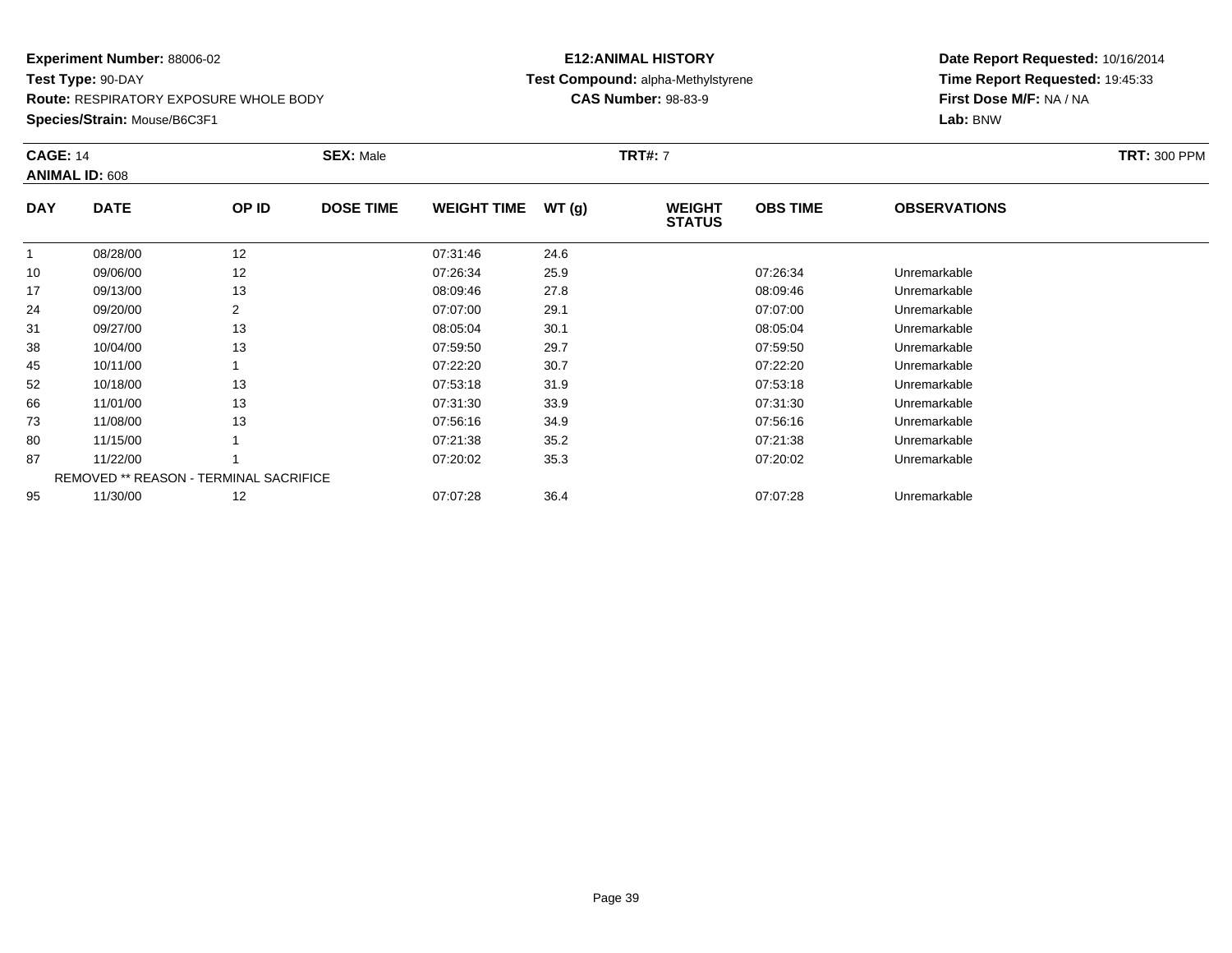**Route:** RESPIRATORY EXPOSURE WHOLE BODY

**Species/Strain:** Mouse/B6C3F1

# **E12:ANIMAL HISTORY Test Compound:** alpha-Methylstyrene**CAS Number:** 98-83-9

| <b>CAGE: 14</b> | <b>ANIMAL ID: 609</b>                         |                | <b>SEX: Male</b> |                    |       | <b>TRT#: 7</b>                 |                 |                     | <b>TRT: 300 PPM</b> |
|-----------------|-----------------------------------------------|----------------|------------------|--------------------|-------|--------------------------------|-----------------|---------------------|---------------------|
| <b>DAY</b>      | <b>DATE</b>                                   | OP ID          | <b>DOSE TIME</b> | <b>WEIGHT TIME</b> | WT(g) | <b>WEIGHT</b><br><b>STATUS</b> | <b>OBS TIME</b> | <b>OBSERVATIONS</b> |                     |
|                 | 08/28/00                                      | 12             |                  | 07:31:46           | 22.9  |                                |                 |                     |                     |
| 10              | 09/06/00                                      | 12             |                  | 07:26:34           | 24.1  |                                | 07:26:34        | Unremarkable        |                     |
| 17              | 09/13/00                                      | 13             |                  | 08:09:46           | 25.6  |                                | 08:09:46        | Unremarkable        |                     |
| 24              | 09/20/00                                      | $\overline{2}$ |                  | 07:07:00           | 27.0  |                                | 07:07:00        | Unremarkable        |                     |
| 31              | 09/27/00                                      | 13             |                  | 08:05:04           | 28.4  |                                | 08:05:04        | Unremarkable        |                     |
| 38              | 10/04/00                                      | 13             |                  | 07:59:50           | 28.5  |                                | 07:59:50        | Unremarkable        |                     |
| 45              | 10/11/00                                      |                |                  | 07:22:20           | 28.8  |                                | 07:22:20        | Unremarkable        |                     |
| 52              | 10/18/00                                      | 13             |                  | 07:53:18           | 29.2  |                                | 07:53:18        | Unremarkable        |                     |
| 66              | 11/01/00                                      | 13             |                  | 07:31:30           | 30.5  |                                | 07:31:30        | Unremarkable        |                     |
| 73              | 11/08/00                                      | 13             |                  | 07:56:16           | 31.6  |                                | 07:56:16        | Unremarkable        |                     |
| 80              | 11/15/00                                      |                |                  | 07:21:38           | 32.3  |                                | 07:21:38        | Unremarkable        |                     |
| 87              | 11/22/00                                      |                |                  | 07:20:02           | 32.8  |                                | 07:20:02        | Unremarkable        |                     |
|                 | <b>REMOVED ** REASON - TERMINAL SACRIFICE</b> |                |                  |                    |       |                                |                 |                     |                     |
| 95              | 11/30/00                                      | 12             |                  | 07:07:28           | 32.4  |                                | 07:07:28        | Unremarkable        |                     |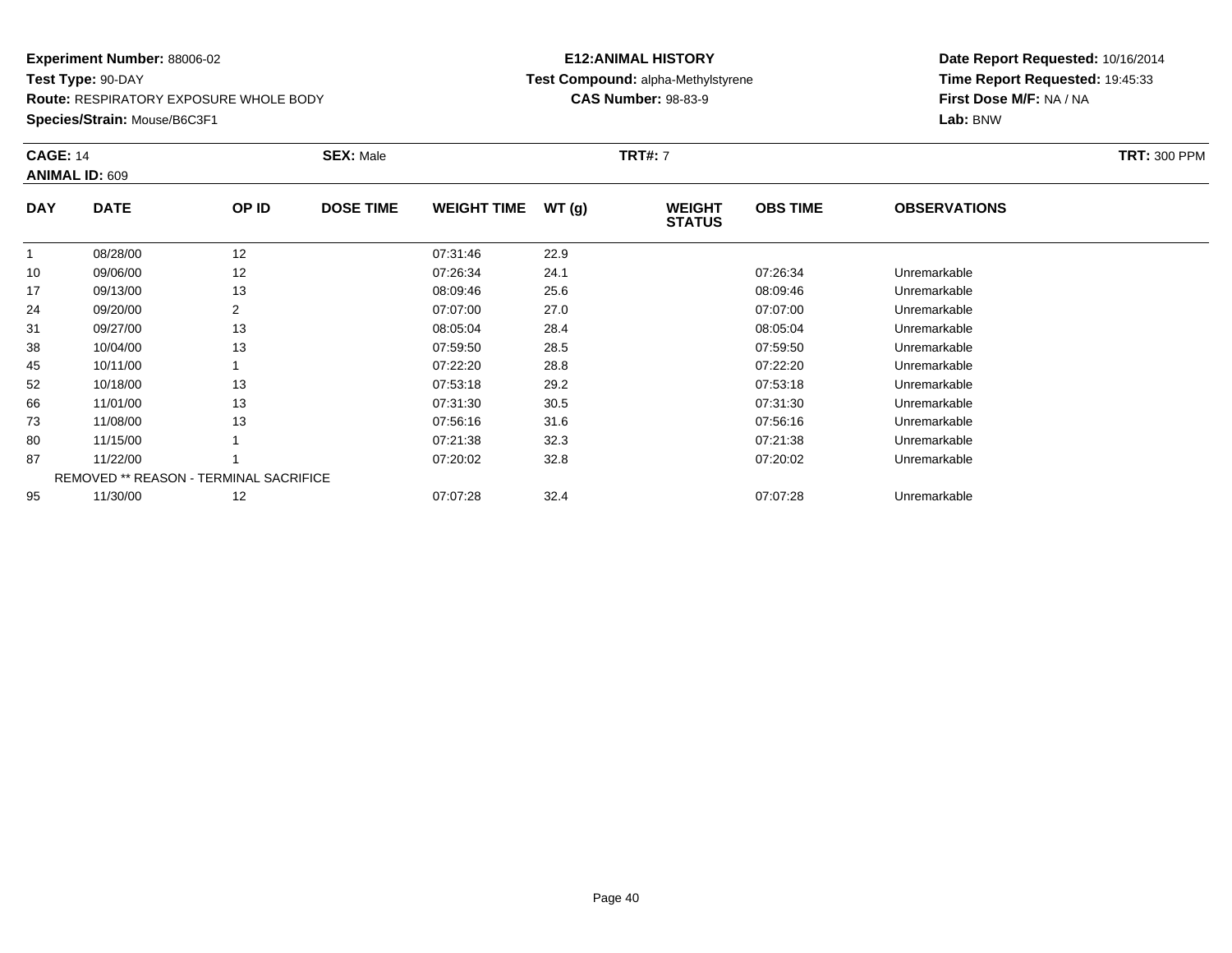**Route:** RESPIRATORY EXPOSURE WHOLE BODY

**Species/Strain:** Mouse/B6C3F1

# **E12:ANIMAL HISTORY Test Compound:** alpha-Methylstyrene**CAS Number:** 98-83-9

| <b>CAGE: 14</b> | <b>ANIMAL ID: 610</b> |                                               | <b>SEX: Male</b> |                    |       | <b>TRT#: 7</b>                 |                 |                     | <b>TRT: 300 PPM</b> |
|-----------------|-----------------------|-----------------------------------------------|------------------|--------------------|-------|--------------------------------|-----------------|---------------------|---------------------|
| <b>DAY</b>      | <b>DATE</b>           | OP ID                                         | <b>DOSE TIME</b> | <b>WEIGHT TIME</b> | WT(g) | <b>WEIGHT</b><br><b>STATUS</b> | <b>OBS TIME</b> | <b>OBSERVATIONS</b> |                     |
|                 | 08/28/00              | 12                                            |                  | 07:31:46           | 23.2  |                                |                 |                     |                     |
| 10              | 09/06/00              | 12                                            |                  | 07:26:34           | 25.7  |                                | 07:26:34        | Unremarkable        |                     |
| 17              | 09/13/00              | 13                                            |                  | 08:09:46           | 27.0  |                                | 08:09:46        | Unremarkable        |                     |
| 24              | 09/20/00              | $\overline{2}$                                |                  | 07:07:00           | 27.9  |                                | 07:07:00        | Unremarkable        |                     |
| 31              | 09/27/00              | 13                                            |                  | 08:05:04           | 28.7  |                                | 08:05:04        | Unremarkable        |                     |
| 38              | 10/04/00              | 13                                            |                  | 07:59:50           | 28.6  |                                | 07:59:50        | Unremarkable        |                     |
| 45              | 10/11/00              |                                               |                  | 07:22:20           | 30.7  |                                | 07:22:20        | Unremarkable        |                     |
| 52              | 10/18/00              | 13                                            |                  | 07:53:18           | 30.6  |                                | 07:53:18        | Unremarkable        |                     |
| 66              | 11/01/00              | 13                                            |                  | 07:31:30           | 32.4  |                                | 07:31:30        | Unremarkable        |                     |
| 73              | 11/08/00              | 13                                            |                  | 07:56:16           | 33.8  |                                | 07:56:16        | Unremarkable        |                     |
| 80              | 11/15/00              |                                               |                  | 07:21:38           | 34.8  |                                | 07:21:38        | Unremarkable        |                     |
| 87              | 11/22/00              |                                               |                  | 07:20:02           | 34.7  |                                | 07:20:02        | Unremarkable        |                     |
|                 |                       | <b>REMOVED ** REASON - TERMINAL SACRIFICE</b> |                  |                    |       |                                |                 |                     |                     |
| 95              | 11/30/00              | 12                                            |                  | 07:07:28           | 36.3  |                                | 07:07:28        | Unremarkable        |                     |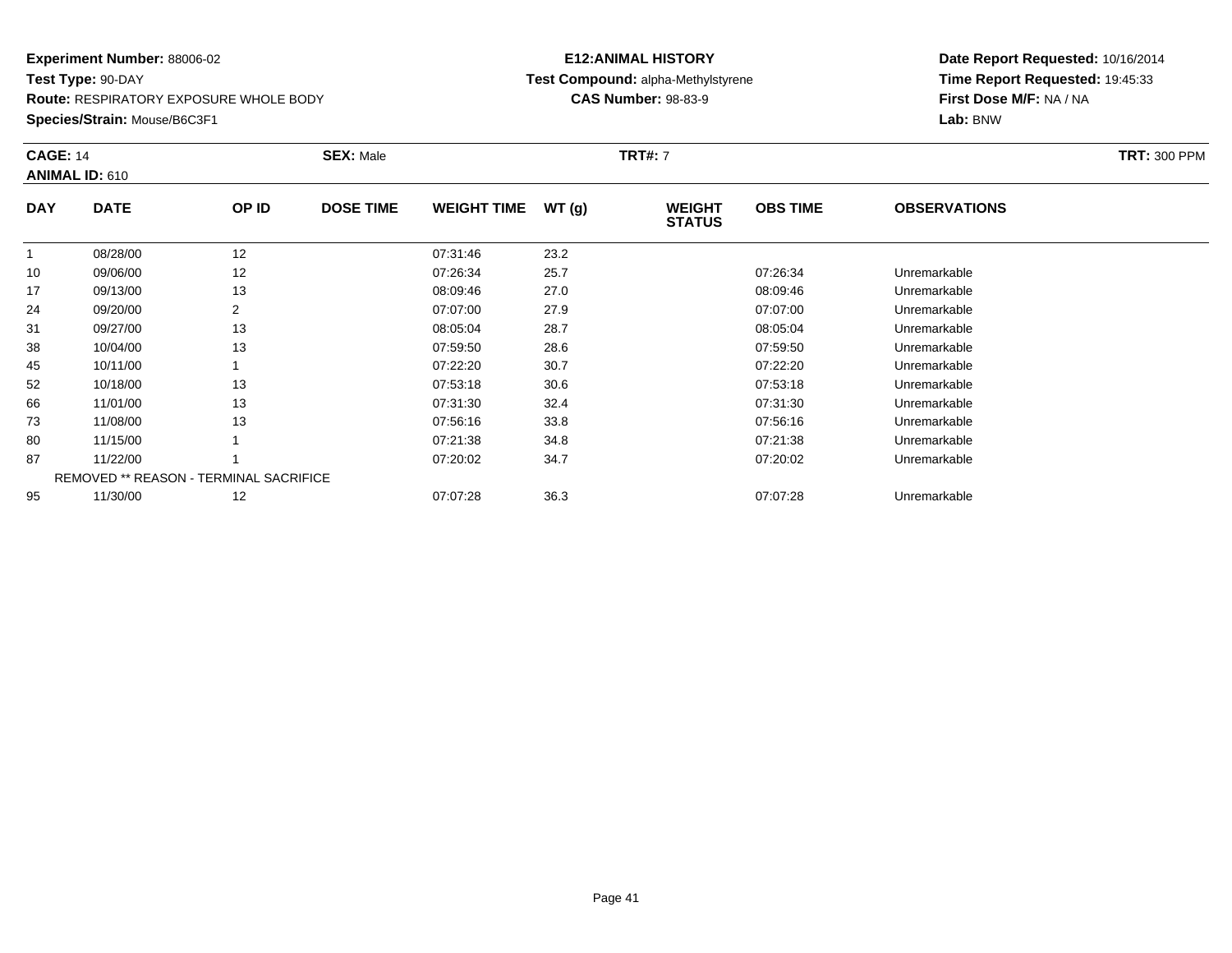**Route:** RESPIRATORY EXPOSURE WHOLE BODY

**Species/Strain:** Mouse/B6C3F1

# **E12:ANIMAL HISTORY Test Compound:** alpha-Methylstyrene**CAS Number:** 98-83-9

| <b>CAGE: 17</b> | <b>ANIMAL ID: 801</b>                         |                | <b>SEX: Male</b> |                    |       | <b>TRT#: 9</b>                 |                 |                     | <b>TRT: 600 PPM</b> |
|-----------------|-----------------------------------------------|----------------|------------------|--------------------|-------|--------------------------------|-----------------|---------------------|---------------------|
| <b>DAY</b>      | <b>DATE</b>                                   | OP ID          | <b>DOSE TIME</b> | <b>WEIGHT TIME</b> | WT(g) | <b>WEIGHT</b><br><b>STATUS</b> | <b>OBS TIME</b> | <b>OBSERVATIONS</b> |                     |
|                 | 08/28/00                                      | 12             |                  | 07:47:58           | 23.7  |                                |                 |                     |                     |
| 10              | 09/06/00                                      | 12             |                  | 07:41:28           | 26.1  |                                | 07:41:28        | Unremarkable        |                     |
| 17              | 09/13/00                                      | 13             |                  | 08:26:06           | 28.3  |                                | 08:26:06        | Unremarkable        |                     |
| 24              | 09/20/00                                      | $\overline{2}$ |                  | 07:20:34           | 28.8  |                                | 07:20:34        | Unremarkable        |                     |
| 31              | 09/27/00                                      | 13             |                  | 08:19:16           | 30.6  |                                | 08:19:16        | Unremarkable        |                     |
| 38              | 10/04/00                                      | 13             |                  | 08:06:22           | 31.2  |                                | 08:06:22        | Unremarkable        |                     |
| 45              | 10/11/00                                      |                |                  | 07:40:46           | 31.3  |                                | 07:40:46        | Unremarkable        |                     |
| 52              | 10/18/00                                      | 13             |                  | 08:06:30           | 32.7  |                                | 08:06:30        | Unremarkable        |                     |
| 66              | 11/01/00                                      | 13             |                  | 07:46:30           | 34.3  |                                | 07:46:30        | Unremarkable        |                     |
| 73              | 11/08/00                                      | 13             |                  | 08:08:32           | 35.0  |                                | 08:08:32        | Unremarkable        |                     |
| 80              | 11/15/00                                      |                |                  | 07:40:36           | 35.3  |                                | 07:40:36        | Unremarkable        |                     |
| 87              | 11/22/00                                      |                |                  | 07:35:00           | 35.2  |                                | 07:35:00        | Unremarkable        |                     |
|                 | <b>REMOVED ** REASON - TERMINAL SACRIFICE</b> |                |                  |                    |       |                                |                 |                     |                     |
| 95              | 11/30/00                                      | 12             |                  | 07:10:44           | 35.2  |                                | 07:10:44        | Unremarkable        |                     |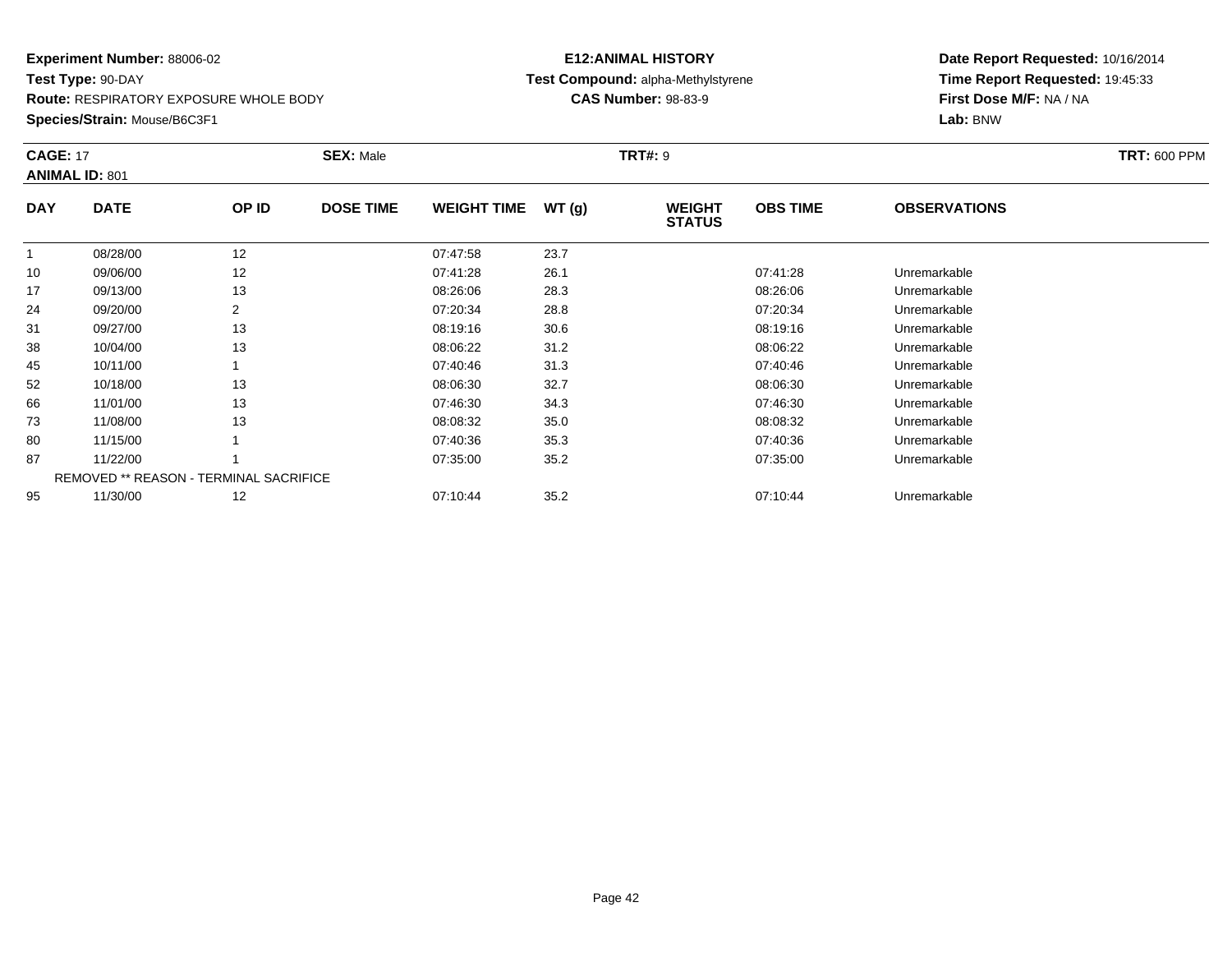**Route:** RESPIRATORY EXPOSURE WHOLE BODY

**Species/Strain:** Mouse/B6C3F1

# **E12:ANIMAL HISTORY Test Compound:** alpha-Methylstyrene**CAS Number:** 98-83-9

| <b>CAGE: 17</b> | <b>ANIMAL ID: 802</b>                  |                | <b>SEX: Male</b> |                    |       | <b>TRT#: 9</b>                 |                 |                     | <b>TRT: 600 PPM</b> |
|-----------------|----------------------------------------|----------------|------------------|--------------------|-------|--------------------------------|-----------------|---------------------|---------------------|
| <b>DAY</b>      | <b>DATE</b>                            | OP ID          | <b>DOSE TIME</b> | <b>WEIGHT TIME</b> | WT(g) | <b>WEIGHT</b><br><b>STATUS</b> | <b>OBS TIME</b> | <b>OBSERVATIONS</b> |                     |
| $\mathbf{1}$    | 08/28/00                               | 12             |                  | 07:47:58           | 22.0  |                                |                 |                     |                     |
| 10              | 09/06/00                               | 12             |                  | 07:41:28           | 24.3  |                                | 07:41:28        | Unremarkable        |                     |
| 17              | 09/13/00                               | 13             |                  | 08:26:06           | 25.4  |                                | 08:26:06        | Unremarkable        |                     |
| 24              | 09/20/00                               | $\overline{2}$ |                  | 07:20:34           | 26.6  |                                | 07:20:34        | Unremarkable        |                     |
| 31              | 09/27/00                               | 13             |                  | 08:19:16           | 27.5  |                                | 08:19:16        | Unremarkable        |                     |
| 38              | 10/04/00                               | 13             |                  | 08:06:22           | 28.2  |                                | 08:06:22        | Unremarkable        |                     |
| 45              | 10/11/00                               |                |                  | 07:40:46           | 28.8  |                                | 07:40:46        | Unremarkable        |                     |
| 52              | 10/18/00                               | 13             |                  | 08:06:30           | 29.3  |                                | 08:06:30        | Unremarkable        |                     |
| 66              | 11/01/00                               | 13             |                  | 07:46:30           | 31.2  |                                | 07:46:30        | Unremarkable        |                     |
| 73              | 11/08/00                               | 13             |                  | 08:08:32           | 31.9  |                                | 08:08:32        | Unremarkable        |                     |
| 80              | 11/15/00                               |                |                  | 07:40:36           | 32.5  |                                | 07:40:36        | Unremarkable        |                     |
| 87              | 11/22/00                               |                |                  | 07:35:00           | 33.3  |                                | 07:35:00        | Unremarkable        |                     |
|                 | REMOVED ** REASON - TERMINAL SACRIFICE |                |                  |                    |       |                                |                 |                     |                     |
| 95              | 11/30/00                               | 12             |                  | 07:10:44           | 34.7  |                                | 07:10:44        | Unremarkable        |                     |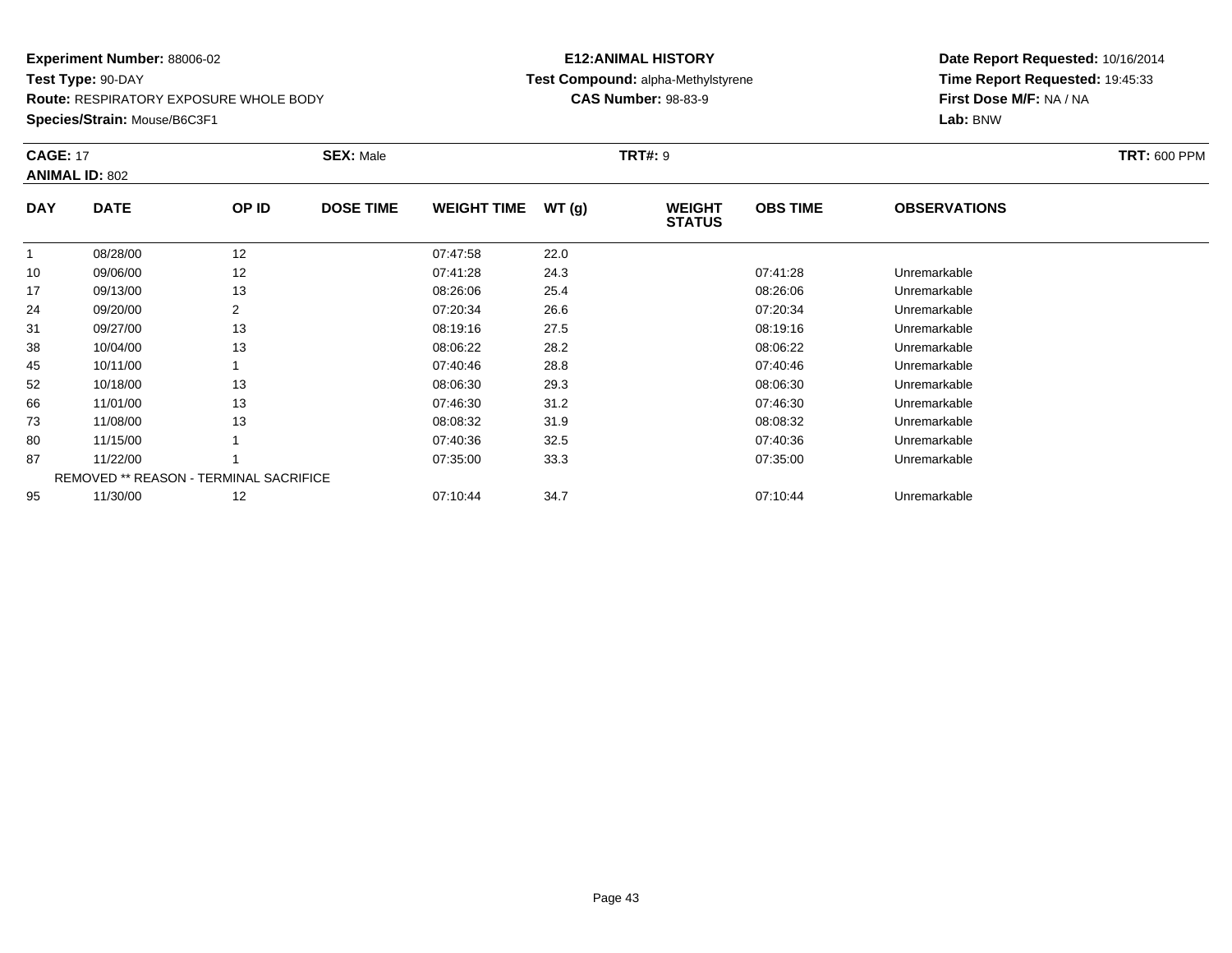**Route:** RESPIRATORY EXPOSURE WHOLE BODY

**Species/Strain:** Mouse/B6C3F1

# **E12:ANIMAL HISTORY Test Compound:** alpha-Methylstyrene**CAS Number:** 98-83-9

| <b>CAGE: 17</b> | <b>ANIMAL ID: 803</b>                         |                | <b>SEX: Male</b> |                    |       | <b>TRT#: 9</b>                 |                 |                     | <b>TRT: 600 PPM</b> |
|-----------------|-----------------------------------------------|----------------|------------------|--------------------|-------|--------------------------------|-----------------|---------------------|---------------------|
| <b>DAY</b>      | <b>DATE</b>                                   | OP ID          | <b>DOSE TIME</b> | <b>WEIGHT TIME</b> | WT(g) | <b>WEIGHT</b><br><b>STATUS</b> | <b>OBS TIME</b> | <b>OBSERVATIONS</b> |                     |
|                 | 08/28/00                                      | 12             |                  | 07:47:58           | 22.1  |                                |                 |                     |                     |
| 10              | 09/06/00                                      | 12             |                  | 07:41:28           | 24.6  |                                | 07:41:28        | Unremarkable        |                     |
| 17              | 09/13/00                                      | 13             |                  | 08:26:06           | 26.2  |                                | 08:26:06        | Unremarkable        |                     |
| 24              | 09/20/00                                      | $\overline{2}$ |                  | 07:20:34           | 26.5  |                                | 07:20:34        | Unremarkable        |                     |
| 31              | 09/27/00                                      | 13             |                  | 08:19:16           | 27.7  |                                | 08:19:16        | Unremarkable        |                     |
| 38              | 10/04/00                                      | 13             |                  | 08:06:22           | 28.6  |                                | 08:06:22        | Unremarkable        |                     |
| 45              | 10/11/00                                      |                |                  | 07:40:46           | 29.5  |                                | 07:40:46        | Unremarkable        |                     |
| 52              | 10/18/00                                      | 13             |                  | 08:06:30           | 29.8  |                                | 08:06:30        | Unremarkable        |                     |
| 66              | 11/01/00                                      | 13             |                  | 07:46:30           | 31.2  |                                | 07:46:30        | Unremarkable        |                     |
| 73              | 11/08/00                                      | 13             |                  | 08:08:32           | 32.7  |                                | 08:08:32        | Unremarkable        |                     |
| 80              | 11/15/00                                      |                |                  | 07:40:36           | 32.6  |                                | 07:40:36        | Unremarkable        |                     |
| 87              | 11/22/00                                      |                |                  | 07:35:00           | 33.2  |                                | 07:35:00        | Unremarkable        |                     |
|                 | <b>REMOVED ** REASON - TERMINAL SACRIFICE</b> |                |                  |                    |       |                                |                 |                     |                     |
| 95              | 11/30/00                                      | 12             |                  | 07:10:44           | 33.9  |                                | 07:10:44        | Unremarkable        |                     |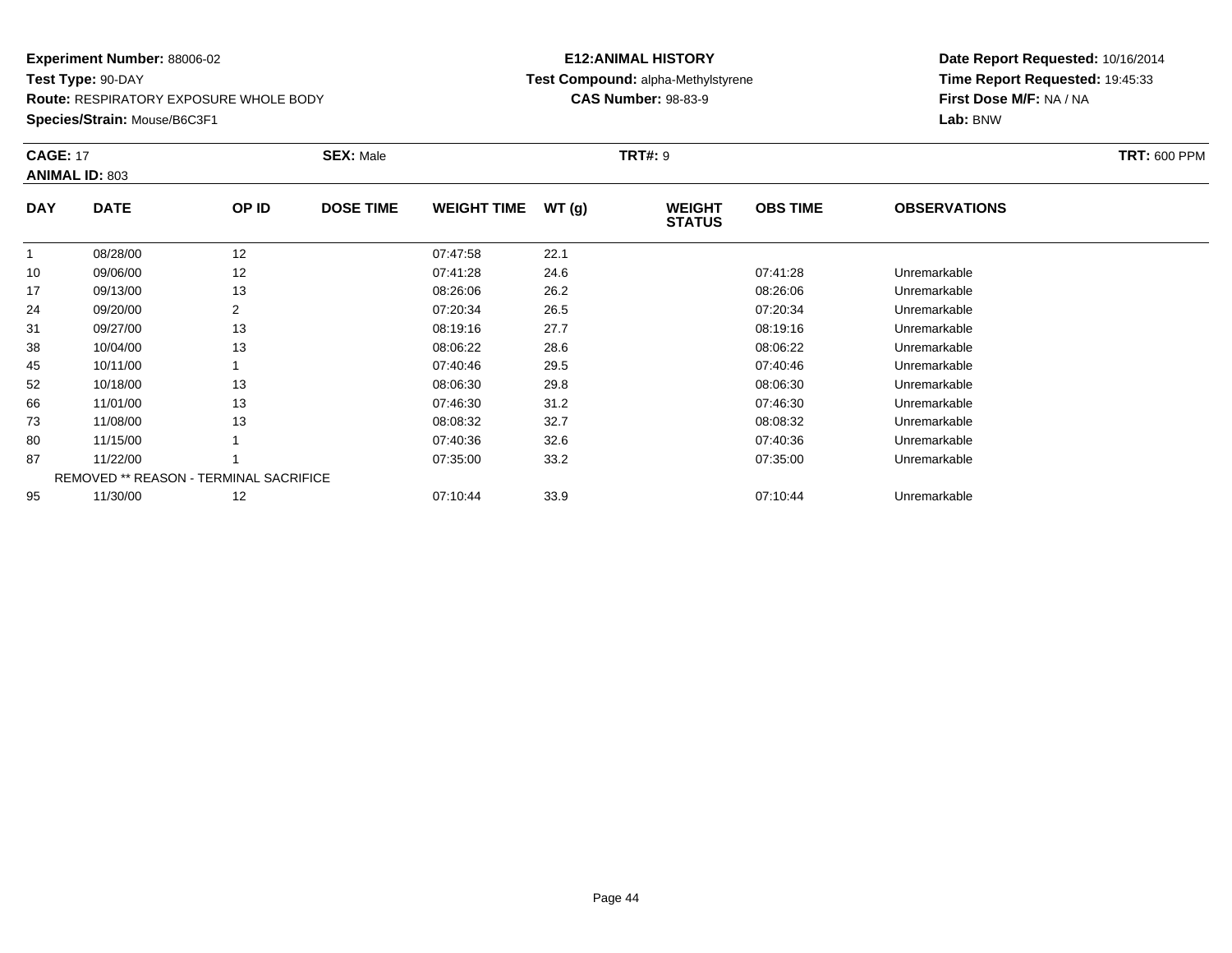**Route:** RESPIRATORY EXPOSURE WHOLE BODY

**Species/Strain:** Mouse/B6C3F1

# **E12:ANIMAL HISTORY Test Compound:** alpha-Methylstyrene**CAS Number:** 98-83-9

| <b>CAGE: 17</b> | <b>ANIMAL ID: 804</b> |                                               | <b>SEX: Male</b> |                    |       | <b>TRT#: 9</b>                 |                 |                     | <b>TRT: 600 PPM</b> |
|-----------------|-----------------------|-----------------------------------------------|------------------|--------------------|-------|--------------------------------|-----------------|---------------------|---------------------|
| <b>DAY</b>      | <b>DATE</b>           | OP ID                                         | <b>DOSE TIME</b> | <b>WEIGHT TIME</b> | WT(g) | <b>WEIGHT</b><br><b>STATUS</b> | <b>OBS TIME</b> | <b>OBSERVATIONS</b> |                     |
| $\mathbf{1}$    | 08/28/00              | 12                                            |                  | 07:47:58           | 25.0  |                                |                 |                     |                     |
| 10              | 09/06/00              | 12                                            |                  | 07:41:28           | 27.0  |                                | 07:41:28        | Unremarkable        |                     |
| 17              | 09/13/00              | 13                                            |                  | 08:26:06           | 28.6  |                                | 08:26:06        | Unremarkable        |                     |
| 24              | 09/20/00              | 2                                             |                  | 07:20:34           | 29.4  |                                | 07:20:34        | Unremarkable        |                     |
| 31              | 09/27/00              | 13                                            |                  | 08:19:16           | 29.8  |                                | 08:19:16        | Unremarkable        |                     |
| 38              | 10/04/00              | 13                                            |                  | 08:06:22           | 30.4  |                                | 08:06:22        | Unremarkable        |                     |
| 45              | 10/11/00              |                                               |                  | 07:40:46           | 30.3  |                                | 07:40:46        | Unremarkable        |                     |
| 52              | 10/18/00              | 13                                            |                  | 08:06:30           | 31.2  |                                | 08:06:30        | Unremarkable        |                     |
| 66              | 11/01/00              | 13                                            |                  | 07:46:30           | 32.5  |                                | 07:46:30        | Unremarkable        |                     |
| 73              | 11/08/00              | 13                                            |                  | 08:08:32           | 33.0  |                                | 08:08:32        | Unremarkable        |                     |
| 80              | 11/15/00              |                                               |                  | 07:40:36           | 33.6  |                                | 07:40:36        | Unremarkable        |                     |
| 87              | 11/22/00              |                                               |                  | 07:35:00           | 34.8  |                                | 07:35:00        | Unremarkable        |                     |
|                 |                       | <b>REMOVED ** REASON - TERMINAL SACRIFICE</b> |                  |                    |       |                                |                 |                     |                     |
| 95              | 11/30/00              | 12                                            |                  | 07:10:44           | 35.3  |                                | 07:10:44        | Unremarkable        |                     |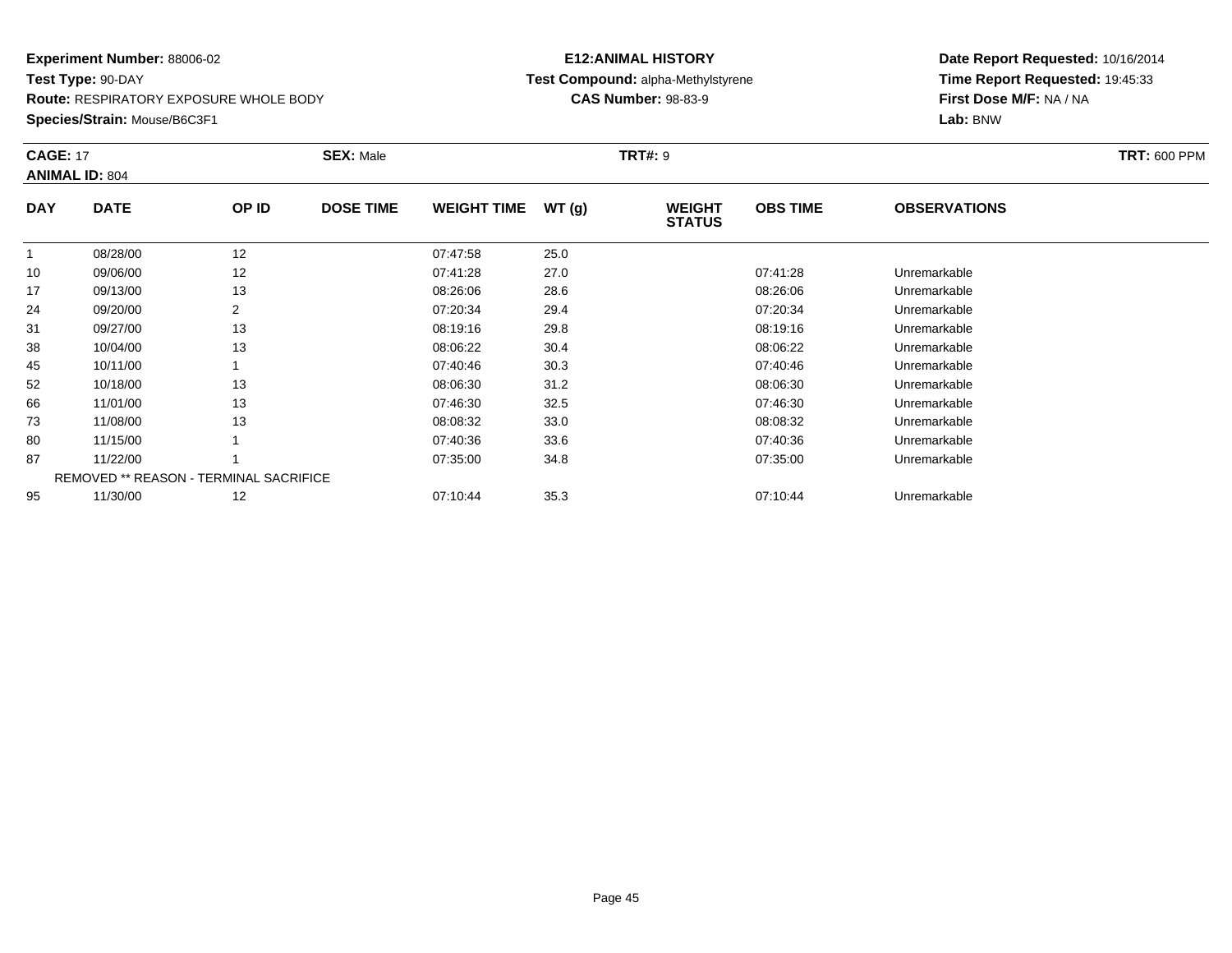**Route:** RESPIRATORY EXPOSURE WHOLE BODY

**Species/Strain:** Mouse/B6C3F1

# **E12:ANIMAL HISTORY Test Compound:** alpha-Methylstyrene**CAS Number:** 98-83-9

| <b>CAGE: 17</b> | <b>ANIMAL ID: 805</b>                         |       | <b>SEX: Male</b> |                    |       | <b>TRT#: 9</b>                 |                 |                     | <b>TRT: 600 PPM</b> |
|-----------------|-----------------------------------------------|-------|------------------|--------------------|-------|--------------------------------|-----------------|---------------------|---------------------|
| <b>DAY</b>      | <b>DATE</b>                                   | OP ID | <b>DOSE TIME</b> | <b>WEIGHT TIME</b> | WT(g) | <b>WEIGHT</b><br><b>STATUS</b> | <b>OBS TIME</b> | <b>OBSERVATIONS</b> |                     |
| $\mathbf{1}$    | 08/28/00                                      | 12    |                  | 07:47:58           | 24.7  |                                |                 |                     |                     |
| 10              | 09/06/00                                      | 12    |                  | 07:41:28           | 27.1  |                                | 07:41:28        | Unremarkable        |                     |
| 17              | 09/13/00                                      | 13    |                  | 08:26:06           | 28.1  |                                | 08:26:06        | Unremarkable        |                     |
| 24              | 09/20/00                                      | 2     |                  | 07:20:34           | 28.7  |                                | 07:20:34        | Unremarkable        |                     |
| 31              | 09/27/00                                      | 13    |                  | 08:19:16           | 29.8  |                                | 08:19:16        | Unremarkable        |                     |
| 38              | 10/04/00                                      | 13    |                  | 08:06:22           | 29.8  |                                | 08:06:22        | Unremarkable        |                     |
| 45              | 10/11/00                                      |       |                  | 07:40:46           | 29.9  |                                | 07:40:46        | Unremarkable        |                     |
| 52              | 10/18/00                                      | 13    |                  | 08:06:30           | 30.8  |                                | 08:06:30        | Unremarkable        |                     |
| 66              | 11/01/00                                      | 13    |                  | 07:46:30           | 31.5  |                                | 07:46:30        | Unremarkable        |                     |
| 73              | 11/08/00                                      | 13    |                  | 08:08:32           | 31.4  |                                | 08:08:32        | Unremarkable        |                     |
| 80              | 11/15/00                                      |       |                  | 07:40:36           | 31.8  |                                | 07:40:36        | Unremarkable        |                     |
| 87              | 11/22/00                                      |       |                  | 07:35:00           | 32.0  |                                | 07:35:00        | Unremarkable        |                     |
|                 | <b>REMOVED ** REASON - TERMINAL SACRIFICE</b> |       |                  |                    |       |                                |                 |                     |                     |
| 95              | 11/30/00                                      | 12    |                  | 07:10:44           | 32.6  |                                | 07:10:44        | Unremarkable        |                     |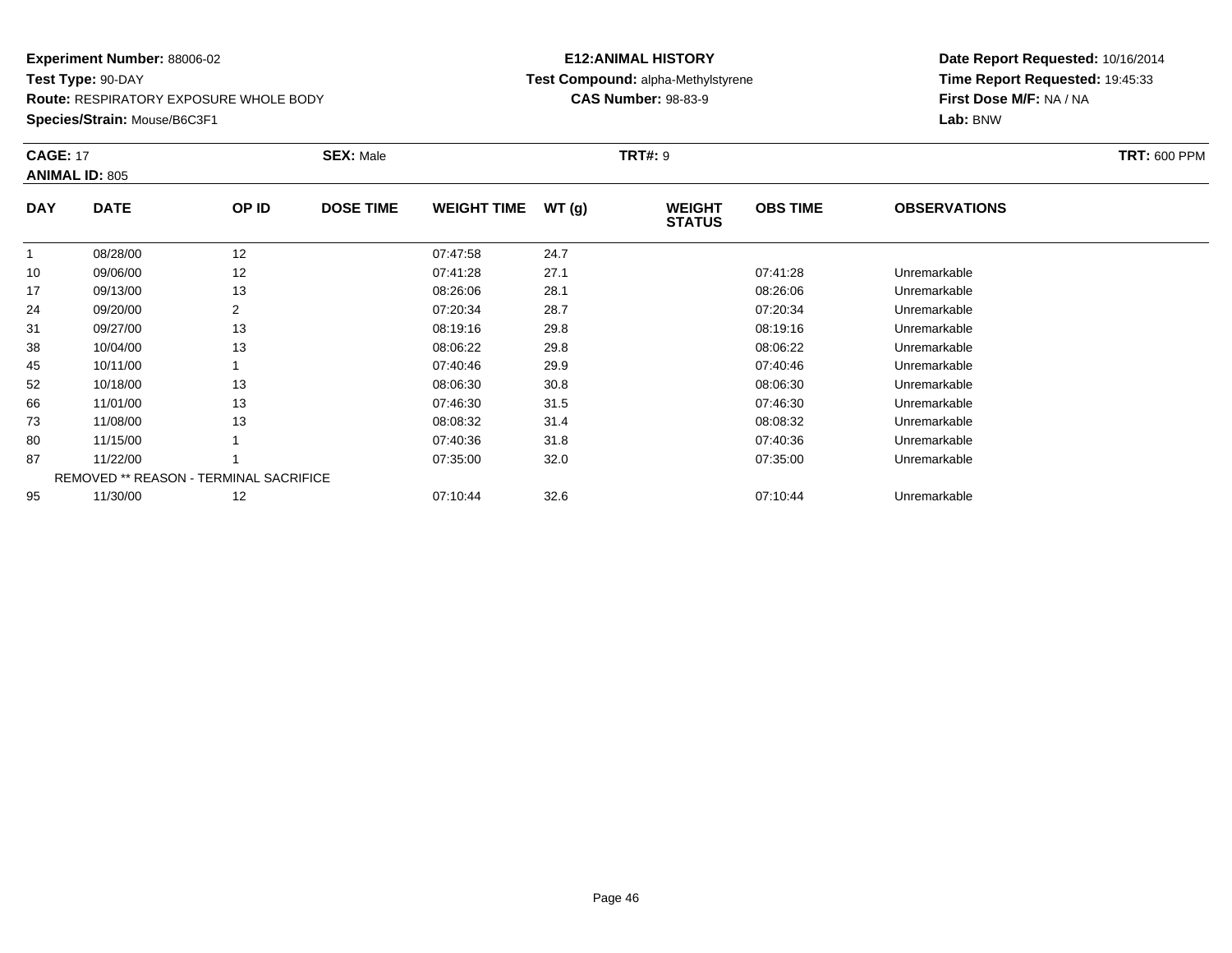**Route:** RESPIRATORY EXPOSURE WHOLE BODY

**Species/Strain:** Mouse/B6C3F1

# **E12:ANIMAL HISTORY Test Compound:** alpha-Methylstyrene**CAS Number:** 98-83-9

| <b>CAGE: 18</b> | <b>ANIMAL ID: 806</b>                         |       | <b>SEX: Male</b> |                    |       | <b>TRT#: 9</b>                 |                 |                     | <b>TRT: 600 PPM</b> |
|-----------------|-----------------------------------------------|-------|------------------|--------------------|-------|--------------------------------|-----------------|---------------------|---------------------|
| <b>DAY</b>      | <b>DATE</b>                                   | OP ID | <b>DOSE TIME</b> | <b>WEIGHT TIME</b> | WT(g) | <b>WEIGHT</b><br><b>STATUS</b> | <b>OBS TIME</b> | <b>OBSERVATIONS</b> |                     |
|                 | 08/28/00                                      | 12    |                  | 07:49:06           | 23.2  |                                |                 |                     |                     |
| 10              | 09/06/00                                      | 12    |                  | 07:42:20           | 25.3  |                                | 07:42:20        | Unremarkable        |                     |
| 17              | 09/13/00                                      | 13    |                  | 08:27:02           | 25.9  |                                | 08:27:02        | Unremarkable        |                     |
| 24              | 09/20/00                                      | 2     |                  | 07:21:24           | 27.2  |                                | 07:21:24        | Unremarkable        |                     |
| 31              | 09/27/00                                      | 13    |                  | 08:20:20           | 27.9  |                                | 08:20:20        | Unremarkable        |                     |
| 38              | 10/04/00                                      | 13    |                  | 08:07:24           | 28.4  |                                | 08:07:24        | Unremarkable        |                     |
| 45              | 10/11/00                                      |       |                  | 07:42:14           | 29.1  |                                | 07:42:14        | Unremarkable        |                     |
| 52              | 10/18/00                                      | 13    |                  | 08:07:18           | 29.8  |                                | 08:07:18        | Unremarkable        |                     |
| 66              | 11/01/00                                      | 13    |                  | 07:47:20           | 30.9  |                                | 07:47:20        | Unremarkable        |                     |
| 73              | 11/08/00                                      | 13    |                  | 08:09:30           | 31.1  |                                | 08:09:30        | Unremarkable        |                     |
| 80              | 11/15/00                                      |       |                  | 07:41:32           | 31.7  |                                | 07:41:32        | Unremarkable        |                     |
| 87              | 11/22/00                                      |       |                  | 07:35:50           | 32.2  |                                | 07:35:50        | Unremarkable        |                     |
|                 | <b>REMOVED ** REASON - TERMINAL SACRIFICE</b> |       |                  |                    |       |                                |                 |                     |                     |
| 95              | 11/30/00                                      | 12    |                  | 07:12:44           | 32.8  |                                | 07:12:44        | Unremarkable        |                     |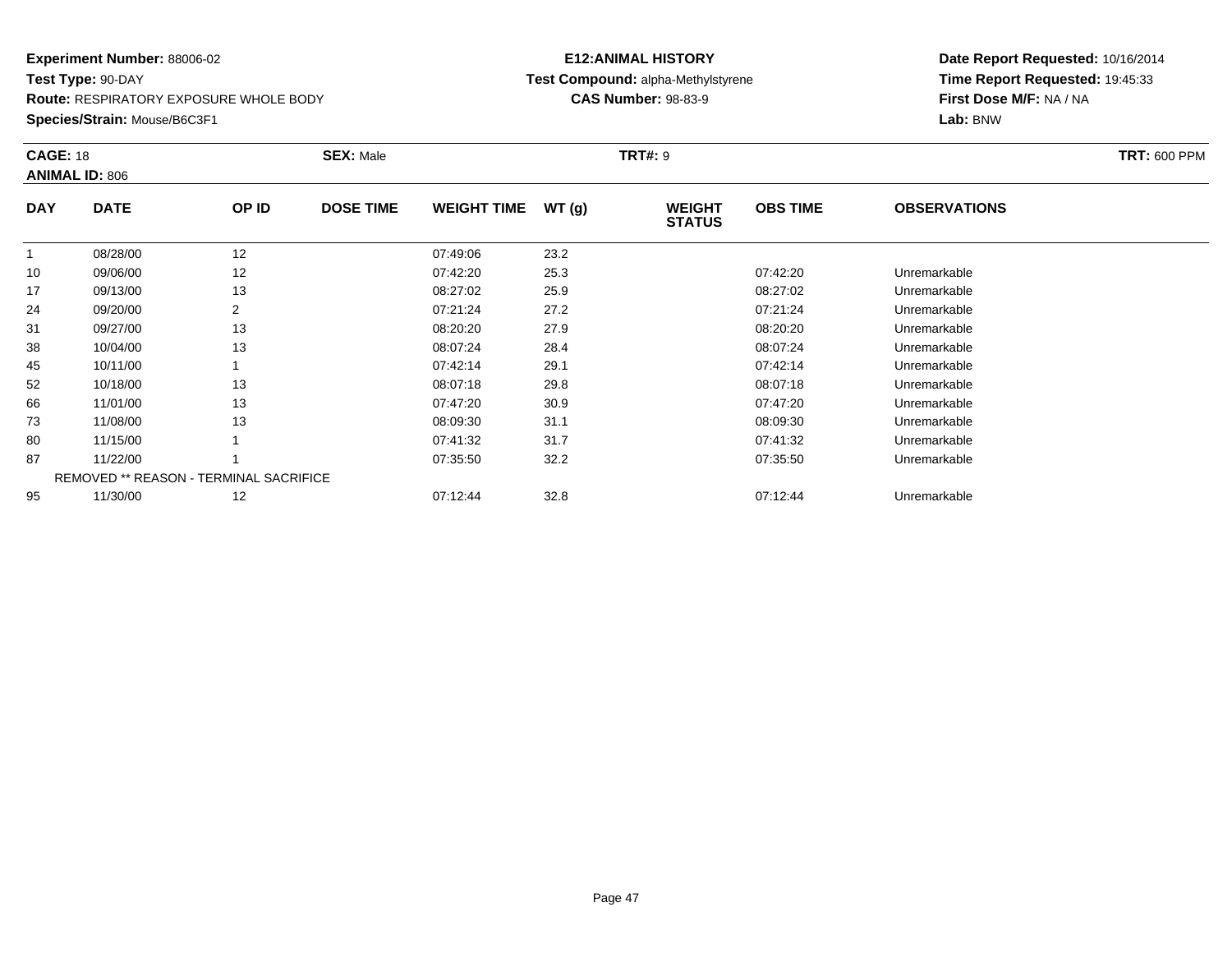**Route:** RESPIRATORY EXPOSURE WHOLE BODY

**Species/Strain:** Mouse/B6C3F1

# **E12:ANIMAL HISTORY Test Compound:** alpha-Methylstyrene**CAS Number:** 98-83-9

| <b>CAGE: 18</b> | <b>ANIMAL ID: 807</b>                  |                | <b>SEX: Male</b> |                    |       | <b>TRT#: 9</b>                 |                 |                     | <b>TRT: 600 PPM</b> |
|-----------------|----------------------------------------|----------------|------------------|--------------------|-------|--------------------------------|-----------------|---------------------|---------------------|
| <b>DAY</b>      | <b>DATE</b>                            | OP ID          | <b>DOSE TIME</b> | <b>WEIGHT TIME</b> | WT(g) | <b>WEIGHT</b><br><b>STATUS</b> | <b>OBS TIME</b> | <b>OBSERVATIONS</b> |                     |
| -1              | 08/28/00                               | 12             |                  | 07:49:06           | 22.0  |                                |                 |                     |                     |
| 10              | 09/06/00                               | 12             |                  | 07:42:20           | 23.7  |                                | 07:42:20        | Unremarkable        |                     |
| 17              | 09/13/00                               | 13             |                  | 08:27:02           | 24.9  |                                | 08:27:02        | Unremarkable        |                     |
| 24              | 09/20/00                               | $\overline{2}$ |                  | 07:21:24           | 25.9  |                                | 07:21:24        | Unremarkable        |                     |
| 31              | 09/27/00                               | 13             |                  | 08:20:20           | 26.3  |                                | 08:20:20        | Unremarkable        |                     |
| 38              | 10/04/00                               | 13             |                  | 08:07:24           | 26.7  |                                | 08:07:24        | Unremarkable        |                     |
| 45              | 10/11/00                               |                |                  | 07:42:14           | 27.6  |                                | 07:42:14        | Unremarkable        |                     |
| 52              | 10/18/00                               | 13             |                  | 08:07:18           | 27.6  |                                | 08:07:18        | Unremarkable        |                     |
| 66              | 11/01/00                               | 13             |                  | 07:47:20           | 28.6  |                                | 07:47:20        | Unremarkable        |                     |
| 73              | 11/08/00                               | 13             |                  | 08:09:30           | 29.1  |                                | 08:09:30        | Unremarkable        |                     |
| 80              | 11/15/00                               |                |                  | 07:41:32           | 29.3  |                                | 07:41:32        | Unremarkable        |                     |
| 87              | 11/22/00                               |                |                  | 07:35:50           | 30.5  |                                | 07:35:50        | Unremarkable        |                     |
|                 | REMOVED ** REASON - TERMINAL SACRIFICE |                |                  |                    |       |                                |                 |                     |                     |
| 95              | 11/30/00                               | 12             |                  | 07:12:44           | 30.9  |                                | 07:12:44        | Unremarkable        |                     |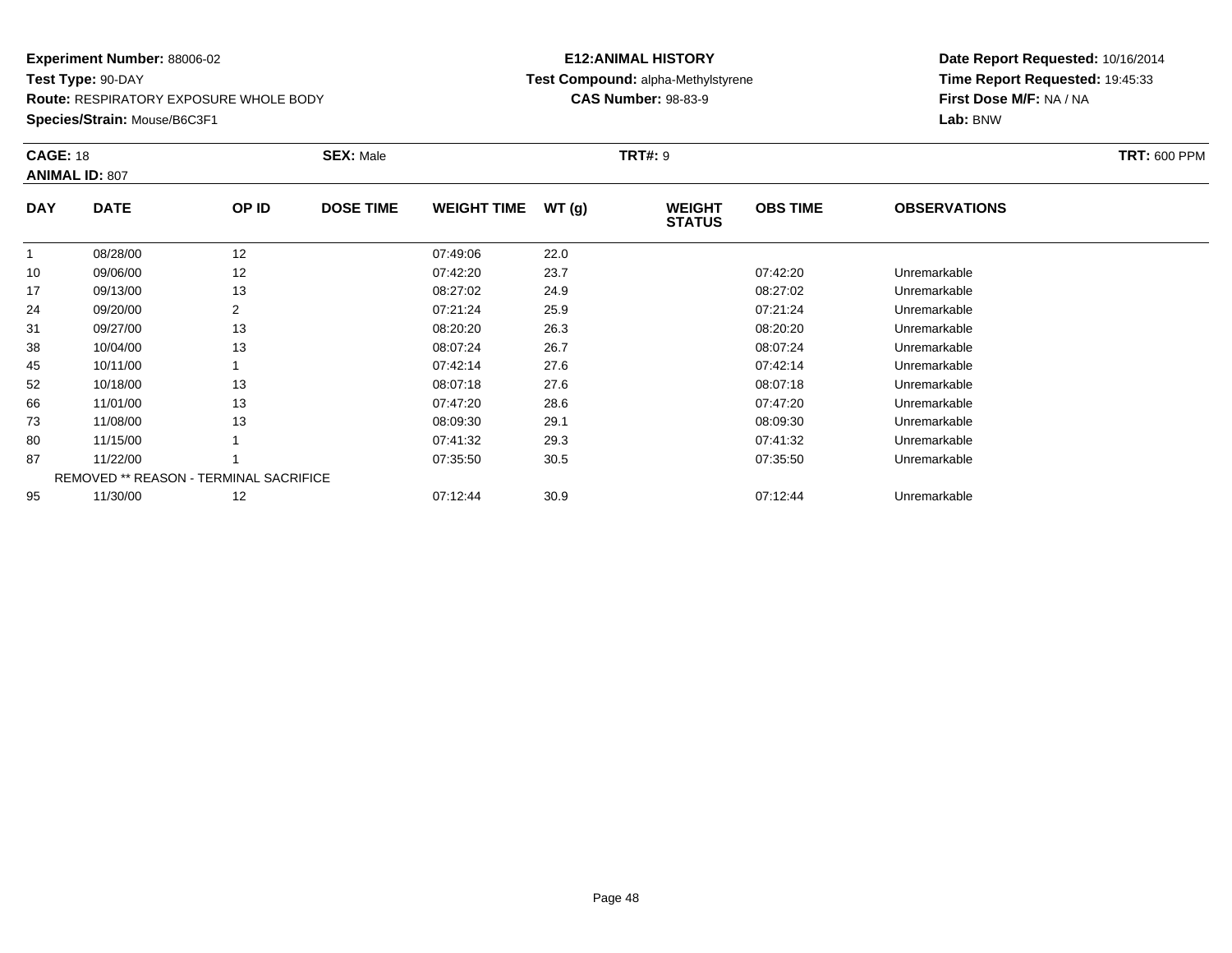**Route:** RESPIRATORY EXPOSURE WHOLE BODY

**Species/Strain:** Mouse/B6C3F1

# **E12:ANIMAL HISTORY Test Compound:** alpha-Methylstyrene**CAS Number:** 98-83-9

| <b>CAGE: 18</b> | <b>ANIMAL ID: 808</b>                  |       | <b>SEX: Male</b> |                    |       | <b>TRT#: 9</b>                 |                 |                     | <b>TRT: 600 PPM</b> |
|-----------------|----------------------------------------|-------|------------------|--------------------|-------|--------------------------------|-----------------|---------------------|---------------------|
| <b>DAY</b>      | <b>DATE</b>                            | OP ID | <b>DOSE TIME</b> | <b>WEIGHT TIME</b> | WT(g) | <b>WEIGHT</b><br><b>STATUS</b> | <b>OBS TIME</b> | <b>OBSERVATIONS</b> |                     |
|                 | 08/28/00                               | 12    |                  | 07:49:06           | 24.2  |                                |                 |                     |                     |
| 10              | 09/06/00                               | 12    |                  | 07:42:20           | 25.2  |                                | 07:42:20        | Unremarkable        |                     |
| 17              | 09/13/00                               | 13    |                  | 08:27:02           | 26.7  |                                | 08:27:02        | Unremarkable        |                     |
| 24              | 09/20/00                               | 2     |                  | 07:21:24           | 26.6  |                                | 07:21:24        | Unremarkable        |                     |
| 31              | 09/27/00                               | 13    |                  | 08:20:20           | 27.7  |                                | 08:20:20        | Unremarkable        |                     |
| 38              | 10/04/00                               | 13    |                  | 08:07:24           | 28.6  |                                | 08:07:24        | Unremarkable        |                     |
| 45              | 10/11/00                               |       |                  | 07:42:14           | 29.0  |                                | 07:42:14        | Unremarkable        |                     |
| 52              | 10/18/00                               | 13    |                  | 08:07:18           | 29.9  |                                | 08:07:18        | Unremarkable        |                     |
| 66              | 11/01/00                               | 13    |                  | 07:47:20           | 29.6  |                                | 07:47:20        | Unremarkable        |                     |
| 73              | 11/08/00                               | 13    |                  | 08:09:30           | 29.3  |                                | 08:09:30        | Unremarkable        |                     |
| 80              | 11/15/00                               |       |                  | 07:41:32           | 29.7  |                                | 07:41:32        | Unremarkable        |                     |
| 87              | 11/22/00                               |       |                  | 07:35:50           | 30.2  |                                | 07:35:50        | Unremarkable        |                     |
|                 | REMOVED ** REASON - TERMINAL SACRIFICE |       |                  |                    |       |                                |                 |                     |                     |
| 95              | 11/30/00                               | 12    |                  | 07:12:44           | 31.1  |                                | 07:12:44        | Unremarkable        |                     |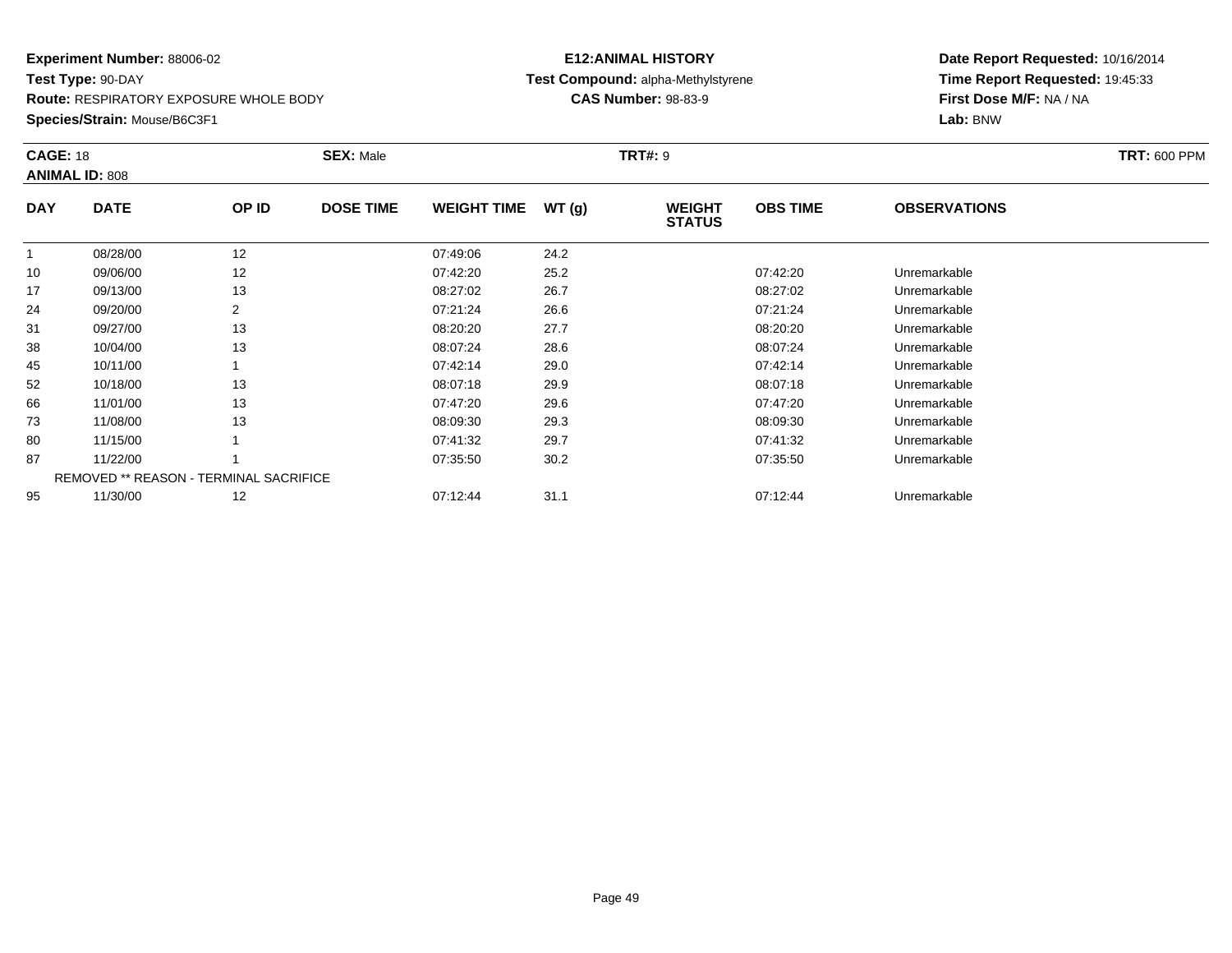**Route:** RESPIRATORY EXPOSURE WHOLE BODY

**Species/Strain:** Mouse/B6C3F1

# **E12:ANIMAL HISTORY Test Compound:** alpha-Methylstyrene**CAS Number:** 98-83-9

| <b>CAGE: 18</b> | <b>ANIMAL ID: 809</b> |                                               | <b>SEX: Male</b> |                    |       | <b>TRT#: 9</b>                 |                 |                     | <b>TRT: 600 PPM</b> |
|-----------------|-----------------------|-----------------------------------------------|------------------|--------------------|-------|--------------------------------|-----------------|---------------------|---------------------|
| <b>DAY</b>      | <b>DATE</b>           | OP ID                                         | <b>DOSE TIME</b> | <b>WEIGHT TIME</b> | WT(g) | <b>WEIGHT</b><br><b>STATUS</b> | <b>OBS TIME</b> | <b>OBSERVATIONS</b> |                     |
|                 | 08/28/00              | 12                                            |                  | 07:49:06           | 24.3  |                                |                 |                     |                     |
| 10              | 09/06/00              | 12                                            |                  | 07:42:20           | 26.1  |                                | 07:42:20        | Unremarkable        |                     |
| 17              | 09/13/00              | 13                                            |                  | 08:27:02           | 27.3  |                                | 08:27:02        | Unremarkable        |                     |
| 24              | 09/20/00              | $\overline{2}$                                |                  | 07:21:24           | 29.1  |                                | 07:21:24        | Unremarkable        |                     |
| 31              | 09/27/00              | 13                                            |                  | 08:20:20           | 29.8  |                                | 08:20:20        | Unremarkable        |                     |
| 38              | 10/04/00              | 13                                            |                  | 08:07:24           | 30.7  |                                | 08:07:24        | Unremarkable        |                     |
| 45              | 10/11/00              |                                               |                  | 07:42:14           | 31.5  |                                | 07:42:14        | Unremarkable        |                     |
| 52              | 10/18/00              | 13                                            |                  | 08:07:18           | 32.8  |                                | 08:07:18        | Unremarkable        |                     |
| 66              | 11/01/00              | 13                                            |                  | 07:47:20           | 34.0  |                                | 07:47:20        | Unremarkable        |                     |
| 73              | 11/08/00              | 13                                            |                  | 08:09:30           | 34.5  |                                | 08:09:30        | Unremarkable        |                     |
| 80              | 11/15/00              |                                               |                  | 07:41:32           | 35.9  |                                | 07:41:32        | Unremarkable        |                     |
| 87              | 11/22/00              |                                               |                  | 07:35:50           | 36.2  |                                | 07:35:50        | Unremarkable        |                     |
|                 |                       | <b>REMOVED ** REASON - TERMINAL SACRIFICE</b> |                  |                    |       |                                |                 |                     |                     |
| 95              | 11/30/00              | 12                                            |                  | 07:12:44           | 36.8  |                                | 07:12:44        | Unremarkable        |                     |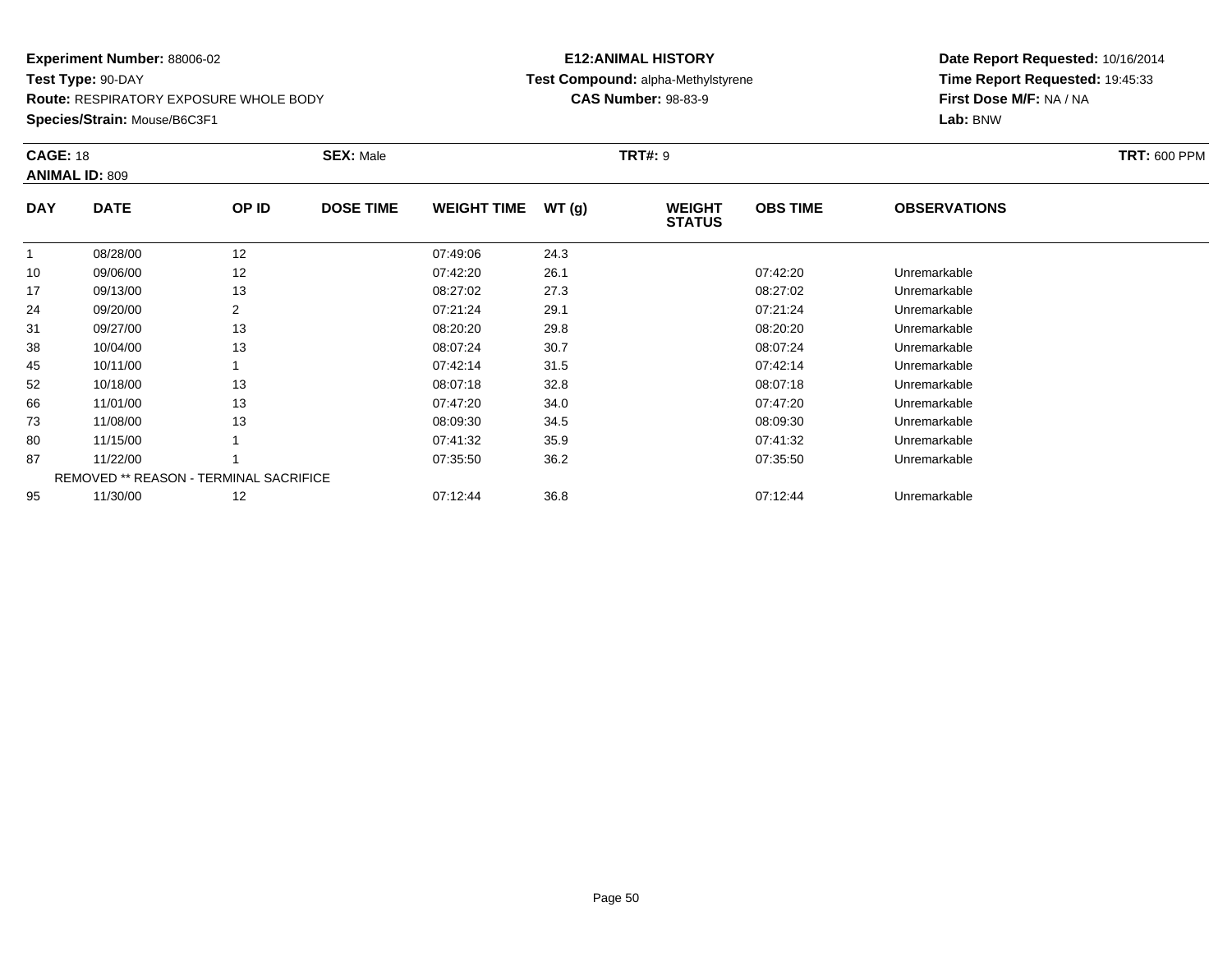**Route:** RESPIRATORY EXPOSURE WHOLE BODY

**Species/Strain:** Mouse/B6C3F1

# **E12:ANIMAL HISTORY Test Compound:** alpha-Methylstyrene**CAS Number:** 98-83-9

| <b>CAGE: 18</b> | <b>ANIMAL ID: 810</b>                         |                | <b>SEX: Male</b> |                    |       | <b>TRT#: 9</b>                 |                 |                     | <b>TRT: 600 PPM</b> |
|-----------------|-----------------------------------------------|----------------|------------------|--------------------|-------|--------------------------------|-----------------|---------------------|---------------------|
| <b>DAY</b>      | <b>DATE</b>                                   | OP ID          | <b>DOSE TIME</b> | <b>WEIGHT TIME</b> | WT(g) | <b>WEIGHT</b><br><b>STATUS</b> | <b>OBS TIME</b> | <b>OBSERVATIONS</b> |                     |
|                 | 08/28/00                                      | 12             |                  | 07:49:06           | 23.3  |                                |                 |                     |                     |
| 10              | 09/06/00                                      | 12             |                  | 07:42:20           | 25.0  |                                | 07:42:20        | Unremarkable        |                     |
| 17              | 09/13/00                                      | 13             |                  | 08:27:02           | 25.9  |                                | 08:27:02        | Unremarkable        |                     |
| 24              | 09/20/00                                      | $\overline{2}$ |                  | 07:21:24           | 27.1  |                                | 07:21:24        | Unremarkable        |                     |
| 31              | 09/27/00                                      | 13             |                  | 08:20:20           | 27.2  |                                | 08:20:20        | Unremarkable        |                     |
| 38              | 10/04/00                                      | 13             |                  | 08:07:24           | 27.6  |                                | 08:07:24        | Unremarkable        |                     |
| 45              | 10/11/00                                      |                |                  | 07:42:14           | 29.4  |                                | 07:42:14        | Unremarkable        |                     |
| 52              | 10/18/00                                      | 13             |                  | 08:07:18           | 28.5  |                                | 08:07:18        | Unremarkable        |                     |
| 66              | 11/01/00                                      | 13             |                  | 07:47:20           | 29.2  |                                | 07:47:20        | Unremarkable        |                     |
| 73              | 11/08/00                                      | 13             |                  | 08:09:30           | 30.2  |                                | 08:09:30        | Unremarkable        |                     |
| 80              | 11/15/00                                      |                |                  | 07:41:32           | 31.1  |                                | 07:41:32        | Unremarkable        |                     |
| 87              | 11/22/00                                      |                |                  | 07:35:50           | 32.1  |                                | 07:35:50        | Unremarkable        |                     |
|                 | <b>REMOVED ** REASON - TERMINAL SACRIFICE</b> |                |                  |                    |       |                                |                 |                     |                     |
| 95              | 11/30/00                                      | 12             |                  | 07:12:44           | 33.4  |                                | 07:12:44        | Unremarkable        |                     |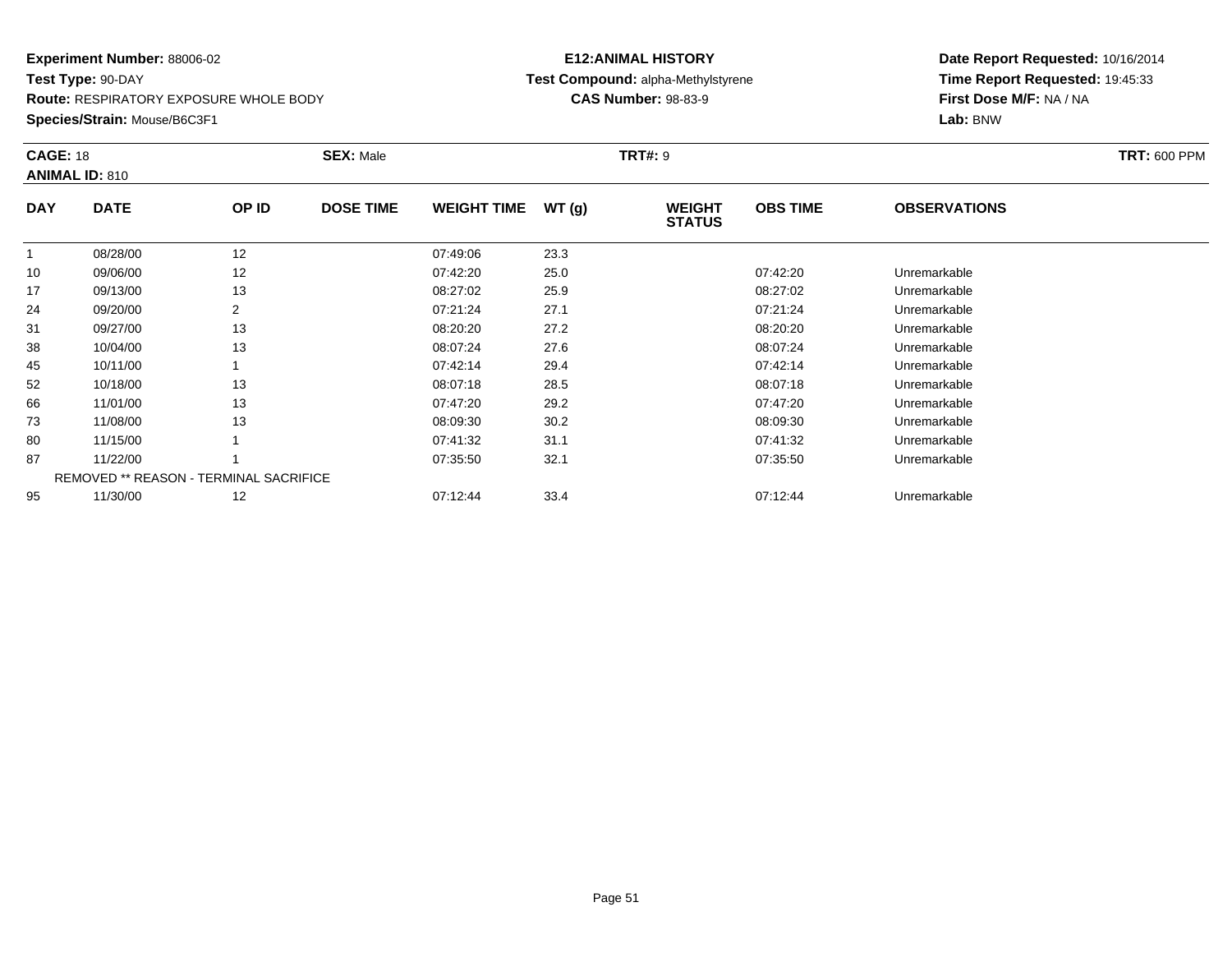**Route:** RESPIRATORY EXPOSURE WHOLE BODY

**Species/Strain:** Mouse/B6C3F1

# **E12:ANIMAL HISTORY Test Compound:** alpha-Methylstyrene**CAS Number:** 98-83-9

| <b>CAGE: 21</b> | <b>ANIMAL ID: 1001</b>                        |       | <b>SEX: Male</b> |                    |       | <b>TRT#: 11</b>                |                 |                     | <b>TRT: 1000 PPM</b> |
|-----------------|-----------------------------------------------|-------|------------------|--------------------|-------|--------------------------------|-----------------|---------------------|----------------------|
| <b>DAY</b>      | <b>DATE</b>                                   | OP ID | <b>DOSE TIME</b> | <b>WEIGHT TIME</b> | WT(g) | <b>WEIGHT</b><br><b>STATUS</b> | <b>OBS TIME</b> | <b>OBSERVATIONS</b> |                      |
| $\mathbf{1}$    | 08/28/00                                      | 12    |                  | 07:55:26           | 24.7  |                                |                 |                     |                      |
| 10              | 09/06/00                                      | 12    |                  | 07:48:26           | 25.4  |                                | 07:48:26        | Unremarkable        |                      |
| 17              | 09/13/00                                      | 13    |                  | 08:31:58           | 26.6  |                                | 08:31:58        | Unremarkable        |                      |
| 24              | 09/20/00                                      | 2     |                  | 07:25:38           | 28.3  |                                | 07:25:38        | Unremarkable        |                      |
| 31              | 09/27/00                                      | 13    |                  | 08:24:28           | 28.8  |                                | 08:24:28        | Unremarkable        |                      |
| 38              | 10/04/00                                      | 13    |                  | 08:27:36           | 29.1  |                                | 08:27:36        | Unremarkable        |                      |
| 45              | 10/11/00                                      |       |                  | 07:50:32           | 29.8  |                                | 07:50:32        | Unremarkable        |                      |
| 52              | 10/18/00                                      | 13    |                  | 08:11:20           | 29.9  |                                | 08:11:20        | Unremarkable        |                      |
| 66              | 11/01/00                                      | 13    |                  | 07:51:12           | 31.9  |                                | 07:51:12        | Unremarkable        |                      |
| 73              | 11/08/00                                      | 13    |                  | 08:13:04           | 33.8  |                                | 08:13:04        | Unremarkable        |                      |
| 80              | 11/15/00                                      |       |                  | 07:46:46           | 33.4  |                                | 07:46:46        | Unremarkable        |                      |
| 87              | 11/22/00                                      |       |                  | 07:40:46           | 34.1  |                                | 07:40:46        | Unremarkable        |                      |
|                 | <b>REMOVED ** REASON - TERMINAL SACRIFICE</b> |       |                  |                    |       |                                |                 |                     |                      |
| 95              | 11/30/00                                      | 12    |                  | 07:15:48           | 34.7  |                                | 07:15:48        | Unremarkable        |                      |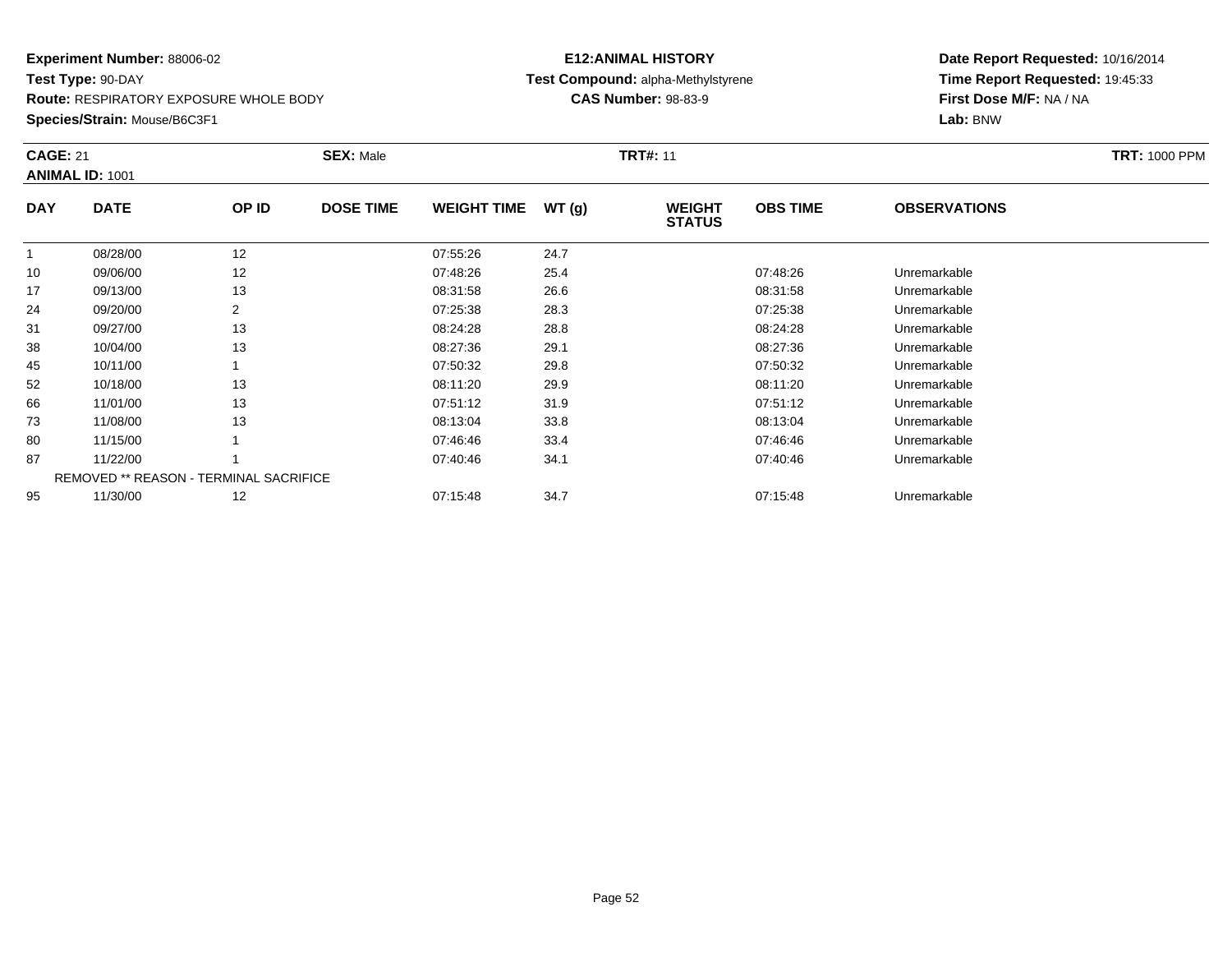**Route:** RESPIRATORY EXPOSURE WHOLE BODY

**Species/Strain:** Mouse/B6C3F1

# **E12:ANIMAL HISTORY Test Compound:** alpha-Methylstyrene**CAS Number:** 98-83-9

| <b>CAGE: 21</b> | <b>ANIMAL ID: 1002</b>                        |       | <b>SEX: Male</b> |                    |       | <b>TRT#: 11</b>                |                 |                     | <b>TRT: 1000 PPM</b> |
|-----------------|-----------------------------------------------|-------|------------------|--------------------|-------|--------------------------------|-----------------|---------------------|----------------------|
| <b>DAY</b>      | <b>DATE</b>                                   | OP ID | <b>DOSE TIME</b> | <b>WEIGHT TIME</b> | WT(g) | <b>WEIGHT</b><br><b>STATUS</b> | <b>OBS TIME</b> | <b>OBSERVATIONS</b> |                      |
| $\mathbf{1}$    | 08/28/00                                      | 12    |                  | 07:55:26           | 25.1  |                                |                 |                     |                      |
| 10              | 09/06/00                                      | 12    |                  | 07:48:26           | 25.3  |                                | 07:48:26        | Unremarkable        |                      |
| 17              | 09/13/00                                      | 13    |                  | 08:31:58           | 26.7  |                                | 08:31:58        | Unremarkable        |                      |
| 24              | 09/20/00                                      | 2     |                  | 07:25:38           | 28.4  |                                | 07:25:38        | Unremarkable        |                      |
| 31              | 09/27/00                                      | 13    |                  | 08:24:28           | 28.7  |                                | 08:24:28        | Unremarkable        |                      |
| 38              | 10/04/00                                      | 13    |                  | 08:27:36           | 29.2  |                                | 08:27:36        | Unremarkable        |                      |
| 45              | 10/11/00                                      |       |                  | 07:50:32           | 30.1  |                                | 07:50:32        | Unremarkable        |                      |
| 52              | 10/18/00                                      | 13    |                  | 08:11:20           | 31.0  |                                | 08:11:20        | Unremarkable        |                      |
| 66              | 11/01/00                                      | 13    |                  | 07:51:12           | 32.8  |                                | 07:51:12        | Unremarkable        |                      |
| 73              | 11/08/00                                      | 13    |                  | 08:13:04           | 34.0  |                                | 08:13:04        | Unremarkable        |                      |
| 80              | 11/15/00                                      |       |                  | 07:46:46           | 34.8  |                                | 07:46:46        | Unremarkable        |                      |
| 87              | 11/22/00                                      |       |                  | 07:40:46           | 35.3  |                                | 07:40:46        | Unremarkable        |                      |
|                 | <b>REMOVED ** REASON - TERMINAL SACRIFICE</b> |       |                  |                    |       |                                |                 |                     |                      |
| 95              | 11/30/00                                      | 12    |                  | 07:15:48           | 35.9  |                                | 07:15:48        | Unremarkable        |                      |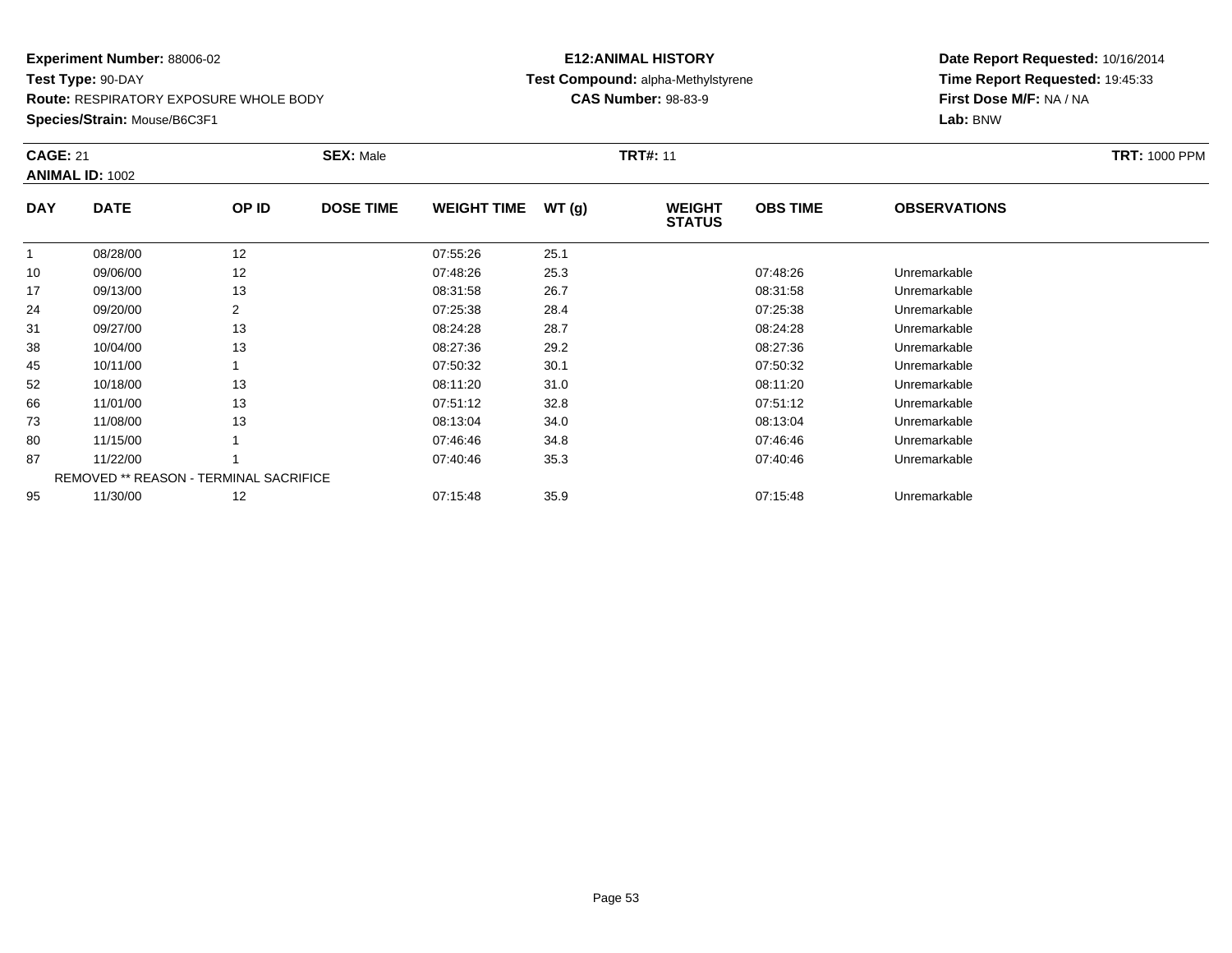**Route:** RESPIRATORY EXPOSURE WHOLE BODY

**Species/Strain:** Mouse/B6C3F1

# **E12:ANIMAL HISTORY Test Compound:** alpha-Methylstyrene**CAS Number:** 98-83-9

| <b>CAGE: 21</b> | <b>ANIMAL ID: 1003</b>                        |       | <b>SEX: Male</b> |                    |       | <b>TRT#: 11</b>                |                 |                     | <b>TRT: 1000 PPM</b> |
|-----------------|-----------------------------------------------|-------|------------------|--------------------|-------|--------------------------------|-----------------|---------------------|----------------------|
| <b>DAY</b>      | <b>DATE</b>                                   | OP ID | <b>DOSE TIME</b> | <b>WEIGHT TIME</b> | WT(g) | <b>WEIGHT</b><br><b>STATUS</b> | <b>OBS TIME</b> | <b>OBSERVATIONS</b> |                      |
|                 | 08/28/00                                      | 12    |                  | 07:55:26           | 22.5  |                                |                 |                     |                      |
| 10              | 09/06/00                                      | 12    |                  | 07:48:26           | 23.0  |                                | 07:48:26        | Unremarkable        |                      |
| 17              | 09/13/00                                      | 13    |                  | 08:31:58           | 24.3  |                                | 08:31:58        | Unremarkable        |                      |
| 24              | 09/20/00                                      | 2     |                  | 07:25:38           | 25.4  |                                | 07:25:38        | Unremarkable        |                      |
| 31              | 09/27/00                                      | 13    |                  | 08:24:28           | 25.6  |                                | 08:24:28        | Unremarkable        |                      |
| 38              | 10/04/00                                      | 13    |                  | 08:27:36           | 26.2  |                                | 08:27:36        | Unremarkable        |                      |
| 45              | 10/11/00                                      |       |                  | 07:50:32           | 26.9  |                                | 07:50:32        | Unremarkable        |                      |
| 52              | 10/18/00                                      | 13    |                  | 08:11:20           | 27.5  |                                | 08:11:20        | Unremarkable        |                      |
| 66              | 11/01/00                                      | 13    |                  | 07:51:12           | 28.2  |                                | 07:51:12        | Unremarkable        |                      |
| 73              | 11/08/00                                      | 13    |                  | 08:13:04           | 29.0  |                                | 08:13:04        | Unremarkable        |                      |
| 80              | 11/15/00                                      |       |                  | 07:46:46           | 29.6  |                                | 07:46:46        | Unremarkable        |                      |
| 87              | 11/22/00                                      |       |                  | 07:40:46           | 29.7  |                                | 07:40:46        | Unremarkable        |                      |
|                 | <b>REMOVED ** REASON - TERMINAL SACRIFICE</b> |       |                  |                    |       |                                |                 |                     |                      |
| 95              | 11/30/00                                      | 12    |                  | 07:15:48           | 29.7  |                                | 07:15:48        | Unremarkable        |                      |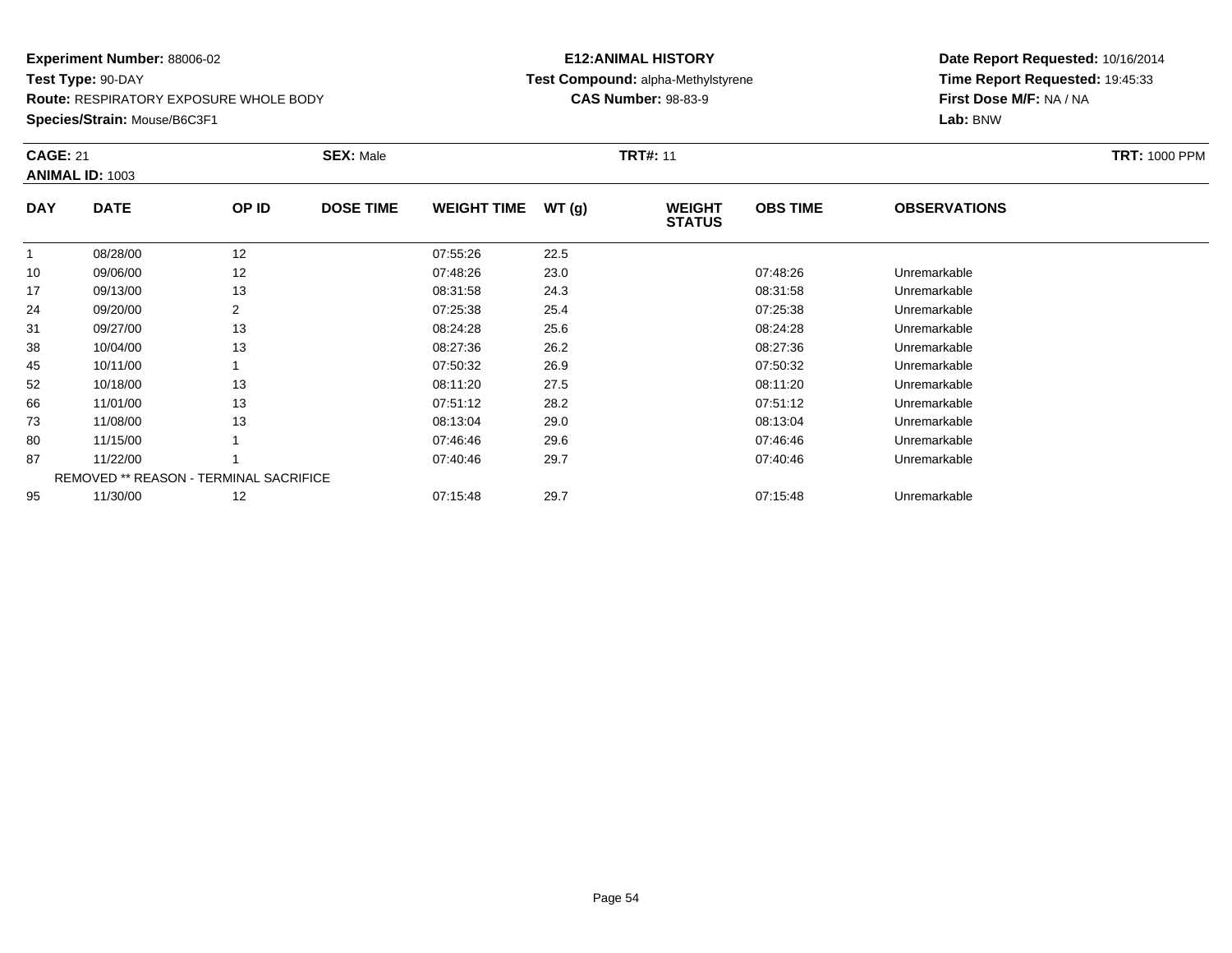**Route:** RESPIRATORY EXPOSURE WHOLE BODY

**Species/Strain:** Mouse/B6C3F1

# **E12:ANIMAL HISTORY Test Compound:** alpha-Methylstyrene**CAS Number:** 98-83-9

| <b>CAGE: 21</b> | <b>ANIMAL ID: 1004</b>                        |       | <b>SEX: Male</b> |                    |       | <b>TRT#: 11</b>                |                 |                     | <b>TRT: 1000 PPM</b> |
|-----------------|-----------------------------------------------|-------|------------------|--------------------|-------|--------------------------------|-----------------|---------------------|----------------------|
| <b>DAY</b>      | <b>DATE</b>                                   | OP ID | <b>DOSE TIME</b> | <b>WEIGHT TIME</b> | WT(g) | <b>WEIGHT</b><br><b>STATUS</b> | <b>OBS TIME</b> | <b>OBSERVATIONS</b> |                      |
|                 | 08/28/00                                      | 12    |                  | 07:55:26           | 23.9  |                                |                 |                     |                      |
| 10              | 09/06/00                                      | 12    |                  | 07:48:26           | 24.1  |                                | 07:48:26        | Unremarkable        |                      |
| 17              | 09/13/00                                      | 13    |                  | 08:31:58           | 25.6  |                                | 08:31:58        | Unremarkable        |                      |
| 24              | 09/20/00                                      | 2     |                  | 07:25:38           | 26.2  |                                | 07:25:38        | Unremarkable        |                      |
| 31              | 09/27/00                                      | 13    |                  | 08:24:28           | 26.6  |                                | 08:24:28        | Unremarkable        |                      |
| 38              | 10/04/00                                      | 13    |                  | 08:27:36           | 27.0  |                                | 08:27:36        | Unremarkable        |                      |
| 45              | 10/11/00                                      |       |                  | 07:50:32           | 28.7  |                                | 07:50:32        | Unremarkable        |                      |
| 52              | 10/18/00                                      | 13    |                  | 08:11:20           | 28.5  |                                | 08:11:20        | Unremarkable        |                      |
| 66              | 11/01/00                                      | 13    |                  | 07:51:12           | 28.8  |                                | 07:51:12        | Unremarkable        |                      |
| 73              | 11/08/00                                      | 13    |                  | 08:13:04           | 29.6  |                                | 08:13:04        | Unremarkable        |                      |
| 80              | 11/15/00                                      |       |                  | 07:46:46           | 30.4  |                                | 07:46:46        | Unremarkable        |                      |
| 87              | 11/22/00                                      |       |                  | 07:40:46           | 30.9  |                                | 07:40:46        | Unremarkable        |                      |
|                 | <b>REMOVED ** REASON - TERMINAL SACRIFICE</b> |       |                  |                    |       |                                |                 |                     |                      |
| 95              | 11/30/00                                      | 12    |                  | 07:15:48           | 31.7  |                                | 07:15:48        | Unremarkable        |                      |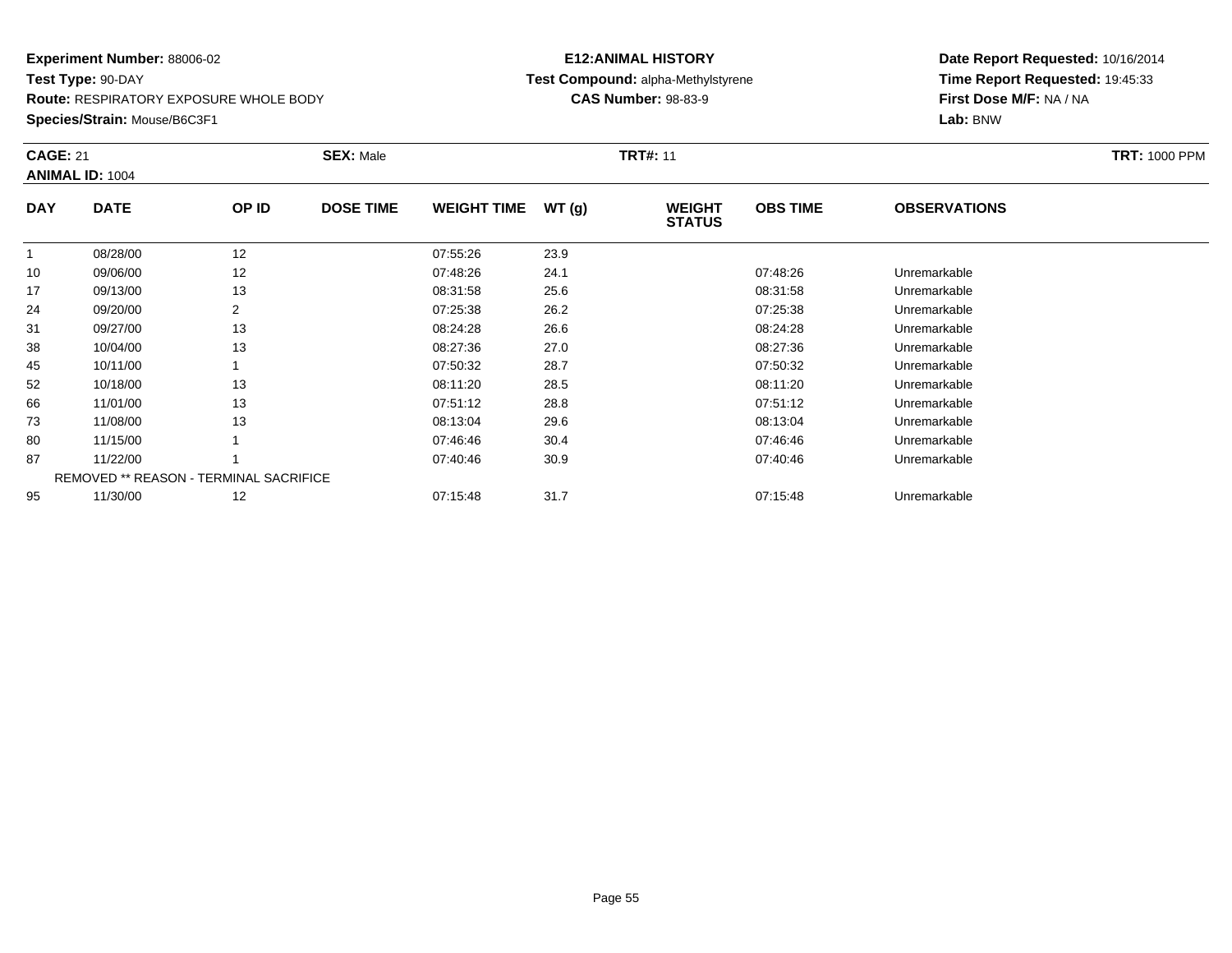**Route:** RESPIRATORY EXPOSURE WHOLE BODY

**Species/Strain:** Mouse/B6C3F1

# **E12:ANIMAL HISTORY Test Compound:** alpha-Methylstyrene**CAS Number:** 98-83-9

| <b>CAGE: 21</b> | <b>ANIMAL ID: 1005</b>                        |                | <b>SEX: Male</b> |                    |       | <b>TRT#: 11</b>                |                 |                     | <b>TRT: 1000 PPM</b> |
|-----------------|-----------------------------------------------|----------------|------------------|--------------------|-------|--------------------------------|-----------------|---------------------|----------------------|
| <b>DAY</b>      | <b>DATE</b>                                   | OP ID          | <b>DOSE TIME</b> | <b>WEIGHT TIME</b> | WT(g) | <b>WEIGHT</b><br><b>STATUS</b> | <b>OBS TIME</b> | <b>OBSERVATIONS</b> |                      |
|                 | 08/28/00                                      | 12             |                  | 07:55:26           | 23.8  |                                |                 |                     |                      |
| 10              | 09/06/00                                      | 12             |                  | 07:48:26           | 25.1  |                                | 07:48:26        | Unremarkable        |                      |
| 17              | 09/13/00                                      | 13             |                  | 08:31:58           | 25.6  |                                | 08:31:58        | Unremarkable        |                      |
| 24              | 09/20/00                                      | $\overline{2}$ |                  | 07:25:38           | 27.3  |                                | 07:25:38        | Unremarkable        |                      |
| 31              | 09/27/00                                      | 13             |                  | 08:24:28           | 27.7  |                                | 08:24:28        | Unremarkable        |                      |
| 38              | 10/04/00                                      | 13             |                  | 08:27:36           | 28.2  |                                | 08:27:36        | Unremarkable        |                      |
| 45              | 10/11/00                                      |                |                  | 07:50:32           | 28.9  |                                | 07:50:32        | Unremarkable        |                      |
| 52              | 10/18/00                                      | 13             |                  | 08:11:20           | 29.1  |                                | 08:11:20        | Unremarkable        |                      |
| 66              | 11/01/00                                      | 13             |                  | 07:51:12           | 30.4  |                                | 07:51:12        | Unremarkable        |                      |
| 73              | 11/08/00                                      | 13             |                  | 08:13:04           | 30.6  |                                | 08:13:04        | Unremarkable        |                      |
| 80              | 11/15/00                                      |                |                  | 07:46:46           | 31.4  |                                | 07:46:46        | Unremarkable        |                      |
| 87              | 11/22/00                                      |                |                  | 07:40:46           | 31.7  |                                | 07:40:46        | Unremarkable        |                      |
|                 | <b>REMOVED ** REASON - TERMINAL SACRIFICE</b> |                |                  |                    |       |                                |                 |                     |                      |
| 95              | 11/30/00                                      | 12             |                  | 07:15:48           | 32.2  |                                | 07:15:48        | Unremarkable        |                      |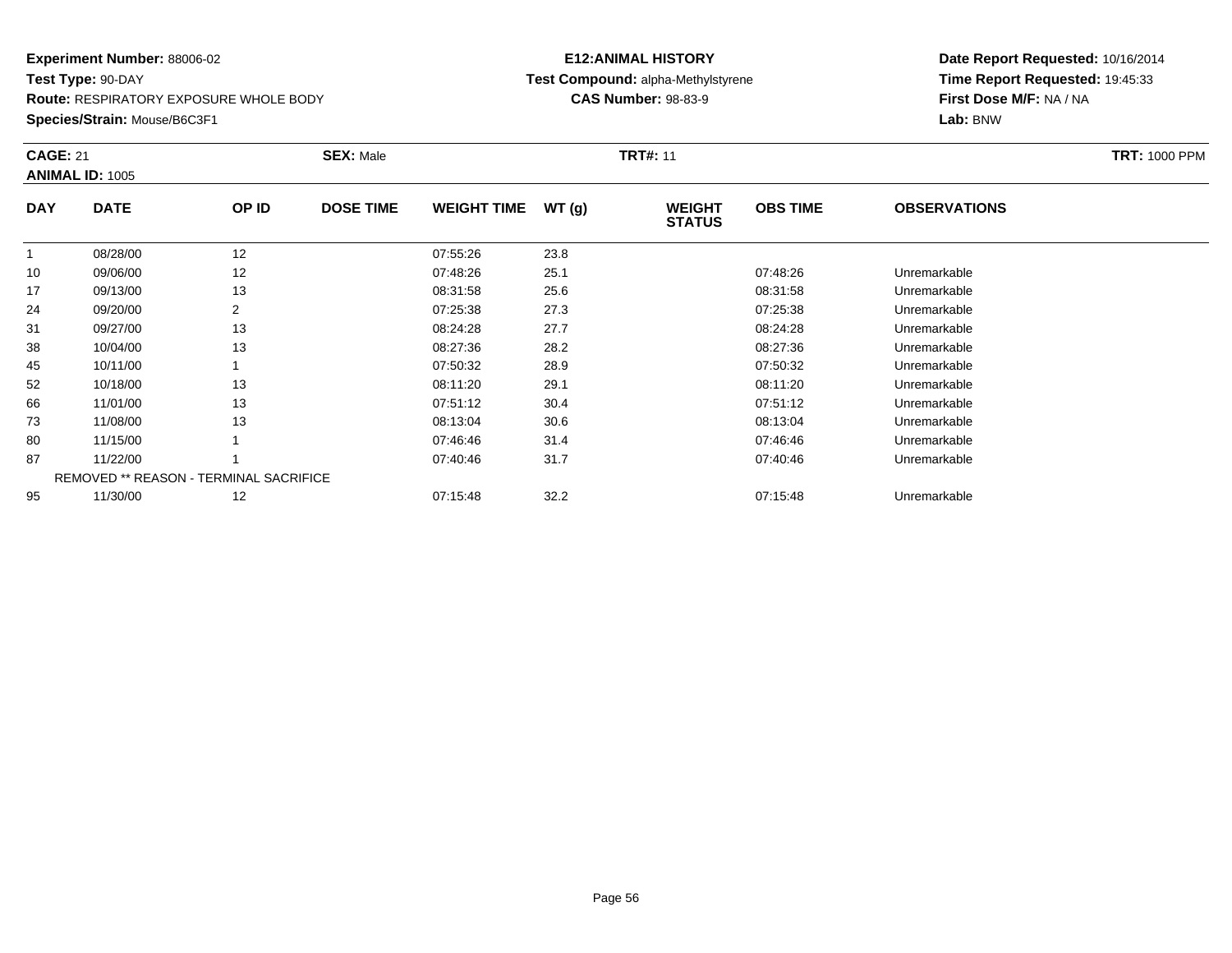**Route:** RESPIRATORY EXPOSURE WHOLE BODY

**Species/Strain:** Mouse/B6C3F1

# **E12:ANIMAL HISTORY Test Compound:** alpha-Methylstyrene**CAS Number:** 98-83-9

| <b>CAGE: 22</b> | <b>ANIMAL ID: 1006</b>                 |       | <b>SEX: Male</b> |                    |       | <b>TRT#: 11</b>                |                 |                     | <b>TRT: 1000 PPM</b> |
|-----------------|----------------------------------------|-------|------------------|--------------------|-------|--------------------------------|-----------------|---------------------|----------------------|
| <b>DAY</b>      | <b>DATE</b>                            | OP ID | <b>DOSE TIME</b> | <b>WEIGHT TIME</b> | WT(g) | <b>WEIGHT</b><br><b>STATUS</b> | <b>OBS TIME</b> | <b>OBSERVATIONS</b> |                      |
|                 | 08/28/00                               | 12    |                  | 07:56:42           | 23.3  |                                |                 |                     |                      |
| 10              | 09/06/00                               | 12    |                  | 07:49:14           | 23.8  |                                | 07:49:14        | Unremarkable        |                      |
| 17              | 09/13/00                               | 13    |                  | 08:32:46           | 25.1  |                                | 08:32:46        | Unremarkable        |                      |
| 24              | 09/20/00                               | 2     |                  | 07:28:18           | 25.6  |                                | 07:28:18        | Unremarkable        |                      |
| 31              | 09/27/00                               | 13    |                  | 08:25:20           | 26.9  |                                | 08:25:20        | Unremarkable        |                      |
| 38              | 10/04/00                               | 13    |                  | 08:28:40           | 26.8  |                                | 08:28:40        | Unremarkable        |                      |
| 45              | 10/11/00                               |       |                  | 07:51:46           | 27.3  |                                | 07:51:46        | Unremarkable        |                      |
| 52              | 10/18/00                               | 13    |                  | 08:12:18           | 28.0  |                                | 08:12:18        | Unremarkable        |                      |
| 66              | 11/01/00                               | 13    |                  | 07:52:00           | 29.1  |                                | 07:52:00        | Unremarkable        |                      |
| 73              | 11/08/00                               | 13    |                  | 08:13:46           | 27.9  |                                | 08:13:46        | Unremarkable        |                      |
| 80              | 11/15/00                               |       |                  | 07:47:38           | 31.4  |                                | 07:47:38        | Unremarkable        |                      |
| 87              | 11/22/00                               |       |                  | 07:42:32           | 28.4  |                                | 07:42:32        | Unremarkable        |                      |
|                 | REMOVED ** REASON - TERMINAL SACRIFICE |       |                  |                    |       |                                |                 |                     |                      |
| 95              | 11/30/00                               | 12    |                  | 07:17:24           | 31.3  |                                | 07:17:24        | Unremarkable        |                      |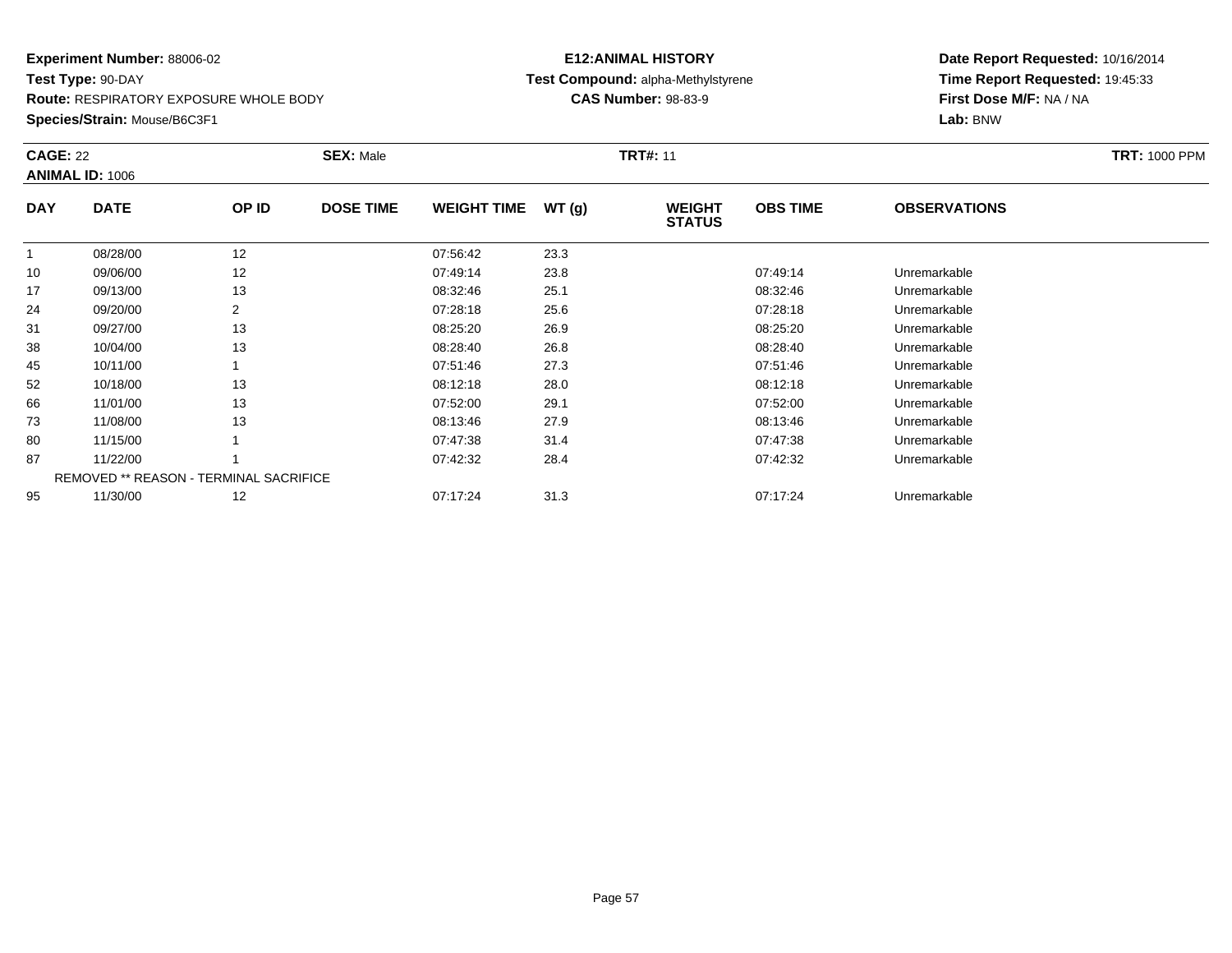**Route:** RESPIRATORY EXPOSURE WHOLE BODY

**Species/Strain:** Mouse/B6C3F1

# **E12:ANIMAL HISTORY Test Compound:** alpha-Methylstyrene**CAS Number:** 98-83-9

| <b>CAGE: 22</b> | <b>ANIMAL ID: 1007</b>                        |       | <b>SEX: Male</b> |                    |       | <b>TRT#: 11</b>                |                 |                     | <b>TRT: 1000 PPM</b> |
|-----------------|-----------------------------------------------|-------|------------------|--------------------|-------|--------------------------------|-----------------|---------------------|----------------------|
| <b>DAY</b>      | <b>DATE</b>                                   | OP ID | <b>DOSE TIME</b> | <b>WEIGHT TIME</b> | WT(g) | <b>WEIGHT</b><br><b>STATUS</b> | <b>OBS TIME</b> | <b>OBSERVATIONS</b> |                      |
|                 | 08/28/00                                      | 12    |                  | 07:56:42           | 22.6  |                                |                 |                     |                      |
| 10              | 09/06/00                                      | 12    |                  | 07:49:14           | 23.6  |                                | 07:49:14        | Unremarkable        |                      |
| 17              | 09/13/00                                      | 13    |                  | 08:32:46           | 24.8  |                                | 08:32:46        | Unremarkable        |                      |
| 24              | 09/20/00                                      | 2     |                  | 07:28:18           | 25.9  |                                | 07:28:18        | Unremarkable        |                      |
| 31              | 09/27/00                                      | 13    |                  | 08:25:20           | 26.5  |                                | 08:25:20        | Unremarkable        |                      |
| 38              | 10/04/00                                      | 13    |                  | 08:28:40           | 27.5  |                                | 08:28:40        | Unremarkable        |                      |
| 45              | 10/11/00                                      |       |                  | 07:51:46           | 28.3  |                                | 07:51:46        | Unremarkable        |                      |
| 52              | 10/18/00                                      | 13    |                  | 08:12:18           | 29.3  |                                | 08:12:18        | Unremarkable        |                      |
| 66              | 11/01/00                                      | 13    |                  | 07:52:00           | 30.0  |                                | 07:52:00        | Unremarkable        |                      |
| 73              | 11/08/00                                      | 13    |                  | 08:13:46           | 30.1  |                                | 08:13:46        | Unremarkable        |                      |
| 80              | 11/15/00                                      |       |                  | 07:47:38           | 31.1  |                                | 07:47:38        | Unremarkable        |                      |
| 87              | 11/22/00                                      |       |                  | 07:42:32           | 30.1  |                                | 07:42:32        | Unremarkable        |                      |
|                 | <b>REMOVED ** REASON - TERMINAL SACRIFICE</b> |       |                  |                    |       |                                |                 |                     |                      |
| 95              | 11/30/00                                      | 12    |                  | 07:17:24           | 32.6  |                                | 07:17:24        | Unremarkable        |                      |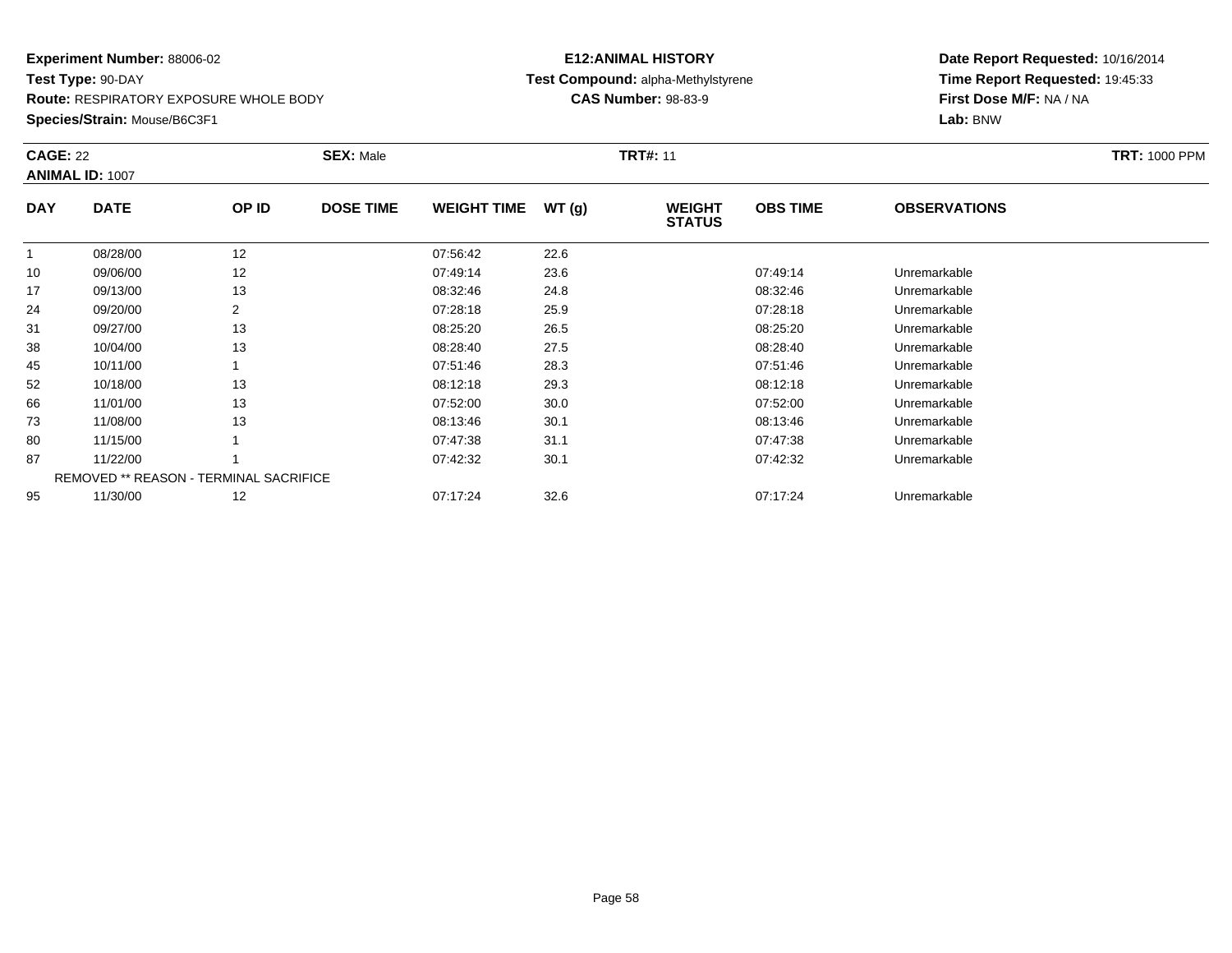**Route:** RESPIRATORY EXPOSURE WHOLE BODY

**Species/Strain:** Mouse/B6C3F1

# **E12:ANIMAL HISTORY Test Compound:** alpha-Methylstyrene**CAS Number:** 98-83-9

| <b>CAGE: 22</b> | <b>ANIMAL ID: 1008</b>                        |                | <b>SEX: Male</b> |                    |       | <b>TRT#: 11</b>                |                 |                     | <b>TRT: 1000 PPM</b> |
|-----------------|-----------------------------------------------|----------------|------------------|--------------------|-------|--------------------------------|-----------------|---------------------|----------------------|
| <b>DAY</b>      | <b>DATE</b>                                   | OP ID          | <b>DOSE TIME</b> | <b>WEIGHT TIME</b> | WT(g) | <b>WEIGHT</b><br><b>STATUS</b> | <b>OBS TIME</b> | <b>OBSERVATIONS</b> |                      |
|                 | 08/28/00                                      | 12             |                  | 07:56:42           | 23.0  |                                |                 |                     |                      |
| 10              | 09/06/00                                      | 12             |                  | 07:49:14           | 24.2  |                                | 07:49:14        | Unremarkable        |                      |
| 17              | 09/13/00                                      | 13             |                  | 08:32:46           | 24.7  |                                | 08:32:46        | Unremarkable        |                      |
| 24              | 09/20/00                                      | $\overline{2}$ |                  | 07:28:18           | 26.3  |                                | 07:28:18        | Unremarkable        |                      |
| 31              | 09/27/00                                      | 13             |                  | 08:25:20           | 26.5  |                                | 08:25:20        | Unremarkable        |                      |
| 38              | 10/04/00                                      | 13             |                  | 08:28:40           | 26.9  |                                | 08:28:40        | Unremarkable        |                      |
| 45              | 10/11/00                                      |                |                  | 07:51:46           | 27.7  |                                | 07:51:46        | Unremarkable        |                      |
| 52              | 10/18/00                                      | 13             |                  | 08:12:18           | 29.3  |                                | 08:12:18        | Unremarkable        |                      |
| 66              | 11/01/00                                      | 13             |                  | 07:52:00           | 30.1  |                                | 07:52:00        | Unremarkable        |                      |
| 73              | 11/08/00                                      | 13             |                  | 08:13:46           | 29.3  |                                | 08:13:46        | Unremarkable        |                      |
| 80              | 11/15/00                                      |                |                  | 07:47:38           | 31.5  |                                | 07:47:38        | Unremarkable        |                      |
| 87              | 11/22/00                                      |                |                  | 07:42:32           | 27.4  |                                | 07:42:32        | Unremarkable        |                      |
|                 | <b>REMOVED ** REASON - TERMINAL SACRIFICE</b> |                |                  |                    |       |                                |                 |                     |                      |
| 95              | 11/30/00                                      | 12             |                  | 07:17:24           | 32.7  |                                | 07:17:24        | Unremarkable        |                      |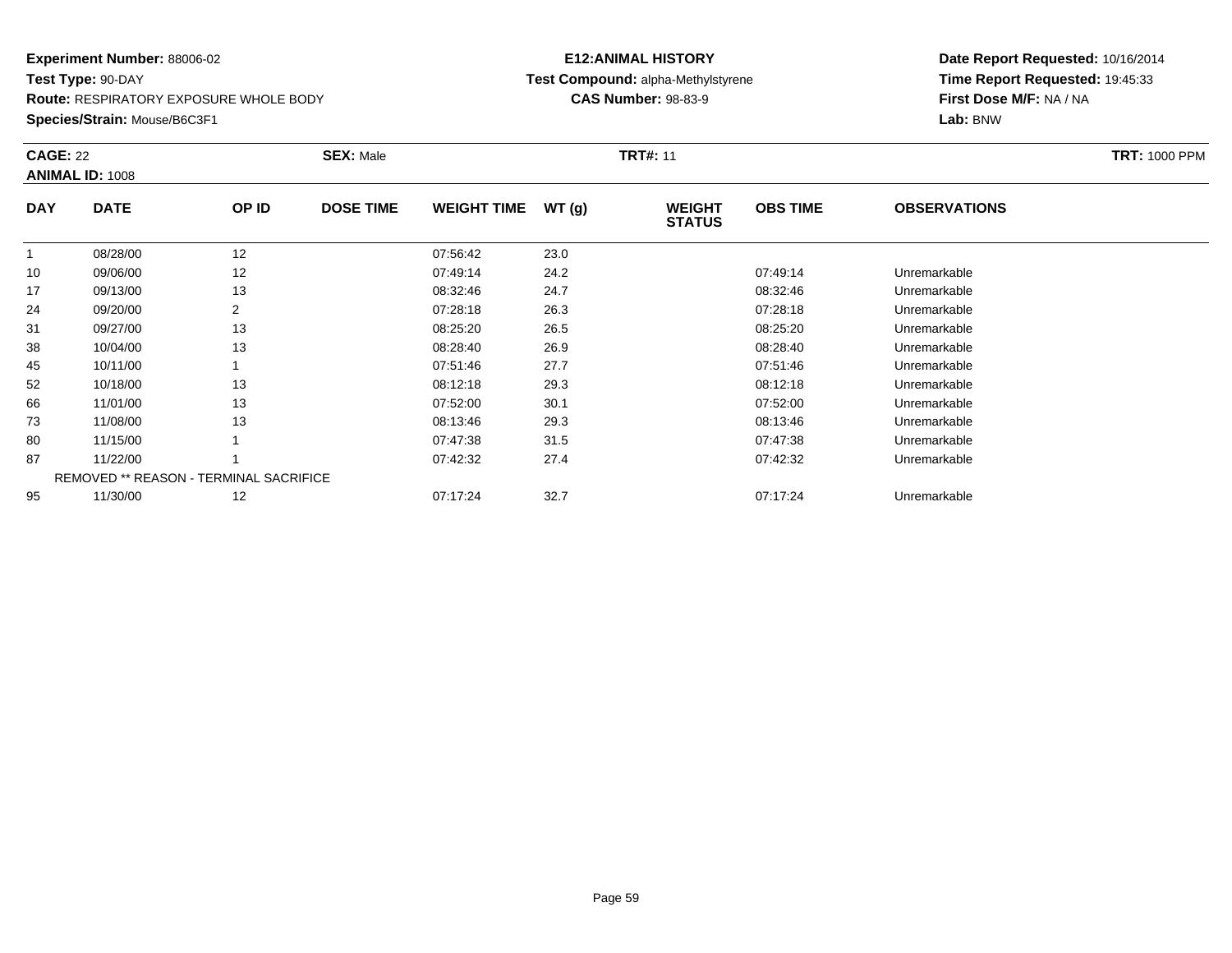**Route:** RESPIRATORY EXPOSURE WHOLE BODY

**Species/Strain:** Mouse/B6C3F1

# **E12:ANIMAL HISTORY Test Compound:** alpha-Methylstyrene**CAS Number:** 98-83-9

| <b>CAGE: 22</b> | <b>ANIMAL ID: 1009</b>                        |                | <b>SEX: Male</b> |                    |       | <b>TRT#: 11</b>                |                 |                     | <b>TRT: 1000 PPM</b> |
|-----------------|-----------------------------------------------|----------------|------------------|--------------------|-------|--------------------------------|-----------------|---------------------|----------------------|
| <b>DAY</b>      | <b>DATE</b>                                   | OP ID          | <b>DOSE TIME</b> | <b>WEIGHT TIME</b> | WT(g) | <b>WEIGHT</b><br><b>STATUS</b> | <b>OBS TIME</b> | <b>OBSERVATIONS</b> |                      |
|                 | 08/28/00                                      | 12             |                  | 07:56:42           | 22.6  |                                |                 |                     |                      |
| 10              | 09/06/00                                      | 12             |                  | 07:49:14           | 23.0  |                                | 07:49:14        | Unremarkable        |                      |
| 17              | 09/13/00                                      | 13             |                  | 08:32:46           | 24.3  |                                | 08:32:46        | Unremarkable        |                      |
| 24              | 09/20/00                                      | $\overline{2}$ |                  | 07:28:18           | 24.7  |                                | 07:28:18        | Unremarkable        |                      |
| 31              | 09/27/00                                      | 13             |                  | 08:25:20           | 25.5  |                                | 08:25:20        | Unremarkable        |                      |
| 38              | 10/04/00                                      | 13             |                  | 08:28:40           | 26.0  |                                | 08:28:40        | Unremarkable        |                      |
| 45              | 10/11/00                                      |                |                  | 07:51:46           | 26.6  |                                | 07:51:46        | Unremarkable        |                      |
| 52              | 10/18/00                                      | 13             |                  | 08:12:18           | 27.3  |                                | 08:12:18        | Unremarkable        |                      |
| 66              | 11/01/00                                      | 13             |                  | 07:52:00           | 28.0  |                                | 07:52:00        | Unremarkable        |                      |
| 73              | 11/08/00                                      | 13             |                  | 08:13:46           | 27.9  |                                | 08:13:46        | Unremarkable        |                      |
| 80              | 11/15/00                                      |                |                  | 07:47:38           | 29.0  |                                | 07:47:38        | Unremarkable        |                      |
| 87              | 11/22/00                                      |                |                  | 07:42:32           | 28.6  |                                | 07:42:32        | Unremarkable        |                      |
|                 | <b>REMOVED ** REASON - TERMINAL SACRIFICE</b> |                |                  |                    |       |                                |                 |                     |                      |
| 95              | 11/30/00                                      | 12             |                  | 07:17:24           | 30.4  |                                | 07:17:24        | Unremarkable        |                      |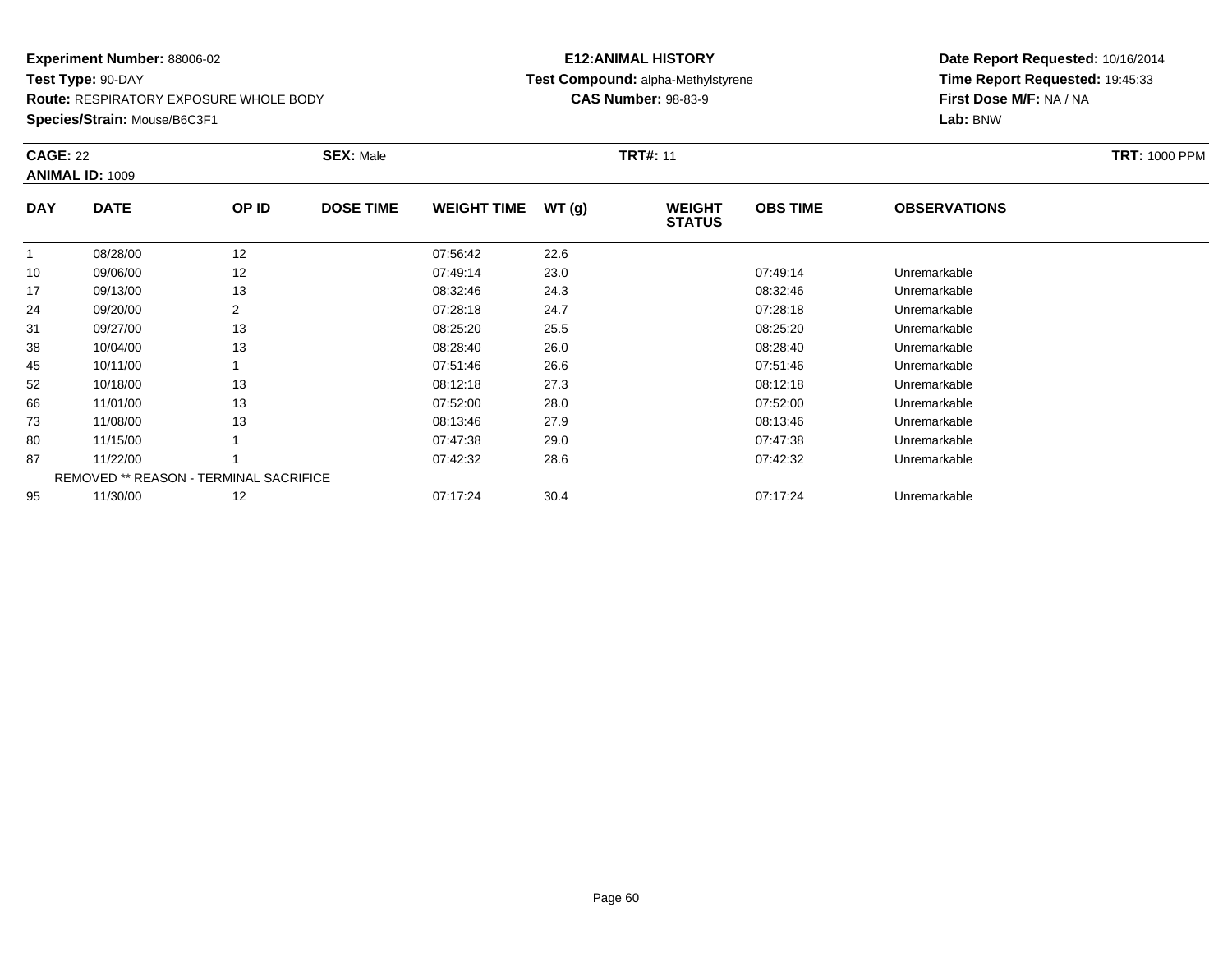**Route:** RESPIRATORY EXPOSURE WHOLE BODY

**Species/Strain:** Mouse/B6C3F1

# **E12:ANIMAL HISTORY Test Compound:** alpha-Methylstyrene**CAS Number:** 98-83-9

| <b>CAGE: 22</b> | <b>ANIMAL ID: 1010</b> |                                        | <b>SEX: Male</b> |                    |       | <b>TRT#: 11</b>                |                 |                     | <b>TRT: 1000 PPM</b> |
|-----------------|------------------------|----------------------------------------|------------------|--------------------|-------|--------------------------------|-----------------|---------------------|----------------------|
| <b>DAY</b>      | <b>DATE</b>            | OP ID                                  | <b>DOSE TIME</b> | <b>WEIGHT TIME</b> | WT(g) | <b>WEIGHT</b><br><b>STATUS</b> | <b>OBS TIME</b> | <b>OBSERVATIONS</b> |                      |
|                 | 08/28/00               | 12                                     |                  | 07:56:42           | 22.2  |                                |                 |                     |                      |
| 10              | 09/06/00               | 12                                     |                  | 07:49:14           | 23.1  |                                | 07:49:14        | Unremarkable        |                      |
| 17              | 09/13/00               | 13                                     |                  | 08:32:46           | 23.8  |                                | 08:32:46        | Unremarkable        |                      |
| 24              | 09/20/00               | 2                                      |                  | 07:28:18           | 24.9  |                                | 07:28:18        | Unremarkable        |                      |
| 31              | 09/27/00               | 13                                     |                  | 08:25:20           | 25.5  |                                | 08:25:20        | Unremarkable        |                      |
| 38              | 10/04/00               | 13                                     |                  | 08:28:40           | 25.7  |                                | 08:28:40        | Unremarkable        |                      |
| 45              | 10/11/00               |                                        |                  | 07:51:46           | 27.0  |                                | 07:51:46        | Unremarkable        |                      |
| 52              | 10/18/00               | 13                                     |                  | 08:12:18           | 27.4  |                                | 08:12:18        | Unremarkable        |                      |
| 66              | 11/01/00               | 13                                     |                  | 07:52:00           | 28.2  |                                | 07:52:00        | Unremarkable        |                      |
| 73              | 11/08/00               | 13                                     |                  | 08:13:46           | 28.7  |                                | 08:13:46        | Unremarkable        |                      |
| 80              | 11/15/00               |                                        |                  | 07:47:38           | 29.6  |                                | 07:47:38        | Unremarkable        |                      |
| 87              | 11/22/00               |                                        |                  | 07:42:32           | 29.8  |                                | 07:42:32        | Unremarkable        |                      |
|                 |                        | REMOVED ** REASON - TERMINAL SACRIFICE |                  |                    |       |                                |                 |                     |                      |
| 95              | 11/30/00               | 12                                     |                  | 07:17:24           | 31.6  |                                | 07:17:24        | Unremarkable        |                      |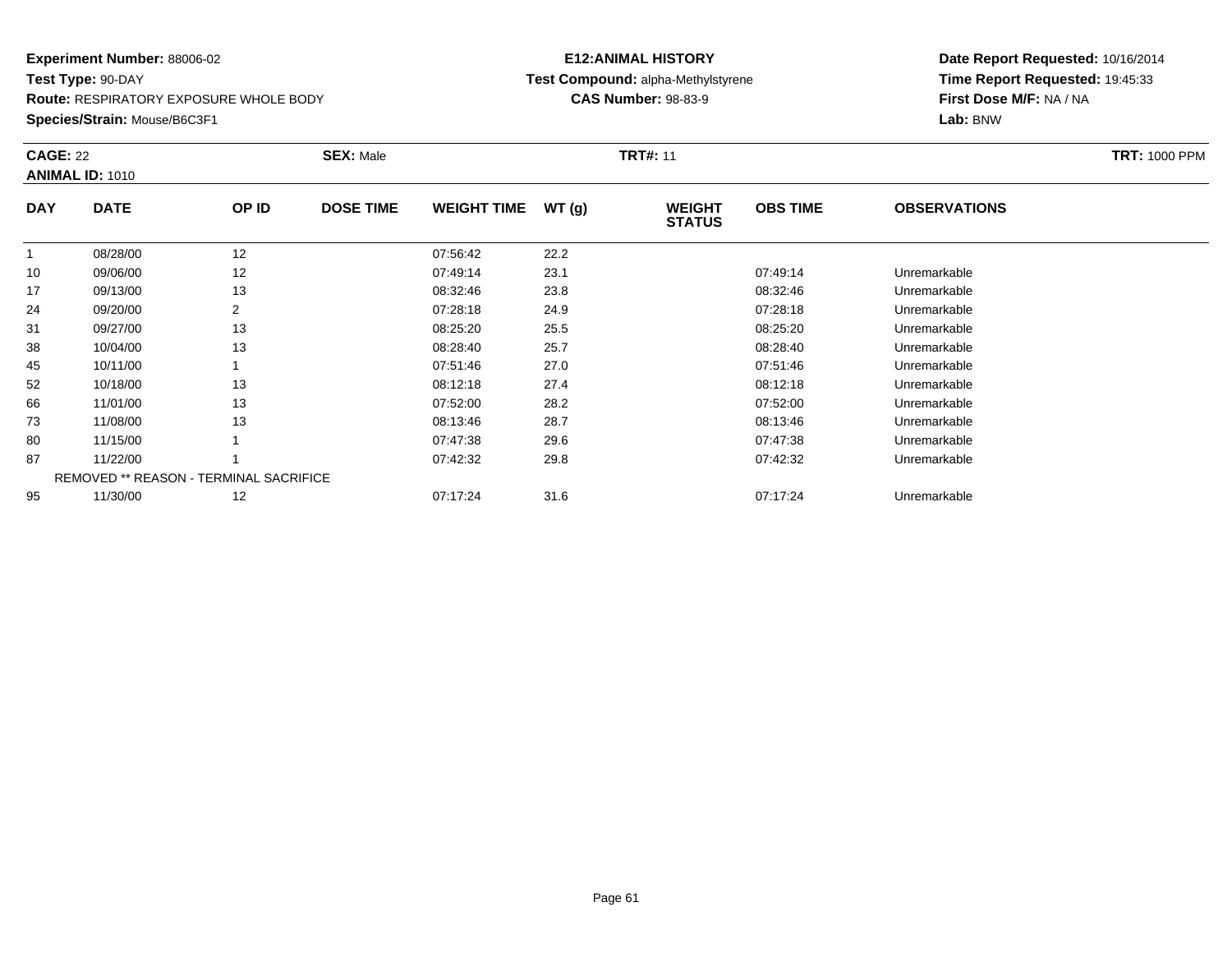**Route:** RESPIRATORY EXPOSURE WHOLE BODY

**Species/Strain:** Mouse/B6C3F1

# **E12:ANIMAL HISTORY Test Compound:** alpha-Methylstyrene**CAS Number:** 98-83-9

| CAGE: 3    | <b>ANIMAL ID: 101</b>                  |       | <b>SEX: Female</b> |                    |       | <b>TRT#: 2</b>                 |                 |                     | <b>TRT: CONTROL</b> |
|------------|----------------------------------------|-------|--------------------|--------------------|-------|--------------------------------|-----------------|---------------------|---------------------|
| <b>DAY</b> | <b>DATE</b>                            | OP ID | <b>DOSE TIME</b>   | <b>WEIGHT TIME</b> | WT(g) | <b>WEIGHT</b><br><b>STATUS</b> | <b>OBS TIME</b> | <b>OBSERVATIONS</b> |                     |
|            | 08/28/00                               | 12    |                    | 06:56:06           | 20.2  |                                |                 |                     |                     |
| 10         | 09/06/00                               | 12    |                    | 06:57:06           | 22.0  |                                | 06:57:06        | Unremarkable        |                     |
| 17         | 09/13/00                               | 13    |                    | 07:37:44           | 22.5  |                                | 07:37:44        | Unremarkable        |                     |
| 24         | 09/20/00                               | 2     |                    | 06:41:58           | 24.7  |                                | 06:41:58        | Unremarkable        |                     |
| 31         | 09/27/00                               | 13    |                    | 07:31:58           | 26.0  |                                | 07:31:58        | Unremarkable        |                     |
| 38         | 10/04/00                               | 13    |                    | 07:11:42           | 26.2  |                                | 07:11:42        | Unremarkable        |                     |
| 45         | 10/11/00                               |       |                    | 06:47:34           | 27.4  |                                | 06:47:34        | Unremarkable        |                     |
| 52         | 10/18/00                               | 13    |                    | 06:58:54           | 29.9  |                                | 06:58:54        | Unremarkable        |                     |
| 66         | 11/01/00                               | 13    |                    | 07:01:38           | 32.4  |                                | 07:01:38        | Unremarkable        |                     |
| 73         | 11/08/00                               | 13    |                    | 07:28:32           | 32.2  |                                | 07:28:32        | Unremarkable        |                     |
| 80         | 11/15/00                               |       |                    | 06:53:20           | 35.0  |                                | 06:53:20        | Unremarkable        |                     |
| 87         | 11/22/00                               |       |                    | 06:57:38           | 35.1  |                                | 06:57:38        | Unremarkable        |                     |
|            | REMOVED ** REASON - TERMINAL SACRIFICE |       |                    |                    |       |                                |                 |                     |                     |
| 96         | 12/01/00                               | 2     |                    | 06:52:12           | 34.2  |                                | 06:52:12        | Unremarkable        |                     |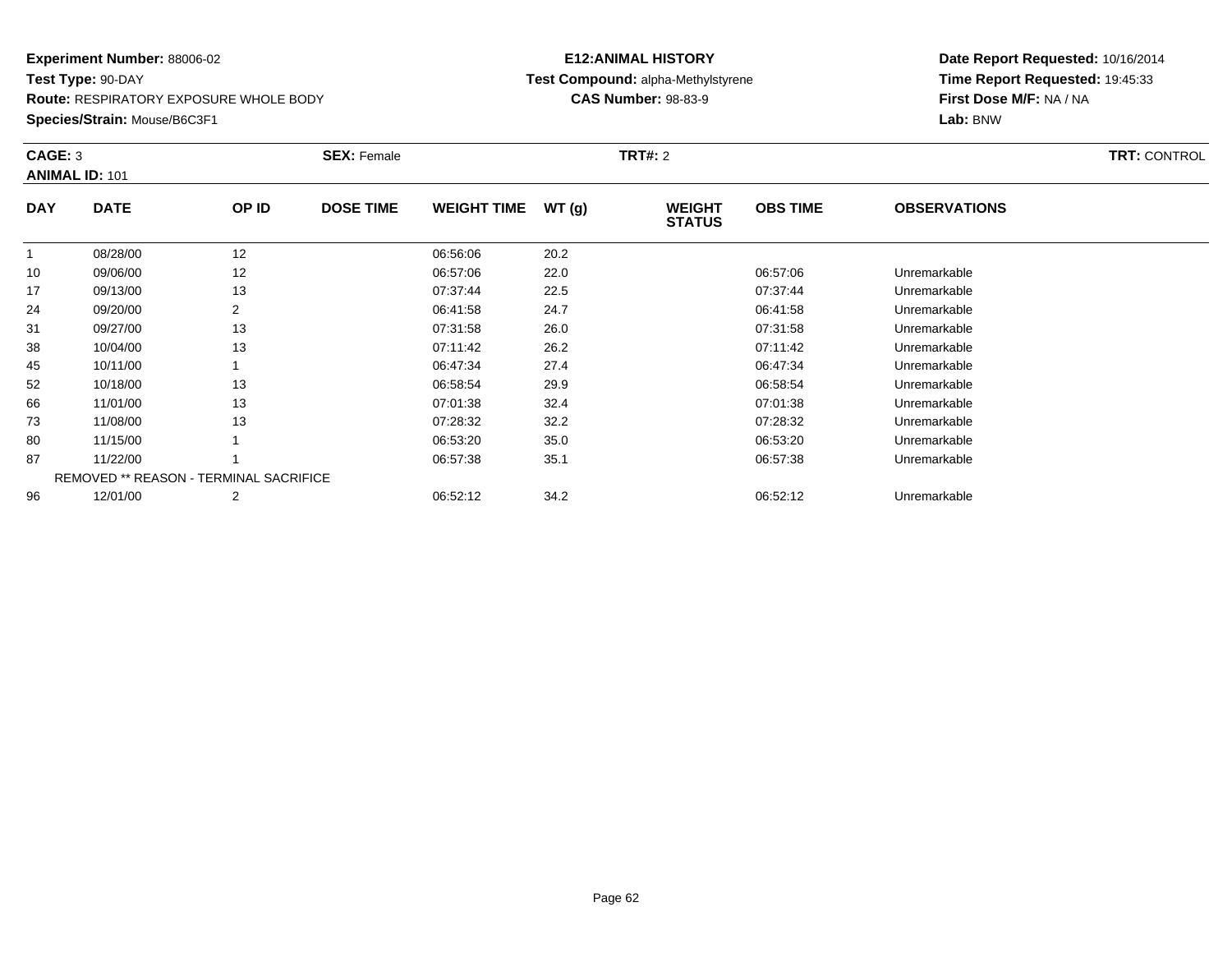**Route:** RESPIRATORY EXPOSURE WHOLE BODY

**Species/Strain:** Mouse/B6C3F1

# **E12:ANIMAL HISTORY Test Compound:** alpha-Methylstyrene**CAS Number:** 98-83-9

| CAGE: 3      | <b>ANIMAL ID: 102</b>                         |       | <b>SEX: Female</b> |                    |       | <b>TRT#:</b> 2                 |                 |                     | <b>TRT: CONTROL</b> |
|--------------|-----------------------------------------------|-------|--------------------|--------------------|-------|--------------------------------|-----------------|---------------------|---------------------|
| <b>DAY</b>   | <b>DATE</b>                                   | OP ID | <b>DOSE TIME</b>   | <b>WEIGHT TIME</b> | WT(g) | <b>WEIGHT</b><br><b>STATUS</b> | <b>OBS TIME</b> | <b>OBSERVATIONS</b> |                     |
| $\mathbf{1}$ | 08/28/00                                      | 12    |                    | 06:56:06           | 19.5  |                                |                 |                     |                     |
| 10           | 09/06/00                                      | 12    |                    | 06:57:06           | 21.2  |                                | 06:57:06        | Unremarkable        |                     |
| 17           | 09/13/00                                      | 13    |                    | 07:37:44           | 21.5  |                                | 07:37:44        | Unremarkable        |                     |
| 24           | 09/20/00                                      | 2     |                    | 06:41:58           | 23.9  |                                | 06:41:58        | Unremarkable        |                     |
| 31           | 09/27/00                                      | 13    |                    | 07:31:58           | 24.7  |                                | 07:31:58        | Unremarkable        |                     |
| 38           | 10/04/00                                      | 13    |                    | 07:11:42           | 25.5  |                                | 07:11:42        | Unremarkable        |                     |
| 45           | 10/11/00                                      |       |                    | 06:47:34           | 27.0  |                                | 06:47:34        | Unremarkable        |                     |
| 52           | 10/18/00                                      | 13    |                    | 06:58:54           | 27.7  |                                | 06:58:54        | Unremarkable        |                     |
| 66           | 11/01/00                                      | 13    |                    | 07:01:38           | 29.6  |                                | 07:01:38        | Unremarkable        |                     |
| 73           | 11/08/00                                      | 13    |                    | 07:28:32           | 29.4  |                                | 07:28:32        | Unremarkable        |                     |
| 80           | 11/15/00                                      |       |                    | 06:53:20           | 30.7  |                                | 06:53:20        | Unremarkable        |                     |
| 87           | 11/22/00                                      |       |                    | 06:57:38           | 30.1  |                                | 06:57:38        | Unremarkable        |                     |
|              | <b>REMOVED ** REASON - TERMINAL SACRIFICE</b> |       |                    |                    |       |                                |                 |                     |                     |
| 96           | 12/01/00                                      | 2     |                    | 06:52:12           | 30.6  |                                | 06:52:12        | Unremarkable        |                     |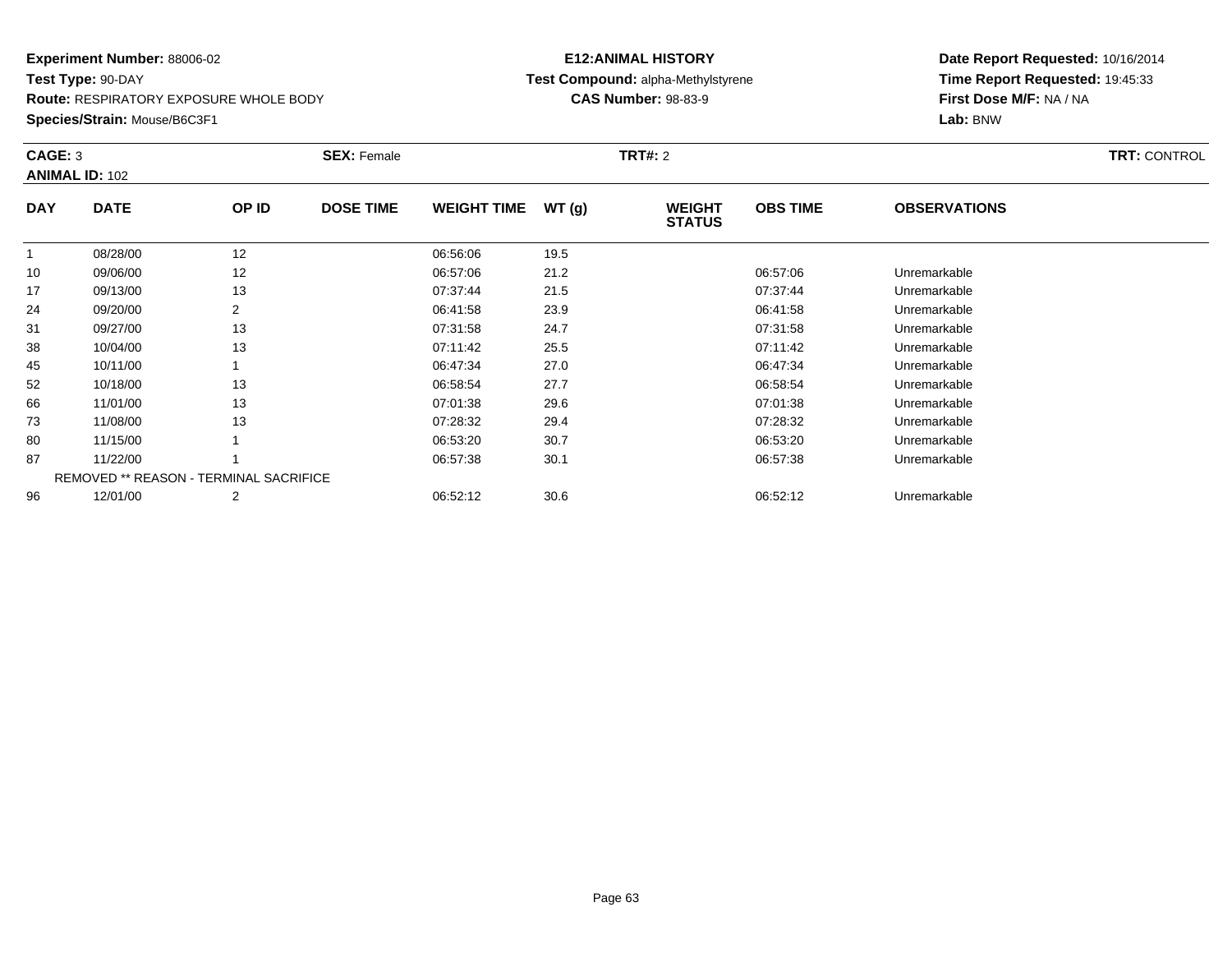**Route:** RESPIRATORY EXPOSURE WHOLE BODY

**Species/Strain:** Mouse/B6C3F1

# **E12:ANIMAL HISTORY Test Compound:** alpha-Methylstyrene**CAS Number:** 98-83-9

|            | CAGE: 3<br><b>ANIMAL ID: 103</b>       |       | <b>SEX: Female</b> |                    |       | <b>TRT#: 2</b>                 | <b>TRT: CONTROL</b> |                     |  |
|------------|----------------------------------------|-------|--------------------|--------------------|-------|--------------------------------|---------------------|---------------------|--|
| <b>DAY</b> | <b>DATE</b>                            | OP ID | <b>DOSE TIME</b>   | <b>WEIGHT TIME</b> | WT(g) | <b>WEIGHT</b><br><b>STATUS</b> | <b>OBS TIME</b>     | <b>OBSERVATIONS</b> |  |
| 1          | 08/28/00                               | 12    |                    | 06:56:06           | 16.1  |                                |                     |                     |  |
| 10         | 09/06/00                               | 12    |                    | 06:57:06           | 22.3  |                                | 06:57:06            | Unremarkable        |  |
| 17         | 09/13/00                               | 13    |                    | 07:37:44           | 20.8  |                                | 07:37:44            | Unremarkable        |  |
| 24         | 09/20/00                               | 2     |                    | 06:41:58           | 23.1  |                                | 06:41:58            | Unremarkable        |  |
| 31         | 09/27/00                               | 13    |                    | 07:31:58           | 23.9  |                                | 07:31:58            | Unremarkable        |  |
| 38         | 10/04/00                               | 13    |                    | 07:11:42           | 24.0  |                                | 07:11:42            | Unremarkable        |  |
| 45         | 10/11/00                               |       |                    | 06:47:34           | 27.4  |                                | 06:47:34            | Unremarkable        |  |
| 52         | 10/18/00                               | 13    |                    | 06:58:54           | 27.9  |                                | 06:58:54            | Unremarkable        |  |
| 66         | 11/01/00                               | 13    |                    | 07:01:38           | 26.7  |                                | 07:01:38            | Unremarkable        |  |
| 73         | 11/08/00                               | 13    |                    | 07:28:32           | 25.9  |                                | 07:28:32            | Unremarkable        |  |
| 80         | 11/15/00                               |       |                    | 06:53:20           | 27.8  |                                | 06:53:20            | Unremarkable        |  |
| 87         | 11/22/00                               |       |                    | 06:57:38           | 28.3  |                                | 06:57:38            | Unremarkable        |  |
|            | REMOVED ** REASON - TERMINAL SACRIFICE |       |                    |                    |       |                                |                     |                     |  |
| 96         | 12/01/00                               | 2     |                    | 06:52:12           | 28.6  |                                | 06:52:12            | Unremarkable        |  |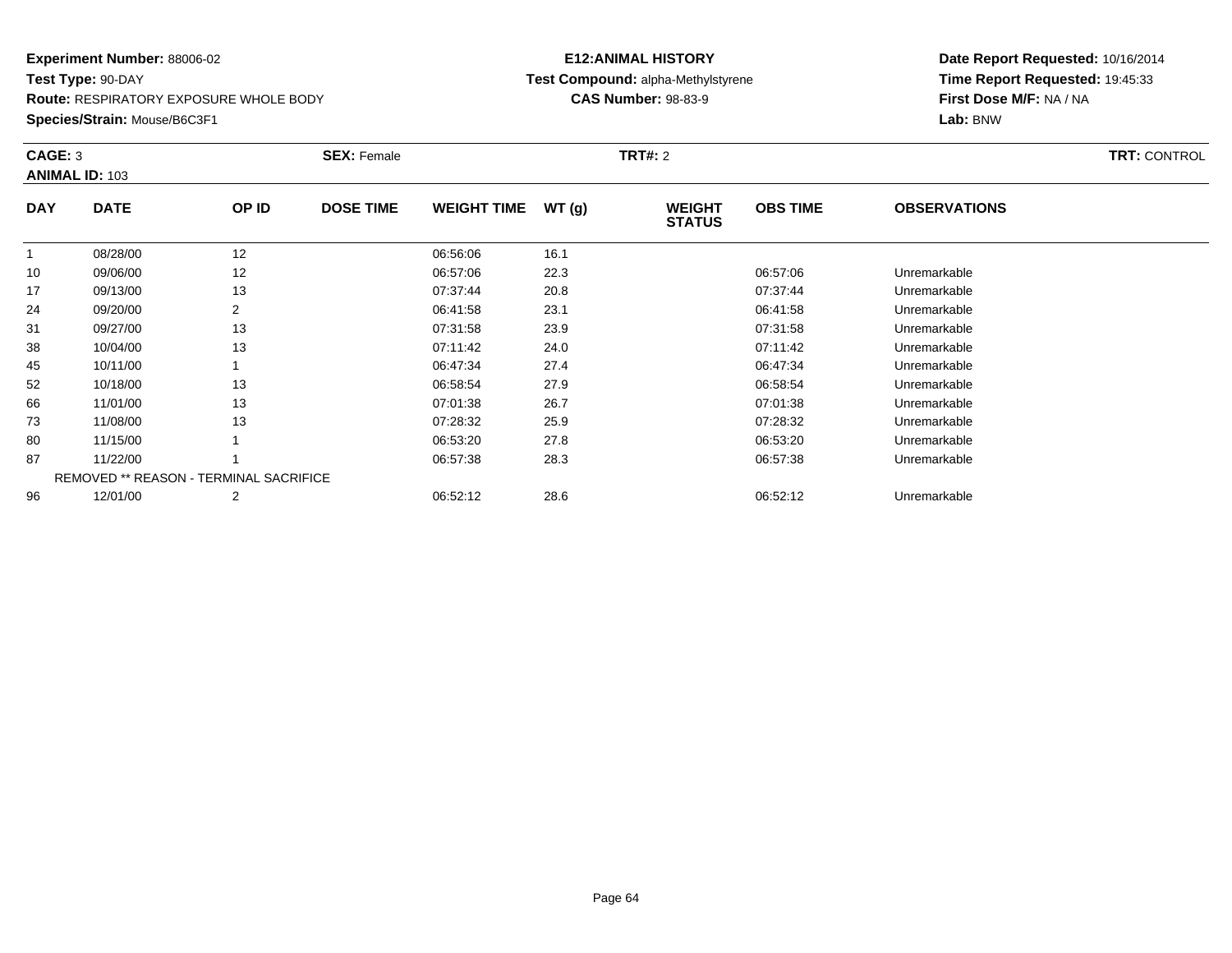**Route:** RESPIRATORY EXPOSURE WHOLE BODY

**Species/Strain:** Mouse/B6C3F1

# **E12:ANIMAL HISTORY Test Compound:** alpha-Methylstyrene**CAS Number:** 98-83-9

| CAGE: 3    | <b>ANIMAL ID: 104</b>                  |                | <b>SEX: Female</b> |                    |       | <b>TRT#: 2</b>                 |                 |                     | <b>TRT: CONTROL</b> |
|------------|----------------------------------------|----------------|--------------------|--------------------|-------|--------------------------------|-----------------|---------------------|---------------------|
| <b>DAY</b> | <b>DATE</b>                            | OP ID          | <b>DOSE TIME</b>   | <b>WEIGHT TIME</b> | WT(g) | <b>WEIGHT</b><br><b>STATUS</b> | <b>OBS TIME</b> | <b>OBSERVATIONS</b> |                     |
|            | 08/28/00                               | 12             |                    | 06:56:06           | 19.3  |                                |                 |                     |                     |
| 10         | 09/06/00                               | 12             |                    | 06:57:06           | 20.9  |                                | 06:57:06        | Unremarkable        |                     |
| 17         | 09/13/00                               | 13             |                    | 07:37:44           | 22.1  |                                | 07:37:44        | Unremarkable        |                     |
| 24         | 09/20/00                               | $\overline{2}$ |                    | 06:41:58           | 22.0  |                                | 06:41:58        | Unremarkable        |                     |
| 31         | 09/27/00                               | 13             |                    | 07:31:58           | 22.9  |                                | 07:31:58        | Unremarkable        |                     |
| 38         | 10/04/00                               | 13             |                    | 07:11:42           | 24.7  |                                | 07:11:42        | Unremarkable        |                     |
| 45         | 10/11/00                               |                |                    | 06:47:34           | 25.3  |                                | 06:47:34        | Unremarkable        |                     |
| 52         | 10/18/00                               | 13             |                    | 06:58:54           | 25.7  |                                | 06:58:54        | Unremarkable        |                     |
| 66         | 11/01/00                               | 13             |                    | 07:01:38           | 27.3  |                                | 07:01:38        | Unremarkable        |                     |
| 73         | 11/08/00                               | 13             |                    | 07:28:32           | 28.4  |                                | 07:28:32        | Unremarkable        |                     |
| 80         | 11/15/00                               |                |                    | 06:53:20           | 26.6  |                                | 06:53:20        | Unremarkable        |                     |
| 87         | 11/22/00                               |                |                    | 06:57:38           | 28.7  |                                | 06:57:38        | Unremarkable        |                     |
|            | REMOVED ** REASON - TERMINAL SACRIFICE |                |                    |                    |       |                                |                 |                     |                     |
| 96         | 12/01/00                               | $\overline{2}$ |                    | 06:52:12           | 27.2  |                                | 06:52:12        | Unremarkable        |                     |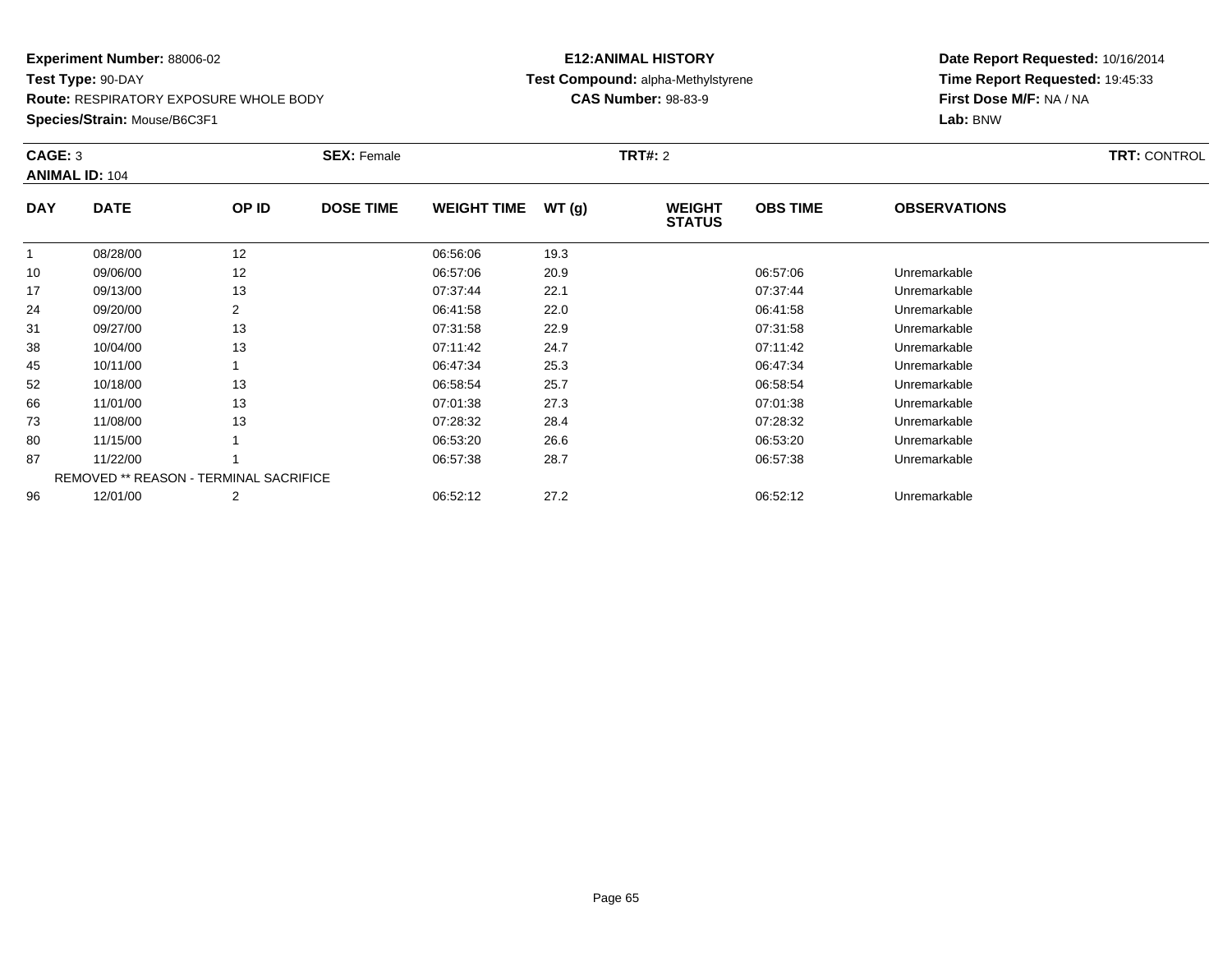**Route:** RESPIRATORY EXPOSURE WHOLE BODY

**Species/Strain:** Mouse/B6C3F1

# **E12:ANIMAL HISTORY Test Compound:** alpha-Methylstyrene**CAS Number:** 98-83-9

| CAGE: 3    | <b>ANIMAL ID: 105</b>                         |       | <b>SEX: Female</b> |                    |       | <b>TRT#: 2</b>                 |                 |                     | <b>TRT: CONTROL</b> |
|------------|-----------------------------------------------|-------|--------------------|--------------------|-------|--------------------------------|-----------------|---------------------|---------------------|
| <b>DAY</b> | <b>DATE</b>                                   | OP ID | <b>DOSE TIME</b>   | <b>WEIGHT TIME</b> | WT(g) | <b>WEIGHT</b><br><b>STATUS</b> | <b>OBS TIME</b> | <b>OBSERVATIONS</b> |                     |
|            | 08/28/00                                      | 12    |                    | 06:56:06           | 19.9  |                                |                 |                     |                     |
| 10         | 09/06/00                                      | 12    |                    | 06:57:06           | 21.7  |                                | 06:57:06        | Unremarkable        |                     |
| 17         | 09/13/00                                      | 13    |                    | 07:37:44           | 21.9  |                                | 07:37:44        | Unremarkable        |                     |
| 24         | 09/20/00                                      | 2     |                    | 06:41:58           | 23.0  |                                | 06:41:58        | Unremarkable        |                     |
| 31         | 09/27/00                                      | 13    |                    | 07:31:58           | 23.8  |                                | 07:31:58        | Unremarkable        |                     |
| 38         | 10/04/00                                      | 13    |                    | 07:11:42           | 25.2  |                                | 07:11:42        | Unremarkable        |                     |
| 45         | 10/11/00                                      |       |                    | 06:47:34           | 25.7  |                                | 06:47:34        | Unremarkable        |                     |
| 52         | 10/18/00                                      | 13    |                    | 06:58:54           | 26.9  |                                | 06:58:54        | Unremarkable        |                     |
| 66         | 11/01/00                                      | 13    |                    | 07:01:38           | 27.0  |                                | 07:01:38        | Unremarkable        |                     |
| 73         | 11/08/00                                      | 13    |                    | 07:28:32           | 27.2  |                                | 07:28:32        | Unremarkable        |                     |
| 80         | 11/15/00                                      |       |                    | 06:53:20           | 29.1  |                                | 06:53:20        | Unremarkable        |                     |
| 87         | 11/22/00                                      |       |                    | 06:57:38           | 28.9  |                                | 06:57:38        | Unremarkable        |                     |
|            | <b>REMOVED ** REASON - TERMINAL SACRIFICE</b> |       |                    |                    |       |                                |                 |                     |                     |
| 96         | 12/01/00                                      | 2     |                    | 06:52:12           | 30.4  |                                | 06:52:12        | Unremarkable        |                     |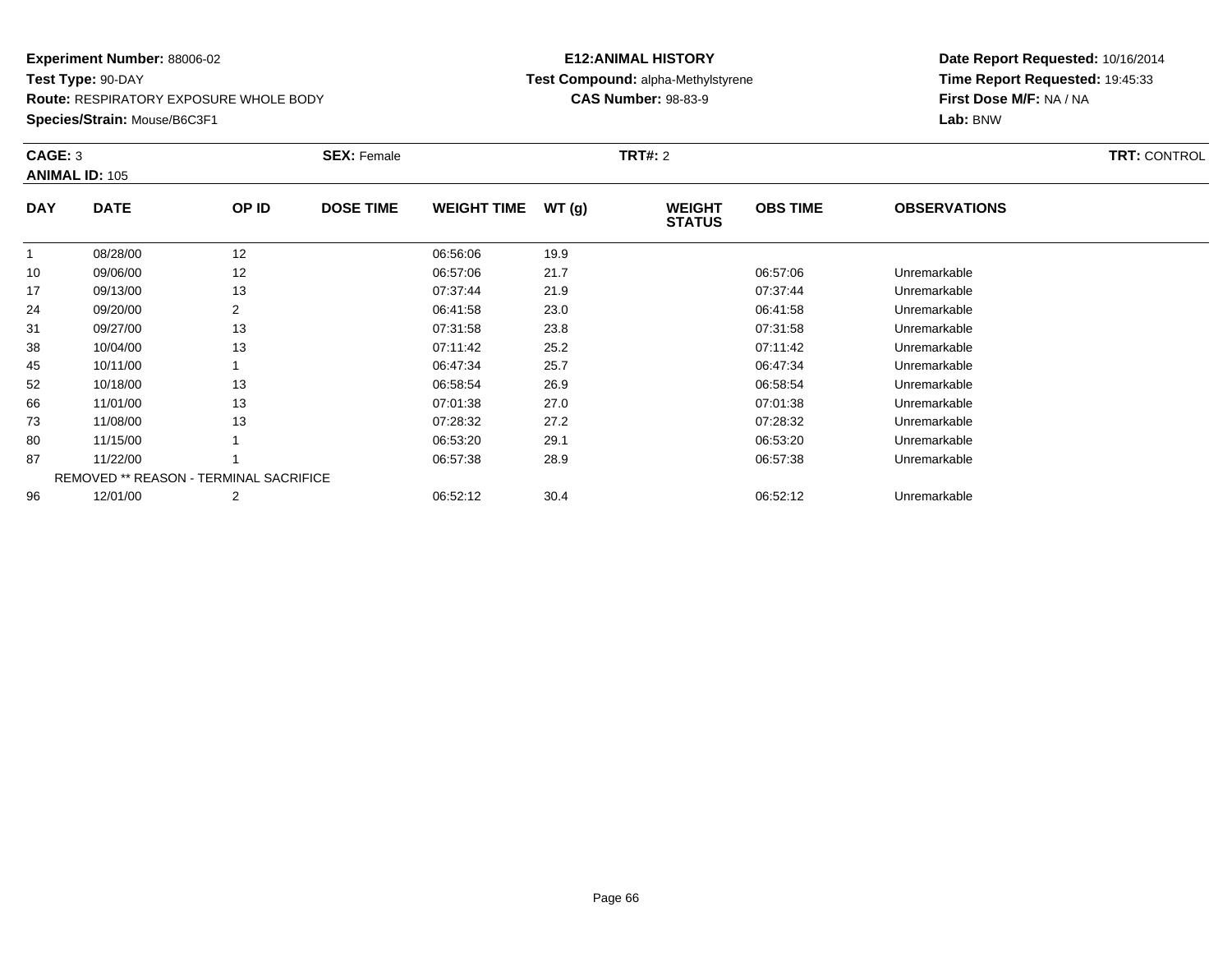#### **Experiment Number:** 88006-02**Test Type:** 90-DAY**Route:** RESPIRATORY EXPOSURE WHOLE BODY

**Species/Strain:** Mouse/B6C3F1

# **E12:ANIMAL HISTORYTest Compound:** alpha-Methylstyrene

**CAS Number:** 98-83-9

| CAGE: 4    |                                               |       | <b>SEX: Female</b> |                    |       | <b>TRT#: 2</b>                 |                 |                     | <b>TRT: CONTROL</b> |
|------------|-----------------------------------------------|-------|--------------------|--------------------|-------|--------------------------------|-----------------|---------------------|---------------------|
|            | <b>ANIMAL ID: 106</b>                         |       |                    |                    |       |                                |                 |                     |                     |
| <b>DAY</b> | <b>DATE</b>                                   | OP ID | <b>DOSE TIME</b>   | <b>WEIGHT TIME</b> | WT(g) | <b>WEIGHT</b><br><b>STATUS</b> | <b>OBS TIME</b> | <b>OBSERVATIONS</b> |                     |
|            | 08/28/00                                      | 12    |                    | 06:57:22           | 19.8  |                                |                 |                     |                     |
| 10         | 09/06/00                                      | 12    |                    | 06:58:26           | 20.8  |                                | 06:58:26        | Unremarkable        |                     |
| 17         | 09/13/00                                      | 13    |                    | 07:38:36           | 22.0  |                                | 07:38:36        | Unremarkable        |                     |
| 24         | 09/20/00                                      | 2     |                    | 06:42:42           | 22.3  |                                | 06:42:42        | Unremarkable        |                     |
| 31         | 09/27/00                                      | 13    |                    | 07:34:32           | 24.0  |                                | 07:34:32        | Unremarkable        |                     |
| 38         | 10/04/00                                      | 13    |                    | 07:12:48           | 25.1  |                                | 07:12:48        | Unremarkable        |                     |
| 45         | 10/11/00                                      |       |                    | 06:49:08           | 25.1  |                                | 06:49:08        | Unremarkable        |                     |
| 52         | 10/18/00                                      | 13    |                    | 07:02:10           | 25.3  |                                | 07:02:10        | Unremarkable        |                     |
| 66         | 11/01/00                                      | 13    |                    | 07:03:02           | 27.6  |                                | 07:03:02        | Unremarkable        |                     |
| 73         | 11/08/00                                      | 13    |                    | 07:29:32           | 27.2  |                                | 07:29:32        | Unremarkable        |                     |
| 80         | 11/15/00                                      |       |                    | 06:54:50           | 26.6  |                                | 06:54:50        | Unremarkable        |                     |
| 87         | 11/22/00                                      |       |                    | 06:59:20           | 28.3  |                                | 06:59:20        | Unremarkable        |                     |
|            | <b>REMOVED ** REASON - TERMINAL SACRIFICE</b> |       |                    |                    |       |                                |                 |                     |                     |
| 96         | 12/01/00                                      | 2     |                    | 06:53:58           | 28.1  |                                | 06:53:58        | Unremarkable        |                     |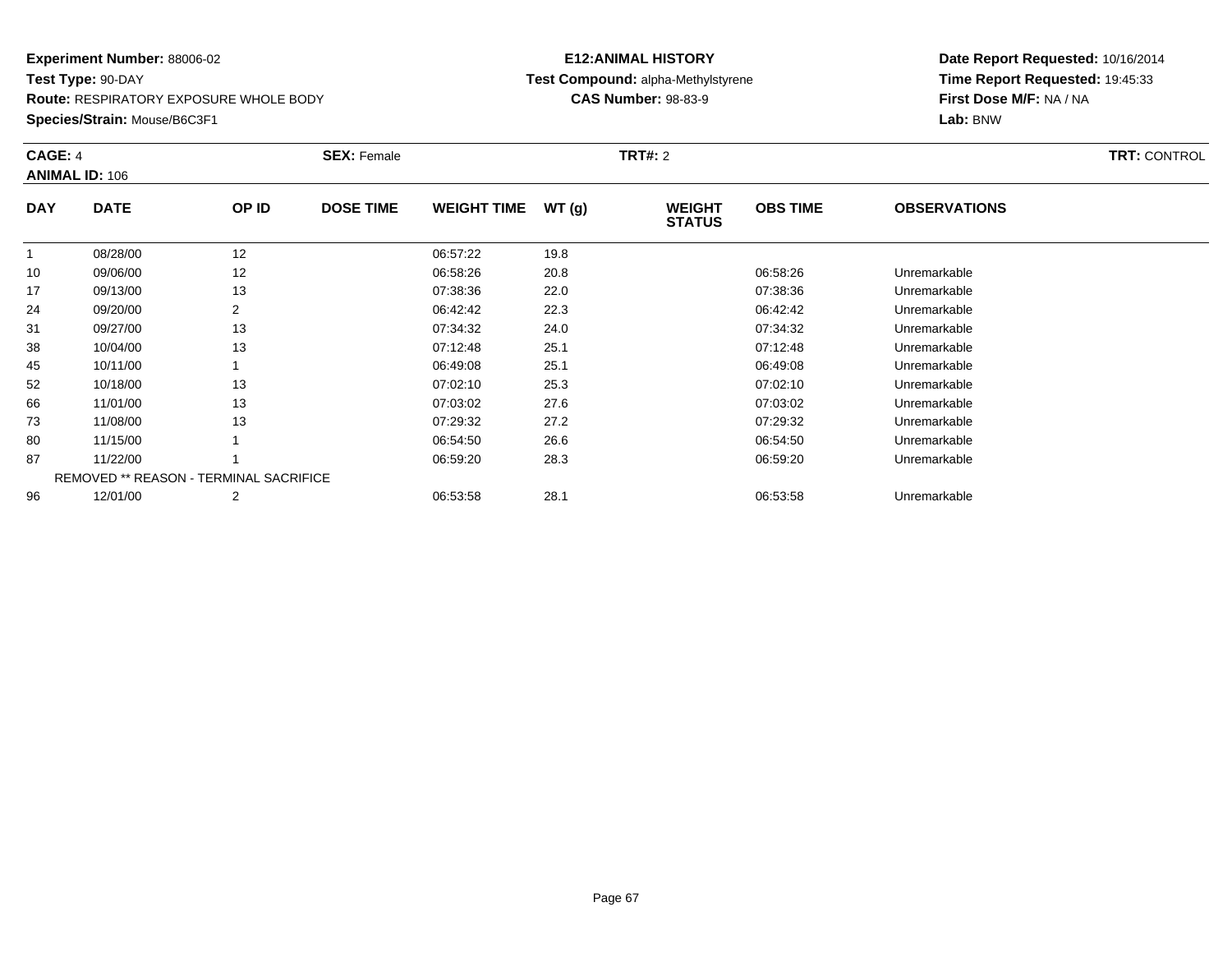**Route:** RESPIRATORY EXPOSURE WHOLE BODY

**Species/Strain:** Mouse/B6C3F1

# **E12:ANIMAL HISTORY Test Compound:** alpha-Methylstyrene**CAS Number:** 98-83-9

| CAGE: 4    | <b>ANIMAL ID: 107</b>                  |       | <b>SEX: Female</b> |                    |       | <b>TRT#: 2</b>                 |                 |                     | <b>TRT: CONTROL</b> |
|------------|----------------------------------------|-------|--------------------|--------------------|-------|--------------------------------|-----------------|---------------------|---------------------|
| <b>DAY</b> | <b>DATE</b>                            | OP ID | <b>DOSE TIME</b>   | <b>WEIGHT TIME</b> | WT(g) | <b>WEIGHT</b><br><b>STATUS</b> | <b>OBS TIME</b> | <b>OBSERVATIONS</b> |                     |
|            | 08/28/00                               | 12    |                    | 06:57:22           | 19.4  |                                |                 |                     |                     |
| 10         | 09/06/00                               | 12    |                    | 06:58:26           | 22.1  |                                | 06:58:26        | Unremarkable        |                     |
| 17         | 09/13/00                               | 13    |                    | 07:38:36           | 22.6  |                                | 07:38:36        | Unremarkable        |                     |
| 24         | 09/20/00                               | 2     |                    | 06:42:42           | 23.8  |                                | 06:42:42        | Unremarkable        |                     |
| 31         | 09/27/00                               | 13    |                    | 07:34:32           | 24.2  |                                | 07:34:32        | Unremarkable        |                     |
| 38         | 10/04/00                               | 13    |                    | 07:12:48           | 27.2  |                                | 07:12:48        | Unremarkable        |                     |
| 45         | 10/11/00                               |       |                    | 06:49:08           | 28.2  |                                | 06:49:08        | Unremarkable        |                     |
| 52         | 10/18/00                               | 13    |                    | 07:02:10           | 28.7  |                                | 07:02:10        | Unremarkable        |                     |
| 66         | 11/01/00                               | 13    |                    | 07:03:02           | 30.4  |                                | 07:03:02        | Unremarkable        |                     |
| 73         | 11/08/00                               | 13    |                    | 07:29:32           | 30.5  |                                | 07:29:32        | Unremarkable        |                     |
| 80         | 11/15/00                               |       |                    | 06:54:50           | 34.5  |                                | 06:54:50        | Unremarkable        |                     |
| 87         | 11/22/00                               |       |                    | 06:59:20           | 30.9  |                                | 06:59:20        | Unremarkable        |                     |
|            | REMOVED ** REASON - TERMINAL SACRIFICE |       |                    |                    |       |                                |                 |                     |                     |
| 96         | 12/01/00                               | 2     |                    | 06:53:58           | 34.3  |                                | 06:53:58        | Unremarkable        |                     |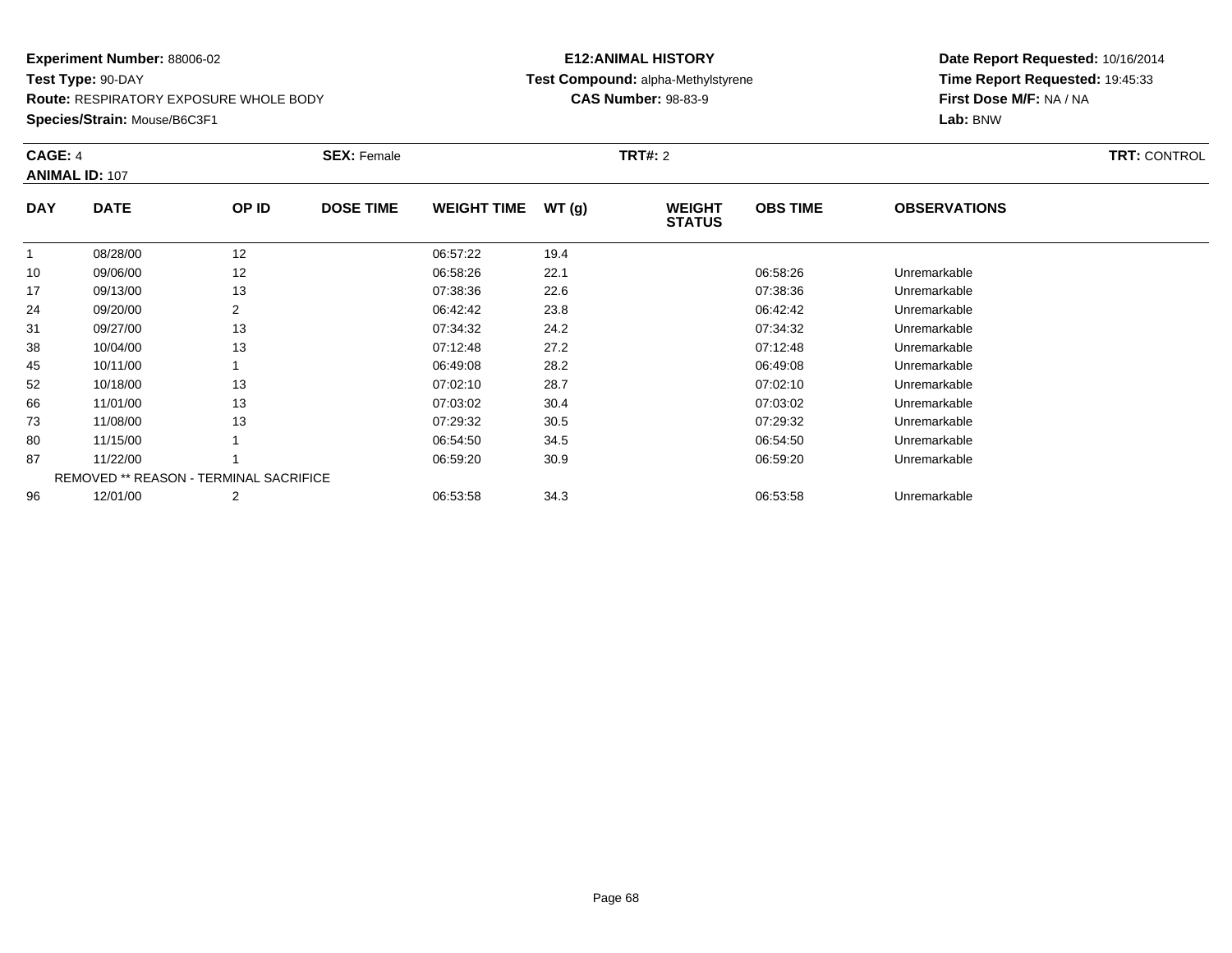#### **Experiment Number:** 88006-02**Test Type:** 90-DAY**Route:** RESPIRATORY EXPOSURE WHOLE BODY

**Species/Strain:** Mouse/B6C3F1

# **E12:ANIMAL HISTORYTest Compound:** alpha-Methylstyrene

**CAS Number:** 98-83-9

| CAGE: 4    | <b>ANIMAL ID: 108</b>                         |       | <b>SEX: Female</b> |                    |       | <b>TRT#:</b> 2                 | <b>TRT: CONTROL</b> |                     |  |
|------------|-----------------------------------------------|-------|--------------------|--------------------|-------|--------------------------------|---------------------|---------------------|--|
| <b>DAY</b> | <b>DATE</b>                                   | OP ID | <b>DOSE TIME</b>   | <b>WEIGHT TIME</b> | WT(g) | <b>WEIGHT</b><br><b>STATUS</b> | <b>OBS TIME</b>     | <b>OBSERVATIONS</b> |  |
|            | 08/28/00                                      | 12    |                    | 06:57:22           | 19.8  |                                |                     |                     |  |
| 10         | 09/06/00                                      | 12    |                    | 06:58:26           | 21.0  |                                | 06:58:26            | Unremarkable        |  |
| 17         | 09/13/00                                      | 13    |                    | 07:38:36           | 21.7  |                                | 07:38:36            | Unremarkable        |  |
| 24         | 09/20/00                                      |       |                    | 06:42:42           | 23.5  |                                | 06:42:42            | Unremarkable        |  |
| 31         | 09/27/00                                      | 13    |                    | 07:34:32           | 23.9  |                                | 07:34:32            | Unremarkable        |  |
| 38         | 10/04/00                                      | 13    |                    | 07:12:48           | 25.8  |                                | 07:12:48            | Unremarkable        |  |
| 45         | 10/11/00                                      |       |                    | 06:49:08           | 28.0  |                                | 06:49:08            | Unremarkable        |  |
| 52         | 10/18/00                                      | 13    |                    | 07:02:10           | 27.9  |                                | 07:02:10            | Unremarkable        |  |
| 66         | 11/01/00                                      | 13    |                    | 07:03:02           | 30.3  |                                | 07:03:02            | Unremarkable        |  |
| 73         | 11/08/00                                      | 13    |                    | 07:29:32           | 32.3  |                                | 07:29:32            | Unremarkable        |  |
| 80         | 11/15/00                                      |       |                    | 06:54:50           | 34.2  |                                | 06:54:50            | Unremarkable        |  |
| 87         | 11/22/00                                      |       |                    | 06:59:20           | 32.9  |                                | 06:59:20            | Unremarkable        |  |
|            | <b>REMOVED ** REASON - TERMINAL SACRIFICE</b> |       |                    |                    |       |                                |                     |                     |  |
| 96         | 12/01/00                                      | 2     |                    | 06:53:58           | 33.7  |                                | 06:53:58            | Unremarkable        |  |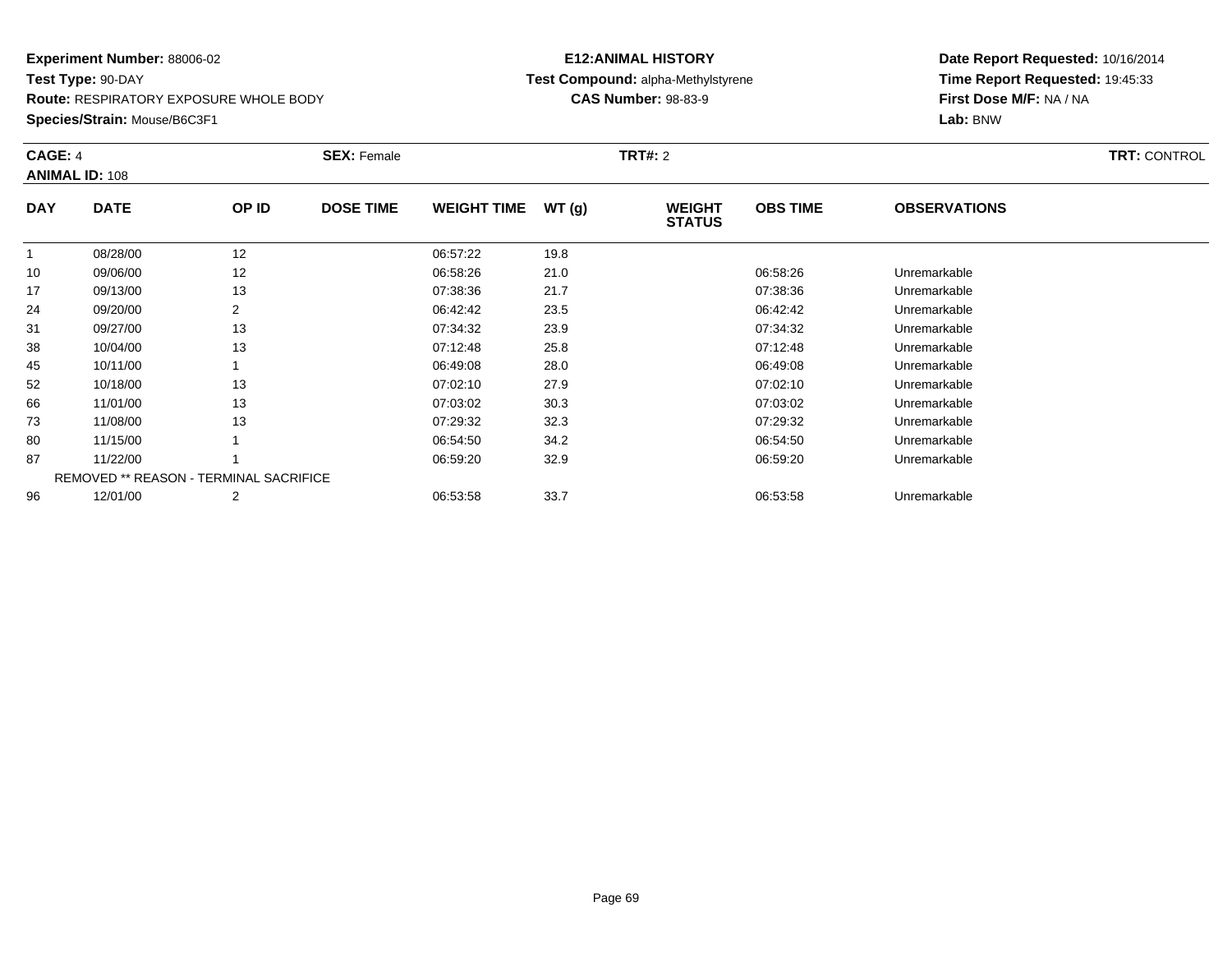#### **Experiment Number:** 88006-02**Test Type:** 90-DAY**Route:** RESPIRATORY EXPOSURE WHOLE BODY

**Species/Strain:** Mouse/B6C3F1

# **E12:ANIMAL HISTORYTest Compound:** alpha-Methylstyrene

**CAS Number:** 98-83-9

| CAGE: 4    | <b>ANIMAL ID: 109</b>                         |                | <b>SEX: Female</b> |                    |       | <b>TRT#:</b> 2                 | <b>TRT: CONTROL</b> |                     |  |
|------------|-----------------------------------------------|----------------|--------------------|--------------------|-------|--------------------------------|---------------------|---------------------|--|
| <b>DAY</b> | <b>DATE</b>                                   | OP ID          | <b>DOSE TIME</b>   | <b>WEIGHT TIME</b> | WT(g) | <b>WEIGHT</b><br><b>STATUS</b> | <b>OBS TIME</b>     | <b>OBSERVATIONS</b> |  |
|            | 08/28/00                                      | 12             |                    | 06:57:22           | 18.9  |                                |                     |                     |  |
| 10         | 09/06/00                                      | 12             |                    | 06:58:26           | 20.7  |                                | 06:58:26            | Unremarkable        |  |
| 17         | 09/13/00                                      | 13             |                    | 07:38:36           | 21.6  |                                | 07:38:36            | Unremarkable        |  |
| 24         | 09/20/00                                      | $\overline{2}$ |                    | 06:42:42           | 22.1  |                                | 06:42:42            | Unremarkable        |  |
| 31         | 09/27/00                                      | 13             |                    | 07:34:32           | 23.6  |                                | 07:34:32            | Unremarkable        |  |
| 38         | 10/04/00                                      | 13             |                    | 07:12:48           | 25.2  |                                | 07:12:48            | Unremarkable        |  |
| 45         | 10/11/00                                      |                |                    | 06:49:08           | 26.0  |                                | 06:49:08            | Unremarkable        |  |
| 52         | 10/18/00                                      | 13             |                    | 07:02:10           | 25.9  |                                | 07:02:10            | Unremarkable        |  |
| 66         | 11/01/00                                      | 13             |                    | 07:03:02           | 28.6  |                                | 07:03:02            | Unremarkable        |  |
| 73         | 11/08/00                                      | 13             |                    | 07:29:32           | 28.6  |                                | 07:29:32            | Unremarkable        |  |
| 80         | 11/15/00                                      |                |                    | 06:54:50           | 29.3  |                                | 06:54:50            | Unremarkable        |  |
| 87         | 11/22/00                                      |                |                    | 06:59:20           | 31.7  |                                | 06:59:20            | Unremarkable        |  |
|            | <b>REMOVED ** REASON - TERMINAL SACRIFICE</b> |                |                    |                    |       |                                |                     |                     |  |
| 96         | 12/01/00                                      | 2              |                    | 06:53:58           | 33.1  |                                | 06:53:58            | Unremarkable        |  |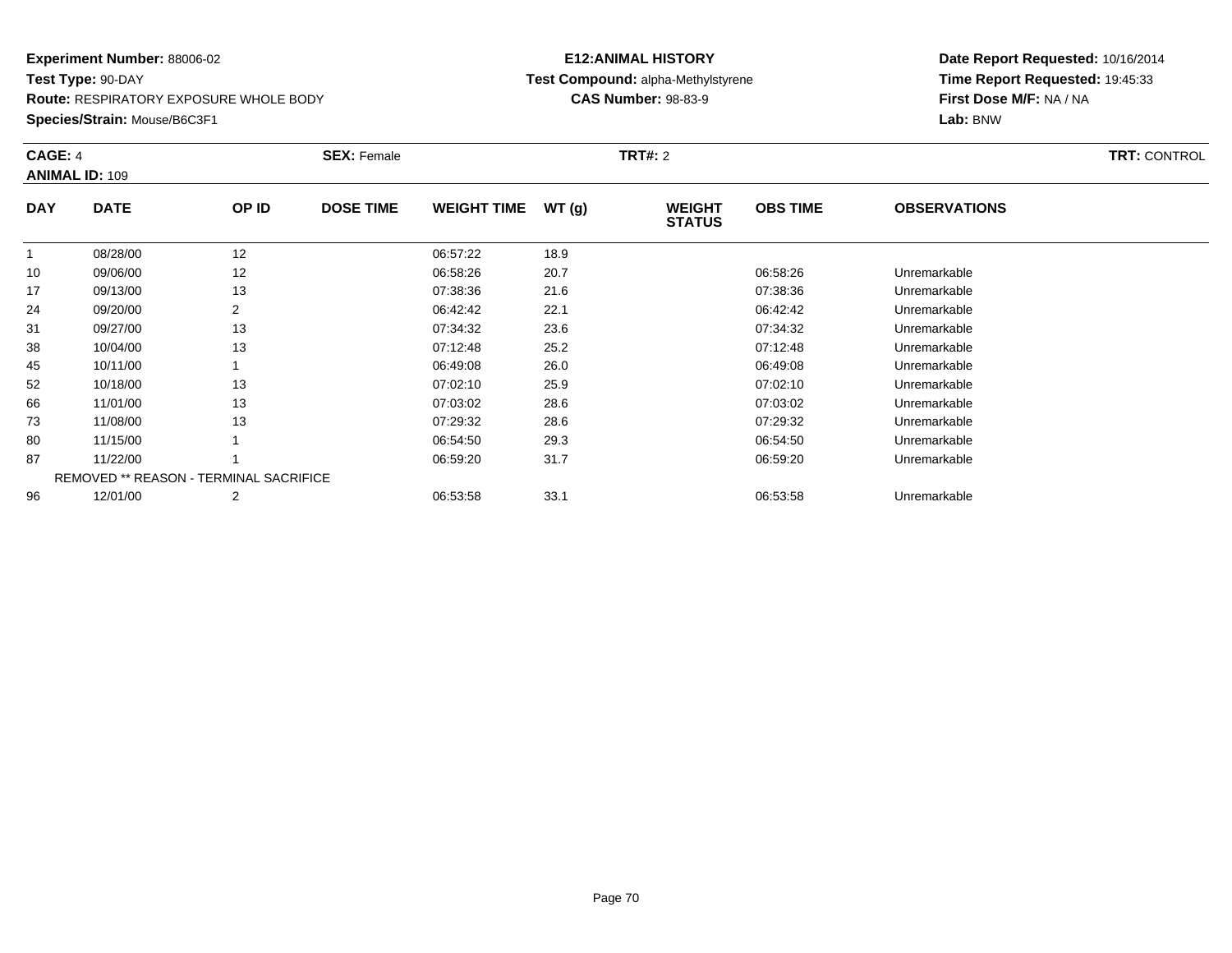**Route:** RESPIRATORY EXPOSURE WHOLE BODY

**Species/Strain:** Mouse/B6C3F1

# **E12:ANIMAL HISTORY Test Compound:** alpha-Methylstyrene**CAS Number:** 98-83-9

| CAGE: 4    | <b>ANIMAL ID: 110</b>                  |       | <b>SEX: Female</b> |                    |       | <b>TRT#: 2</b>                 |                 |                     | <b>TRT: CONTROL</b> |
|------------|----------------------------------------|-------|--------------------|--------------------|-------|--------------------------------|-----------------|---------------------|---------------------|
| <b>DAY</b> | <b>DATE</b>                            | OP ID | <b>DOSE TIME</b>   | <b>WEIGHT TIME</b> | WT(g) | <b>WEIGHT</b><br><b>STATUS</b> | <b>OBS TIME</b> | <b>OBSERVATIONS</b> |                     |
|            | 08/28/00                               | 12    |                    | 06:57:22           | 20.0  |                                |                 |                     |                     |
| 10         | 09/06/00                               | 12    |                    | 06:58:26           | 23.0  |                                | 06:58:26        | Unremarkable        |                     |
| 17         | 09/13/00                               | 13    |                    | 07:38:36           | 24.2  |                                | 07:38:36        | Unremarkable        |                     |
| 24         | 09/20/00                               | 2     |                    | 06:42:42           | 24.4  |                                | 06:42:42        | Unremarkable        |                     |
| 31         | 09/27/00                               | 13    |                    | 07:34:32           | 25.1  |                                | 07:34:32        | Unremarkable        |                     |
| 38         | 10/04/00                               | 13    |                    | 07:12:48           | 26.9  |                                | 07:12:48        | Unremarkable        |                     |
| 45         | 10/11/00                               |       |                    | 06:49:08           | 27.4  |                                | 06:49:08        | Unremarkable        |                     |
| 52         | 10/18/00                               | 13    |                    | 07:02:10           | 27.7  |                                | 07:02:10        | Unremarkable        |                     |
| 66         | 11/01/00                               | 13    |                    | 07:03:02           | 28.9  |                                | 07:03:02        | Unremarkable        |                     |
| 73         | 11/08/00                               | 13    |                    | 07:29:32           | 30.3  |                                | 07:29:32        | Unremarkable        |                     |
| 80         | 11/15/00                               |       |                    | 06:54:50           | 28.7  |                                | 06:54:50        | Unremarkable        |                     |
| 87         | 11/22/00                               |       |                    | 06:59:20           | 30.7  |                                | 06:59:20        | Unremarkable        |                     |
|            | REMOVED ** REASON - TERMINAL SACRIFICE |       |                    |                    |       |                                |                 |                     |                     |
| 96         | 12/01/00                               | 2     |                    | 06:53:58           | 29.9  |                                | 06:53:58        | Unremarkable        |                     |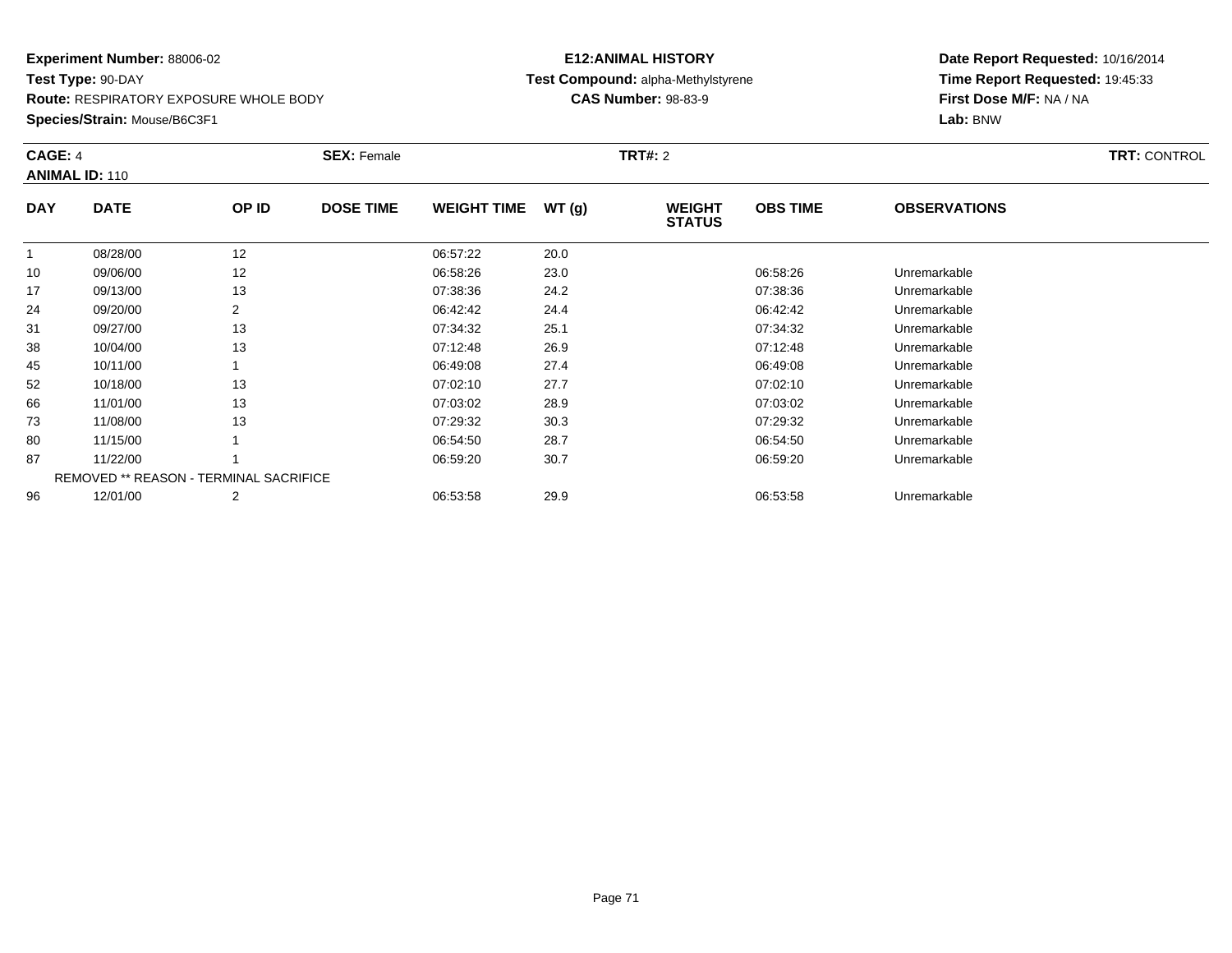**Route:** RESPIRATORY EXPOSURE WHOLE BODY

**Species/Strain:** Mouse/B6C3F1

# **E12:ANIMAL HISTORY Test Compound:** alpha-Methylstyrene**CAS Number:** 98-83-9

| <b>CAGE: 7</b> | <b>ANIMAL ID: 301</b>                         |       | <b>SEX: Female</b> |                    |       | <b>TRT#: 4</b>                 |                 |                     | <b>TRT: 75 PPM</b> |
|----------------|-----------------------------------------------|-------|--------------------|--------------------|-------|--------------------------------|-----------------|---------------------|--------------------|
| <b>DAY</b>     | <b>DATE</b>                                   | OP ID | <b>DOSE TIME</b>   | <b>WEIGHT TIME</b> | WT(g) | <b>WEIGHT</b><br><b>STATUS</b> | <b>OBS TIME</b> | <b>OBSERVATIONS</b> |                    |
|                | 08/28/00                                      | 12    |                    | 07:11:06           | 17.8  |                                |                 |                     |                    |
| 10             | 09/06/00                                      | 12    |                    | 07:04:02           | 19.8  |                                | 07:04:02        | Unremarkable        |                    |
| 17             | 09/13/00                                      | 13    |                    | 07:43:10           | 20.2  |                                | 07:43:10        | Unremarkable        |                    |
| 24             | 09/20/00                                      | 2     |                    | 06:47:02           | 22.5  |                                | 06:47:02        | Unremarkable        |                    |
| 31             | 09/27/00                                      | 13    |                    | 07:43:28           | 22.7  |                                | 07:43:28        | Unremarkable        |                    |
| 38             | 10/04/00                                      | 13    |                    | 07:32:26           | 23.6  |                                | 07:32:26        | Unremarkable        |                    |
| 45             | 10/11/00                                      |       |                    | 06:55:18           | 23.3  |                                | 06:55:18        | Unremarkable        |                    |
| 52             | 10/18/00                                      | 13    |                    | 07:13:56           | 25.8  |                                | 07:13:56        | Unremarkable        |                    |
| 66             | 11/01/00                                      | 13    |                    | 07:10:12           | 25.7  |                                | 07:10:12        | Unremarkable        |                    |
| 73             | 11/08/00                                      | 13    |                    | 07:33:38           | 25.1  |                                | 07:33:38        | Unremarkable        |                    |
| 80             | 11/15/00                                      |       |                    | 07:01:00           | 28.3  |                                | 07:01:00        | Unremarkable        |                    |
| 87             | 11/22/00                                      |       |                    | 07:03:10           | 27.2  |                                | 07:03:10        | Unremarkable        |                    |
|                | <b>REMOVED ** REASON - TERMINAL SACRIFICE</b> |       |                    |                    |       |                                |                 |                     |                    |
| 96             | 12/01/00                                      | 2     |                    | 06:56:40           | 26.3  |                                | 06:56:40        | Unremarkable        |                    |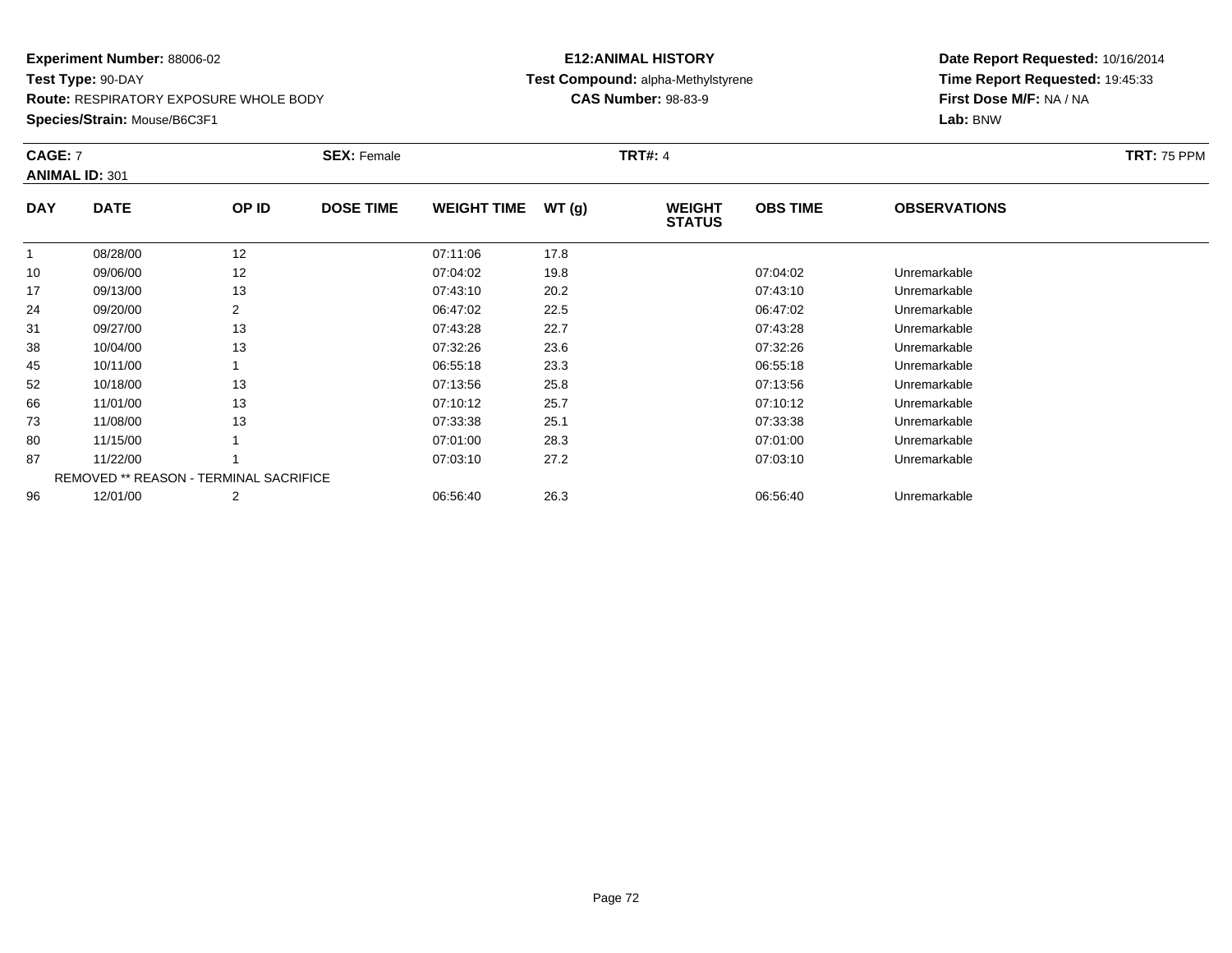**Route:** RESPIRATORY EXPOSURE WHOLE BODY

**Species/Strain:** Mouse/B6C3F1

## **E12:ANIMAL HISTORY Test Compound:** alpha-Methylstyrene**CAS Number:** 98-83-9

| <b>CAGE: 7</b> | <b>ANIMAL ID: 302</b>                         |       | <b>SEX: Female</b> |                    |       | <b>TRT#: 4</b>                 |                 |                     | <b>TRT: 75 PPM</b> |
|----------------|-----------------------------------------------|-------|--------------------|--------------------|-------|--------------------------------|-----------------|---------------------|--------------------|
| <b>DAY</b>     | <b>DATE</b>                                   | OP ID | <b>DOSE TIME</b>   | <b>WEIGHT TIME</b> | WT(g) | <b>WEIGHT</b><br><b>STATUS</b> | <b>OBS TIME</b> | <b>OBSERVATIONS</b> |                    |
| 1              | 08/28/00                                      | 12    |                    | 07:11:06           | 19.4  |                                |                 |                     |                    |
| 10             | 09/06/00                                      | 12    |                    | 07:04:02           | 20.3  |                                | 07:04:02        | Unremarkable        |                    |
| 17             | 09/13/00                                      | 13    |                    | 07:43:10           | 21.8  |                                | 07:43:10        | Unremarkable        |                    |
| 24             | 09/20/00                                      | 2     |                    | 06:47:02           | 23.5  |                                | 06:47:02        | Unremarkable        |                    |
| 31             | 09/27/00                                      | 13    |                    | 07:43:28           | 23.9  |                                | 07:43:28        | Unremarkable        |                    |
| 38             | 10/04/00                                      | 13    |                    | 07:32:26           | 24.2  |                                | 07:32:26        | Unremarkable        |                    |
| 45             | 10/11/00                                      |       |                    | 06:55:18           | 24.0  |                                | 06:55:18        | Unremarkable        |                    |
| 52             | 10/18/00                                      | 13    |                    | 07:13:56           | 25.1  |                                | 07:13:56        | Unremarkable        |                    |
| 66             | 11/01/00                                      | 13    |                    | 07:10:12           | 27.9  |                                | 07:10:12        | Unremarkable        |                    |
| 73             | 11/08/00                                      | 13    |                    | 07:33:38           | 26.6  |                                | 07:33:38        | Unremarkable        |                    |
| 80             | 11/15/00                                      |       |                    | 07:01:00           | 26.8  |                                | 07:01:00        | Unremarkable        |                    |
| 87             | 11/22/00                                      |       |                    | 07:03:10           | 26.7  |                                | 07:03:10        | Unremarkable        |                    |
|                | <b>REMOVED ** REASON - TERMINAL SACRIFICE</b> |       |                    |                    |       |                                |                 |                     |                    |
| 96             | 12/01/00                                      | 2     |                    | 06:56:40           | 27.2  |                                | 06:56:40        | Unremarkable        |                    |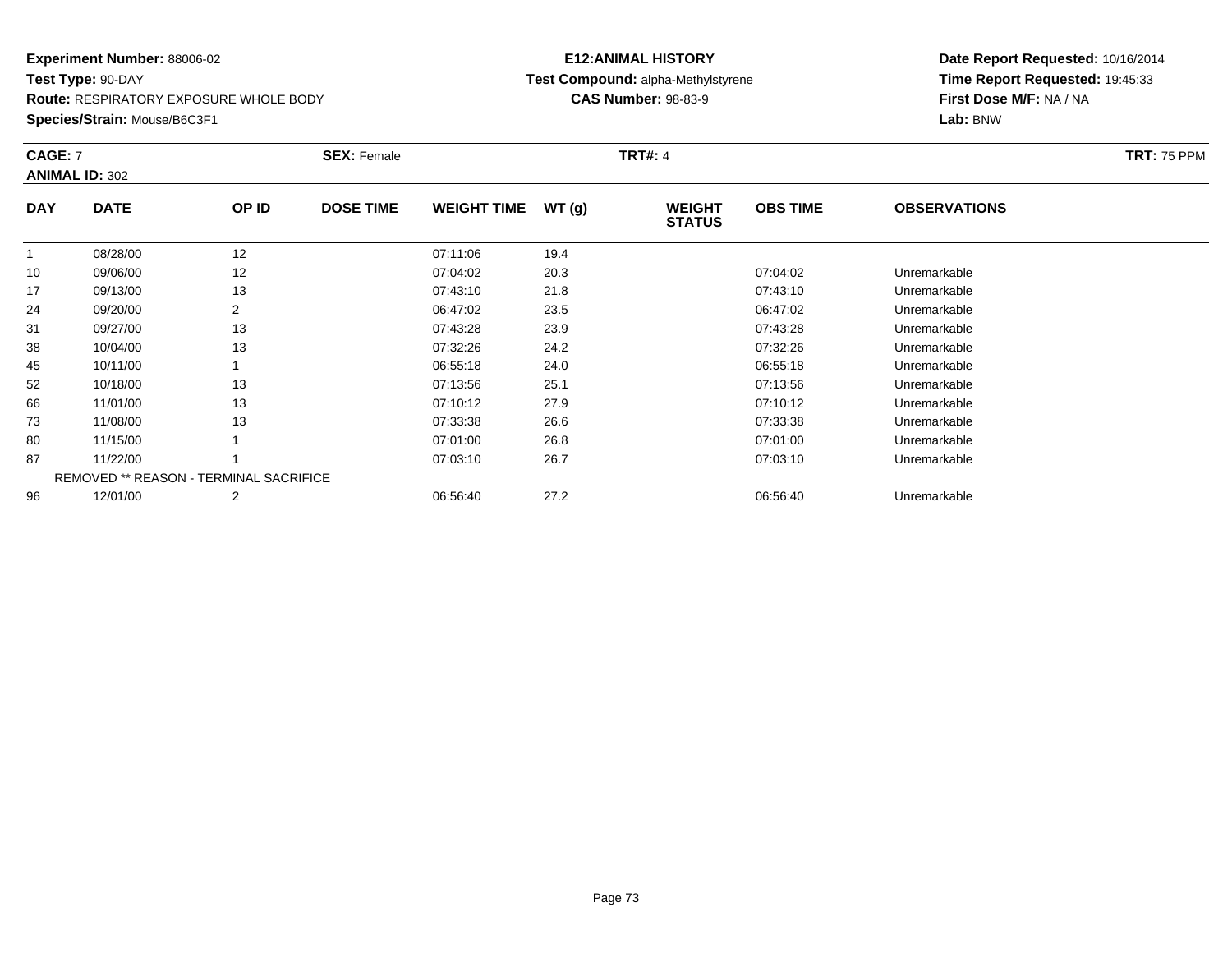**Species/Strain:** Mouse/B6C3F1

## **E12:ANIMAL HISTORY Test Compound:** alpha-Methylstyrene**CAS Number:** 98-83-9

| CAGE: 7    | <b>ANIMAL ID: 303</b>                         |       | <b>SEX: Female</b> |                    |       | <b>TRT#: 4</b>                 |                 |                     | <b>TRT: 75 PPM</b> |
|------------|-----------------------------------------------|-------|--------------------|--------------------|-------|--------------------------------|-----------------|---------------------|--------------------|
| <b>DAY</b> | <b>DATE</b>                                   | OP ID | <b>DOSE TIME</b>   | <b>WEIGHT TIME</b> | WT(g) | <b>WEIGHT</b><br><b>STATUS</b> | <b>OBS TIME</b> | <b>OBSERVATIONS</b> |                    |
| 1          | 08/28/00                                      | 12    |                    | 07:11:06           | 18.4  |                                |                 |                     |                    |
| 10         | 09/06/00                                      | 12    |                    | 07:04:02           | 20.7  |                                | 07:04:02        | Unremarkable        |                    |
| 17         | 09/13/00                                      | 13    |                    | 07:43:10           | 21.5  |                                | 07:43:10        | Unremarkable        |                    |
| 24         | 09/20/00                                      | 2     |                    | 06:47:02           | 24.2  |                                | 06:47:02        | Unremarkable        |                    |
| 31         | 09/27/00                                      | 13    |                    | 07:43:28           | 24.1  |                                | 07:43:28        | Unremarkable        |                    |
| 38         | 10/04/00                                      | 13    |                    | 07:32:26           | 24.2  |                                | 07:32:26        | Unremarkable        |                    |
| 45         | 10/11/00                                      |       |                    | 06:55:18           | 24.9  |                                | 06:55:18        | Unremarkable        |                    |
| 52         | 10/18/00                                      | 13    |                    | 07:13:56           | 26.0  |                                | 07:13:56        | Unremarkable        |                    |
| 66         | 11/01/00                                      | 13    |                    | 07:10:12           | 25.3  |                                | 07:10:12        | Unremarkable        |                    |
| 73         | 11/08/00                                      | 13    |                    | 07:33:38           | 27.6  |                                | 07:33:38        | Unremarkable        |                    |
| 80         | 11/15/00                                      |       |                    | 07:01:00           | 27.4  |                                | 07:01:00        | Unremarkable        |                    |
| 87         | 11/22/00                                      |       |                    | 07:03:10           | 27.9  |                                | 07:03:10        | Unremarkable        |                    |
|            | <b>REMOVED ** REASON - TERMINAL SACRIFICE</b> |       |                    |                    |       |                                |                 |                     |                    |
| 96         | 12/01/00                                      | 2     |                    | 06:56:40           | 27.7  |                                | 06:56:40        | Unremarkable        |                    |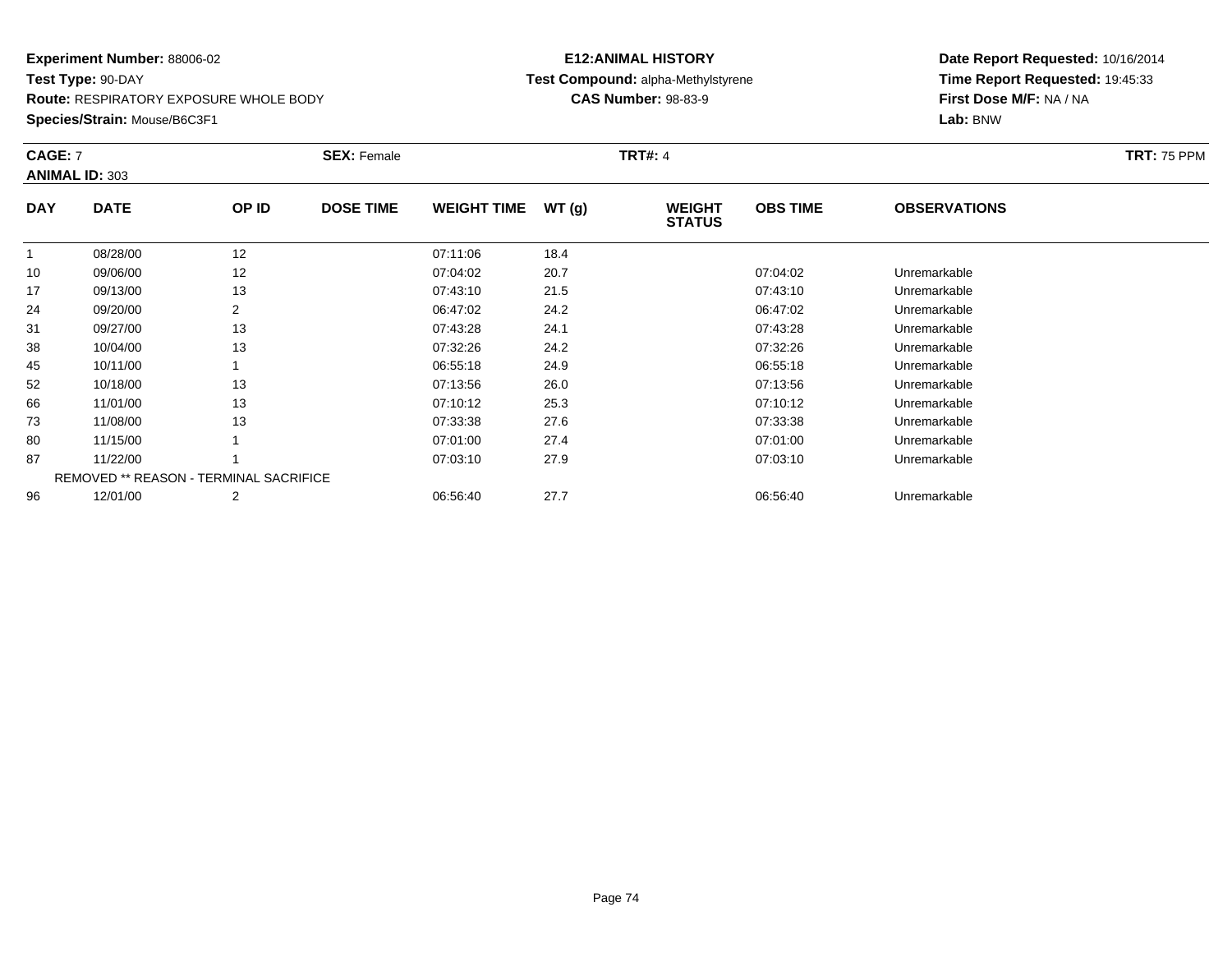**Species/Strain:** Mouse/B6C3F1

## **E12:ANIMAL HISTORY Test Compound:** alpha-Methylstyrene**CAS Number:** 98-83-9

| <b>CAGE: 7</b> | <b>ANIMAL ID: 304</b>                         |       | <b>SEX: Female</b> |                    |       | <b>TRT#: 4</b>                 |                 |                     | <b>TRT: 75 PPM</b> |
|----------------|-----------------------------------------------|-------|--------------------|--------------------|-------|--------------------------------|-----------------|---------------------|--------------------|
| <b>DAY</b>     | <b>DATE</b>                                   | OP ID | <b>DOSE TIME</b>   | <b>WEIGHT TIME</b> | WT(g) | <b>WEIGHT</b><br><b>STATUS</b> | <b>OBS TIME</b> | <b>OBSERVATIONS</b> |                    |
|                | 08/28/00                                      | 12    |                    | 07:11:06           | 18.5  |                                |                 |                     |                    |
| 10             | 09/06/00                                      | 12    |                    | 07:04:02           | 20.7  |                                | 07:04:02        | Unremarkable        |                    |
| 17             | 09/13/00                                      | 13    |                    | 07:43:10           | 21.7  |                                | 07:43:10        | Unremarkable        |                    |
| 24             | 09/20/00                                      | 2     |                    | 06:47:02           | 21.9  |                                | 06:47:02        | Unremarkable        |                    |
| 31             | 09/27/00                                      | 13    |                    | 07:43:28           | 21.6  |                                | 07:43:28        | Unremarkable        |                    |
| 38             | 10/04/00                                      | 13    |                    | 07:32:26           | 23.9  |                                | 07:32:26        | Unremarkable        |                    |
| 45             | 10/11/00                                      |       |                    | 06:55:18           | 24.4  |                                | 06:55:18        | Unremarkable        |                    |
| 52             | 10/18/00                                      | 13    |                    | 07:13:56           | 24.8  |                                | 07:13:56        | Unremarkable        |                    |
| 66             | 11/01/00                                      | 13    |                    | 07:10:12           | 26.6  |                                | 07:10:12        | Unremarkable        |                    |
| 73             | 11/08/00                                      | 13    |                    | 07:33:38           | 26.6  |                                | 07:33:38        | Unremarkable        |                    |
| 80             | 11/15/00                                      |       |                    | 07:01:00           | 27.0  |                                | 07:01:00        | Unremarkable        |                    |
| 87             | 11/22/00                                      |       |                    | 07:03:10           | 26.7  |                                | 07:03:10        | Unremarkable        |                    |
|                | <b>REMOVED ** REASON - TERMINAL SACRIFICE</b> |       |                    |                    |       |                                |                 |                     |                    |
| 96             | 12/01/00                                      | 2     |                    | 06:56:40           | 27.3  |                                | 06:56:40        | Unremarkable        |                    |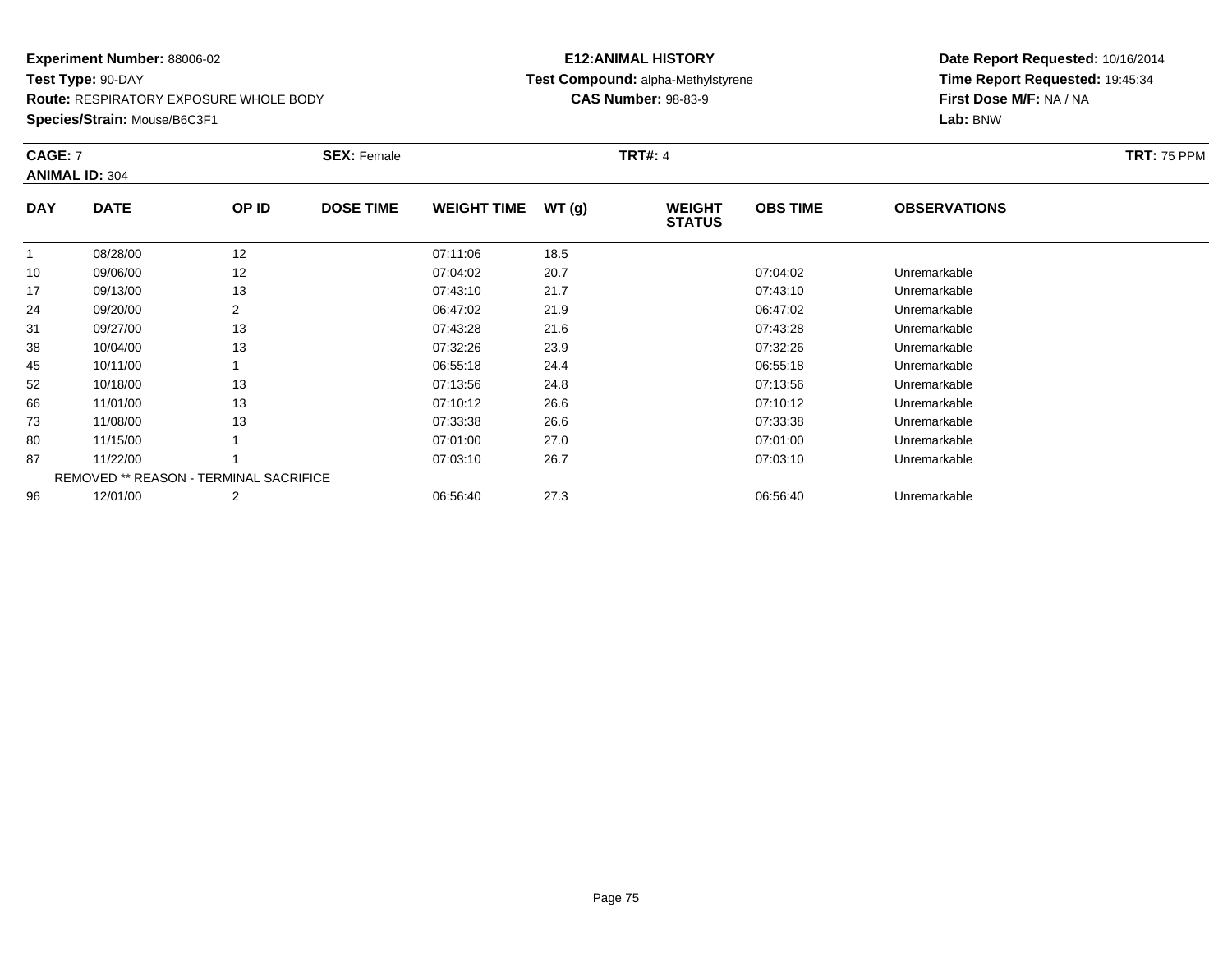**Route:** RESPIRATORY EXPOSURE WHOLE BODY

**Species/Strain:** Mouse/B6C3F1

## **E12:ANIMAL HISTORY Test Compound:** alpha-Methylstyrene**CAS Number:** 98-83-9

| <b>CAGE: 7</b> | <b>ANIMAL ID: 305</b>                         |       | <b>SEX: Female</b> |                    |       | <b>TRT#: 4</b>                 |                 |                     | <b>TRT: 75 PPM</b> |
|----------------|-----------------------------------------------|-------|--------------------|--------------------|-------|--------------------------------|-----------------|---------------------|--------------------|
| <b>DAY</b>     | <b>DATE</b>                                   | OP ID | <b>DOSE TIME</b>   | <b>WEIGHT TIME</b> | WT(g) | <b>WEIGHT</b><br><b>STATUS</b> | <b>OBS TIME</b> | <b>OBSERVATIONS</b> |                    |
|                | 08/28/00                                      | 12    |                    | 07:11:06           | 20.3  |                                |                 |                     |                    |
| 10             | 09/06/00                                      | 12    |                    | 07:04:02           | 20.8  |                                | 07:04:02        | Unremarkable        |                    |
| 17             | 09/13/00                                      | 13    |                    | 07:43:10           | 24.0  |                                | 07:43:10        | Unremarkable        |                    |
| 24             | 09/20/00                                      | 2     |                    | 06:47:02           | 24.6  |                                | 06:47:02        | Unremarkable        |                    |
| 31             | 09/27/00                                      | 13    |                    | 07:43:28           | 25.1  |                                | 07:43:28        | Unremarkable        |                    |
| 38             | 10/04/00                                      | 13    |                    | 07:32:26           | 25.1  |                                | 07:32:26        | Unremarkable        |                    |
| 45             | 10/11/00                                      |       |                    | 06:55:18           | 27.0  |                                | 06:55:18        | Unremarkable        |                    |
| 52             | 10/18/00                                      | 13    |                    | 07:13:56           | 27.2  |                                | 07:13:56        | Unremarkable        |                    |
| 66             | 11/01/00                                      | 13    |                    | 07:10:12           | 27.2  |                                | 07:10:12        | Unremarkable        |                    |
| 73             | 11/08/00                                      | 13    |                    | 07:33:38           | 28.5  |                                | 07:33:38        | Unremarkable        |                    |
| 80             | 11/15/00                                      |       |                    | 07:01:00           | 28.6  |                                | 07:01:00        | Unremarkable        |                    |
| 87             | 11/22/00                                      |       |                    | 07:03:10           | 29.0  |                                | 07:03:10        | Unremarkable        |                    |
|                | <b>REMOVED ** REASON - TERMINAL SACRIFICE</b> |       |                    |                    |       |                                |                 |                     |                    |
| 96             | 12/01/00                                      | 2     |                    | 06:56:40           | 28.5  |                                | 06:56:40        | Unremarkable        |                    |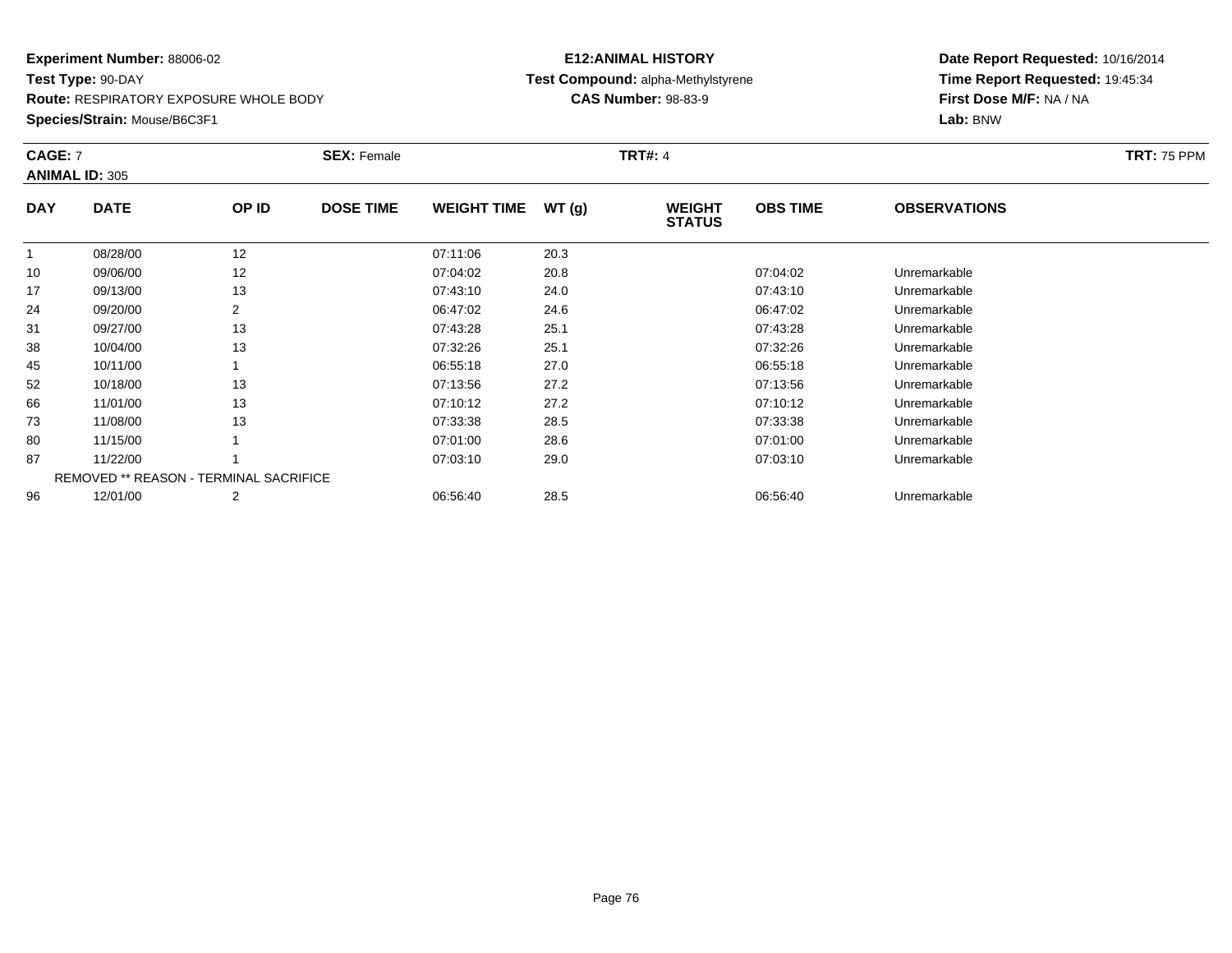**Species/Strain:** Mouse/B6C3F1

# **E12:ANIMAL HISTORYTest Compound:** alpha-Methylstyrene

**CAS Number:** 98-83-9

| CAGE: 8    |                                               |                | <b>SEX: Female</b> |                    |       | <b>TRT#: 4</b>                 |                 |                     | <b>TRT: 75 PPM</b> |
|------------|-----------------------------------------------|----------------|--------------------|--------------------|-------|--------------------------------|-----------------|---------------------|--------------------|
|            | <b>ANIMAL ID: 306</b>                         |                |                    |                    |       |                                |                 |                     |                    |
| <b>DAY</b> | <b>DATE</b>                                   | OP ID          | <b>DOSE TIME</b>   | <b>WEIGHT TIME</b> | WT(g) | <b>WEIGHT</b><br><b>STATUS</b> | <b>OBS TIME</b> | <b>OBSERVATIONS</b> |                    |
|            | 08/28/00                                      | 12             |                    | 07:12:42           | 16.1  |                                |                 |                     |                    |
| 10         | 09/06/00                                      | 12             |                    | 07:05:26           | 21.2  |                                | 07:05:26        | Unremarkable        |                    |
| 17         | 09/13/00                                      | 13             |                    | 07:44:04           | 22.3  |                                | 07:44:04        | Unremarkable        |                    |
| 24         | 09/20/00                                      | 2              |                    | 06:47:58           | 21.8  |                                | 06:47:58        | Unremarkable        |                    |
| 31         | 09/27/00                                      | 13             |                    | 07:44:42           | 22.2  |                                | 07:44:42        | Unremarkable        |                    |
| 38         | 10/04/00                                      | 13             |                    | 07:33:36           | 24.5  |                                | 07:33:36        | Unremarkable        |                    |
| 45         | 10/11/00                                      |                |                    | 06:56:48           | 23.8  |                                | 06:56:48        | Unremarkable        |                    |
| 52         | 10/18/00                                      | 13             |                    | 07:15:58           | 24.4  |                                | 07:15:58        | Unremarkable        |                    |
| 66         | 11/01/00                                      | 13             |                    | 07:11:04           | 25.9  |                                | 07:11:04        | Unremarkable        |                    |
| 73         | 11/08/00                                      | 13             |                    | 07:35:42           | 25.9  |                                | 07:35:42        | Unremarkable        |                    |
| 80         | 11/15/00                                      |                |                    | 07:01:54           | 26.2  |                                | 07:01:54        | Unremarkable        |                    |
| 87         | 11/22/00                                      |                |                    | 07:03:54           | 26.1  |                                | 07:03:54        | Unremarkable        |                    |
|            | <b>REMOVED ** REASON - TERMINAL SACRIFICE</b> |                |                    |                    |       |                                |                 |                     |                    |
| 96         | 12/01/00                                      | $\overline{2}$ |                    | 06:58:12           | 27.4  |                                | 06:58:12        | Unremarkable        |                    |
|            |                                               |                |                    |                    |       |                                |                 |                     |                    |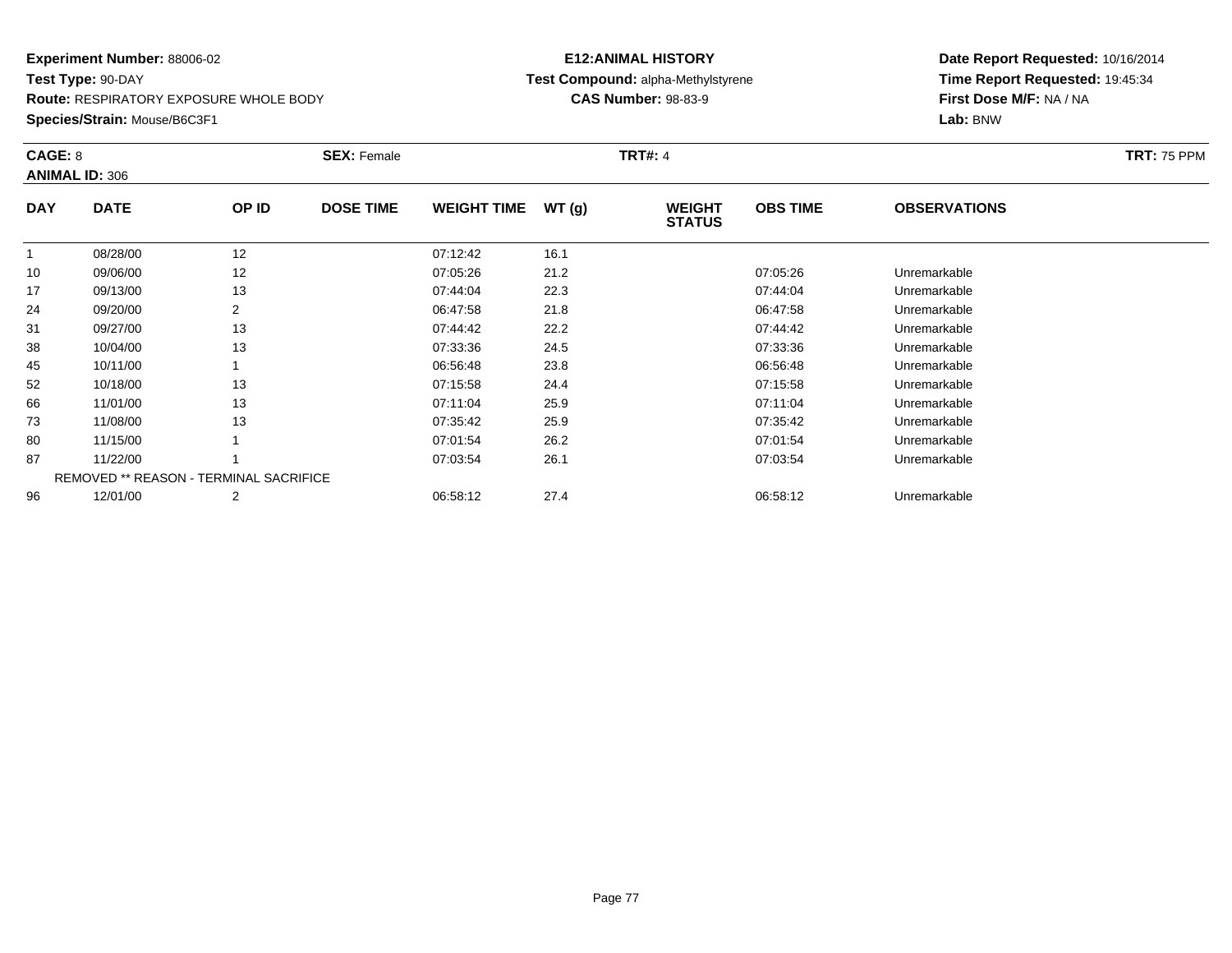**Species/Strain:** Mouse/B6C3F1

## **E12:ANIMAL HISTORY Test Compound:** alpha-Methylstyrene**CAS Number:** 98-83-9

| CAGE: 8    | <b>ANIMAL ID: 307</b>                         |       | <b>SEX: Female</b> |                    |       | <b>TRT#: 4</b>                 |                 |                     | <b>TRT: 75 PPM</b> |
|------------|-----------------------------------------------|-------|--------------------|--------------------|-------|--------------------------------|-----------------|---------------------|--------------------|
| <b>DAY</b> | <b>DATE</b>                                   | OP ID | <b>DOSE TIME</b>   | <b>WEIGHT TIME</b> | WT(g) | <b>WEIGHT</b><br><b>STATUS</b> | <b>OBS TIME</b> | <b>OBSERVATIONS</b> |                    |
| 1          | 08/28/00                                      | 12    |                    | 07:12:42           | 19.7  |                                |                 |                     |                    |
| 10         | 09/06/00                                      | 12    |                    | 07:05:26           | 21.6  |                                | 07:05:26        | Unremarkable        |                    |
| 17         | 09/13/00                                      | 13    |                    | 07:44:04           | 22.7  |                                | 07:44:04        | Unremarkable        |                    |
| 24         | 09/20/00                                      | 2     |                    | 06:47:58           | 23.3  |                                | 06:47:58        | Unremarkable        |                    |
| 31         | 09/27/00                                      | 13    |                    | 07:44:42           | 25.3  |                                | 07:44:42        | Unremarkable        |                    |
| 38         | 10/04/00                                      | 13    |                    | 07:33:36           | 26.6  |                                | 07:33:36        | Unremarkable        |                    |
| 45         | 10/11/00                                      |       |                    | 06:56:48           | 26.5  |                                | 06:56:48        | Unremarkable        |                    |
| 52         | 10/18/00                                      | 13    |                    | 07:15:58           | 28.5  |                                | 07:15:58        | Unremarkable        |                    |
| 66         | 11/01/00                                      | 13    |                    | 07:11:04           | 29.8  |                                | 07:11:04        | Unremarkable        |                    |
| 73         | 11/08/00                                      | 13    |                    | 07:35:42           | 29.9  |                                | 07:35:42        | Unremarkable        |                    |
| 80         | 11/15/00                                      |       |                    | 07:01:54           | 30.8  |                                | 07:01:54        | Unremarkable        |                    |
| 87         | 11/22/00                                      |       |                    | 07:03:54           | 32.9  |                                | 07:03:54        | Unremarkable        |                    |
|            | <b>REMOVED ** REASON - TERMINAL SACRIFICE</b> |       |                    |                    |       |                                |                 |                     |                    |
| 96         | 12/01/00                                      | 2     |                    | 06:58:12           | 32.6  |                                | 06:58:12        | Unremarkable        |                    |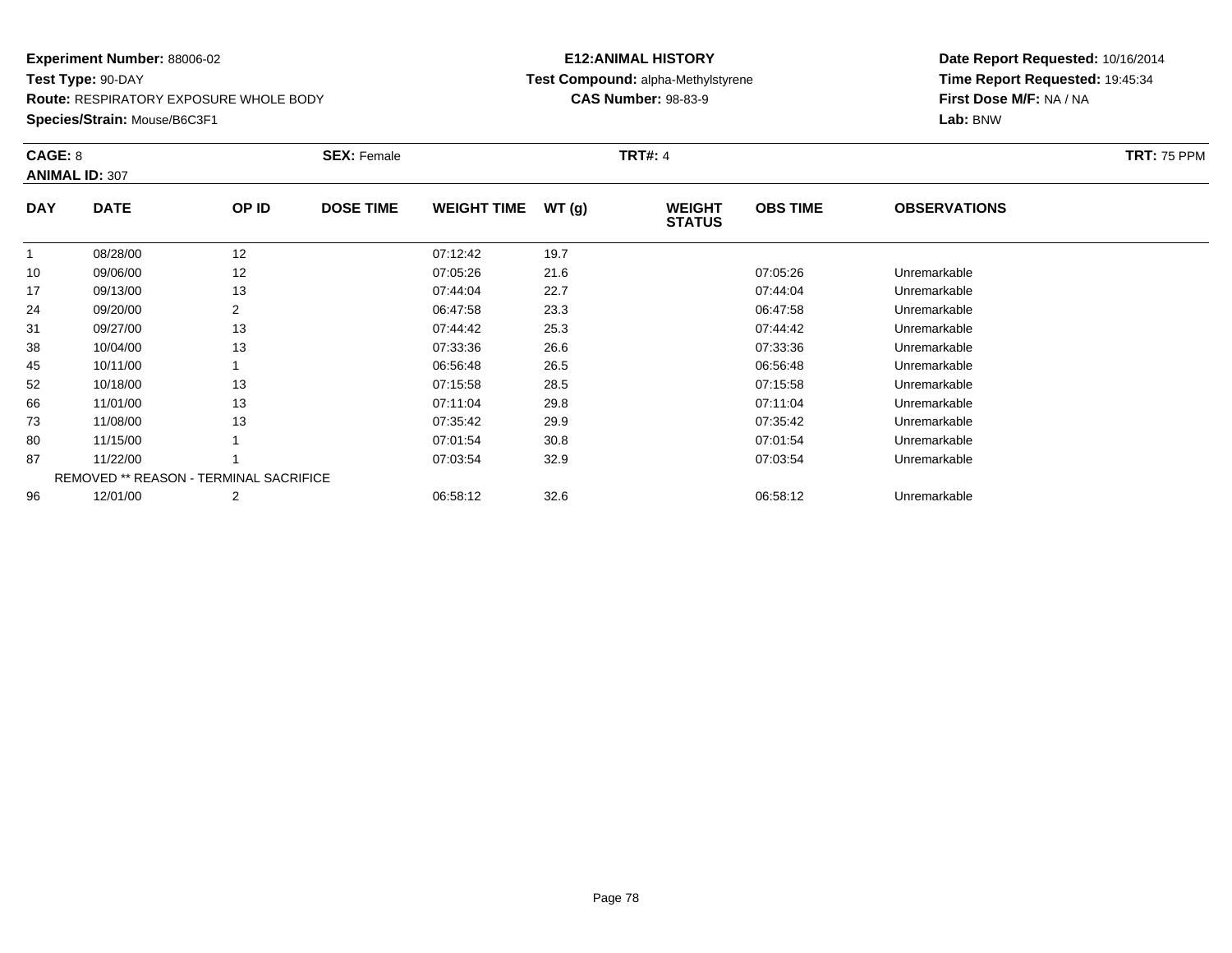**Species/Strain:** Mouse/B6C3F1

# **E12:ANIMAL HISTORYTest Compound:** alpha-Methylstyrene

**CAS Number:** 98-83-9

| CAGE: 8    |                                               |                | <b>SEX: Female</b> |                    |       | <b>TRT#: 4</b>                 |                 |                     | <b>TRT: 75 PPM</b> |
|------------|-----------------------------------------------|----------------|--------------------|--------------------|-------|--------------------------------|-----------------|---------------------|--------------------|
|            | <b>ANIMAL ID: 308</b>                         |                |                    |                    |       |                                |                 |                     |                    |
| <b>DAY</b> | <b>DATE</b>                                   | OP ID          | <b>DOSE TIME</b>   | <b>WEIGHT TIME</b> | WT(g) | <b>WEIGHT</b><br><b>STATUS</b> | <b>OBS TIME</b> | <b>OBSERVATIONS</b> |                    |
|            | 08/28/00                                      | 12             |                    | 07:12:42           | 19.5  |                                |                 |                     |                    |
| 10         | 09/06/00                                      | 12             |                    | 07:05:26           | 21.0  |                                | 07:05:26        | Unremarkable        |                    |
| 17         | 09/13/00                                      | 13             |                    | 07:44:04           | 22.7  |                                | 07:44:04        | Unremarkable        |                    |
| 24         | 09/20/00                                      | 2              |                    | 06:47:58           | 23.5  |                                | 06:47:58        | Unremarkable        |                    |
| 31         | 09/27/00                                      | 13             |                    | 07:44:42           | 25.8  |                                | 07:44:42        | Unremarkable        |                    |
| 38         | 10/04/00                                      | 13             |                    | 07:33:36           | 25.6  |                                | 07:33:36        | Unremarkable        |                    |
| 45         | 10/11/00                                      |                |                    | 06:56:48           | 25.9  |                                | 06:56:48        | Unremarkable        |                    |
| 52         | 10/18/00                                      | 13             |                    | 07:15:58           | 26.2  |                                | 07:15:58        | Unremarkable        |                    |
| 66         | 11/01/00                                      | 13             |                    | 07:11:04           | 28.6  |                                | 07:11:04        | Unremarkable        |                    |
| 73         | 11/08/00                                      | 13             |                    | 07:35:42           | 27.6  |                                | 07:35:42        | Unremarkable        |                    |
| 80         | 11/15/00                                      |                |                    | 07:01:54           | 27.6  |                                | 07:01:54        | Unremarkable        |                    |
| 87         | 11/22/00                                      |                |                    | 07:03:54           | 29.1  |                                | 07:03:54        | Unremarkable        |                    |
|            | <b>REMOVED ** REASON - TERMINAL SACRIFICE</b> |                |                    |                    |       |                                |                 |                     |                    |
| 96         | 12/01/00                                      | $\overline{2}$ |                    | 06:58:12           | 28.2  |                                | 06:58:12        | Unremarkable        |                    |
|            |                                               |                |                    |                    |       |                                |                 |                     |                    |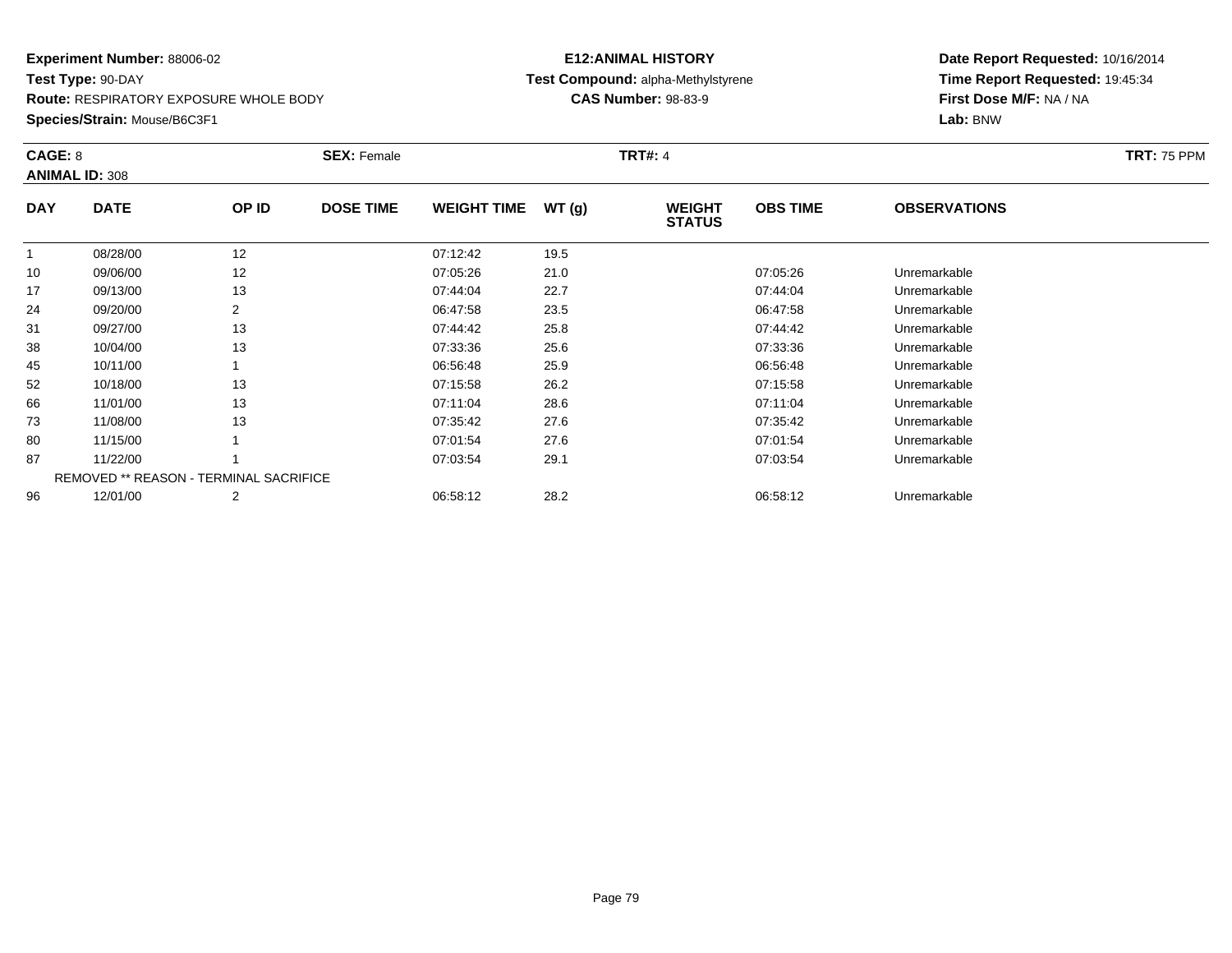**Species/Strain:** Mouse/B6C3F1

# **E12:ANIMAL HISTORYTest Compound:** alpha-Methylstyrene

**CAS Number:** 98-83-9

| CAGE: 8      | <b>ANIMAL ID: 309</b>                         |       | <b>SEX: Female</b> |                    |       | <b>TRT#: 4</b>                 |                 |                     | <b>TRT: 75 PPM</b> |
|--------------|-----------------------------------------------|-------|--------------------|--------------------|-------|--------------------------------|-----------------|---------------------|--------------------|
| <b>DAY</b>   | <b>DATE</b>                                   | OP ID | <b>DOSE TIME</b>   | <b>WEIGHT TIME</b> | WT(g) | <b>WEIGHT</b><br><b>STATUS</b> | <b>OBS TIME</b> | <b>OBSERVATIONS</b> |                    |
| $\mathbf{1}$ | 08/28/00                                      | 12    |                    | 07:12:42           | 19.2  |                                |                 |                     |                    |
| 10           | 09/06/00                                      | 12    |                    | 07:05:26           | 20.6  |                                | 07:05:26        | Unremarkable        |                    |
| 17           | 09/13/00                                      | 13    |                    | 07:44:04           | 22.5  |                                | 07:44:04        | Unremarkable        |                    |
| 24           | 09/20/00                                      | 2     |                    | 06:47:58           | 24.7  |                                | 06:47:58        | Unremarkable        |                    |
| 31           | 09/27/00                                      | 13    |                    | 07:44:42           | 24.5  |                                | 07:44:42        | Unremarkable        |                    |
| 38           | 10/04/00                                      | 13    |                    | 07:33:36           | 25.5  |                                | 07:33:36        | Unremarkable        |                    |
| 45           | 10/11/00                                      |       |                    | 06:56:48           | 25.5  |                                | 06:56:48        | Unremarkable        |                    |
| 52           | 10/18/00                                      | 13    |                    | 07:15:58           | 27.5  |                                | 07:15:58        | Unremarkable        |                    |
| 66           | 11/01/00                                      | 13    |                    | 07:11:04           | 27.3  |                                | 07:11:04        | Unremarkable        |                    |
| 73           | 11/08/00                                      | 13    |                    | 07:35:42           | 26.9  |                                | 07:35:42        | Unremarkable        |                    |
| 80           | 11/15/00                                      |       |                    | 07:01:54           | 28.9  |                                | 07:01:54        | Unremarkable        |                    |
| 87           | 11/22/00                                      |       |                    | 07:03:54           | 28.8  |                                | 07:03:54        | Unremarkable        |                    |
|              | <b>REMOVED ** REASON - TERMINAL SACRIFICE</b> |       |                    |                    |       |                                |                 |                     |                    |
| 96           | 12/01/00                                      | 2     |                    | 06:58:12           | 30.3  |                                | 06:58:12        | Unremarkable        |                    |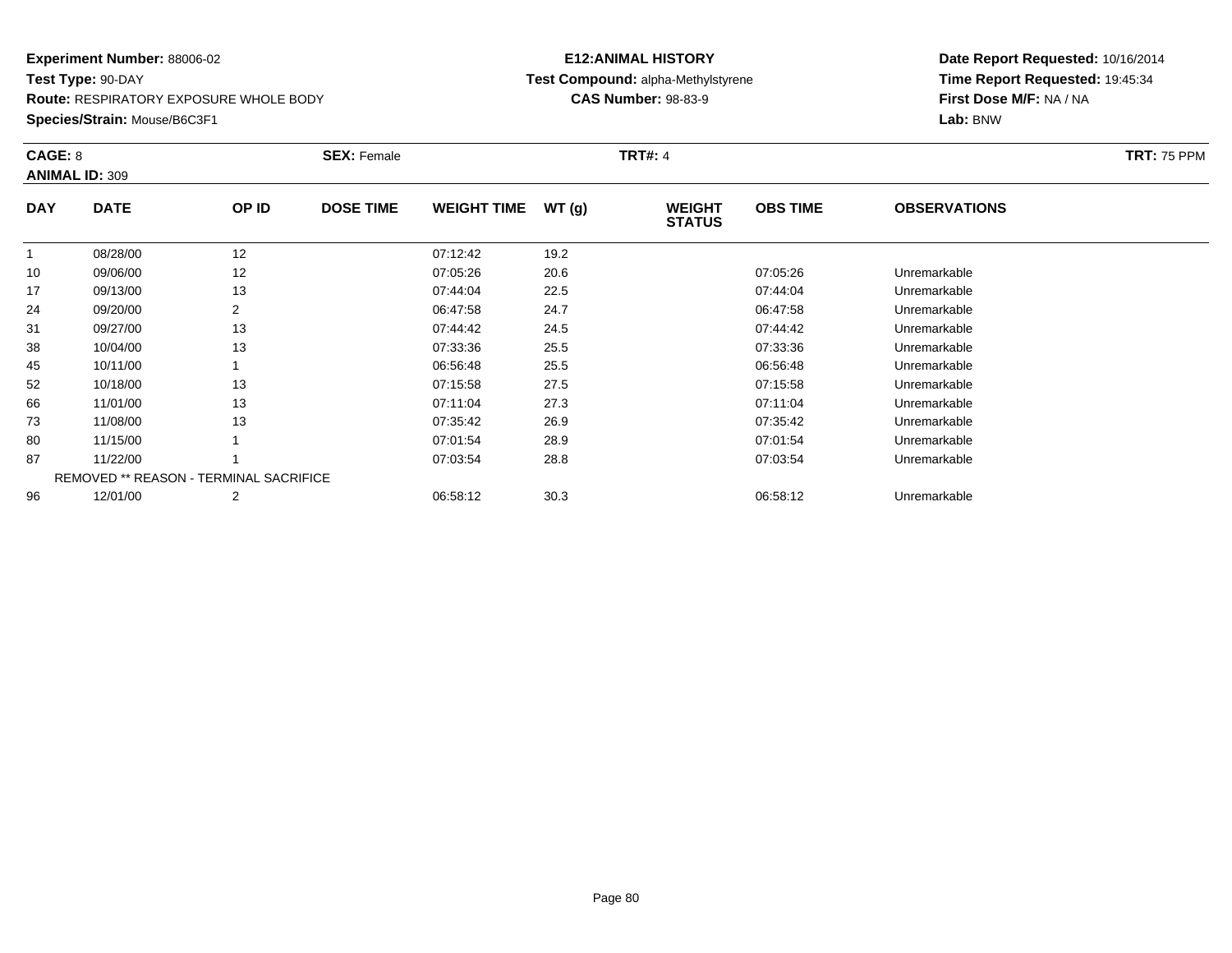**Species/Strain:** Mouse/B6C3F1

## **E12:ANIMAL HISTORY Test Compound:** alpha-Methylstyrene**CAS Number:** 98-83-9

| CAGE: 8    | <b>ANIMAL ID: 310</b>                         |       | <b>SEX: Female</b> |                    |       | <b>TRT#: 4</b>                 |                 |                     | <b>TRT: 75 PPM</b> |
|------------|-----------------------------------------------|-------|--------------------|--------------------|-------|--------------------------------|-----------------|---------------------|--------------------|
| <b>DAY</b> | <b>DATE</b>                                   | OP ID | <b>DOSE TIME</b>   | <b>WEIGHT TIME</b> | WT(g) | <b>WEIGHT</b><br><b>STATUS</b> | <b>OBS TIME</b> | <b>OBSERVATIONS</b> |                    |
| 1          | 08/28/00                                      | 12    |                    | 07:12:42           | 18.3  |                                |                 |                     |                    |
| 10         | 09/06/00                                      | 12    |                    | 07:05:26           | 19.4  |                                | 07:05:26        | Unremarkable        |                    |
| 17         | 09/13/00                                      | 13    |                    | 07:44:04           | 21.1  |                                | 07:44:04        | Unremarkable        |                    |
| 24         | 09/20/00                                      | 2     |                    | 06:47:58           | 22.9  |                                | 06:47:58        | Unremarkable        |                    |
| 31         | 09/27/00                                      | 13    |                    | 07:44:42           | 23.1  |                                | 07:44:42        | Unremarkable        |                    |
| 38         | 10/04/00                                      | 13    |                    | 07:33:36           | 22.8  |                                | 07:33:36        | Unremarkable        |                    |
| 45         | 10/11/00                                      |       |                    | 06:56:48           | 25.2  |                                | 06:56:48        | Unremarkable        |                    |
| 52         | 10/18/00                                      | 13    |                    | 07:15:58           | 25.9  |                                | 07:15:58        | Unremarkable        |                    |
| 66         | 11/01/00                                      | 13    |                    | 07:11:04           | 25.3  |                                | 07:11:04        | Unremarkable        |                    |
| 73         | 11/08/00                                      | 13    |                    | 07:35:42           | 27.9  |                                | 07:35:42        | Unremarkable        |                    |
| 80         | 11/15/00                                      |       |                    | 07:01:54           | 28.3  |                                | 07:01:54        | Unremarkable        |                    |
| 87         | 11/22/00                                      |       |                    | 07:03:54           | 28.5  |                                | 07:03:54        | Unremarkable        |                    |
|            | <b>REMOVED ** REASON - TERMINAL SACRIFICE</b> |       |                    |                    |       |                                |                 |                     |                    |
| 96         | 12/01/00                                      | 2     |                    | 06:58:12           | 27.5  |                                | 06:58:12        | Unremarkable        |                    |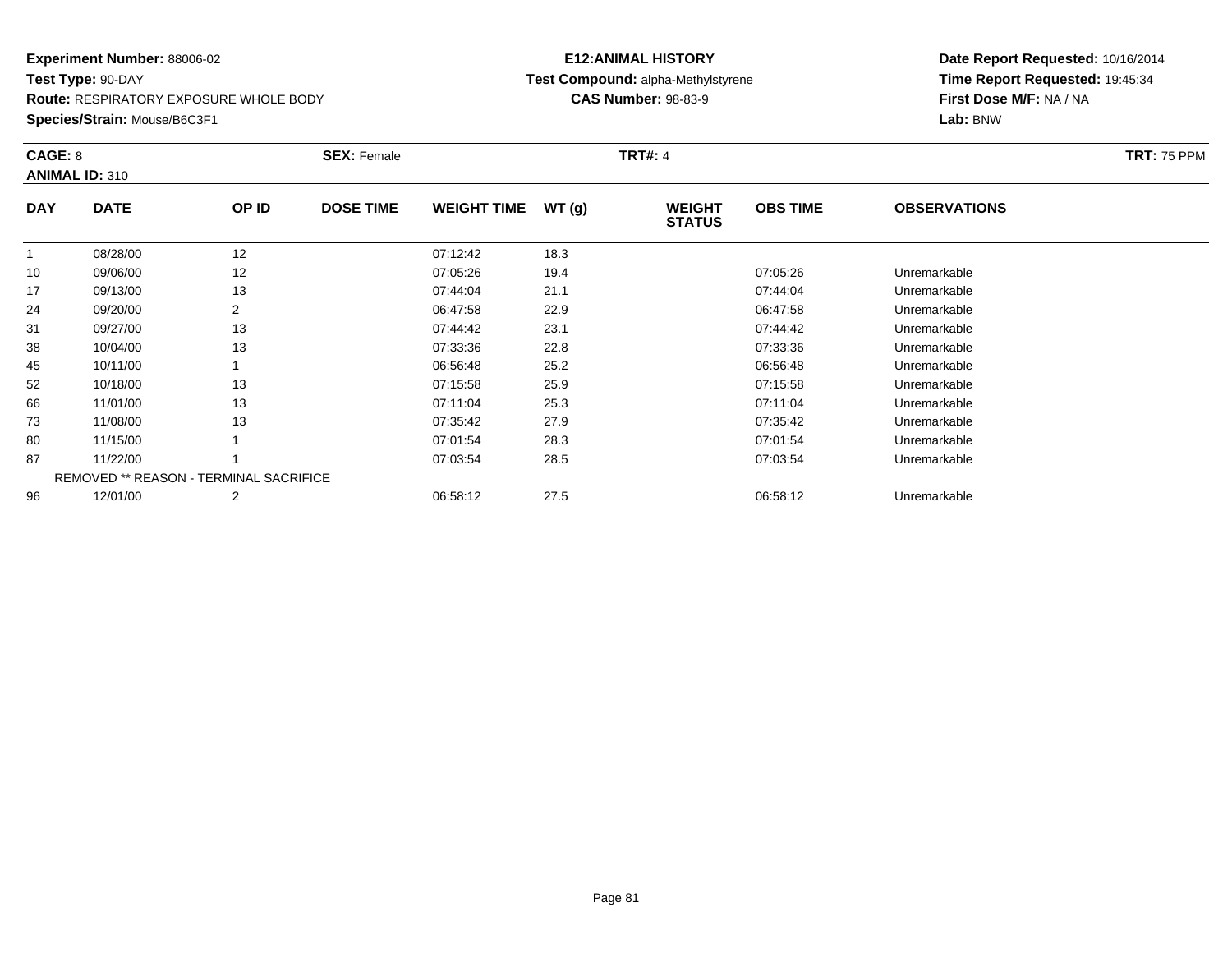**Route:** RESPIRATORY EXPOSURE WHOLE BODY

**Species/Strain:** Mouse/B6C3F1

## **E12:ANIMAL HISTORY Test Compound:** alpha-Methylstyrene**CAS Number:** 98-83-9

| <b>CAGE: 11</b> | <b>ANIMAL ID: 501</b> |                                               | <b>SEX: Female</b> |                    |       | <b>TRT#: 6</b>                 |                 |                     | <b>TRT: 150 PPM</b> |
|-----------------|-----------------------|-----------------------------------------------|--------------------|--------------------|-------|--------------------------------|-----------------|---------------------|---------------------|
| <b>DAY</b>      | <b>DATE</b>           | OP ID                                         | <b>DOSE TIME</b>   | <b>WEIGHT TIME</b> | WT(g) | <b>WEIGHT</b><br><b>STATUS</b> | <b>OBS TIME</b> | <b>OBSERVATIONS</b> |                     |
|                 | 08/28/00              | 12                                            |                    | 07:26:28           | 18.9  |                                |                 |                     |                     |
| 10              | 09/06/00              | 12                                            |                    | 07:22:02           | 21.1  |                                | 07:22:02        | Unremarkable        |                     |
| 17              | 09/13/00              | 13                                            |                    | 08:03:00           | 22.0  |                                | 08:03:00        | Unremarkable        |                     |
| 24              | 09/20/00              | 2                                             |                    | 07:02:28           | 22.7  |                                | 07:02:28        | Unremarkable        |                     |
| 31              | 09/27/00              | 13                                            |                    | 07:59:46           | 25.4  |                                | 07:59:46        | Unremarkable        |                     |
| 38              | 10/04/00              | 13                                            |                    | 07:42:02           | 26.3  |                                | 07:42:02        | Unremarkable        |                     |
| 45              | 10/11/00              |                                               |                    | 07:16:14           | 25.7  |                                | 07:16:14        | Unremarkable        |                     |
| 52              | 10/18/00              | 13                                            |                    | 07:43:04           | 27.3  |                                | 07:43:04        | Unremarkable        |                     |
| 66              | 11/01/00              | 13                                            |                    | 07:26:16           | 27.9  |                                | 07:26:16        | Unremarkable        |                     |
| 73              | 11/08/00              | 13                                            |                    | 07:51:02           | 27.4  |                                | 07:51:02        | Unremarkable        |                     |
| 80              | 11/15/00              |                                               |                    | 07:16:30           | 29.3  |                                | 07:16:30        | Unremarkable        |                     |
| 87              | 11/22/00              |                                               |                    | 07:16:04           | 28.9  |                                | 07:16:04        | Unremarkable        |                     |
|                 |                       | <b>REMOVED ** REASON - TERMINAL SACRIFICE</b> |                    |                    |       |                                |                 |                     |                     |
| 96              | 12/01/00              | 2                                             |                    | 07:00:56           | 29.6  |                                | 07:00:56        | Unremarkable        |                     |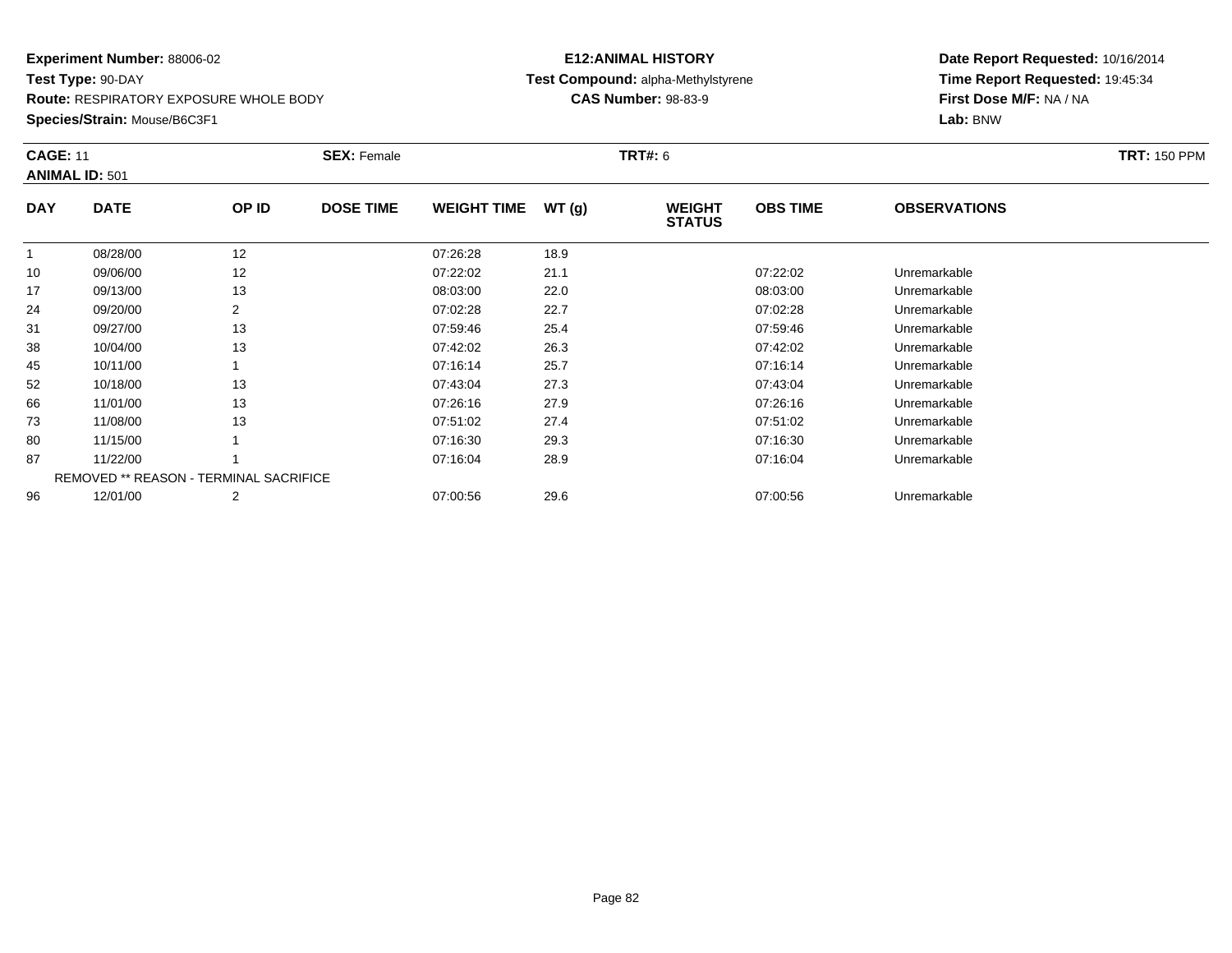**Route:** RESPIRATORY EXPOSURE WHOLE BODY

**Species/Strain:** Mouse/B6C3F1

## **E12:ANIMAL HISTORY Test Compound:** alpha-Methylstyrene**CAS Number:** 98-83-9

| <b>CAGE: 11</b> | <b>ANIMAL ID: 502</b>                         |                | <b>SEX: Female</b> |                    |       | <b>TRT#: 6</b>                 |                 |                     | <b>TRT: 150 PPM</b> |
|-----------------|-----------------------------------------------|----------------|--------------------|--------------------|-------|--------------------------------|-----------------|---------------------|---------------------|
| <b>DAY</b>      | <b>DATE</b>                                   | OP ID          | <b>DOSE TIME</b>   | <b>WEIGHT TIME</b> | WT(g) | <b>WEIGHT</b><br><b>STATUS</b> | <b>OBS TIME</b> | <b>OBSERVATIONS</b> |                     |
|                 | 08/28/00                                      | 12             |                    | 07:26:28           | 19.8  |                                |                 |                     |                     |
| 10              | 09/06/00                                      | 12             |                    | 07:22:02           | 21.3  |                                | 07:22:02        | Unremarkable        |                     |
| 17              | 09/13/00                                      | 13             |                    | 08:03:00           | 22.5  |                                | 08:03:00        | Unremarkable        |                     |
| 24              | 09/20/00                                      |                |                    | 07:02:28           | 23.1  |                                | 07:02:28        | Unremarkable        |                     |
| 31              | 09/27/00                                      | 13             |                    | 07:59:46           | 25.4  |                                | 07:59:46        | Unremarkable        |                     |
| 38              | 10/04/00                                      | 13             |                    | 07:42:02           | 26.6  |                                | 07:42:02        | Unremarkable        |                     |
| 45              | 10/11/00                                      |                |                    | 07:16:14           | 26.1  |                                | 07:16:14        | Unremarkable        |                     |
| 52              | 10/18/00                                      | 13             |                    | 07:43:04           | 26.2  |                                | 07:43:04        | Unremarkable        |                     |
| 66              | 11/01/00                                      | 13             |                    | 07:26:16           | 27.7  |                                | 07:26:16        | Unremarkable        |                     |
| 73              | 11/08/00                                      | 13             |                    | 07:51:02           | 27.3  |                                | 07:51:02        | Unremarkable        |                     |
| 80              | 11/15/00                                      |                |                    | 07:16:30           | 27.3  |                                | 07:16:30        | Unremarkable        |                     |
| 87              | 11/22/00                                      |                |                    | 07:16:04           | 29.3  |                                | 07:16:04        | Unremarkable        |                     |
|                 | <b>REMOVED ** REASON - TERMINAL SACRIFICE</b> |                |                    |                    |       |                                |                 |                     |                     |
| 96              | 12/01/00                                      | $\overline{2}$ |                    | 07:00:56           | 29.0  |                                | 07:00:56        | Unremarkable        |                     |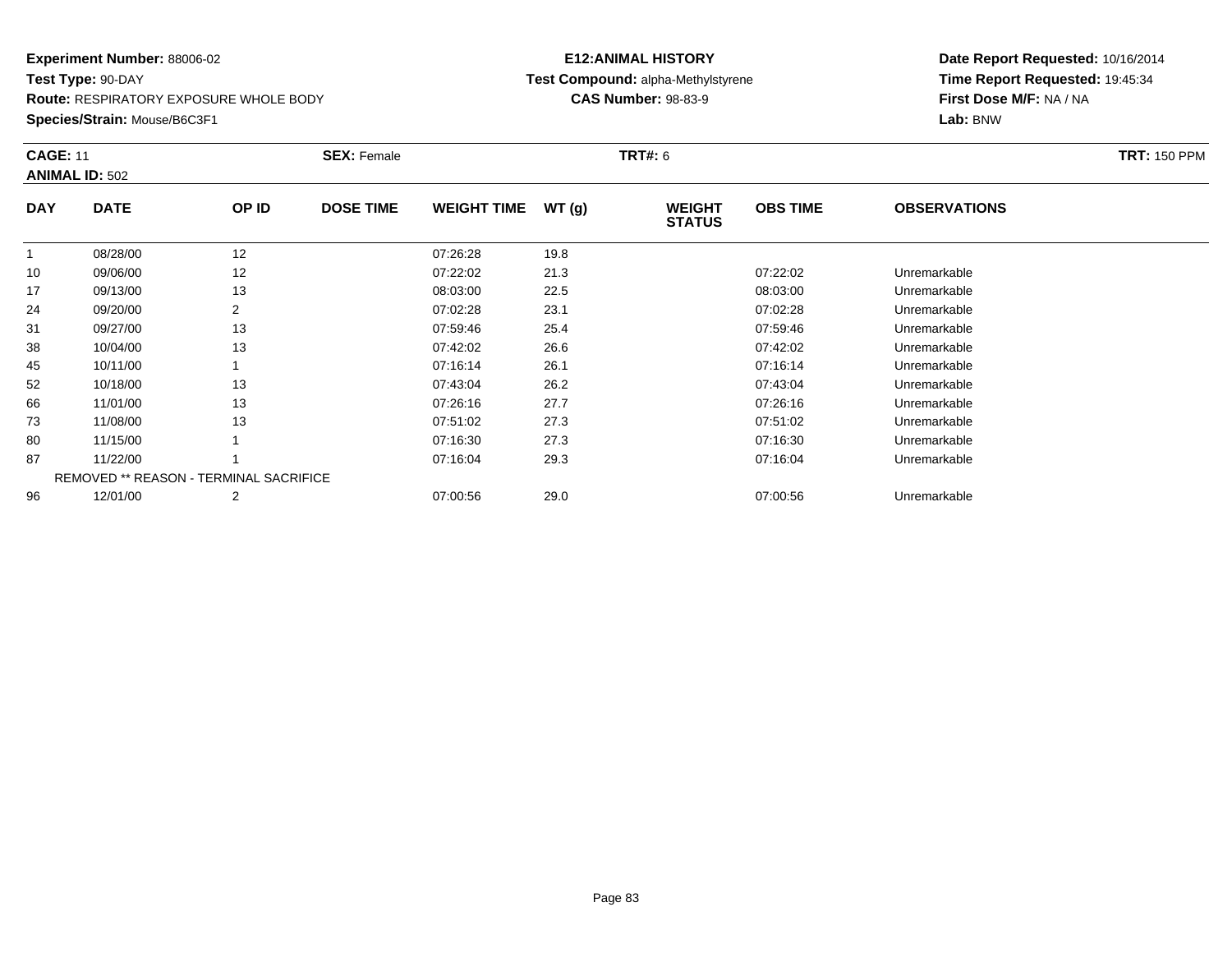**Route:** RESPIRATORY EXPOSURE WHOLE BODY

**Species/Strain:** Mouse/B6C3F1

## **E12:ANIMAL HISTORY Test Compound:** alpha-Methylstyrene**CAS Number:** 98-83-9

| <b>CAGE: 11</b> | <b>ANIMAL ID: 503</b>                         |       | <b>SEX: Female</b> |                    |       | <b>TRT#: 6</b>                 |                 |                     | <b>TRT: 150 PPM</b> |
|-----------------|-----------------------------------------------|-------|--------------------|--------------------|-------|--------------------------------|-----------------|---------------------|---------------------|
| <b>DAY</b>      | <b>DATE</b>                                   | OP ID | <b>DOSE TIME</b>   | <b>WEIGHT TIME</b> | WT(g) | <b>WEIGHT</b><br><b>STATUS</b> | <b>OBS TIME</b> | <b>OBSERVATIONS</b> |                     |
|                 | 08/28/00                                      | 12    |                    | 07:26:28           | 18.7  |                                |                 |                     |                     |
| 10              | 09/06/00                                      | 12    |                    | 07:22:02           | 20.3  |                                | 07:22:02        | Unremarkable        |                     |
| 17              | 09/13/00                                      | 13    |                    | 08:03:00           | 21.3  |                                | 08:03:00        | Unremarkable        |                     |
| 24              | 09/20/00                                      | 2     |                    | 07:02:28           | 23.3  |                                | 07:02:28        | Unremarkable        |                     |
| 31              | 09/27/00                                      | 13    |                    | 07:59:46           | 25.7  |                                | 07:59:46        | Unremarkable        |                     |
| 38              | 10/04/00                                      | 13    |                    | 07:42:02           | 25.3  |                                | 07:42:02        | Unremarkable        |                     |
| 45              | 10/11/00                                      |       |                    | 07:16:14           | 24.7  |                                | 07:16:14        | Unremarkable        |                     |
| 52              | 10/18/00                                      | 13    |                    | 07:43:04           | 26.4  |                                | 07:43:04        | Unremarkable        |                     |
| 66              | 11/01/00                                      | 13    |                    | 07:26:16           | 29.0  |                                | 07:26:16        | Unremarkable        |                     |
| 73              | 11/08/00                                      | 13    |                    | 07:51:02           | 28.5  |                                | 07:51:02        | Unremarkable        |                     |
| 80              | 11/15/00                                      |       |                    | 07:16:30           | 31.7  |                                | 07:16:30        | Unremarkable        |                     |
| 87              | 11/22/00                                      |       |                    | 07:16:04           | 31.6  |                                | 07:16:04        | Unremarkable        |                     |
|                 | <b>REMOVED ** REASON - TERMINAL SACRIFICE</b> |       |                    |                    |       |                                |                 |                     |                     |
| 96              | 12/01/00                                      | 2     |                    | 07:00:56           | 34.8  |                                | 07:00:56        | Unremarkable        |                     |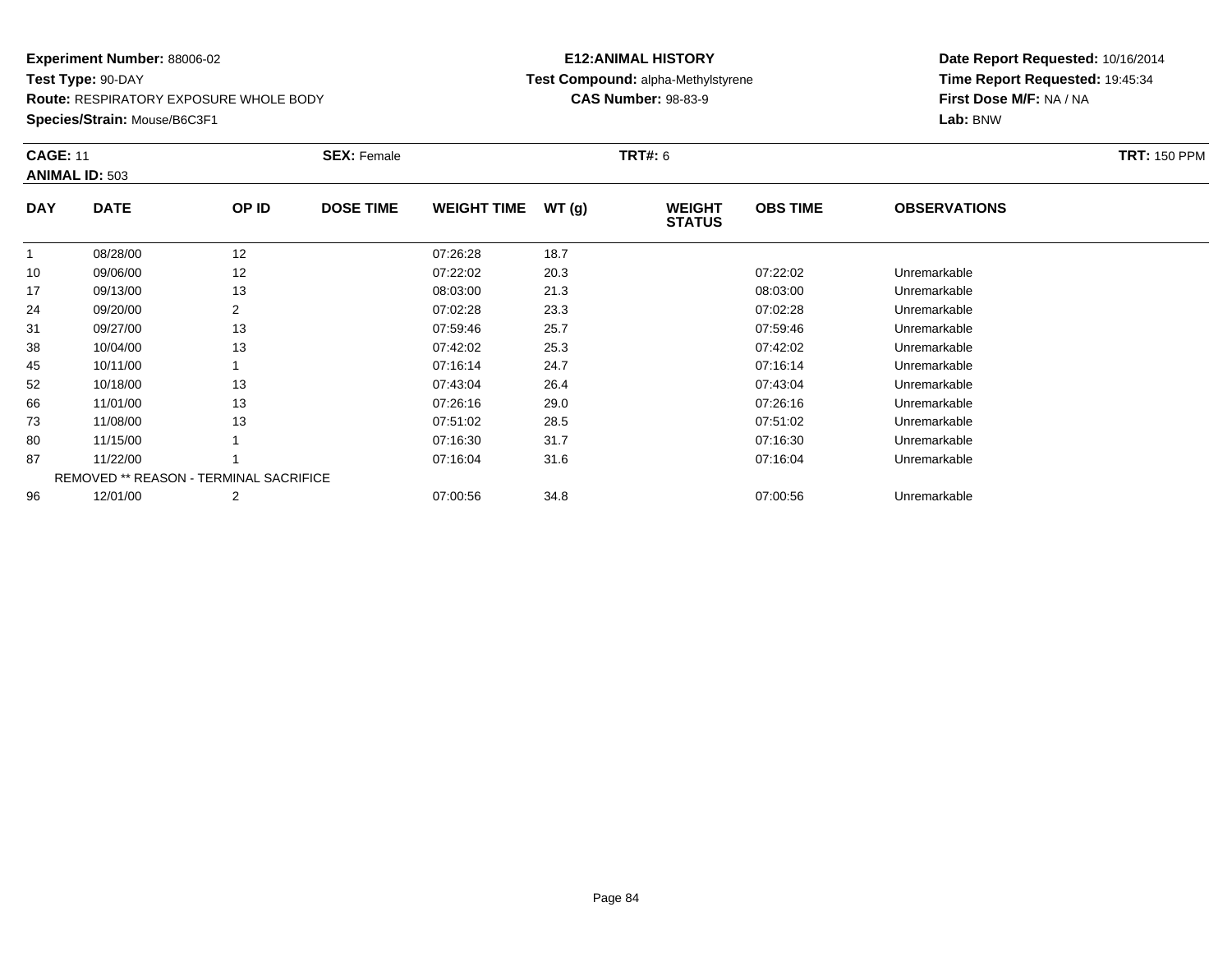**Route:** RESPIRATORY EXPOSURE WHOLE BODY

**Species/Strain:** Mouse/B6C3F1

## **E12:ANIMAL HISTORY Test Compound:** alpha-Methylstyrene**CAS Number:** 98-83-9

| <b>CAGE: 11</b> | <b>ANIMAL ID: 504</b>                         |                | <b>SEX: Female</b> |                    |       | <b>TRT#: 6</b>                 |                 |                     | <b>TRT: 150 PPM</b> |
|-----------------|-----------------------------------------------|----------------|--------------------|--------------------|-------|--------------------------------|-----------------|---------------------|---------------------|
| <b>DAY</b>      | <b>DATE</b>                                   | OP ID          | <b>DOSE TIME</b>   | <b>WEIGHT TIME</b> | WT(g) | <b>WEIGHT</b><br><b>STATUS</b> | <b>OBS TIME</b> | <b>OBSERVATIONS</b> |                     |
|                 | 08/28/00                                      | 12             |                    | 07:26:28           | 20.5  |                                |                 |                     |                     |
| 10              | 09/06/00                                      | 12             |                    | 07:22:02           | 21.8  |                                | 07:22:02        | Unremarkable        |                     |
| 17              | 09/13/00                                      | 13             |                    | 08:03:00           | 23.2  |                                | 08:03:00        | Unremarkable        |                     |
| 24              | 09/20/00                                      |                |                    | 07:02:28           | 23.2  |                                | 07:02:28        | Unremarkable        |                     |
| 31              | 09/27/00                                      | 13             |                    | 07:59:46           | 26.5  |                                | 07:59:46        | Unremarkable        |                     |
| 38              | 10/04/00                                      | 13             |                    | 07:42:02           | 27.2  |                                | 07:42:02        | Unremarkable        |                     |
| 45              | 10/11/00                                      |                |                    | 07:16:14           | 27.1  |                                | 07:16:14        | Unremarkable        |                     |
| 52              | 10/18/00                                      | 13             |                    | 07:43:04           | 27.7  |                                | 07:43:04        | Unremarkable        |                     |
| 66              | 11/01/00                                      | 13             |                    | 07:26:16           | 29.3  |                                | 07:26:16        | Unremarkable        |                     |
| 73              | 11/08/00                                      | 13             |                    | 07:51:02           | 28.5  |                                | 07:51:02        | Unremarkable        |                     |
| 80              | 11/15/00                                      |                |                    | 07:16:30           | 30.4  |                                | 07:16:30        | Unremarkable        |                     |
| 87              | 11/22/00                                      |                |                    | 07:16:04           | 31.3  |                                | 07:16:04        | Unremarkable        |                     |
|                 | <b>REMOVED ** REASON - TERMINAL SACRIFICE</b> |                |                    |                    |       |                                |                 |                     |                     |
| 96              | 12/01/00                                      | $\overline{2}$ |                    | 07:00:56           | 31.8  |                                | 07:00:56        | Unremarkable        |                     |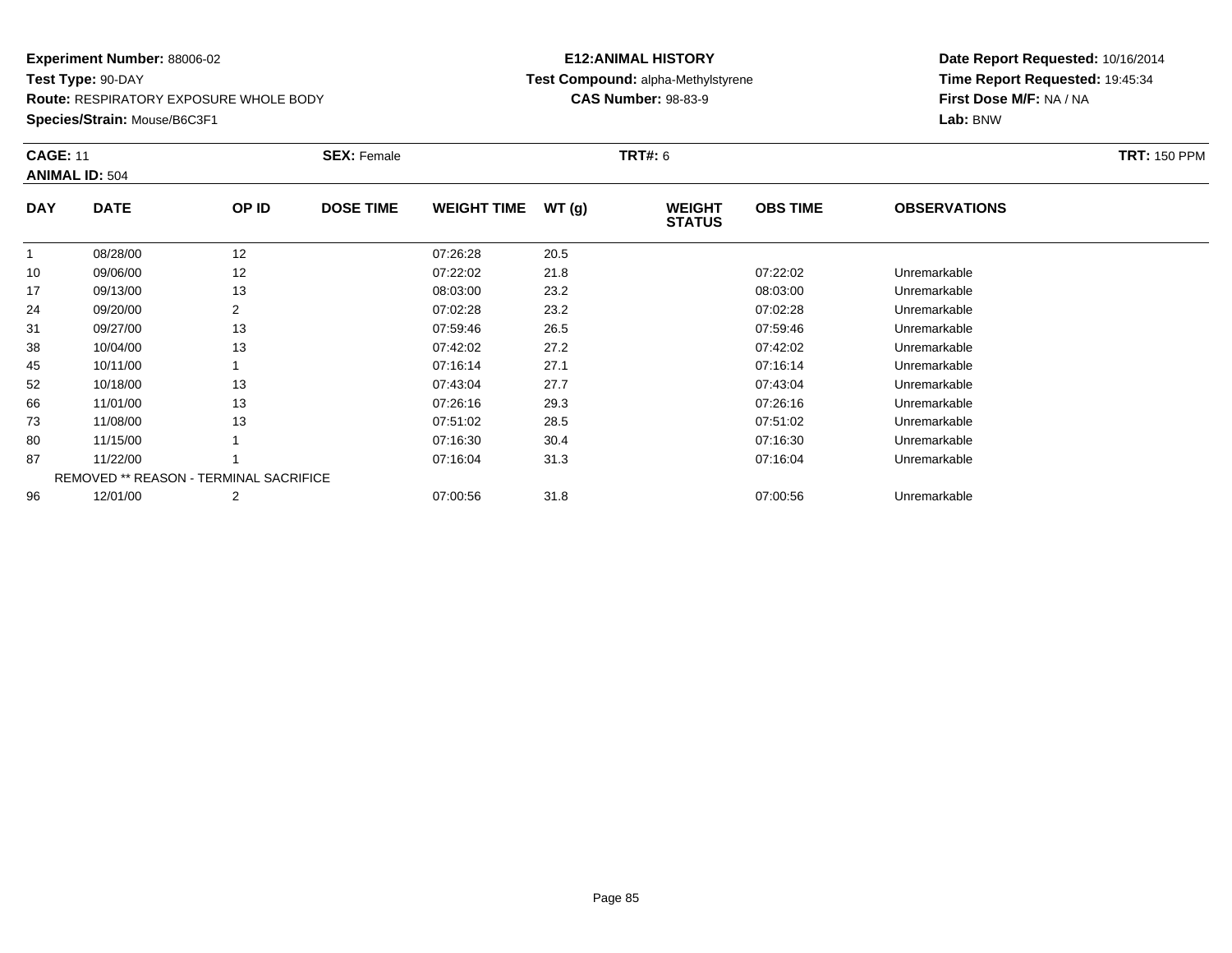**Route:** RESPIRATORY EXPOSURE WHOLE BODY

**Species/Strain:** Mouse/B6C3F1

## **E12:ANIMAL HISTORY Test Compound:** alpha-Methylstyrene**CAS Number:** 98-83-9

| <b>CAGE: 11</b> | <b>ANIMAL ID: 505</b>                         |       | <b>SEX: Female</b> |                    |       | <b>TRT#: 6</b>                 |                 |                     | <b>TRT: 150 PPM</b> |
|-----------------|-----------------------------------------------|-------|--------------------|--------------------|-------|--------------------------------|-----------------|---------------------|---------------------|
| <b>DAY</b>      | <b>DATE</b>                                   | OP ID | <b>DOSE TIME</b>   | <b>WEIGHT TIME</b> | WT(g) | <b>WEIGHT</b><br><b>STATUS</b> | <b>OBS TIME</b> | <b>OBSERVATIONS</b> |                     |
|                 | 08/28/00                                      | 12    |                    | 07:26:28           | 19.3  |                                |                 |                     |                     |
| 10              | 09/06/00                                      | 12    |                    | 07:22:02           | 21.1  |                                | 07:22:02        | Unremarkable        |                     |
| 17              | 09/13/00                                      | 13    |                    | 08:03:00           | 22.2  |                                | 08:03:00        | Unremarkable        |                     |
| 24              | 09/20/00                                      | 2     |                    | 07:02:28           | 22.1  |                                | 07:02:28        | Unremarkable        |                     |
| 31              | 09/27/00                                      | 13    |                    | 07:59:46           | 22.0  |                                | 07:59:46        | Unremarkable        |                     |
| 38              | 10/04/00                                      | 13    |                    | 07:42:02           | 24.6  |                                | 07:42:02        | Unremarkable        |                     |
| 45              | 10/11/00                                      |       |                    | 07:16:14           | 24.6  |                                | 07:16:14        | Unremarkable        |                     |
| 52              | 10/18/00                                      | 13    |                    | 07:43:04           | 25.9  |                                | 07:43:04        | Unremarkable        |                     |
| 66              | 11/01/00                                      | 13    |                    | 07:26:16           | 26.6  |                                | 07:26:16        | Unremarkable        |                     |
| 73              | 11/08/00                                      | 13    |                    | 07:51:02           | 26.5  |                                | 07:51:02        | Unremarkable        |                     |
| 80              | 11/15/00                                      |       |                    | 07:16:30           | 26.6  |                                | 07:16:30        | Unremarkable        |                     |
| 87              | 11/22/00                                      |       |                    | 07:16:04           | 28.7  |                                | 07:16:04        | Unremarkable        |                     |
|                 | <b>REMOVED ** REASON - TERMINAL SACRIFICE</b> |       |                    |                    |       |                                |                 |                     |                     |
| 96              | 12/01/00                                      | 2     |                    | 07:00:56           | 27.7  |                                | 07:00:56        | Unremarkable        |                     |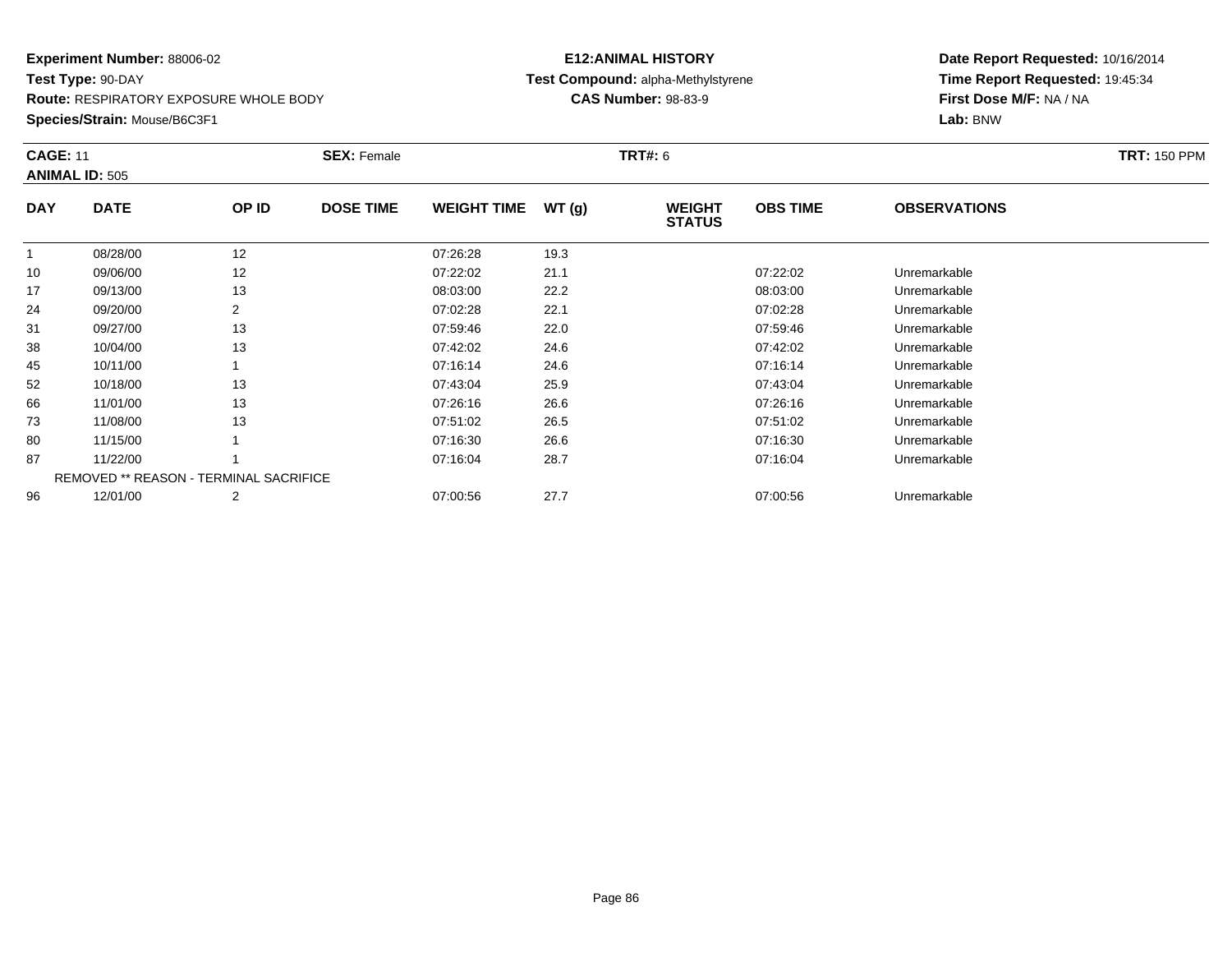**Route:** RESPIRATORY EXPOSURE WHOLE BODY

**Species/Strain:** Mouse/B6C3F1

## **E12:ANIMAL HISTORY Test Compound:** alpha-Methylstyrene**CAS Number:** 98-83-9

| <b>CAGE: 12</b> | <b>ANIMAL ID: 506</b> |                                               | <b>SEX: Female</b> |                    |       | <b>TRT#: 6</b>                 |                 |                     | <b>TRT: 150 PPM</b> |
|-----------------|-----------------------|-----------------------------------------------|--------------------|--------------------|-------|--------------------------------|-----------------|---------------------|---------------------|
| <b>DAY</b>      | <b>DATE</b>           | OP ID                                         | <b>DOSE TIME</b>   | <b>WEIGHT TIME</b> | WT(g) | <b>WEIGHT</b><br><b>STATUS</b> | <b>OBS TIME</b> | <b>OBSERVATIONS</b> |                     |
| $\mathbf{1}$    | 08/28/00              | 12                                            |                    | 07:27:34           | 20.4  |                                |                 |                     |                     |
| 10              | 09/06/00              | 12                                            |                    | 07:22:58           | 22.4  |                                | 07:22:58        | Unremarkable        |                     |
| 17              | 09/13/00              | 13                                            |                    | 08:04:14           | 23.5  |                                | 08:04:14        | Unremarkable        |                     |
| 24              | 09/20/00              | 2                                             |                    | 07:03:14           | 24.1  |                                | 07:03:14        | Unremarkable        |                     |
| 31              | 09/27/00              | 13                                            |                    | 08:00:42           | 26.4  |                                | 08:00:42        | Unremarkable        |                     |
| 38              | 10/04/00              | 13                                            |                    | 07:43:06           | 26.9  |                                | 07:43:06        | Unremarkable        |                     |
| 45              | 10/11/00              |                                               |                    | 07:17:32           | 27.6  |                                | 07:17:32        | Unremarkable        |                     |
| 52              | 10/18/00              | 13                                            |                    | 07:44:34           | 28.4  |                                | 07:44:34        | Unremarkable        |                     |
| 66              | 11/01/00              | 13                                            |                    | 07:27:06           | 28.3  |                                | 07:27:06        | Unremarkable        |                     |
| 73              | 11/08/00              | 13                                            |                    | 07:52:22           | 30.3  |                                | 07:52:22        | Unremarkable        |                     |
| 80              | 11/15/00              |                                               |                    | 07:17:30           | 30.3  |                                | 07:17:30        | Unremarkable        |                     |
| 87              | 11/22/00              |                                               |                    | 07:17:00           | 30.8  |                                | 07:17:00        | Unremarkable        |                     |
|                 |                       | <b>REMOVED ** REASON - TERMINAL SACRIFICE</b> |                    |                    |       |                                |                 |                     |                     |
| 96              | 12/01/00              | 2                                             |                    | 07:03:02           | 31.9  |                                | 07:03:02        | Unremarkable        |                     |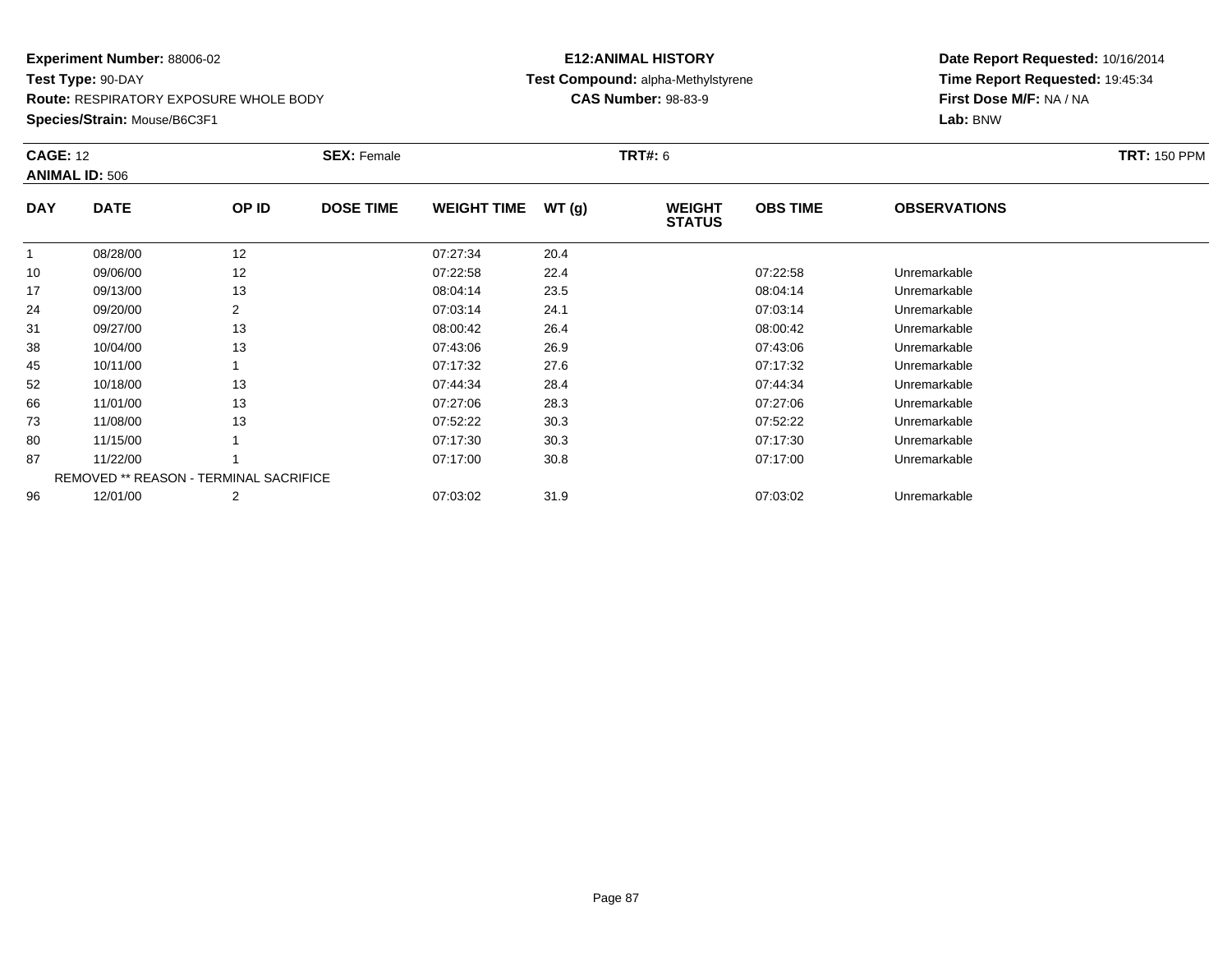**Route:** RESPIRATORY EXPOSURE WHOLE BODY

**Species/Strain:** Mouse/B6C3F1

## **E12:ANIMAL HISTORY Test Compound:** alpha-Methylstyrene**CAS Number:** 98-83-9

| <b>CAGE: 12</b> | <b>ANIMAL ID: 507</b> |                                               | <b>SEX: Female</b> |                    |       | <b>TRT#: 6</b>                 |                 |                     | <b>TRT: 150 PPM</b> |
|-----------------|-----------------------|-----------------------------------------------|--------------------|--------------------|-------|--------------------------------|-----------------|---------------------|---------------------|
| <b>DAY</b>      | <b>DATE</b>           | OP ID                                         | <b>DOSE TIME</b>   | <b>WEIGHT TIME</b> | WT(g) | <b>WEIGHT</b><br><b>STATUS</b> | <b>OBS TIME</b> | <b>OBSERVATIONS</b> |                     |
| $\mathbf{1}$    | 08/28/00              | 12                                            |                    | 07:27:34           | 20.7  |                                |                 |                     |                     |
| 10              | 09/06/00              | 12                                            |                    | 07:22:58           | 21.8  |                                | 07:22:58        | Unremarkable        |                     |
| 17              | 09/13/00              | 13                                            |                    | 08:04:14           | 22.1  |                                | 08:04:14        | Unremarkable        |                     |
| 24              | 09/20/00              |                                               |                    | 07:03:14           | 22.5  |                                | 07:03:14        | Unremarkable        |                     |
| 31              | 09/27/00              | 13                                            |                    | 08:00:42           | 25.6  |                                | 08:00:42        | Unremarkable        |                     |
| 38              | 10/04/00              | 13                                            |                    | 07:43:06           | 26.7  |                                | 07:43:06        | Unremarkable        |                     |
| 45              | 10/11/00              |                                               |                    | 07:17:32           | 26.4  |                                | 07:17:32        | Unremarkable        |                     |
| 52              | 10/18/00              | 13                                            |                    | 07:44:34           | 26.6  |                                | 07:44:34        | Unremarkable        |                     |
| 66              | 11/01/00              | 13                                            |                    | 07:27:06           | 30.3  |                                | 07:27:06        | Unremarkable        |                     |
| 73              | 11/08/00              | 13                                            |                    | 07:52:22           | 30.9  |                                | 07:52:22        | Unremarkable        |                     |
| 80              | 11/15/00              |                                               |                    | 07:17:30           | 31.5  |                                | 07:17:30        | Unremarkable        |                     |
| 87              | 11/22/00              |                                               |                    | 07:17:00           | 33.3  |                                | 07:17:00        | Unremarkable        |                     |
|                 |                       | <b>REMOVED ** REASON - TERMINAL SACRIFICE</b> |                    |                    |       |                                |                 |                     |                     |
| 96              | 12/01/00              | 2                                             |                    | 07:03:02           | 32.5  |                                | 07:03:02        | Unremarkable        |                     |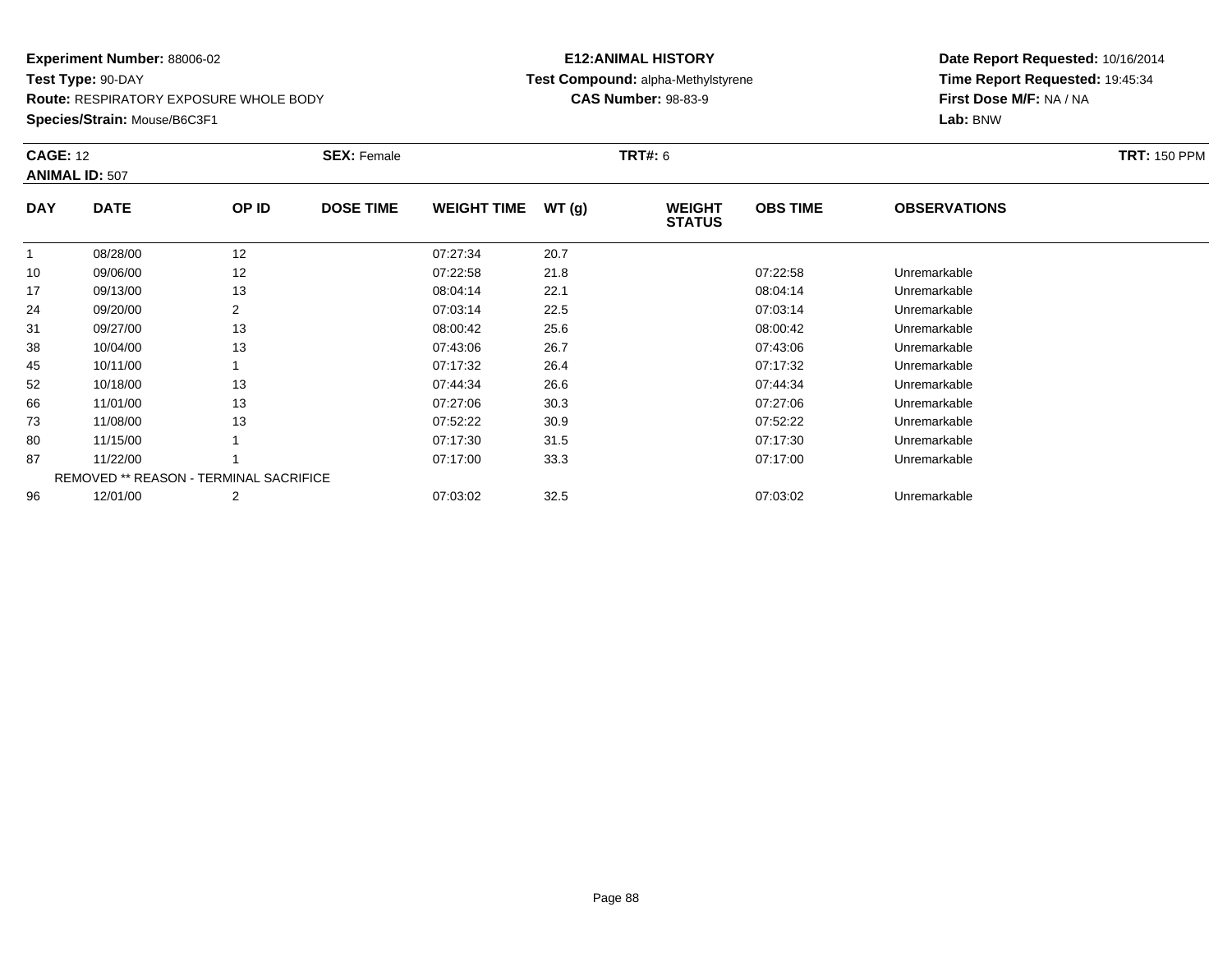**Route:** RESPIRATORY EXPOSURE WHOLE BODY

**Species/Strain:** Mouse/B6C3F1

## **E12:ANIMAL HISTORY Test Compound:** alpha-Methylstyrene**CAS Number:** 98-83-9

| <b>CAGE: 12</b> | <b>ANIMAL ID: 508</b>                         |                | <b>SEX: Female</b> |                    |       | <b>TRT#: 6</b>                 |                 |                     | <b>TRT: 150 PPM</b> |
|-----------------|-----------------------------------------------|----------------|--------------------|--------------------|-------|--------------------------------|-----------------|---------------------|---------------------|
| <b>DAY</b>      | <b>DATE</b>                                   | OP ID          | <b>DOSE TIME</b>   | <b>WEIGHT TIME</b> | WT(g) | <b>WEIGHT</b><br><b>STATUS</b> | <b>OBS TIME</b> | <b>OBSERVATIONS</b> |                     |
|                 | 08/28/00                                      | 12             |                    | 07:27:34           | 19.5  |                                |                 |                     |                     |
| 10              | 09/06/00                                      | 12             |                    | 07:22:58           | 20.9  |                                | 07:22:58        | Unremarkable        |                     |
| 17              | 09/13/00                                      | 13             |                    | 08:04:14           | 21.9  |                                | 08:04:14        | Unremarkable        |                     |
| 24              | 09/20/00                                      | $\overline{2}$ |                    | 07:03:14           | 23.3  |                                | 07:03:14        | Unremarkable        |                     |
| 31              | 09/27/00                                      | 13             |                    | 08:00:42           | 25.0  |                                | 08:00:42        | Unremarkable        |                     |
| 38              | 10/04/00                                      | 13             |                    | 07:43:06           | 25.2  |                                | 07:43:06        | Unremarkable        |                     |
| 45              | 10/11/00                                      |                |                    | 07:17:32           | 25.6  |                                | 07:17:32        | Unremarkable        |                     |
| 52              | 10/18/00                                      | 13             |                    | 07:44:34           | 25.7  |                                | 07:44:34        | Unremarkable        |                     |
| 66              | 11/01/00                                      | 13             |                    | 07:27:06           | 27.7  |                                | 07:27:06        | Unremarkable        |                     |
| 73              | 11/08/00                                      | 13             |                    | 07:52:22           | 27.9  |                                | 07:52:22        | Unremarkable        |                     |
| 80              | 11/15/00                                      |                |                    | 07:17:30           | 28.0  |                                | 07:17:30        | Unremarkable        |                     |
| 87              | 11/22/00                                      |                |                    | 07:17:00           | 29.8  |                                | 07:17:00        | Unremarkable        |                     |
|                 | <b>REMOVED ** REASON - TERMINAL SACRIFICE</b> |                |                    |                    |       |                                |                 |                     |                     |
| 96              | 12/01/00                                      | 2              |                    | 07:03:02           | 28.3  |                                | 07:03:02        | Unremarkable        |                     |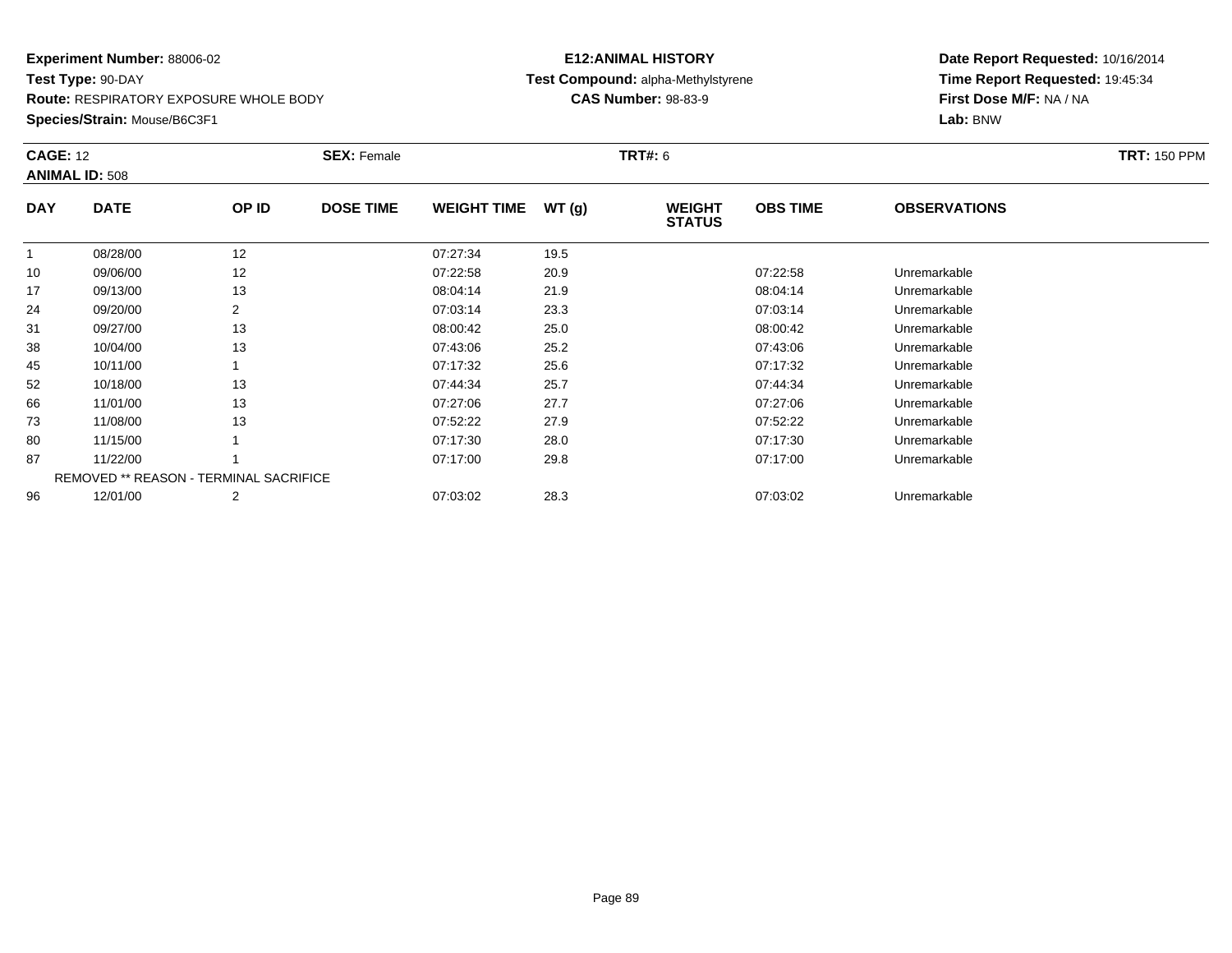**Route:** RESPIRATORY EXPOSURE WHOLE BODY

**Species/Strain:** Mouse/B6C3F1

## **E12:ANIMAL HISTORY Test Compound:** alpha-Methylstyrene**CAS Number:** 98-83-9

| <b>CAGE: 12</b> | <b>ANIMAL ID: 509</b>                         |                | <b>SEX: Female</b> |                    |       | <b>TRT#: 6</b>                 |                 |                     | <b>TRT: 150 PPM</b> |
|-----------------|-----------------------------------------------|----------------|--------------------|--------------------|-------|--------------------------------|-----------------|---------------------|---------------------|
| <b>DAY</b>      | <b>DATE</b>                                   | OP ID          | <b>DOSE TIME</b>   | <b>WEIGHT TIME</b> | WT(g) | <b>WEIGHT</b><br><b>STATUS</b> | <b>OBS TIME</b> | <b>OBSERVATIONS</b> |                     |
| $\mathbf{1}$    | 08/28/00                                      | 12             |                    | 07:27:34           | 19.0  |                                |                 |                     |                     |
| 10              | 09/06/00                                      | 12             |                    | 07:22:58           | 19.6  |                                | 07:22:58        | Unremarkable        |                     |
| 17              | 09/13/00                                      | 13             |                    | 08:04:14           | 22.9  |                                | 08:04:14        | Unremarkable        |                     |
| 24              | 09/20/00                                      | $\overline{2}$ |                    | 07:03:14           | 23.5  |                                | 07:03:14        | Unremarkable        |                     |
| 31              | 09/27/00                                      | 13             |                    | 08:00:42           | 23.6  |                                | 08:00:42        | Unremarkable        |                     |
| 38              | 10/04/00                                      | 13             |                    | 07:43:06           | 23.8  |                                | 07:43:06        | Unremarkable        |                     |
| 45              | 10/11/00                                      |                |                    | 07:17:32           | 25.6  |                                | 07:17:32        | Unremarkable        |                     |
| 52              | 10/18/00                                      | 13             |                    | 07:44:34           | 26.5  |                                | 07:44:34        | Unremarkable        |                     |
| 66              | 11/01/00                                      | 13             |                    | 07:27:06           | 26.1  |                                | 07:27:06        | Unremarkable        |                     |
| 73              | 11/08/00                                      | 13             |                    | 07:52:22           | 28.1  |                                | 07:52:22        | Unremarkable        |                     |
| 80              | 11/15/00                                      |                |                    | 07:17:30           | 30.9  |                                | 07:17:30        | Unremarkable        |                     |
| 87              | 11/22/00                                      |                |                    | 07:17:00           | 27.1  |                                | 07:17:00        | Unremarkable        |                     |
|                 | <b>REMOVED ** REASON - TERMINAL SACRIFICE</b> |                |                    |                    |       |                                |                 |                     |                     |
| 96              | 12/01/00                                      | 2              |                    | 07:03:02           | 29.1  |                                | 07:03:02        | Unremarkable        |                     |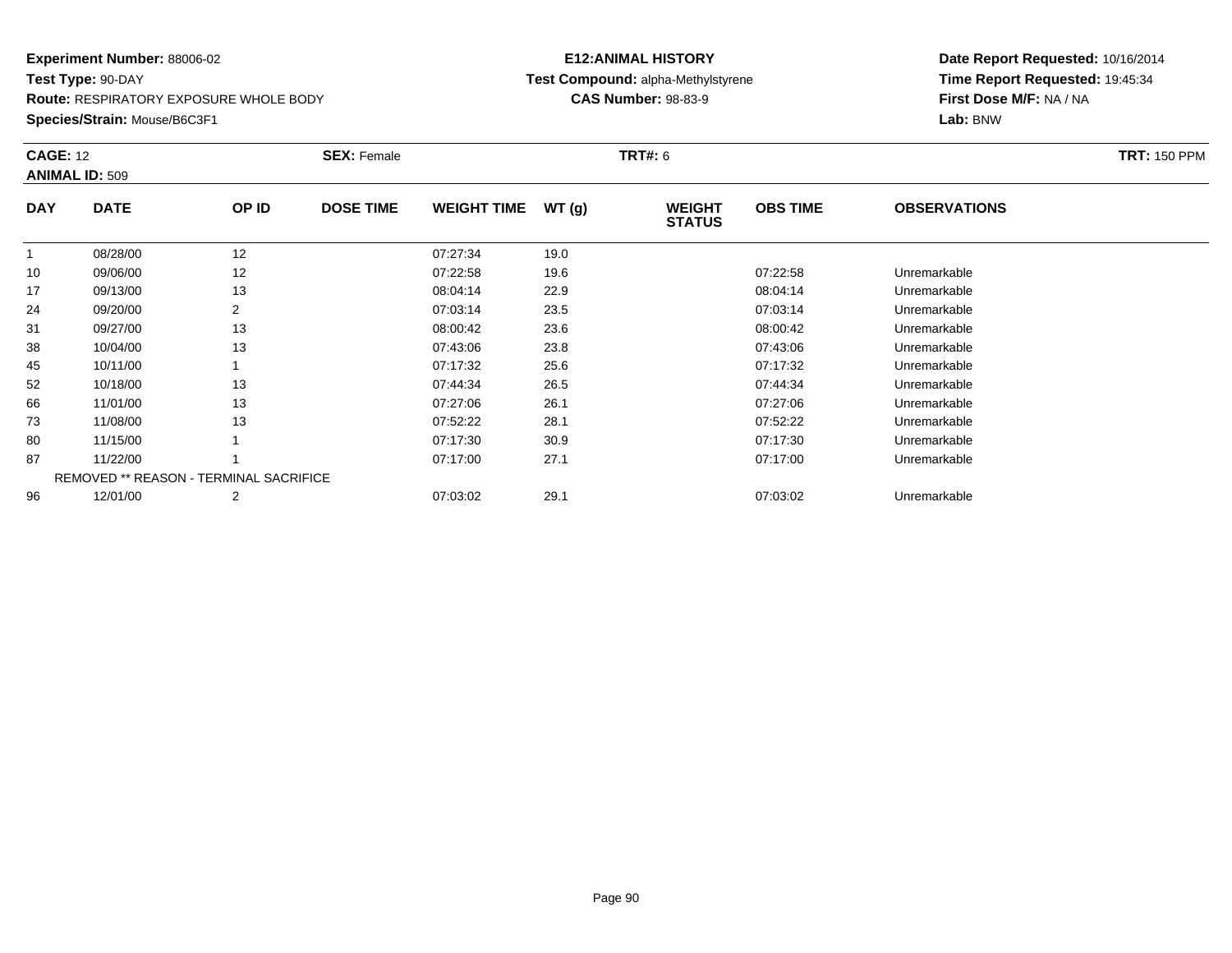**Route:** RESPIRATORY EXPOSURE WHOLE BODY

**Species/Strain:** Mouse/B6C3F1

## **E12:ANIMAL HISTORY Test Compound:** alpha-Methylstyrene**CAS Number:** 98-83-9

| <b>CAGE: 12</b> | <b>ANIMAL ID: 510</b>                         |                | <b>SEX: Female</b> |                    |       | <b>TRT#: 6</b>                 |                 |                     | <b>TRT: 150 PPM</b> |
|-----------------|-----------------------------------------------|----------------|--------------------|--------------------|-------|--------------------------------|-----------------|---------------------|---------------------|
| <b>DAY</b>      | <b>DATE</b>                                   | OP ID          | <b>DOSE TIME</b>   | <b>WEIGHT TIME</b> | WT(g) | <b>WEIGHT</b><br><b>STATUS</b> | <b>OBS TIME</b> | <b>OBSERVATIONS</b> |                     |
| $\mathbf{1}$    | 08/28/00                                      | 12             |                    | 07:27:34           | 21.4  |                                |                 |                     |                     |
| 10              | 09/06/00                                      | 12             |                    | 07:22:58           | 22.3  |                                | 07:22:58        | Unremarkable        |                     |
| 17              | 09/13/00                                      | 13             |                    | 08:04:14           | 23.5  |                                | 08:04:14        | Unremarkable        |                     |
| 24              | 09/20/00                                      | $\overline{2}$ |                    | 07:03:14           | 23.9  |                                | 07:03:14        | Unremarkable        |                     |
| 31              | 09/27/00                                      | 13             |                    | 08:00:42           | 24.6  |                                | 08:00:42        | Unremarkable        |                     |
| 38              | 10/04/00                                      | 13             |                    | 07:43:06           | 27.0  |                                | 07:43:06        | Unremarkable        |                     |
| 45              | 10/11/00                                      |                |                    | 07:17:32           | 27.1  |                                | 07:17:32        | Unremarkable        |                     |
| 52              | 10/18/00                                      | 13             |                    | 07:44:34           | 28.1  |                                | 07:44:34        | Unremarkable        |                     |
| 66              | 11/01/00                                      | 13             |                    | 07:27:06           | 29.2  |                                | 07:27:06        | Unremarkable        |                     |
| 73              | 11/08/00                                      | 13             |                    | 07:52:22           | 29.2  |                                | 07:52:22        | Unremarkable        |                     |
| 80              | 11/15/00                                      |                |                    | 07:17:30           | 32.1  |                                | 07:17:30        | Unremarkable        |                     |
| 87              | 11/22/00                                      |                |                    | 07:17:00           | 32.7  |                                | 07:17:00        | Unremarkable        |                     |
|                 | <b>REMOVED ** REASON - TERMINAL SACRIFICE</b> |                |                    |                    |       |                                |                 |                     |                     |
| 96              | 12/01/00                                      | 2              |                    | 07:03:02           | 32.1  |                                | 07:03:02        | Unremarkable        |                     |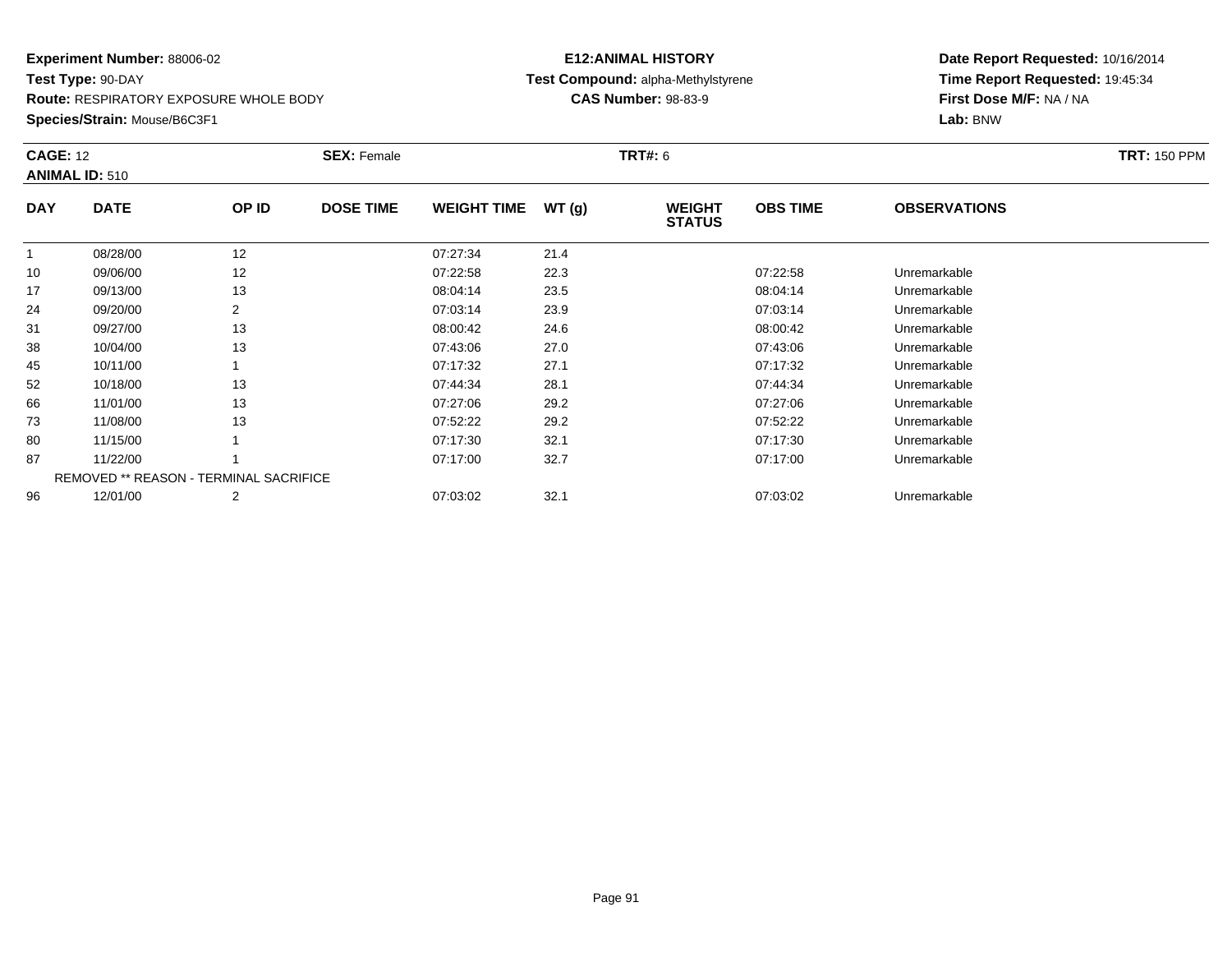**Route:** RESPIRATORY EXPOSURE WHOLE BODY

**Species/Strain:** Mouse/B6C3F1

## **E12:ANIMAL HISTORY Test Compound:** alpha-Methylstyrene**CAS Number:** 98-83-9

| <b>CAGE: 15</b> | <b>ANIMAL ID: 701</b>                         |                | <b>SEX: Female</b> |                    |       | <b>TRT#: 8</b>                 |                 |                     | <b>TRT: 300 PPM</b> |
|-----------------|-----------------------------------------------|----------------|--------------------|--------------------|-------|--------------------------------|-----------------|---------------------|---------------------|
| <b>DAY</b>      | <b>DATE</b>                                   | OP ID          | <b>DOSE TIME</b>   | <b>WEIGHT TIME</b> | WT(g) | <b>WEIGHT</b><br><b>STATUS</b> | <b>OBS TIME</b> | <b>OBSERVATIONS</b> |                     |
|                 | 08/28/00                                      | 12             |                    | 07:32:54           | 18.7  |                                |                 |                     |                     |
| 10              | 09/06/00                                      | 12             |                    | 07:28:20           | 20.0  |                                | 07:28:20        | Unremarkable        |                     |
| 17              | 09/13/00                                      | 13             |                    | 08:10:38           | 21.5  |                                | 08:10:38        | Unremarkable        |                     |
| 24              | 09/20/00                                      | 2              |                    | 07:07:56           | 22.5  |                                | 07:07:56        | Unremarkable        |                     |
| 31              | 09/27/00                                      | 13             |                    | 08:06:20           | 24.1  |                                | 08:06:20        | Unremarkable        |                     |
| 38              | 10/04/00                                      | 13             |                    | 08:01:02           | 23.7  |                                | 08:01:02        | Unremarkable        |                     |
| 45              | 10/11/00                                      |                |                    | 07:23:42           | 24.1  |                                | 07:23:42        | Unremarkable        |                     |
| 52              | 10/18/00                                      | 13             |                    | 07:54:24           | 24.6  |                                | 07:54:24        | Unremarkable        |                     |
| 66              | 11/01/00                                      | 13             |                    | 07:32:26           | 24.5  |                                | 07:32:26        | Unremarkable        |                     |
| 73              | 11/08/00                                      | 13             |                    | 07:57:28           | 26.0  |                                | 07:57:28        | Unremarkable        |                     |
| 80              | 11/15/00                                      |                |                    | 07:23:04           | 26.2  |                                | 07:23:04        | Unremarkable        |                     |
| 87              | 11/22/00                                      |                |                    | 07:21:28           | 26.1  |                                | 07:21:28        | Unremarkable        |                     |
|                 | <b>REMOVED ** REASON - TERMINAL SACRIFICE</b> |                |                    |                    |       |                                |                 |                     |                     |
| 96              | 12/01/00                                      | $\overline{2}$ |                    | 07:05:20           | 26.6  |                                | 07:05:20        | Unremarkable        |                     |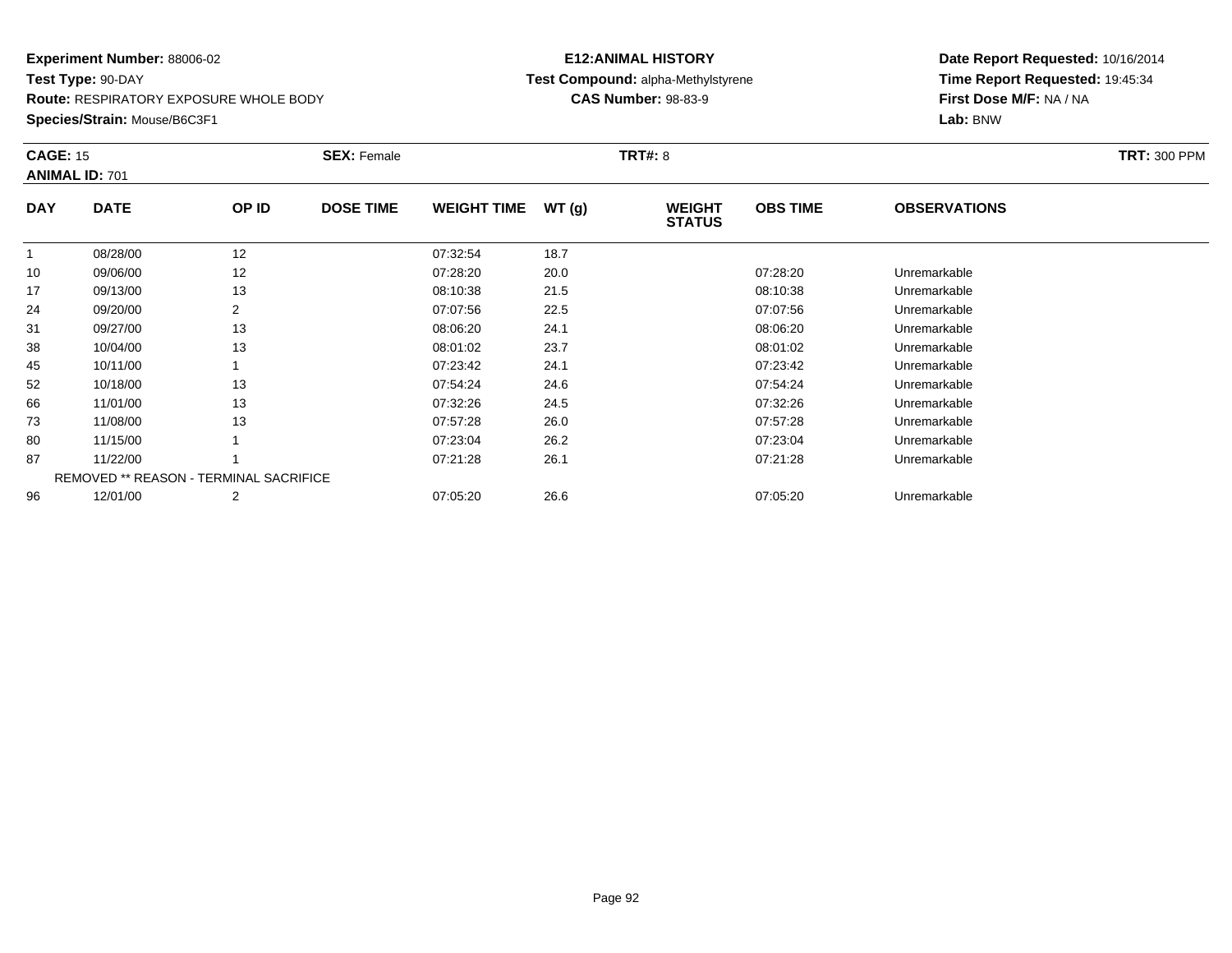**Route:** RESPIRATORY EXPOSURE WHOLE BODY

**Species/Strain:** Mouse/B6C3F1

## **E12:ANIMAL HISTORY Test Compound:** alpha-Methylstyrene**CAS Number:** 98-83-9

| <b>CAGE: 15</b> | <b>ANIMAL ID: 702</b>                         |       | <b>SEX: Female</b> |                    |       | <b>TRT#: 8</b>                 |                 |                     | <b>TRT: 300 PPM</b> |
|-----------------|-----------------------------------------------|-------|--------------------|--------------------|-------|--------------------------------|-----------------|---------------------|---------------------|
| <b>DAY</b>      | <b>DATE</b>                                   | OP ID | <b>DOSE TIME</b>   | <b>WEIGHT TIME</b> | WT(g) | <b>WEIGHT</b><br><b>STATUS</b> | <b>OBS TIME</b> | <b>OBSERVATIONS</b> |                     |
|                 | 08/28/00                                      | 12    |                    | 07:32:54           | 19.3  |                                |                 |                     |                     |
| 10              | 09/06/00                                      | 12    |                    | 07:28:20           | 20.5  |                                | 07:28:20        | Unremarkable        |                     |
| 17              | 09/13/00                                      | 13    |                    | 08:10:38           | 22.6  |                                | 08:10:38        | Unremarkable        |                     |
| 24              | 09/20/00                                      | 2     |                    | 07:07:56           | 23.2  |                                | 07:07:56        | Unremarkable        |                     |
| 31              | 09/27/00                                      | 13    |                    | 08:06:20           | 24.7  |                                | 08:06:20        | Unremarkable        |                     |
| 38              | 10/04/00                                      | 13    |                    | 08:01:02           | 25.3  |                                | 08:01:02        | Unremarkable        |                     |
| 45              | 10/11/00                                      |       |                    | 07:23:42           | 25.2  |                                | 07:23:42        | Unremarkable        |                     |
| 52              | 10/18/00                                      | 13    |                    | 07:54:24           | 27.8  |                                | 07:54:24        | Unremarkable        |                     |
| 66              | 11/01/00                                      | 13    |                    | 07:32:26           | 27.9  |                                | 07:32:26        | Unremarkable        |                     |
| 73              | 11/08/00                                      | 13    |                    | 07:57:28           | 27.6  |                                | 07:57:28        | Unremarkable        |                     |
| 80              | 11/15/00                                      |       |                    | 07:23:04           | 28.8  |                                | 07:23:04        | Unremarkable        |                     |
| 87              | 11/22/00                                      |       |                    | 07:21:28           | 28.2  |                                | 07:21:28        | Unremarkable        |                     |
|                 | <b>REMOVED ** REASON - TERMINAL SACRIFICE</b> |       |                    |                    |       |                                |                 |                     |                     |
| 96              | 12/01/00                                      | 2     |                    | 07:05:20           | 28.9  |                                | 07:05:20        | Unremarkable        |                     |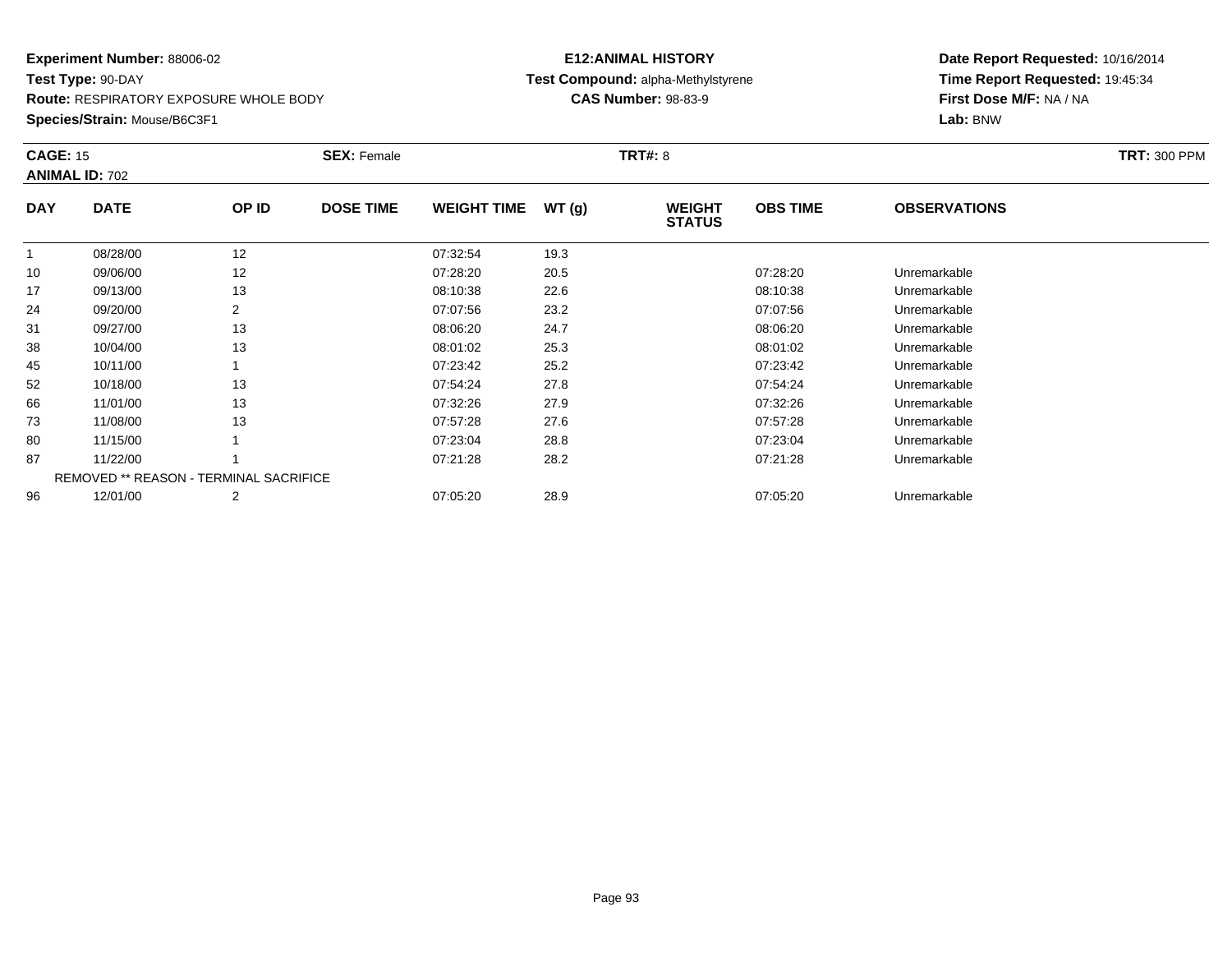**Route:** RESPIRATORY EXPOSURE WHOLE BODY

**Species/Strain:** Mouse/B6C3F1

## **E12:ANIMAL HISTORY Test Compound:** alpha-Methylstyrene**CAS Number:** 98-83-9

| <b>CAGE: 15</b> | <b>ANIMAL ID: 703</b>                  |       | <b>SEX: Female</b> |                    |       | <b>TRT#: 8</b>                 |                 |                     | <b>TRT: 300 PPM</b> |
|-----------------|----------------------------------------|-------|--------------------|--------------------|-------|--------------------------------|-----------------|---------------------|---------------------|
| <b>DAY</b>      | <b>DATE</b>                            | OP ID | <b>DOSE TIME</b>   | <b>WEIGHT TIME</b> | WT(g) | <b>WEIGHT</b><br><b>STATUS</b> | <b>OBS TIME</b> | <b>OBSERVATIONS</b> |                     |
|                 | 08/28/00                               | 12    |                    | 07:32:54           | 18.3  |                                |                 |                     |                     |
| 10              | 09/06/00                               | 12    |                    | 07:28:20           | 20.5  |                                | 07:28:20        | Unremarkable        |                     |
| 17              | 09/13/00                               | 13    |                    | 08:10:38           | 21.7  |                                | 08:10:38        | Unremarkable        |                     |
| 24              | 09/20/00                               | 2     |                    | 07:07:56           | 21.8  |                                | 07:07:56        | Unremarkable        |                     |
| 31              | 09/27/00                               | 13    |                    | 08:06:20           | 23.6  |                                | 08:06:20        | Unremarkable        |                     |
| 38              | 10/04/00                               | 13    |                    | 08:01:02           | 24.9  |                                | 08:01:02        | Unremarkable        |                     |
| 45              | 10/11/00                               |       |                    | 07:23:42           | 24.1  |                                | 07:23:42        | Unremarkable        |                     |
| 52              | 10/18/00                               | 13    |                    | 07:54:24           | 24.5  |                                | 07:54:24        | Unremarkable        |                     |
| 66              | 11/01/00                               | 13    |                    | 07:32:26           | 26.5  |                                | 07:32:26        | Unremarkable        |                     |
| 73              | 11/08/00                               | 13    |                    | 07:57:28           | 26.2  |                                | 07:57:28        | Unremarkable        |                     |
| 80              | 11/15/00                               |       |                    | 07:23:04           | 25.4  |                                | 07:23:04        | Unremarkable        |                     |
| 87              | 11/22/00                               |       |                    | 07:21:28           | 27.3  |                                | 07:21:28        | Unremarkable        |                     |
|                 | REMOVED ** REASON - TERMINAL SACRIFICE |       |                    |                    |       |                                |                 |                     |                     |
| 96              | 12/01/00                               | 2     |                    | 07:05:20           | 26.7  |                                | 07:05:20        | Unremarkable        |                     |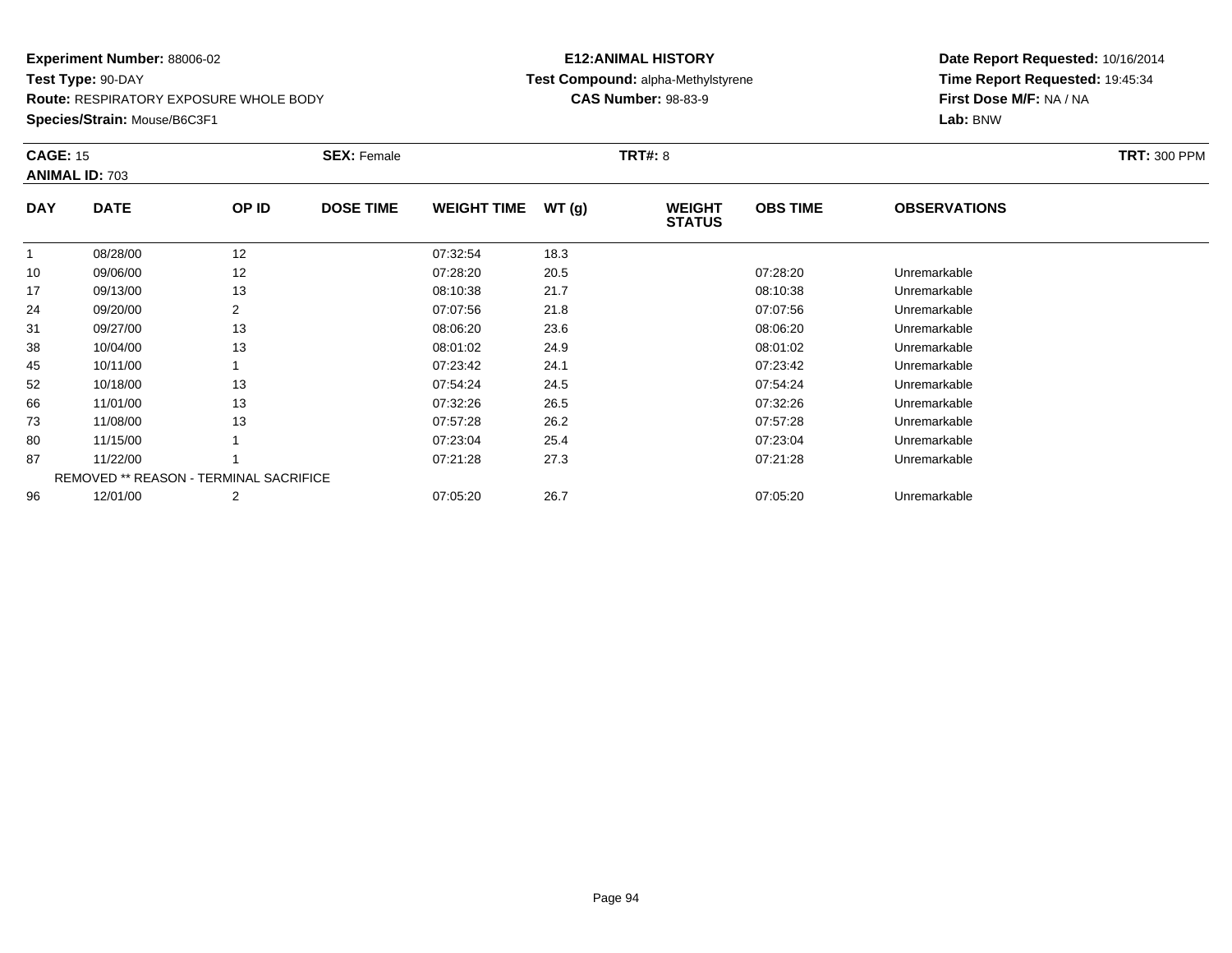**Route:** RESPIRATORY EXPOSURE WHOLE BODY

**Species/Strain:** Mouse/B6C3F1

## **E12:ANIMAL HISTORY Test Compound:** alpha-Methylstyrene**CAS Number:** 98-83-9

| <b>CAGE: 15</b> | <b>ANIMAL ID: 704</b> |                                               | <b>SEX: Female</b> |                    |       | <b>TRT#: 8</b>                 |                 |                     | <b>TRT: 300 PPM</b> |
|-----------------|-----------------------|-----------------------------------------------|--------------------|--------------------|-------|--------------------------------|-----------------|---------------------|---------------------|
| <b>DAY</b>      | <b>DATE</b>           | OP ID                                         | <b>DOSE TIME</b>   | <b>WEIGHT TIME</b> | WT(g) | <b>WEIGHT</b><br><b>STATUS</b> | <b>OBS TIME</b> | <b>OBSERVATIONS</b> |                     |
|                 | 08/28/00              | 12                                            |                    | 07:32:54           | 20.6  |                                |                 |                     |                     |
| 10              | 09/06/00              | 12                                            |                    | 07:28:20           | 21.2  |                                | 07:28:20        | Unremarkable        |                     |
| 17              | 09/13/00              | 13                                            |                    | 08:10:38           | 22.2  |                                | 08:10:38        | Unremarkable        |                     |
| 24              | 09/20/00              | 2                                             |                    | 07:07:56           | 22.7  |                                | 07:07:56        | Unremarkable        |                     |
| 31              | 09/27/00              | 13                                            |                    | 08:06:20           | 23.6  |                                | 08:06:20        | Unremarkable        |                     |
| 38              | 10/04/00              | 13                                            |                    | 08:01:02           | 23.9  |                                | 08:01:02        | Unremarkable        |                     |
| 45              | 10/11/00              |                                               |                    | 07:23:42           | 23.8  |                                | 07:23:42        | Unremarkable        |                     |
| 52              | 10/18/00              | 13                                            |                    | 07:54:24           | 26.1  |                                | 07:54:24        | Unremarkable        |                     |
| 66              | 11/01/00              | 13                                            |                    | 07:32:26           | 26.5  |                                | 07:32:26        | Unremarkable        |                     |
| 73              | 11/08/00              | 13                                            |                    | 07:57:28           | 27.0  |                                | 07:57:28        | Unremarkable        |                     |
| 80              | 11/15/00              |                                               |                    | 07:23:04           | 27.6  |                                | 07:23:04        | Unremarkable        |                     |
| 87              | 11/22/00              |                                               |                    | 07:21:28           | 28.3  |                                | 07:21:28        | Unremarkable        |                     |
|                 |                       | <b>REMOVED ** REASON - TERMINAL SACRIFICE</b> |                    |                    |       |                                |                 |                     |                     |
| 96              | 12/01/00              | 2                                             |                    | 07:05:20           | 29.3  |                                | 07:05:20        | Unremarkable        |                     |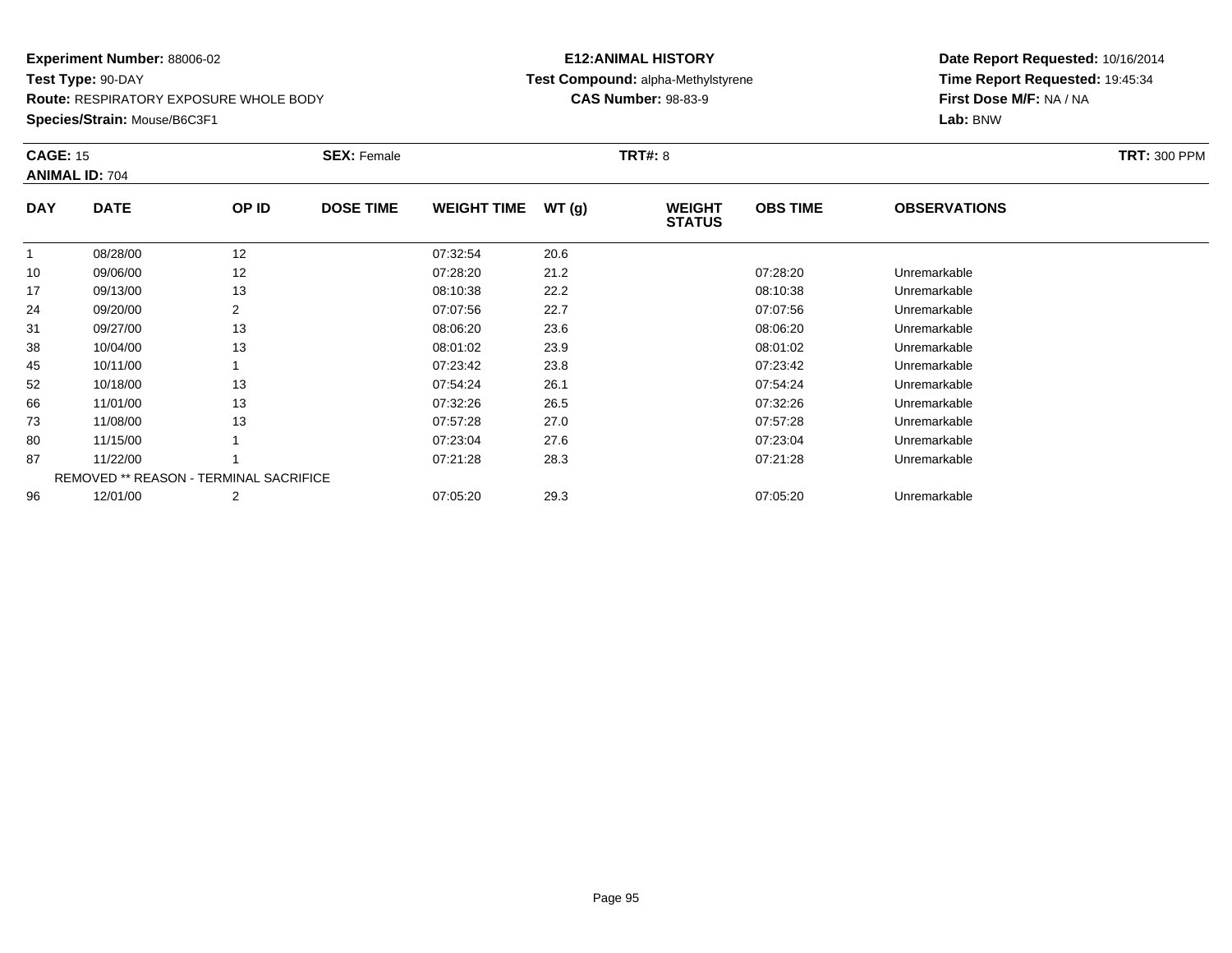**Route:** RESPIRATORY EXPOSURE WHOLE BODY

**Species/Strain:** Mouse/B6C3F1

## **E12:ANIMAL HISTORY Test Compound:** alpha-Methylstyrene**CAS Number:** 98-83-9

| <b>CAGE: 15</b> | <b>ANIMAL ID: 705</b> |                                        | <b>SEX: Female</b> |                    |       | <b>TRT#: 8</b>                 |                 |                     | <b>TRT: 300 PPM</b> |
|-----------------|-----------------------|----------------------------------------|--------------------|--------------------|-------|--------------------------------|-----------------|---------------------|---------------------|
| <b>DAY</b>      | <b>DATE</b>           | OP ID                                  | <b>DOSE TIME</b>   | <b>WEIGHT TIME</b> | WT(g) | <b>WEIGHT</b><br><b>STATUS</b> | <b>OBS TIME</b> | <b>OBSERVATIONS</b> |                     |
|                 | 08/28/00              | 12                                     |                    | 07:32:54           | 19.8  |                                |                 |                     |                     |
| 10              | 09/06/00              | 12                                     |                    | 07:28:20           | 21.3  |                                | 07:28:20        | Unremarkable        |                     |
| 17              | 09/13/00              | 13                                     |                    | 08:10:38           | 22.7  |                                | 08:10:38        | Unremarkable        |                     |
| 24              | 09/20/00              | 2                                      |                    | 07:07:56           | 22.5  |                                | 07:07:56        | Unremarkable        |                     |
| 31              | 09/27/00              | 13                                     |                    | 08:06:20           | 23.3  |                                | 08:06:20        | Unremarkable        |                     |
| 38              | 10/04/00              | 13                                     |                    | 08:01:02           | 24.6  |                                | 08:01:02        | Unremarkable        |                     |
| 45              | 10/11/00              |                                        |                    | 07:23:42           | 24.4  |                                | 07:23:42        | Unremarkable        |                     |
| 52              | 10/18/00              | 13                                     |                    | 07:54:24           | 25.1  |                                | 07:54:24        | Unremarkable        |                     |
| 66              | 11/01/00              | 13                                     |                    | 07:32:26           | 26.0  |                                | 07:32:26        | Unremarkable        |                     |
| 73              | 11/08/00              | 13                                     |                    | 07:57:28           | 26.7  |                                | 07:57:28        | Unremarkable        |                     |
| 80              | 11/15/00              |                                        |                    | 07:23:04           | 27.5  |                                | 07:23:04        | Unremarkable        |                     |
| 87              | 11/22/00              |                                        |                    | 07:21:28           | 28.5  |                                | 07:21:28        | Unremarkable        |                     |
|                 |                       | REMOVED ** REASON - TERMINAL SACRIFICE |                    |                    |       |                                |                 |                     |                     |
| 96              | 12/01/00              | 2                                      |                    | 07:05:20           | 26.5  |                                | 07:05:20        | Unremarkable        |                     |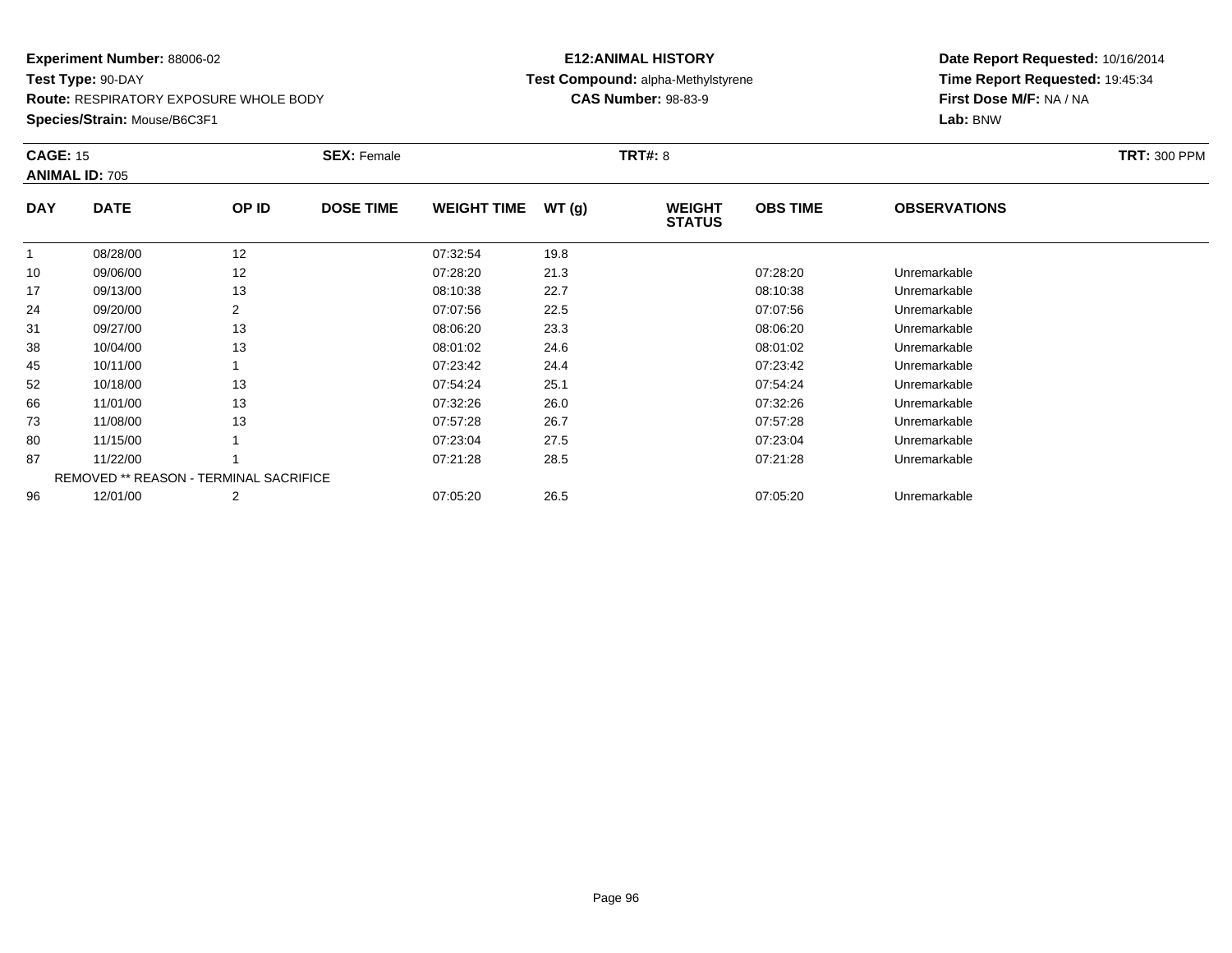**Route:** RESPIRATORY EXPOSURE WHOLE BODY

**Species/Strain:** Mouse/B6C3F1

## **E12:ANIMAL HISTORY Test Compound:** alpha-Methylstyrene**CAS Number:** 98-83-9

| <b>CAGE: 16</b> | <b>ANIMAL ID: 706</b>                  |                | <b>SEX: Female</b> |                    |       | <b>TRT#: 8</b>                 |                 |                     | <b>TRT: 300 PPM</b> |
|-----------------|----------------------------------------|----------------|--------------------|--------------------|-------|--------------------------------|-----------------|---------------------|---------------------|
| <b>DAY</b>      | <b>DATE</b>                            | OP ID          | <b>DOSE TIME</b>   | <b>WEIGHT TIME</b> | WT(g) | <b>WEIGHT</b><br><b>STATUS</b> | <b>OBS TIME</b> | <b>OBSERVATIONS</b> |                     |
|                 | 08/28/00                               | 12             |                    | 07:34:10           | 20.3  |                                |                 |                     |                     |
| 10              | 09/06/00                               | 12             |                    | 07:29:26           | 21.4  |                                | 07:29:26        | Unremarkable        |                     |
| 17              | 09/13/00                               | 13             |                    | 08:11:24           | 22.6  |                                | 08:11:24        | Unremarkable        |                     |
| 24              | 09/20/00                               | 2              |                    | 07:08:52           | 22.4  |                                | 07:08:52        | Unremarkable        |                     |
| 31              | 09/27/00                               | 13             |                    | 08:07:10           | 23.4  |                                | 08:07:10        | Unremarkable        |                     |
| 38              | 10/04/00                               | 13             |                    | 08:02:06           | 25.3  |                                | 08:02:06        | Unremarkable        |                     |
| 45              | 10/11/00                               |                |                    | 07:25:16           | 26.1  |                                | 07:25:16        | Unremarkable        |                     |
| 52              | 10/18/00                               | 13             |                    | 07:55:14           | 26.8  |                                | 07:55:14        | Unremarkable        |                     |
| 66              | 11/01/00                               | 13             |                    | 07:33:20           | 28.9  |                                | 07:33:20        | Unremarkable        |                     |
| 73              | 11/08/00                               | 13             |                    | 07:58:24           | 30.4  |                                | 07:58:24        | Unremarkable        |                     |
| 80              | 11/15/00                               |                |                    | 07:24:44           | 31.9  |                                | 07:24:44        | Unremarkable        |                     |
| 87              | 11/22/00                               |                |                    | 07:22:42           | 32.0  |                                | 07:22:42        | Unremarkable        |                     |
|                 | REMOVED ** REASON - TERMINAL SACRIFICE |                |                    |                    |       |                                |                 |                     |                     |
| 96              | 12/01/00                               | $\overline{2}$ |                    | 07:06:52           | 30.9  |                                | 07:06:52        | Unremarkable        |                     |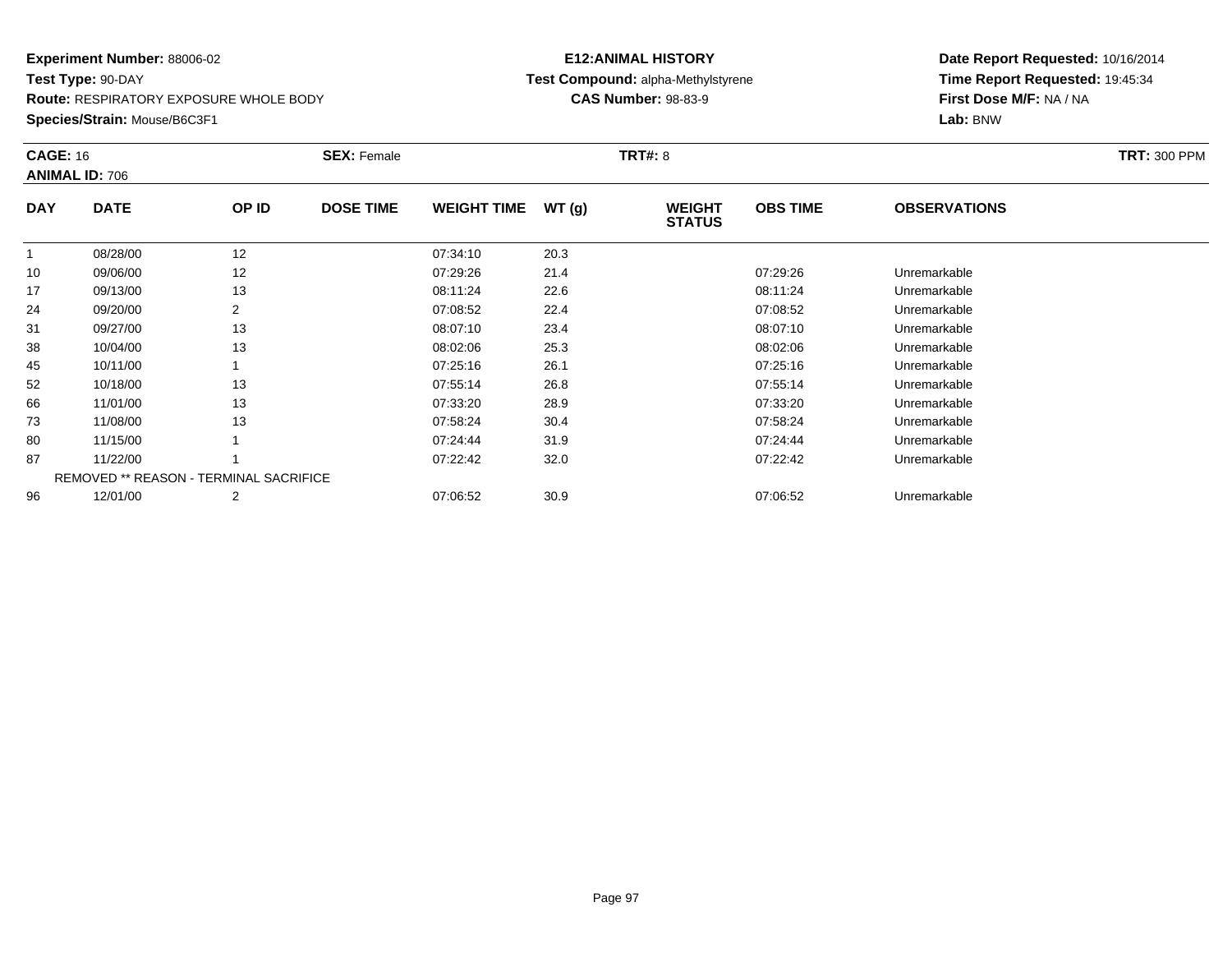**Route:** RESPIRATORY EXPOSURE WHOLE BODY

**Species/Strain:** Mouse/B6C3F1

## **E12:ANIMAL HISTORY Test Compound:** alpha-Methylstyrene**CAS Number:** 98-83-9

| <b>CAGE: 16</b> | <b>ANIMAL ID: 707</b>                         |                | <b>SEX: Female</b> |                    |       | <b>TRT#: 8</b>                 |                 |                     | <b>TRT: 300 PPM</b> |
|-----------------|-----------------------------------------------|----------------|--------------------|--------------------|-------|--------------------------------|-----------------|---------------------|---------------------|
| <b>DAY</b>      | <b>DATE</b>                                   | OP ID          | <b>DOSE TIME</b>   | <b>WEIGHT TIME</b> | WT(g) | <b>WEIGHT</b><br><b>STATUS</b> | <b>OBS TIME</b> | <b>OBSERVATIONS</b> |                     |
| $\mathbf{1}$    | 08/28/00                                      | 12             |                    | 07:34:10           | 18.0  |                                |                 |                     |                     |
| 10              | 09/06/00                                      | 12             |                    | 07:29:26           | 19.5  |                                | 07:29:26        | Unremarkable        |                     |
| 17              | 09/13/00                                      | 13             |                    | 08:11:24           | 20.3  |                                | 08:11:24        | Unremarkable        |                     |
| 24              | 09/20/00                                      | $\overline{2}$ |                    | 07:08:52           | 22.1  |                                | 07:08:52        | Unremarkable        |                     |
| 31              | 09/27/00                                      | 13             |                    | 08:07:10           | 22.1  |                                | 08:07:10        | Unremarkable        |                     |
| 38              | 10/04/00                                      | 13             |                    | 08:02:06           | 24.1  |                                | 08:02:06        | Unremarkable        |                     |
| 45              | 10/11/00                                      |                |                    | 07:25:16           | 23.0  |                                | 07:25:16        | Unremarkable        |                     |
| 52              | 10/18/00                                      | 13             |                    | 07:55:14           | 25.2  |                                | 07:55:14        | Unremarkable        |                     |
| 66              | 11/01/00                                      | 13             |                    | 07:33:20           | 24.6  |                                | 07:33:20        | Unremarkable        |                     |
| 73              | 11/08/00                                      | 13             |                    | 07:58:24           | 26.7  |                                | 07:58:24        | Unremarkable        |                     |
| 80              | 11/15/00                                      |                |                    | 07:24:44           | 26.1  |                                | 07:24:44        | Unremarkable        |                     |
| 87              | 11/22/00                                      |                |                    | 07:22:42           | 28.5  |                                | 07:22:42        | Unremarkable        |                     |
|                 | <b>REMOVED ** REASON - TERMINAL SACRIFICE</b> |                |                    |                    |       |                                |                 |                     |                     |
| 96              | 12/01/00                                      | 2              |                    | 07:06:52           | 26.1  |                                | 07:06:52        | Unremarkable        |                     |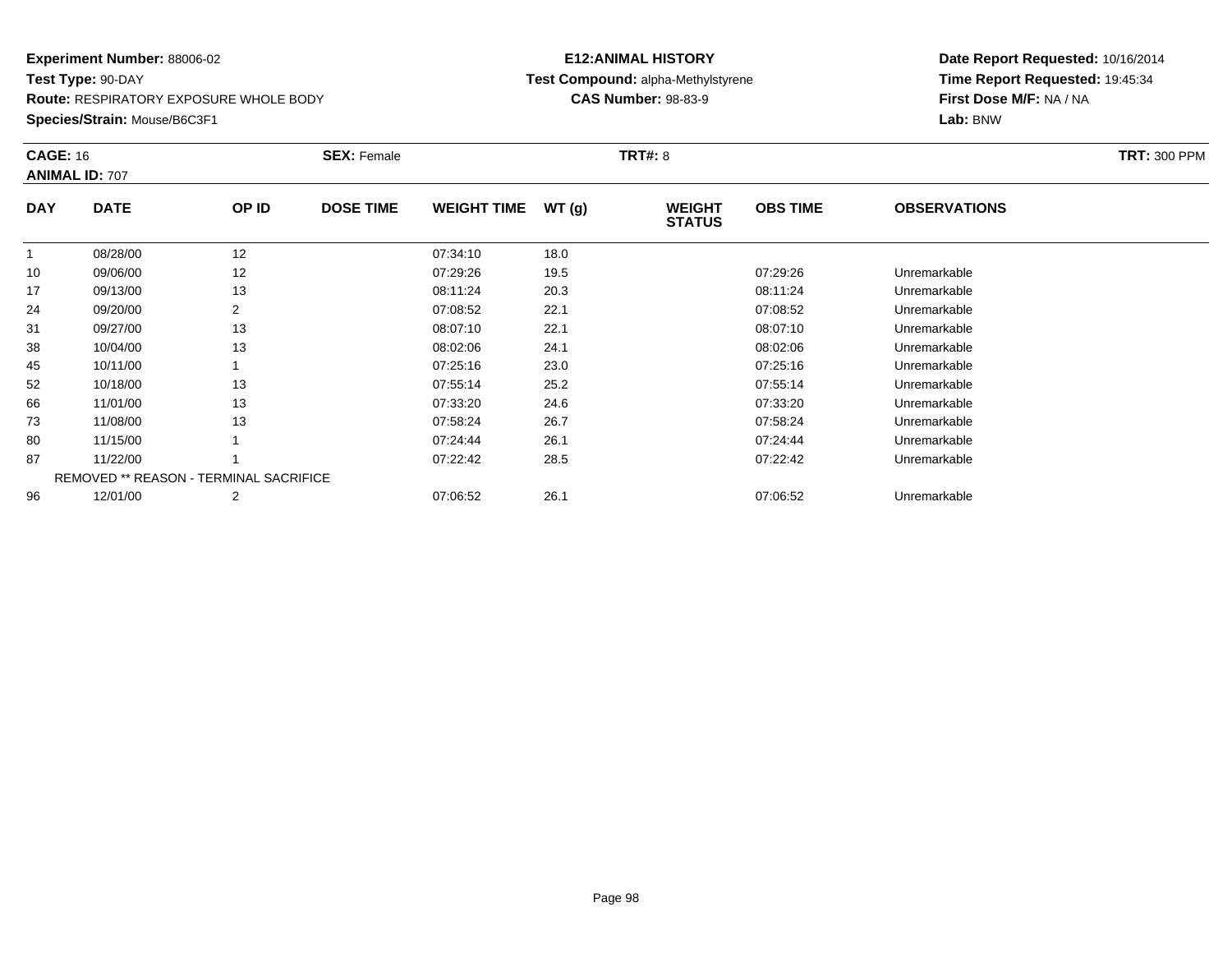**Route:** RESPIRATORY EXPOSURE WHOLE BODY

**Species/Strain:** Mouse/B6C3F1

## **E12:ANIMAL HISTORY Test Compound:** alpha-Methylstyrene**CAS Number:** 98-83-9

| <b>CAGE: 16</b> | <b>ANIMAL ID: 708</b>                         |                | <b>SEX: Female</b> |                    |       | <b>TRT#: 8</b>                 |                 |                     | <b>TRT: 300 PPM</b> |
|-----------------|-----------------------------------------------|----------------|--------------------|--------------------|-------|--------------------------------|-----------------|---------------------|---------------------|
| <b>DAY</b>      | <b>DATE</b>                                   | OP ID          | <b>DOSE TIME</b>   | <b>WEIGHT TIME</b> | WT(g) | <b>WEIGHT</b><br><b>STATUS</b> | <b>OBS TIME</b> | <b>OBSERVATIONS</b> |                     |
|                 | 08/28/00                                      | 12             |                    | 07:34:10           | 19.0  |                                |                 |                     |                     |
| 10              | 09/06/00                                      | 12             |                    | 07:29:26           | 21.1  |                                | 07:29:26        | Unremarkable        |                     |
| 17              | 09/13/00                                      | 13             |                    | 08:11:24           | 21.5  |                                | 08:11:24        | Unremarkable        |                     |
| 24              | 09/20/00                                      | 2              |                    | 07:08:52           | 22.9  |                                | 07:08:52        | Unremarkable        |                     |
| 31              | 09/27/00                                      | 13             |                    | 08:07:10           | 23.7  |                                | 08:07:10        | Unremarkable        |                     |
| 38              | 10/04/00                                      | 13             |                    | 08:02:06           | 24.5  |                                | 08:02:06        | Unremarkable        |                     |
| 45              | 10/11/00                                      |                |                    | 07:25:16           | 24.9  |                                | 07:25:16        | Unremarkable        |                     |
| 52              | 10/18/00                                      | 13             |                    | 07:55:14           | 25.2  |                                | 07:55:14        | Unremarkable        |                     |
| 66              | 11/01/00                                      | 13             |                    | 07:33:20           | 26.9  |                                | 07:33:20        | Unremarkable        |                     |
| 73              | 11/08/00                                      | 13             |                    | 07:58:24           | 26.6  |                                | 07:58:24        | Unremarkable        |                     |
| 80              | 11/15/00                                      |                |                    | 07:24:44           | 26.1  |                                | 07:24:44        | Unremarkable        |                     |
| 87              | 11/22/00                                      |                |                    | 07:22:42           | 28.4  |                                | 07:22:42        | Unremarkable        |                     |
|                 | <b>REMOVED ** REASON - TERMINAL SACRIFICE</b> |                |                    |                    |       |                                |                 |                     |                     |
| 96              | 12/01/00                                      | $\overline{2}$ |                    | 07:06:52           | 29.7  |                                | 07:06:52        | Unremarkable        |                     |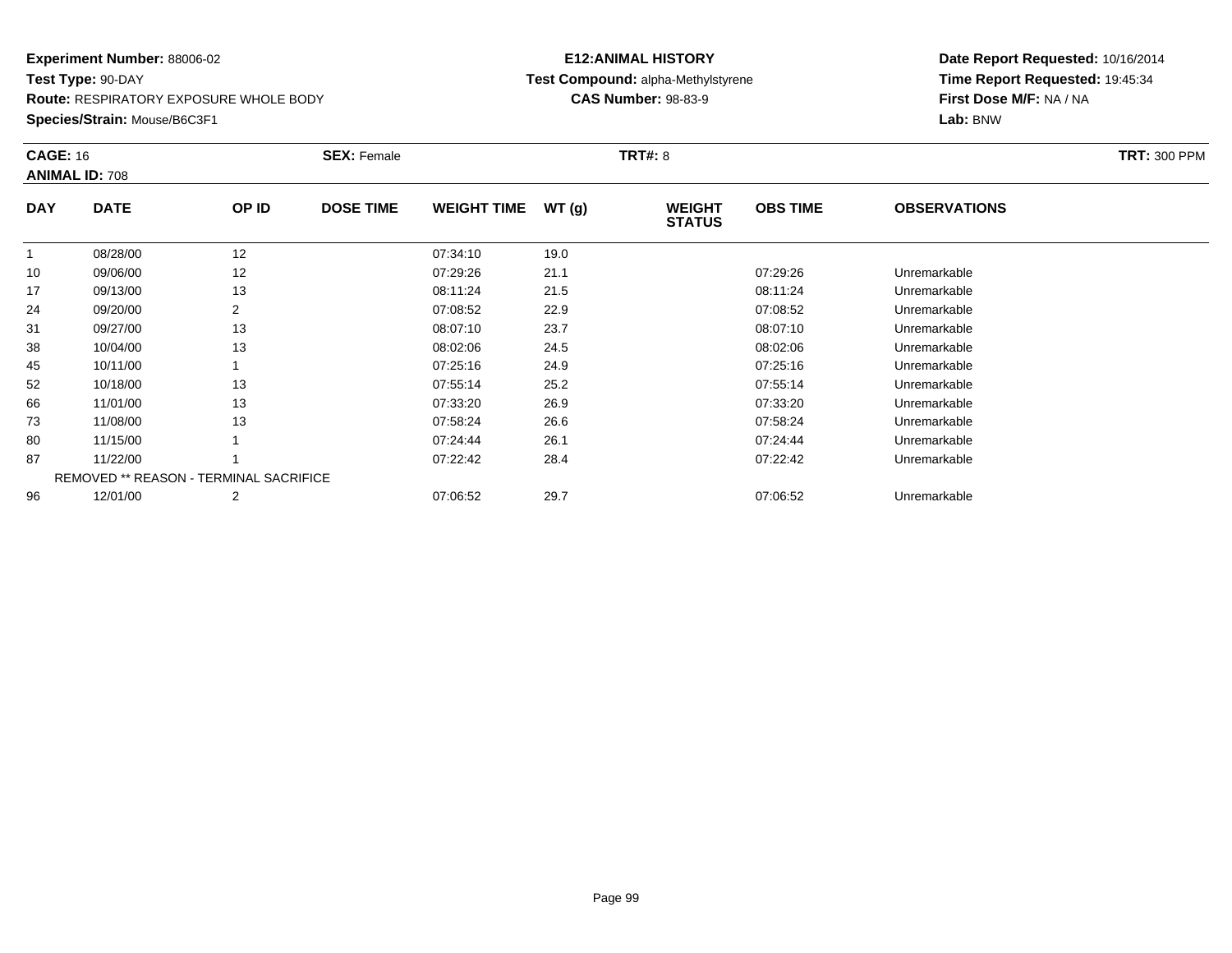**Route:** RESPIRATORY EXPOSURE WHOLE BODY

**Species/Strain:** Mouse/B6C3F1

## **E12:ANIMAL HISTORY Test Compound:** alpha-Methylstyrene**CAS Number:** 98-83-9

| <b>CAGE: 16</b> | <b>ANIMAL ID: 709</b>                         |                | <b>SEX: Female</b> |                    |       | <b>TRT#: 8</b>                 |                 |                     | <b>TRT: 300 PPM</b> |
|-----------------|-----------------------------------------------|----------------|--------------------|--------------------|-------|--------------------------------|-----------------|---------------------|---------------------|
| <b>DAY</b>      | <b>DATE</b>                                   | OP ID          | <b>DOSE TIME</b>   | <b>WEIGHT TIME</b> | WT(g) | <b>WEIGHT</b><br><b>STATUS</b> | <b>OBS TIME</b> | <b>OBSERVATIONS</b> |                     |
|                 | 08/28/00                                      | 12             |                    | 07:34:10           | 19.2  |                                |                 |                     |                     |
| 10              | 09/06/00                                      | 12             |                    | 07:29:26           | 19.8  |                                | 07:29:26        | Unremarkable        |                     |
| 17              | 09/13/00                                      | 13             |                    | 08:11:24           | 22.3  |                                | 08:11:24        | Unremarkable        |                     |
| 24              | 09/20/00                                      | 2              |                    | 07:08:52           | 24.8  |                                | 07:08:52        | Unremarkable        |                     |
| 31              | 09/27/00                                      | 13             |                    | 08:07:10           | 25.3  |                                | 08:07:10        | Unremarkable        |                     |
| 38              | 10/04/00                                      | 13             |                    | 08:02:06           | 24.4  |                                | 08:02:06        | Unremarkable        |                     |
| 45              | 10/11/00                                      |                |                    | 07:25:16           | 24.1  |                                | 07:25:16        | Unremarkable        |                     |
| 52              | 10/18/00                                      | 13             |                    | 07:55:14           | 25.6  |                                | 07:55:14        | Unremarkable        |                     |
| 66              | 11/01/00                                      | 13             |                    | 07:33:20           | 26.7  |                                | 07:33:20        | Unremarkable        |                     |
| 73              | 11/08/00                                      | 13             |                    | 07:58:24           | 26.0  |                                | 07:58:24        | Unremarkable        |                     |
| 80              | 11/15/00                                      |                |                    | 07:24:44           | 28.0  |                                | 07:24:44        | Unremarkable        |                     |
| 87              | 11/22/00                                      |                |                    | 07:22:42           | 28.2  |                                | 07:22:42        | Unremarkable        |                     |
|                 | <b>REMOVED ** REASON - TERMINAL SACRIFICE</b> |                |                    |                    |       |                                |                 |                     |                     |
| 96              | 12/01/00                                      | $\overline{2}$ |                    | 07:06:52           | 28.8  |                                | 07:06:52        | Unremarkable        |                     |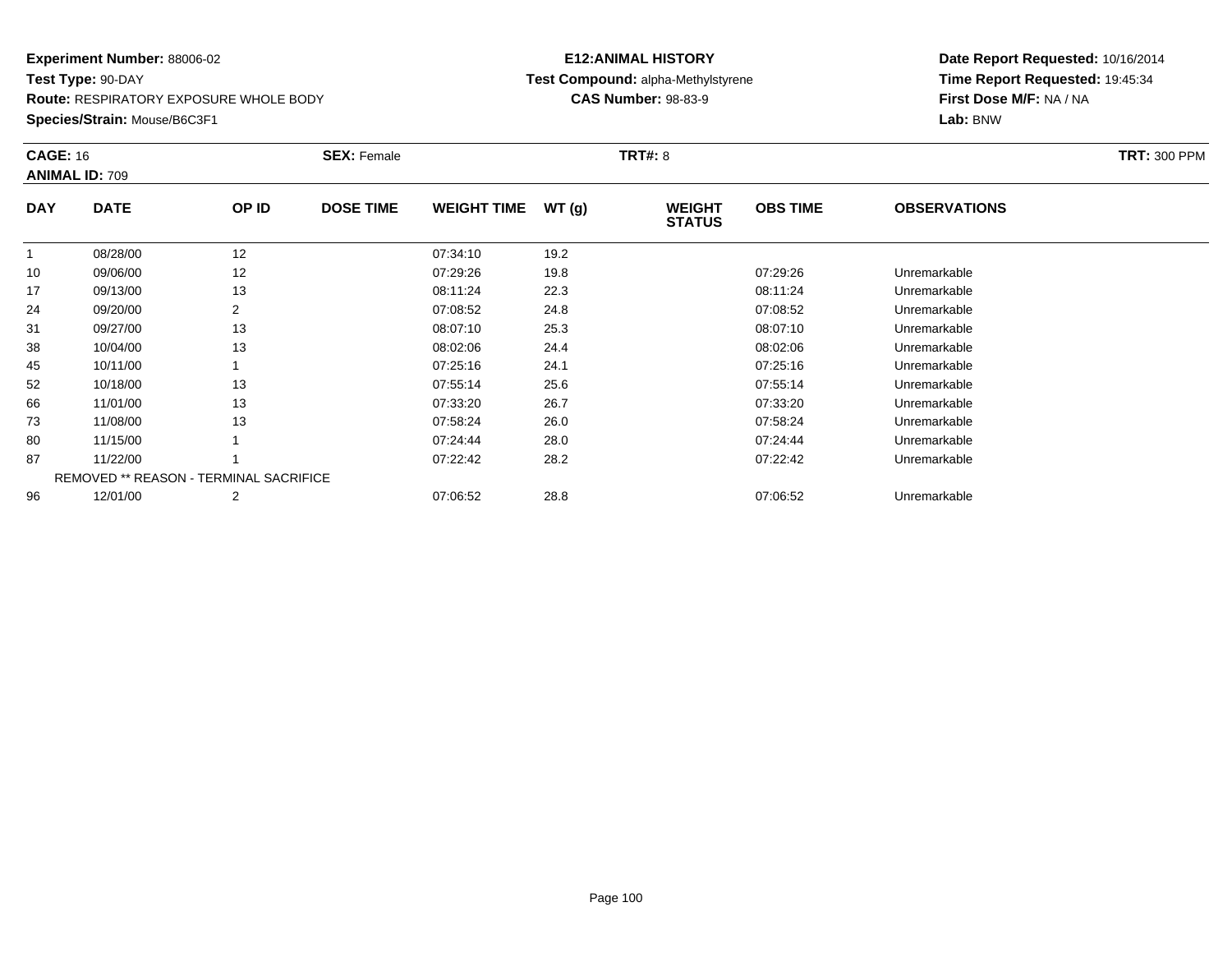**Route:** RESPIRATORY EXPOSURE WHOLE BODY

**Species/Strain:** Mouse/B6C3F1

## **E12:ANIMAL HISTORY Test Compound:** alpha-Methylstyrene**CAS Number:** 98-83-9

| <b>CAGE: 16</b> | <b>ANIMAL ID: 710</b> |                                               | <b>SEX: Female</b> |                    |       | <b>TRT#: 8</b>                 |                 |                     | <b>TRT: 300 PPM</b> |
|-----------------|-----------------------|-----------------------------------------------|--------------------|--------------------|-------|--------------------------------|-----------------|---------------------|---------------------|
| <b>DAY</b>      | <b>DATE</b>           | OP ID                                         | <b>DOSE TIME</b>   | <b>WEIGHT TIME</b> | WT(g) | <b>WEIGHT</b><br><b>STATUS</b> | <b>OBS TIME</b> | <b>OBSERVATIONS</b> |                     |
|                 | 08/28/00              | 12                                            |                    | 07:34:10           | 19.7  |                                |                 |                     |                     |
| 10              | 09/06/00              | 12                                            |                    | 07:29:26           | 20.4  |                                | 07:29:26        | Unremarkable        |                     |
| 17              | 09/13/00              | 13                                            |                    | 08:11:24           | 23.7  |                                | 08:11:24        | Unremarkable        |                     |
| 24              | 09/20/00              | $\overline{2}$                                |                    | 07:08:52           | 23.9  |                                | 07:08:52        | Unremarkable        |                     |
| 31              | 09/27/00              | 13                                            |                    | 08:07:10           | 25.3  |                                | 08:07:10        | Unremarkable        |                     |
| 38              | 10/04/00              | 13                                            |                    | 08:02:06           | 25.3  |                                | 08:02:06        | Unremarkable        |                     |
| 45              | 10/11/00              |                                               |                    | 07:25:16           | 27.1  |                                | 07:25:16        | Unremarkable        |                     |
| 52              | 10/18/00              | 13                                            |                    | 07:55:14           | 27.6  |                                | 07:55:14        | Unremarkable        |                     |
| 66              | 11/01/00              | 13                                            |                    | 07:33:20           | 27.5  |                                | 07:33:20        | Unremarkable        |                     |
| 73              | 11/08/00              | 13                                            |                    | 07:58:24           | 28.7  |                                | 07:58:24        | Unremarkable        |                     |
| 80              | 11/15/00              |                                               |                    | 07:24:44           | 28.4  |                                | 07:24:44        | Unremarkable        |                     |
| 87              | 11/22/00              |                                               |                    | 07:22:42           | 28.5  |                                | 07:22:42        | Unremarkable        |                     |
|                 |                       | <b>REMOVED ** REASON - TERMINAL SACRIFICE</b> |                    |                    |       |                                |                 |                     |                     |
| 96              | 12/01/00              | 2                                             |                    | 07:06:52           | 29.2  |                                | 07:06:52        | Unremarkable        |                     |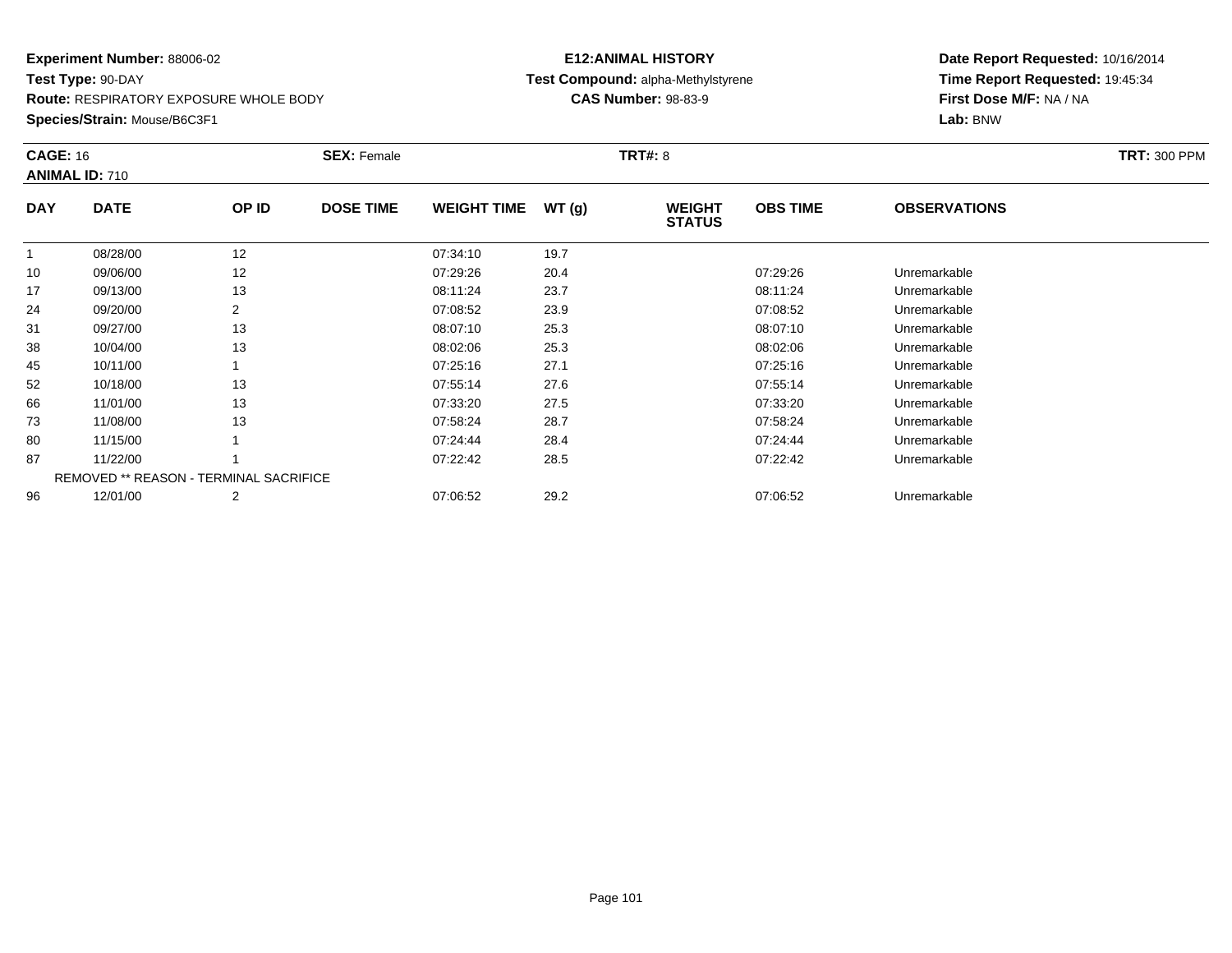**Route:** RESPIRATORY EXPOSURE WHOLE BODY

**Species/Strain:** Mouse/B6C3F1

## **E12:ANIMAL HISTORY Test Compound:** alpha-Methylstyrene**CAS Number:** 98-83-9

| <b>CAGE: 19</b> | <b>ANIMAL ID: 901</b>                         |       | <b>SEX: Female</b> |                    |       | <b>TRT#: 10</b>                |                 |                     | <b>TRT: 600 PPM</b> |
|-----------------|-----------------------------------------------|-------|--------------------|--------------------|-------|--------------------------------|-----------------|---------------------|---------------------|
| <b>DAY</b>      | <b>DATE</b>                                   | OP ID | <b>DOSE TIME</b>   | <b>WEIGHT TIME</b> | WT(g) | <b>WEIGHT</b><br><b>STATUS</b> | <b>OBS TIME</b> | <b>OBSERVATIONS</b> |                     |
|                 | 08/28/00                                      | 12    |                    | 07:50:30           | 19.5  |                                |                 |                     |                     |
| 10              | 09/06/00                                      | 12    |                    | 07:43:08           | 21.7  |                                | 07:43:08        | Unremarkable        |                     |
| 17              | 09/13/00                                      | 13    |                    | 08:28:24           | 22.2  |                                | 08:28:24        | Unremarkable        |                     |
| 24              | 09/20/00                                      | 2     |                    | 07:22:14           | 24.0  |                                | 07:22:14        | Unremarkable        |                     |
| 31              | 09/27/00                                      | 13    |                    | 08:21:16           | 24.9  |                                | 08:21:16        | Unremarkable        |                     |
| 38              | 10/04/00                                      | 13    |                    | 08:08:36           | 25.7  |                                | 08:08:36        | Unremarkable        |                     |
| 45              | 10/11/00                                      |       |                    | 07:43:32           | 24.8  |                                | 07:43:32        | Unremarkable        |                     |
| 52              | 10/18/00                                      | 13    |                    | 08:07:58           | 27.4  |                                | 08:07:58        | Unremarkable        |                     |
| 66              | 11/01/00                                      | 13    |                    | 07:48:12           | 27.5  |                                | 07:48:12        | Unremarkable        |                     |
| 73              | 11/08/00                                      | 13    |                    | 08:10:20           | 27.0  |                                | 08:10:20        | Unremarkable        |                     |
| 80              | 11/15/00                                      |       |                    | 07:42:48           | 29.3  |                                | 07:42:48        | Unremarkable        |                     |
| 87              | 11/22/00                                      |       |                    | 07:37:10           | 29.8  |                                | 07:37:10        | Unremarkable        |                     |
|                 | <b>REMOVED ** REASON - TERMINAL SACRIFICE</b> |       |                    |                    |       |                                |                 |                     |                     |
| 96              | 12/01/00                                      | 2     |                    | 07:09:06           | 31.5  |                                | 07:09:06        | Unremarkable        |                     |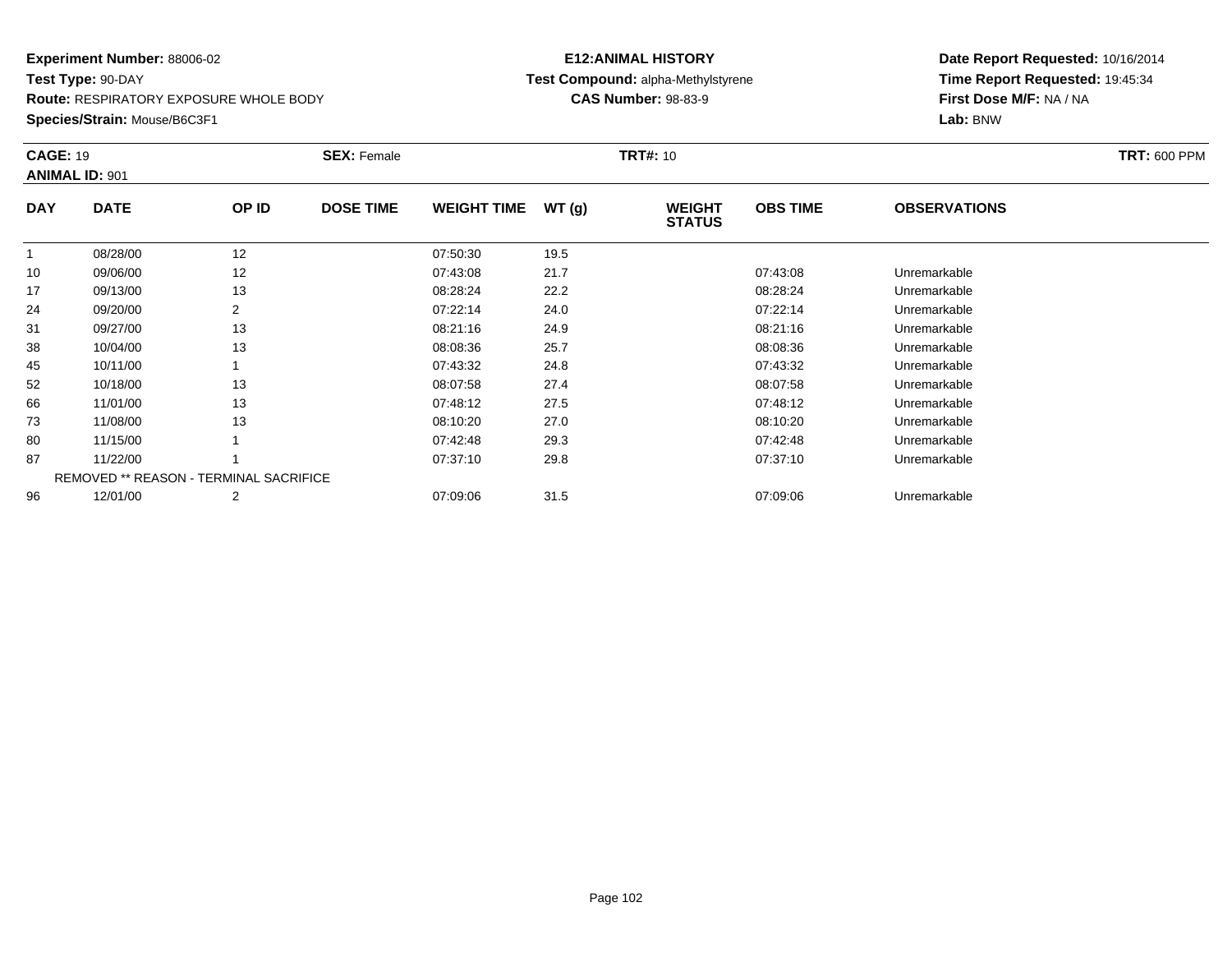**Route:** RESPIRATORY EXPOSURE WHOLE BODY

**Species/Strain:** Mouse/B6C3F1

## **E12:ANIMAL HISTORY Test Compound:** alpha-Methylstyrene**CAS Number:** 98-83-9

| <b>CAGE: 19</b> | <b>ANIMAL ID: 902</b> |                                               | <b>SEX: Female</b> |                    |       | <b>TRT#: 10</b>                |                 |                     | <b>TRT: 600 PPM</b> |
|-----------------|-----------------------|-----------------------------------------------|--------------------|--------------------|-------|--------------------------------|-----------------|---------------------|---------------------|
| <b>DAY</b>      | <b>DATE</b>           | OP ID                                         | <b>DOSE TIME</b>   | <b>WEIGHT TIME</b> | WT(g) | <b>WEIGHT</b><br><b>STATUS</b> | <b>OBS TIME</b> | <b>OBSERVATIONS</b> |                     |
| $\mathbf{1}$    | 08/28/00              | 12                                            |                    | 07:50:30           | 18.5  |                                |                 |                     |                     |
| 10              | 09/06/00              | 12                                            |                    | 07:43:08           | 20.8  |                                | 07:43:08        | Unremarkable        |                     |
| 17              | 09/13/00              | 13                                            |                    | 08:28:24           | 21.6  |                                | 08:28:24        | Unremarkable        |                     |
| 24              | 09/20/00              | $\overline{2}$                                |                    | 07:22:14           | 23.5  |                                | 07:22:14        | Unremarkable        |                     |
| 31              | 09/27/00              | 13                                            |                    | 08:21:16           | 24.2  |                                | 08:21:16        | Unremarkable        |                     |
| 38              | 10/04/00              | 13                                            |                    | 08:08:36           | 24.5  |                                | 08:08:36        | Unremarkable        |                     |
| 45              | 10/11/00              |                                               |                    | 07:43:32           | 25.1  |                                | 07:43:32        | Unremarkable        |                     |
| 52              | 10/18/00              | 13                                            |                    | 08:07:58           | 25.9  |                                | 08:07:58        | Unremarkable        |                     |
| 66              | 11/01/00              | 13                                            |                    | 07:48:12           | 28.3  |                                | 07:48:12        | Unremarkable        |                     |
| 73              | 11/08/00              | 13                                            |                    | 08:10:20           | 28.0  |                                | 08:10:20        | Unremarkable        |                     |
| 80              | 11/15/00              |                                               |                    | 07:42:48           | 29.0  |                                | 07:42:48        | Unremarkable        |                     |
| 87              | 11/22/00              |                                               |                    | 07:37:10           | 28.1  |                                | 07:37:10        | Unremarkable        |                     |
|                 |                       | <b>REMOVED ** REASON - TERMINAL SACRIFICE</b> |                    |                    |       |                                |                 |                     |                     |
| 96              | 12/01/00              | 2                                             |                    | 07:09:06           | 29.8  |                                | 07:09:06        | Unremarkable        |                     |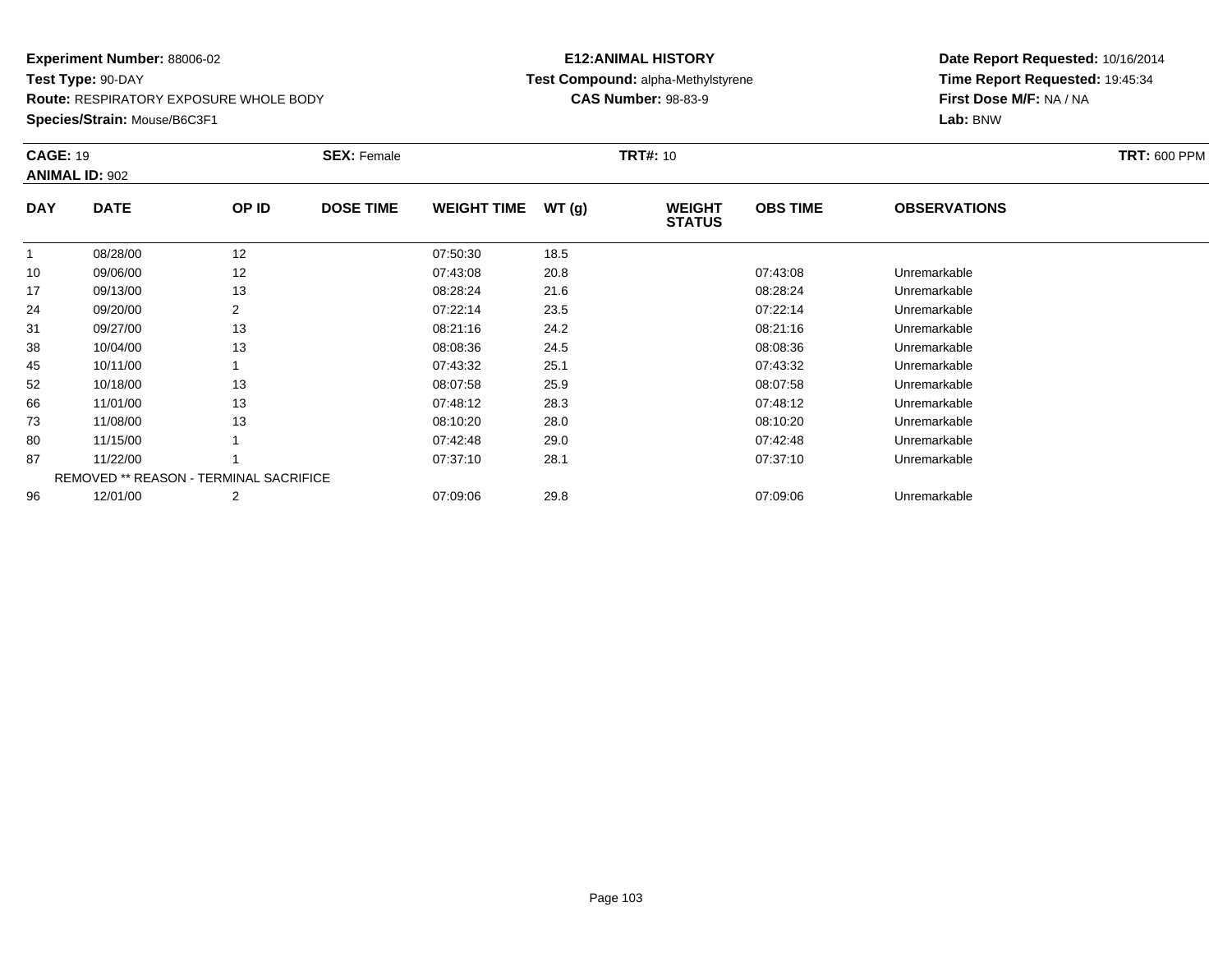**Route:** RESPIRATORY EXPOSURE WHOLE BODY

**Species/Strain:** Mouse/B6C3F1

## **E12:ANIMAL HISTORY Test Compound:** alpha-Methylstyrene**CAS Number:** 98-83-9

| <b>CAGE: 19</b> | <b>ANIMAL ID: 903</b>                         |       | <b>SEX: Female</b> |                    |       | <b>TRT#:</b> 10                |                 |                     | <b>TRT: 600 PPM</b> |
|-----------------|-----------------------------------------------|-------|--------------------|--------------------|-------|--------------------------------|-----------------|---------------------|---------------------|
| <b>DAY</b>      | <b>DATE</b>                                   | OP ID | <b>DOSE TIME</b>   | <b>WEIGHT TIME</b> | WT(g) | <b>WEIGHT</b><br><b>STATUS</b> | <b>OBS TIME</b> | <b>OBSERVATIONS</b> |                     |
|                 | 08/28/00                                      | 12    |                    | 07:50:30           | 20.4  |                                |                 |                     |                     |
| 10              | 09/06/00                                      | 12    |                    | 07:43:08           | 21.9  |                                | 07:43:08        | Unremarkable        |                     |
| 17              | 09/13/00                                      | 13    |                    | 08:28:24           | 21.9  |                                | 08:28:24        | Unremarkable        |                     |
| 24              | 09/20/00                                      | 2     |                    | 07:22:14           | 23.5  |                                | 07:22:14        | Unremarkable        |                     |
| 31              | 09/27/00                                      | 13    |                    | 08:21:16           | 22.5  |                                | 08:21:16        | Unremarkable        |                     |
| 38              | 10/04/00                                      | 13    |                    | 08:08:36           | 24.4  |                                | 08:08:36        | Unremarkable        |                     |
| 45              | 10/11/00                                      |       |                    | 07:43:32           | 24.6  |                                | 07:43:32        | Unremarkable        |                     |
| 52              | 10/18/00                                      | 13    |                    | 08:07:58           | 25.9  |                                | 08:07:58        | Unremarkable        |                     |
| 66              | 11/01/00                                      | 13    |                    | 07:48:12           | 27.5  |                                | 07:48:12        | Unremarkable        |                     |
| 73              | 11/08/00                                      | 13    |                    | 08:10:20           | 28.2  |                                | 08:10:20        | Unremarkable        |                     |
| 80              | 11/15/00                                      |       |                    | 07:42:48           | 29.2  |                                | 07:42:48        | Unremarkable        |                     |
| 87              | 11/22/00                                      |       |                    | 07:37:10           | 27.2  |                                | 07:37:10        | Unremarkable        |                     |
|                 | <b>REMOVED ** REASON - TERMINAL SACRIFICE</b> |       |                    |                    |       |                                |                 |                     |                     |
| 96              | 12/01/00                                      | 2     |                    | 07:09:06           | 28.9  |                                | 07:09:06        | Unremarkable        |                     |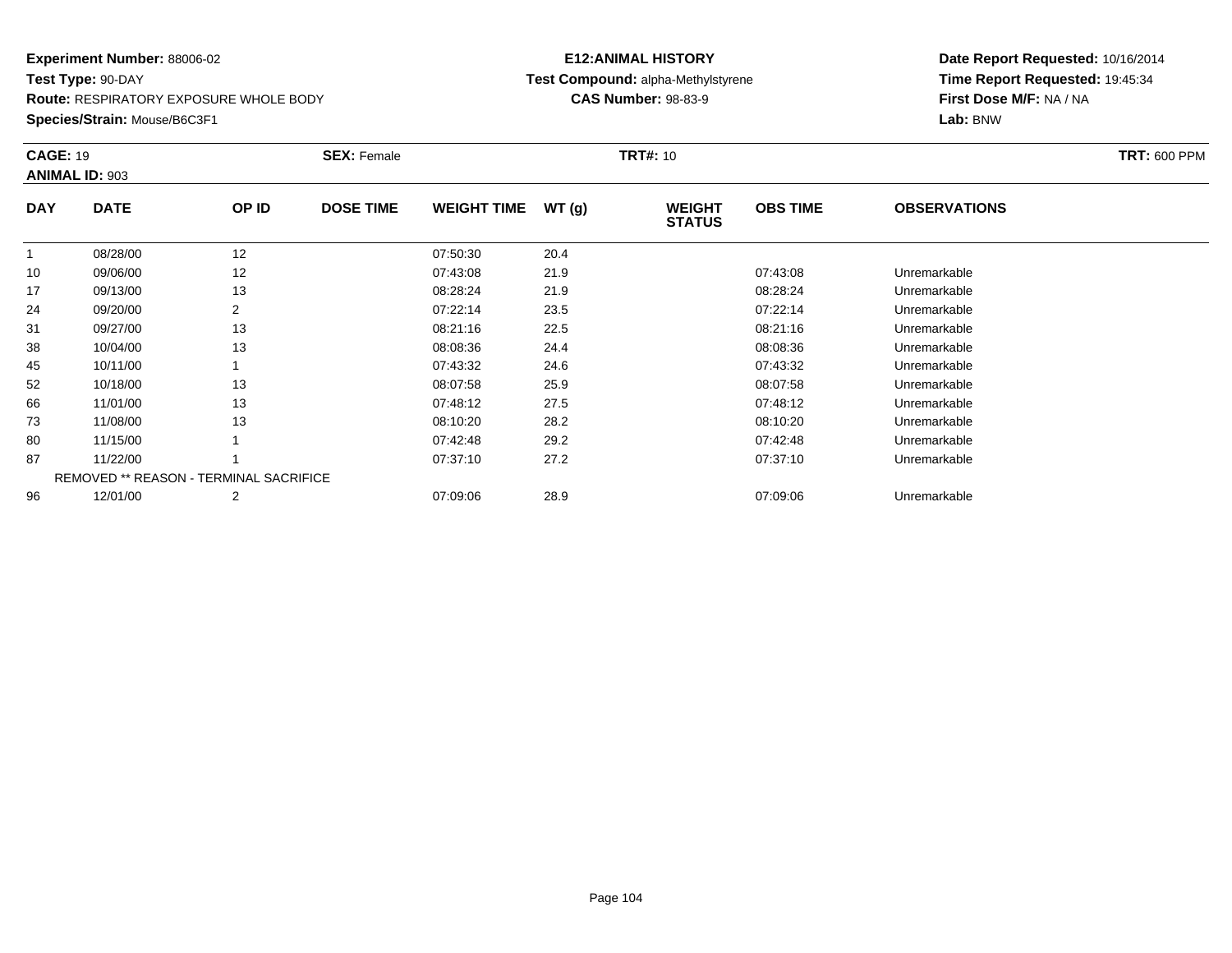**Route:** RESPIRATORY EXPOSURE WHOLE BODY

**Species/Strain:** Mouse/B6C3F1

## **E12:ANIMAL HISTORY Test Compound:** alpha-Methylstyrene**CAS Number:** 98-83-9

| <b>CAGE: 19</b> | <b>ANIMAL ID: 904</b>                         |       | <b>SEX: Female</b> |                    |       | <b>TRT#: 10</b>                |                 |                     | <b>TRT: 600 PPM</b> |
|-----------------|-----------------------------------------------|-------|--------------------|--------------------|-------|--------------------------------|-----------------|---------------------|---------------------|
| <b>DAY</b>      | <b>DATE</b>                                   | OP ID | <b>DOSE TIME</b>   | <b>WEIGHT TIME</b> | WT(g) | <b>WEIGHT</b><br><b>STATUS</b> | <b>OBS TIME</b> | <b>OBSERVATIONS</b> |                     |
|                 | 08/28/00                                      | 12    |                    | 07:50:30           | 20.0  |                                |                 |                     |                     |
| 10              | 09/06/00                                      | 12    |                    | 07:43:08           | 20.5  |                                | 07:43:08        | Unremarkable        |                     |
| 17              | 09/13/00                                      | 13    |                    | 08:28:24           | 23.5  |                                | 08:28:24        | Unremarkable        |                     |
| 24              | 09/20/00                                      | 2     |                    | 07:22:14           | 22.3  |                                | 07:22:14        | Unremarkable        |                     |
| 31              | 09/27/00                                      | 13    |                    | 08:21:16           | 23.0  |                                | 08:21:16        | Unremarkable        |                     |
| 38              | 10/04/00                                      | 13    |                    | 08:08:36           | 26.1  |                                | 08:08:36        | Unremarkable        |                     |
| 45              | 10/11/00                                      |       |                    | 07:43:32           | 26.0  |                                | 07:43:32        | Unremarkable        |                     |
| 52              | 10/18/00                                      | 13    |                    | 08:07:58           | 26.8  |                                | 08:07:58        | Unremarkable        |                     |
| 66              | 11/01/00                                      | 13    |                    | 07:48:12           | 28.8  |                                | 07:48:12        | Unremarkable        |                     |
| 73              | 11/08/00                                      | 13    |                    | 08:10:20           | 29.5  |                                | 08:10:20        | Unremarkable        |                     |
| 80              | 11/15/00                                      |       |                    | 07:42:48           | 29.3  |                                | 07:42:48        | Unremarkable        |                     |
| 87              | 11/22/00                                      |       |                    | 07:37:10           | 31.1  |                                | 07:37:10        | Unremarkable        |                     |
|                 | <b>REMOVED ** REASON - TERMINAL SACRIFICE</b> |       |                    |                    |       |                                |                 |                     |                     |
| 96              | 12/01/00                                      | 2     |                    | 07:09:06           | 31.8  |                                | 07:09:06        | Unremarkable        |                     |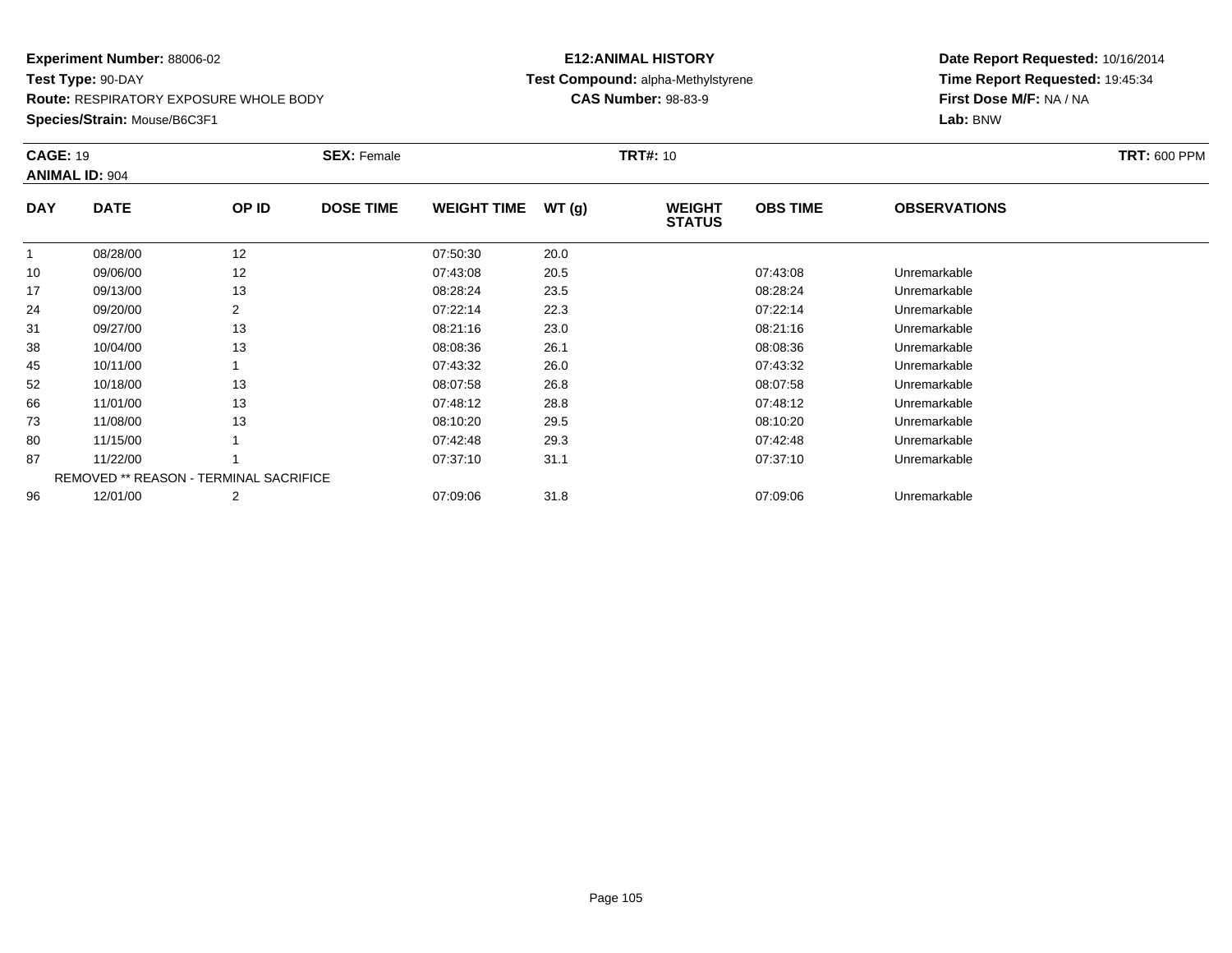**Route:** RESPIRATORY EXPOSURE WHOLE BODY

**Species/Strain:** Mouse/B6C3F1

## **E12:ANIMAL HISTORY Test Compound:** alpha-Methylstyrene**CAS Number:** 98-83-9

| <b>CAGE: 19</b> | <b>ANIMAL ID: 905</b>                         |       | <b>SEX: Female</b> |                    |       | <b>TRT#:</b> 10                |                 |                     | <b>TRT: 600 PPM</b> |
|-----------------|-----------------------------------------------|-------|--------------------|--------------------|-------|--------------------------------|-----------------|---------------------|---------------------|
| <b>DAY</b>      | <b>DATE</b>                                   | OP ID | <b>DOSE TIME</b>   | <b>WEIGHT TIME</b> | WT(g) | <b>WEIGHT</b><br><b>STATUS</b> | <b>OBS TIME</b> | <b>OBSERVATIONS</b> |                     |
|                 | 08/28/00                                      | 12    |                    | 07:50:30           | 19.1  |                                |                 |                     |                     |
| 10              | 09/06/00                                      | 12    |                    | 07:43:08           | 21.0  |                                | 07:43:08        | Unremarkable        |                     |
| 17              | 09/13/00                                      | 13    |                    | 08:28:24           | 22.2  |                                | 08:28:24        | Unremarkable        |                     |
| 24              | 09/20/00                                      | 2     |                    | 07:22:14           | 22.0  |                                | 07:22:14        | Unremarkable        |                     |
| 31              | 09/27/00                                      | 13    |                    | 08:21:16           | 23.8  |                                | 08:21:16        | Unremarkable        |                     |
| 38              | 10/04/00                                      | 13    |                    | 08:08:36           | 24.1  |                                | 08:08:36        | Unremarkable        |                     |
| 45              | 10/11/00                                      |       |                    | 07:43:32           | 26.0  |                                | 07:43:32        | Unremarkable        |                     |
| 52              | 10/18/00                                      | 13    |                    | 08:07:58           | 25.5  |                                | 08:07:58        | Unremarkable        |                     |
| 66              | 11/01/00                                      | 13    |                    | 07:48:12           | 28.0  |                                | 07:48:12        | Unremarkable        |                     |
| 73              | 11/08/00                                      | 13    |                    | 08:10:20           | 29.2  |                                | 08:10:20        | Unremarkable        |                     |
| 80              | 11/15/00                                      |       |                    | 07:42:48           | 29.1  |                                | 07:42:48        | Unremarkable        |                     |
| 87              | 11/22/00                                      |       |                    | 07:37:10           | 29.5  |                                | 07:37:10        | Unremarkable        |                     |
|                 | <b>REMOVED ** REASON - TERMINAL SACRIFICE</b> |       |                    |                    |       |                                |                 |                     |                     |
| 96              | 12/01/00                                      | 2     |                    | 07:09:06           | 30.9  |                                | 07:09:06        | Unremarkable        |                     |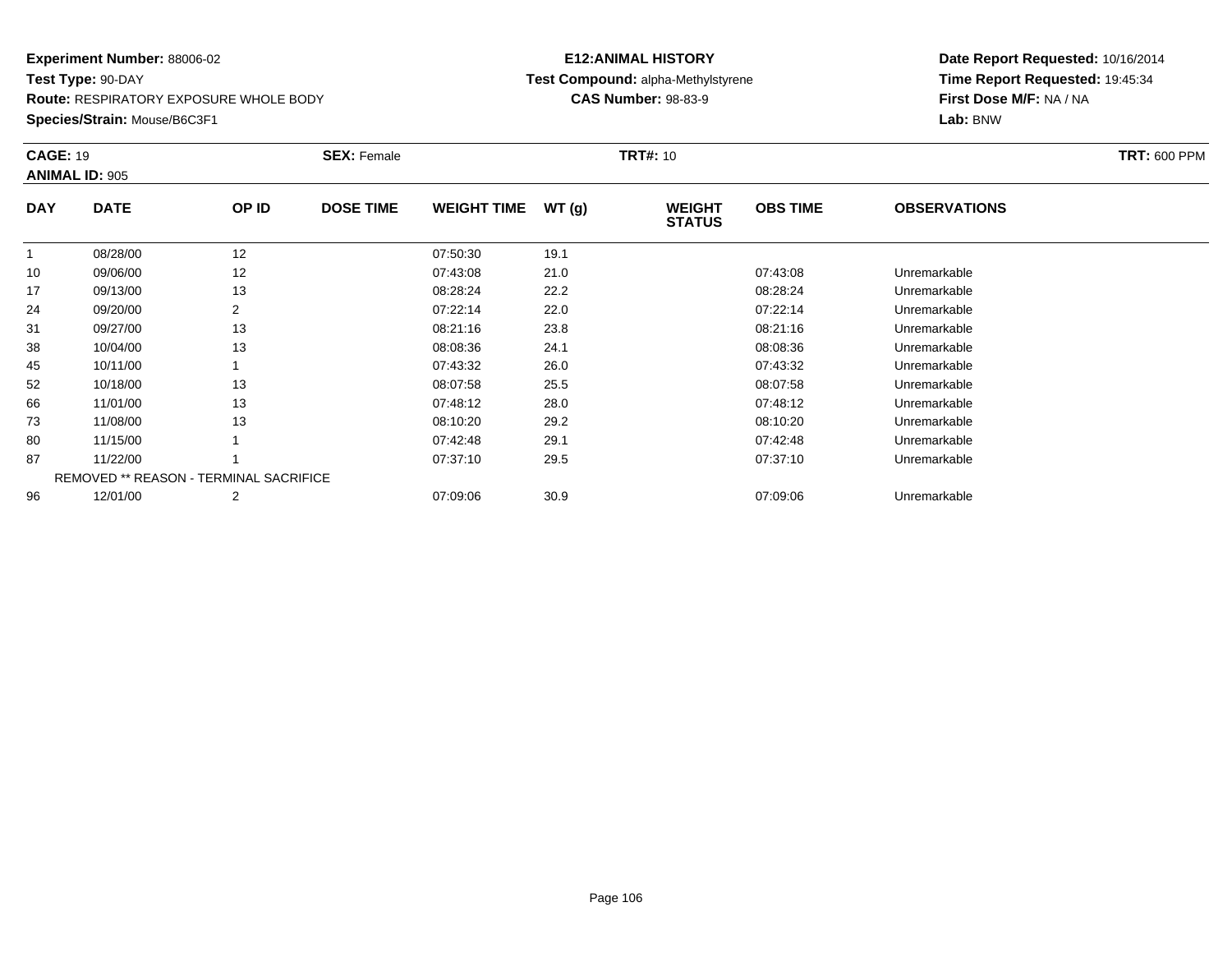**Route:** RESPIRATORY EXPOSURE WHOLE BODY

**Species/Strain:** Mouse/B6C3F1

## **E12:ANIMAL HISTORY Test Compound:** alpha-Methylstyrene**CAS Number:** 98-83-9

| <b>CAGE: 20</b> | <b>ANIMAL ID: 906</b> |                                               | <b>SEX: Female</b> |                    |       | <b>TRT#: 10</b>                |                 |                     | <b>TRT: 600 PPM</b> |
|-----------------|-----------------------|-----------------------------------------------|--------------------|--------------------|-------|--------------------------------|-----------------|---------------------|---------------------|
| <b>DAY</b>      | <b>DATE</b>           | OP ID                                         | <b>DOSE TIME</b>   | <b>WEIGHT TIME</b> | WT(g) | <b>WEIGHT</b><br><b>STATUS</b> | <b>OBS TIME</b> | <b>OBSERVATIONS</b> |                     |
|                 | 08/28/00              | 12                                            |                    | 07:52:52           | 19.0  |                                |                 |                     |                     |
| 10              | 09/06/00              | 12                                            |                    | 07:43:58           | 20.2  |                                | 07:43:58        | Unremarkable        |                     |
| 17              | 09/13/00              | 13                                            |                    | 08:29:12           | 21.8  |                                | 08:29:12        | Unremarkable        |                     |
| 24              | 09/20/00              | 2                                             |                    | 07:23:12           | 19.7  |                                | 07:23:12        | Unremarkable        |                     |
| 31              | 09/27/00              | 13                                            |                    | 08:22:04           | 23.8  |                                | 08:22:04        | Unremarkable        |                     |
| 38              | 10/04/00              | 13                                            |                    | 08:09:34           | 24.4  |                                | 08:09:34        | Unremarkable        |                     |
| 45              | 10/11/00              |                                               |                    | 07:45:02           | 23.8  |                                | 07:45:02        | Unremarkable        |                     |
| 52              | 10/18/00              | 13                                            |                    | 08:08:44           | 24.0  |                                | 08:08:44        | Unremarkable        |                     |
| 66              | 11/01/00              | 13                                            |                    | 07:49:00           | 26.9  |                                | 07:49:00        | Unremarkable        |                     |
| 73              | 11/08/00              | 13                                            |                    | 08:11:04           | 26.8  |                                | 08:11:04        | Unremarkable        |                     |
| 80              | 11/15/00              |                                               |                    | 07:43:58           | 26.2  |                                | 07:43:58        | Unremarkable        |                     |
| 87              | 11/22/00              |                                               |                    | 07:38:28           | 27.6  |                                | 07:38:28        | Unremarkable        |                     |
|                 |                       | <b>REMOVED ** REASON - TERMINAL SACRIFICE</b> |                    |                    |       |                                |                 |                     |                     |
| 96              | 12/01/00              | $\overline{2}$                                |                    | 07:10:44           | 27.3  |                                | 07:10:44        | Unremarkable        |                     |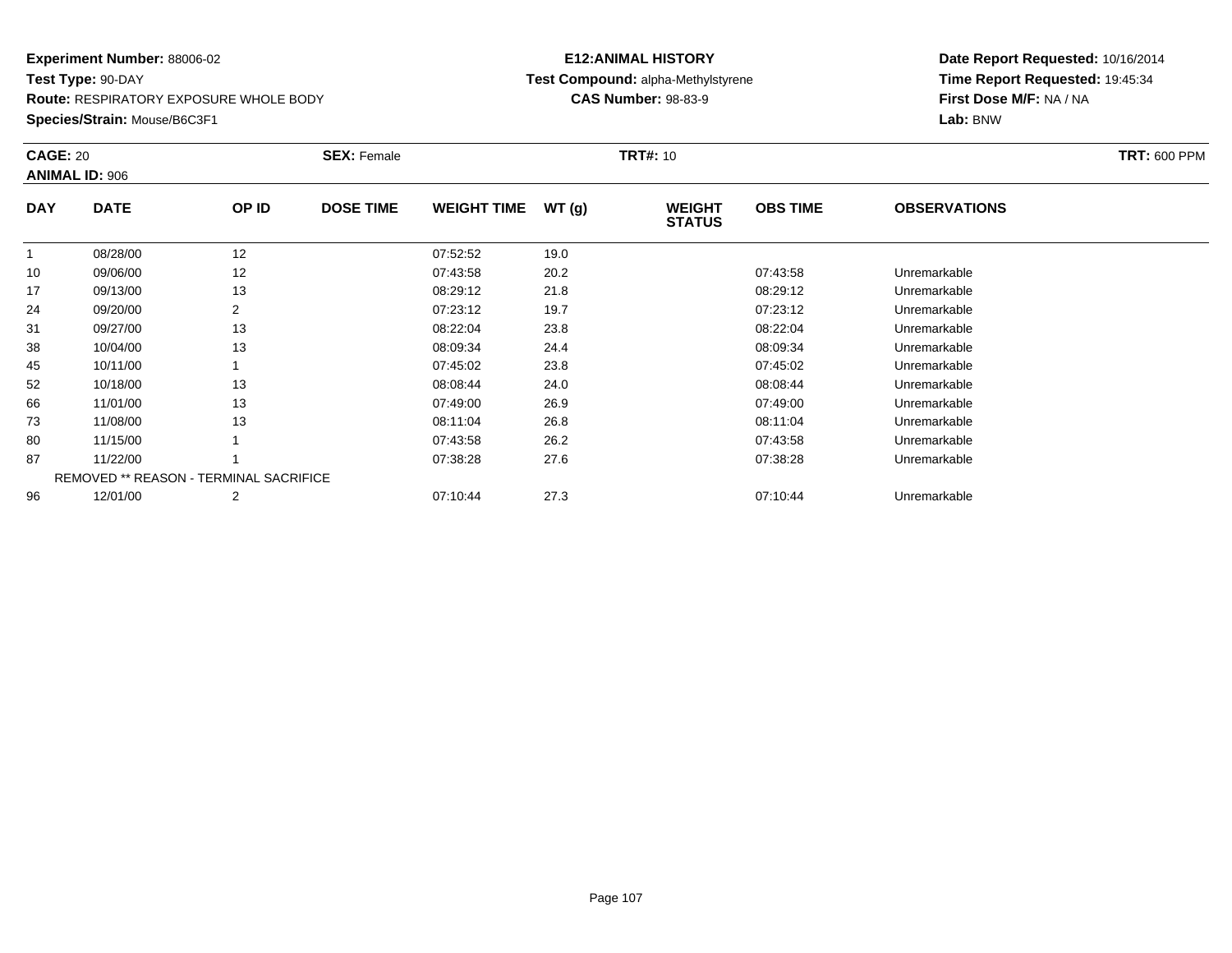**Route:** RESPIRATORY EXPOSURE WHOLE BODY

**Species/Strain:** Mouse/B6C3F1

## **E12:ANIMAL HISTORY Test Compound:** alpha-Methylstyrene**CAS Number:** 98-83-9

| <b>CAGE: 20</b> | <b>ANIMAL ID: 907</b>                         |       | <b>SEX: Female</b> |                    |       | <b>TRT#: 10</b>                |                 |                     | <b>TRT: 600 PPM</b> |
|-----------------|-----------------------------------------------|-------|--------------------|--------------------|-------|--------------------------------|-----------------|---------------------|---------------------|
| <b>DAY</b>      | <b>DATE</b>                                   | OP ID | <b>DOSE TIME</b>   | <b>WEIGHT TIME</b> | WT(g) | <b>WEIGHT</b><br><b>STATUS</b> | <b>OBS TIME</b> | <b>OBSERVATIONS</b> |                     |
| $\mathbf{1}$    | 08/28/00                                      | 12    |                    | 07:52:52           | 19.9  |                                |                 |                     |                     |
| 10              | 09/06/00                                      | 12    |                    | 07:43:58           | 20.2  |                                | 07:43:58        | Unremarkable        |                     |
| 17              | 09/13/00                                      | 13    |                    | 08:29:12           | 23.2  |                                | 08:29:12        | Unremarkable        |                     |
| 24              | 09/20/00                                      | 2     |                    | 07:23:12           | 23.0  |                                | 07:23:12        | Unremarkable        |                     |
| 31              | 09/27/00                                      | 13    |                    | 08:22:04           | 24.4  |                                | 08:22:04        | Unremarkable        |                     |
| 38              | 10/04/00                                      | 13    |                    | 08:09:34           | 24.9  |                                | 08:09:34        | Unremarkable        |                     |
| 45              | 10/11/00                                      |       |                    | 07:45:02           | 26.6  |                                | 07:45:02        | Unremarkable        |                     |
| 52              | 10/18/00                                      | 13    |                    | 08:08:44           | 26.8  |                                | 08:08:44        | Unremarkable        |                     |
| 66              | 11/01/00                                      | 13    |                    | 07:49:00           | 28.3  |                                | 07:49:00        | Unremarkable        |                     |
| 73              | 11/08/00                                      | 13    |                    | 08:11:04           | 29.3  |                                | 08:11:04        | Unremarkable        |                     |
| 80              | 11/15/00                                      |       |                    | 07:43:58           | 30.0  |                                | 07:43:58        | Unremarkable        |                     |
| 87              | 11/22/00                                      |       |                    | 07:38:28           | 30.7  |                                | 07:38:28        | Unremarkable        |                     |
|                 | <b>REMOVED ** REASON - TERMINAL SACRIFICE</b> |       |                    |                    |       |                                |                 |                     |                     |
| 96              | 12/01/00                                      | 2     |                    | 07:10:44           | 30.7  |                                | 07:10:44        | Unremarkable        |                     |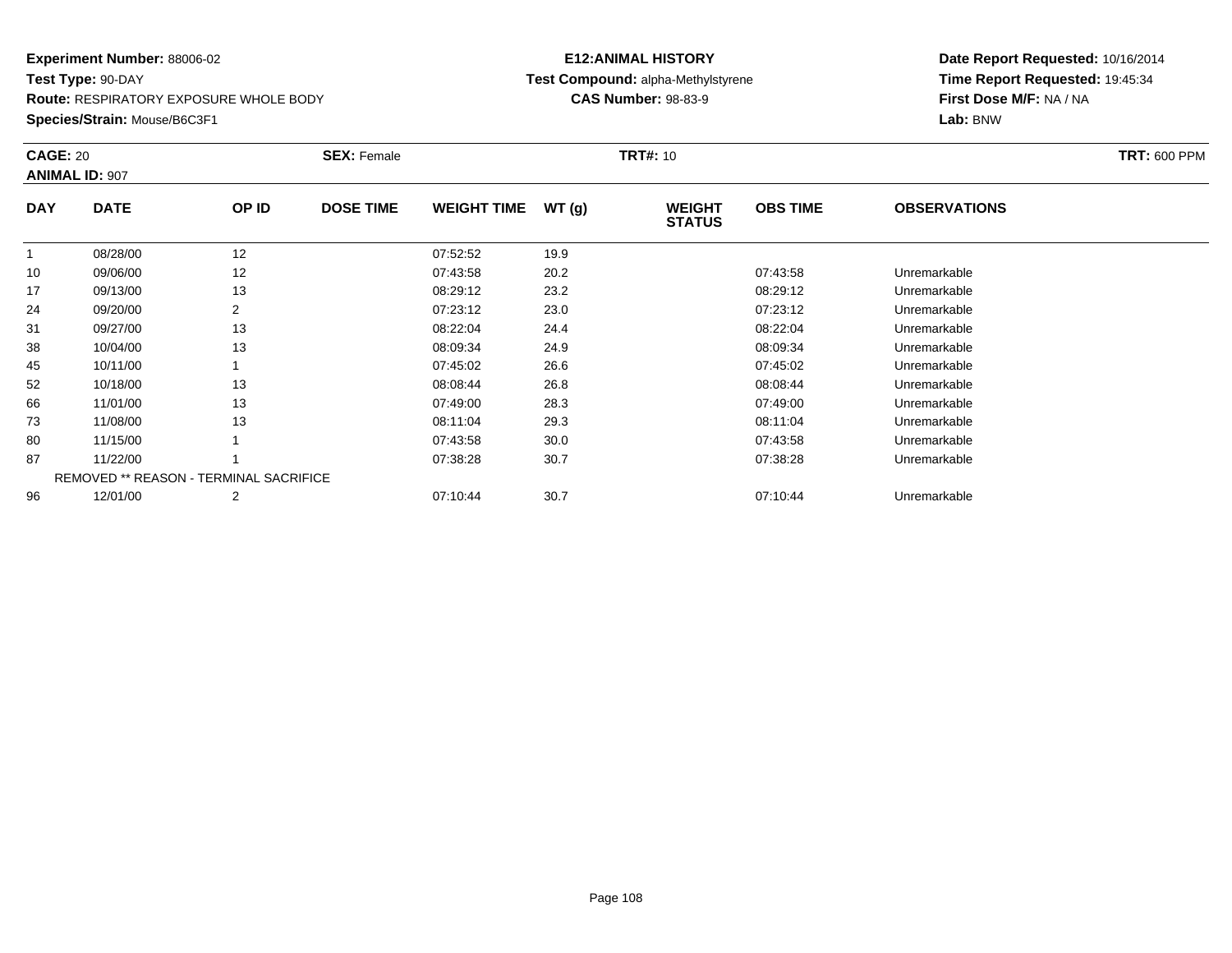**Route:** RESPIRATORY EXPOSURE WHOLE BODY

**Species/Strain:** Mouse/B6C3F1

#### **E12:ANIMAL HISTORY Test Compound:** alpha-Methylstyrene**CAS Number:** 98-83-9

|              | <b>CAGE: 20</b><br><b>ANIMAL ID: 908</b>      |       | <b>SEX: Female</b> |                    |       | <b>TRT#: 10</b>                | <b>TRT: 600 PPM</b> |                     |  |
|--------------|-----------------------------------------------|-------|--------------------|--------------------|-------|--------------------------------|---------------------|---------------------|--|
| <b>DAY</b>   | <b>DATE</b>                                   | OP ID | <b>DOSE TIME</b>   | <b>WEIGHT TIME</b> | WT(g) | <b>WEIGHT</b><br><b>STATUS</b> | <b>OBS TIME</b>     | <b>OBSERVATIONS</b> |  |
| $\mathbf{1}$ | 08/28/00                                      | 12    |                    | 07:52:52           | 20.2  |                                |                     |                     |  |
| 10           | 09/06/00                                      | 12    |                    | 07:43:58           | 20.7  |                                | 07:43:58            | Unremarkable        |  |
| 17           | 09/13/00                                      | 13    |                    | 08:29:12           | 23.1  |                                | 08:29:12            | Unremarkable        |  |
| 24           | 09/20/00                                      | 2     |                    | 07:23:12           | 24.0  |                                | 07:23:12            | Unremarkable        |  |
| 31           | 09/27/00                                      | 13    |                    | 08:22:04           | 24.7  |                                | 08:22:04            | Unremarkable        |  |
| 38           | 10/04/00                                      | 13    |                    | 08:09:34           | 24.9  |                                | 08:09:34            | Unremarkable        |  |
| 45           | 10/11/00                                      |       |                    | 07:45:02           | 26.3  |                                | 07:45:02            | Unremarkable        |  |
| 52           | 10/18/00                                      | 13    |                    | 08:08:44           | 27.2  |                                | 08:08:44            | Unremarkable        |  |
| 66           | 11/01/00                                      | 13    |                    | 07:49:00           | 28.8  |                                | 07:49:00            | Unremarkable        |  |
| 73           | 11/08/00                                      | 13    |                    | 08:11:04           | 27.8  |                                | 08:11:04            | Unremarkable        |  |
| 80           | 11/15/00                                      |       |                    | 07:43:58           | 29.9  |                                | 07:43:58            | Unremarkable        |  |
| 87           | 11/22/00                                      |       |                    | 07:38:28           | 29.5  |                                | 07:38:28            | Unremarkable        |  |
|              | <b>REMOVED ** REASON - TERMINAL SACRIFICE</b> |       |                    |                    |       |                                |                     |                     |  |
| 96           | 12/01/00                                      | 2     |                    | 07:10:44           | 30.4  |                                | 07:10:44            | Unremarkable        |  |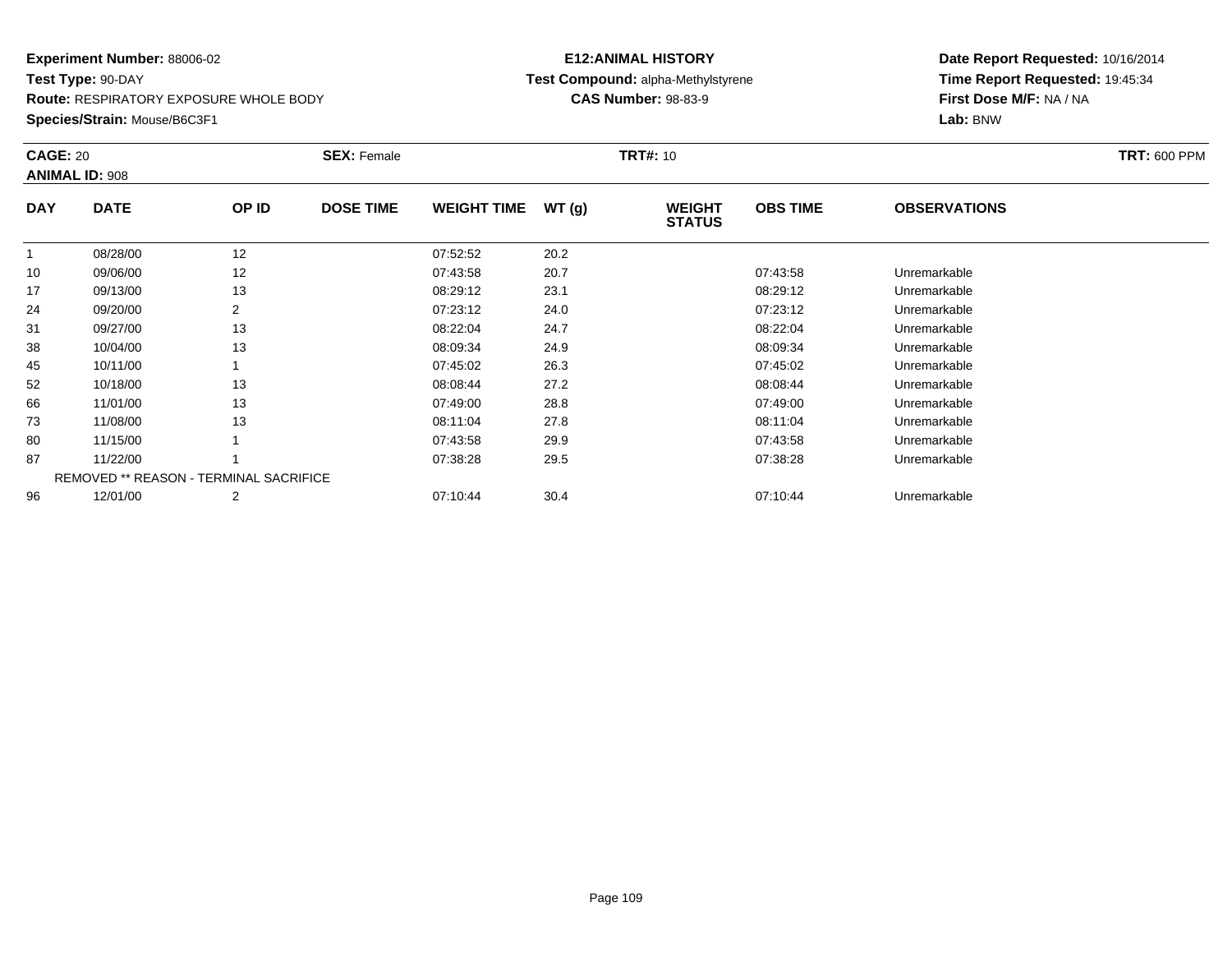**Route:** RESPIRATORY EXPOSURE WHOLE BODY

**Species/Strain:** Mouse/B6C3F1

# **E12:ANIMAL HISTORYTest Compound:** alpha-Methylstyrene

**CAS Number:** 98-83-9

|            | <b>CAGE: 20</b><br><b>ANIMAL ID: 909</b>      |       | <b>SEX: Female</b> |                    |       | <b>TRT#: 10</b>                | <b>TRT: 600 PPM</b> |                     |  |
|------------|-----------------------------------------------|-------|--------------------|--------------------|-------|--------------------------------|---------------------|---------------------|--|
| <b>DAY</b> | <b>DATE</b>                                   | OP ID | <b>DOSE TIME</b>   | <b>WEIGHT TIME</b> | WT(g) | <b>WEIGHT</b><br><b>STATUS</b> | <b>OBS TIME</b>     | <b>OBSERVATIONS</b> |  |
|            | 08/28/00                                      | 12    |                    | 07:52:52           | 19.5  |                                |                     |                     |  |
| 10         | 09/06/00                                      | 12    |                    | 07:43:58           | 19.9  |                                | 07:43:58            | Unremarkable        |  |
| 17         | 09/13/00                                      | 13    |                    | 08:29:12           | 22.8  |                                | 08:29:12            | Unremarkable        |  |
| 24         | 09/20/00                                      | 2     |                    | 07:23:12           | 22.3  |                                | 07:23:12            | Unremarkable        |  |
| 31         | 09/27/00                                      | 13    |                    | 08:22:04           | 22.9  |                                | 08:22:04            | Unremarkable        |  |
| 38         | 10/04/00                                      | 13    |                    | 08:09:34           | 24.9  |                                | 08:09:34            | Unremarkable        |  |
| 45         | 10/11/00                                      |       |                    | 07:45:02           | 24.9  |                                | 07:45:02            | Unremarkable        |  |
| 52         | 10/18/00                                      | 13    |                    | 08:08:44           | 27.1  |                                | 08:08:44            | Unremarkable        |  |
| 66         | 11/01/00                                      | 13    |                    | 07:49:00           | 27.7  |                                | 07:49:00            | Unremarkable        |  |
| 73         | 11/08/00                                      | 13    |                    | 08:11:04           | 27.7  |                                | 08:11:04            | Unremarkable        |  |
| 80         | 11/15/00                                      |       |                    | 07:43:58           | 30.3  |                                | 07:43:58            | Unremarkable        |  |
| 87         | 11/22/00                                      |       |                    | 07:38:28           | 29.0  |                                | 07:38:28            | Unremarkable        |  |
|            | <b>REMOVED ** REASON - TERMINAL SACRIFICE</b> |       |                    |                    |       |                                |                     |                     |  |
| 96         | 12/01/00                                      | 2     |                    | 07:10:44           | 28.9  |                                | 07:10:44            | Unremarkable        |  |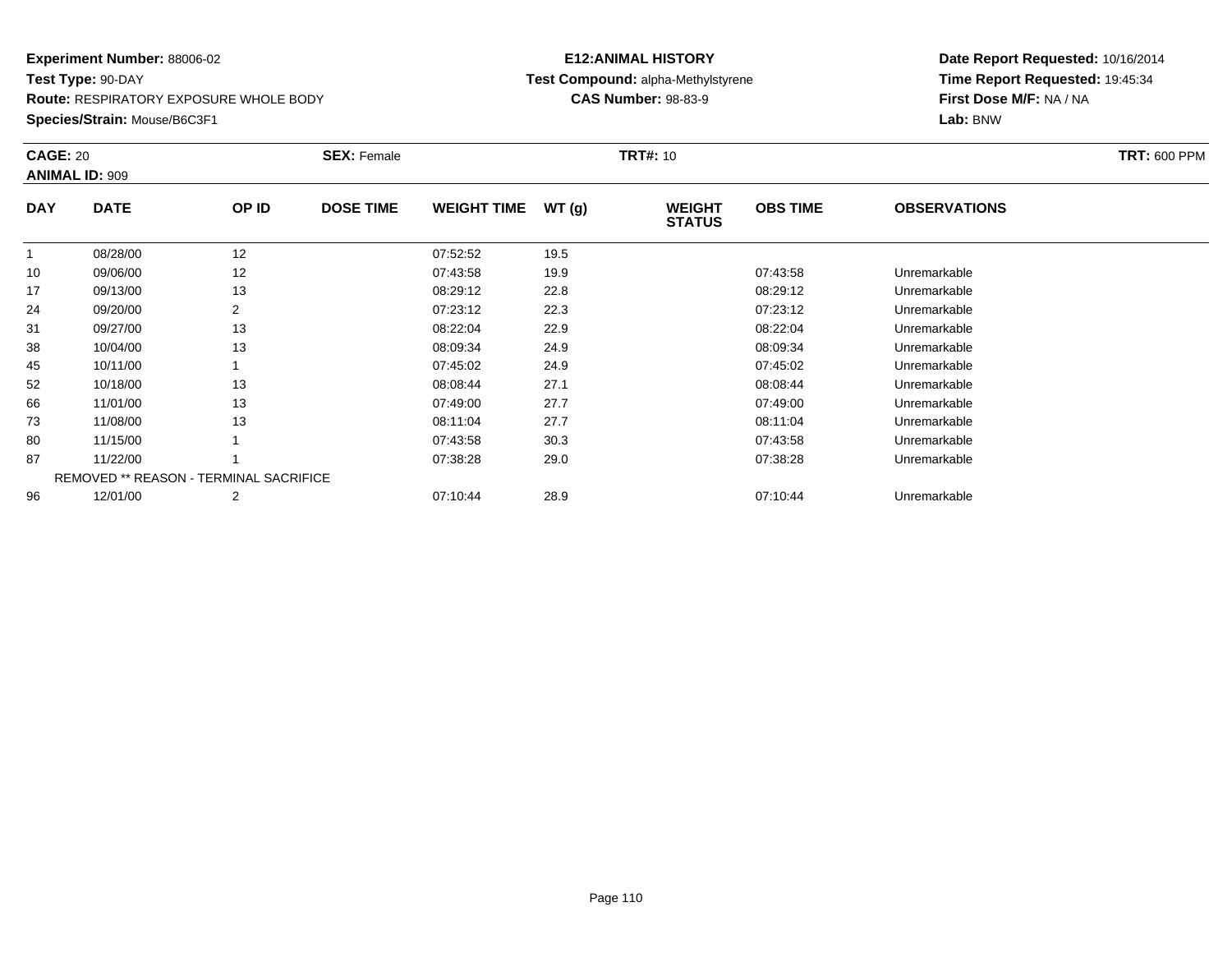**Route:** RESPIRATORY EXPOSURE WHOLE BODY

**Species/Strain:** Mouse/B6C3F1

#### **E12:ANIMAL HISTORY Test Compound:** alpha-Methylstyrene**CAS Number:** 98-83-9

|            | <b>CAGE: 20</b><br><b>ANIMAL ID: 910</b>      |       | <b>SEX: Female</b> |                    |       | <b>TRT#: 10</b>                | <b>TRT: 600 PPM</b> |                     |  |
|------------|-----------------------------------------------|-------|--------------------|--------------------|-------|--------------------------------|---------------------|---------------------|--|
| <b>DAY</b> | <b>DATE</b>                                   | OP ID | <b>DOSE TIME</b>   | <b>WEIGHT TIME</b> | WT(g) | <b>WEIGHT</b><br><b>STATUS</b> | <b>OBS TIME</b>     | <b>OBSERVATIONS</b> |  |
|            | 08/28/00                                      | 12    |                    | 07:52:52           | 18.3  |                                |                     |                     |  |
| 10         | 09/06/00                                      | 12    |                    | 07:43:58           | 19.6  |                                | 07:43:58            | Unremarkable        |  |
| 17         | 09/13/00                                      | 13    |                    | 08:29:12           | 21.8  |                                | 08:29:12            | Unremarkable        |  |
| 24         | 09/20/00                                      | 2     |                    | 07:23:12           | 21.8  |                                | 07:23:12            | Unremarkable        |  |
| 31         | 09/27/00                                      | 13    |                    | 08:22:04           | 23.1  |                                | 08:22:04            | Unremarkable        |  |
| 38         | 10/04/00                                      | 13    |                    | 08:09:34           | 23.5  |                                | 08:09:34            | Unremarkable        |  |
| 45         | 10/11/00                                      |       |                    | 07:45:02           | 24.4  |                                | 07:45:02            | Unremarkable        |  |
| 52         | 10/18/00                                      | 13    |                    | 08:08:44           | 24.7  |                                | 08:08:44            | Unremarkable        |  |
| 66         | 11/01/00                                      | 13    |                    | 07:49:00           | 25.6  |                                | 07:49:00            | Unremarkable        |  |
| 73         | 11/08/00                                      | 13    |                    | 08:11:04           | 26.3  |                                | 08:11:04            | Unremarkable        |  |
| 80         | 11/15/00                                      |       |                    | 07:43:58           | 26.4  |                                | 07:43:58            | Unremarkable        |  |
| 87         | 11/22/00                                      |       |                    | 07:38:28           | 26.9  |                                | 07:38:28            | Unremarkable        |  |
|            | <b>REMOVED ** REASON - TERMINAL SACRIFICE</b> |       |                    |                    |       |                                |                     |                     |  |
| 96         | 12/01/00                                      | 2     |                    | 07:10:44           | 27.0  |                                | 07:10:44            | Unremarkable        |  |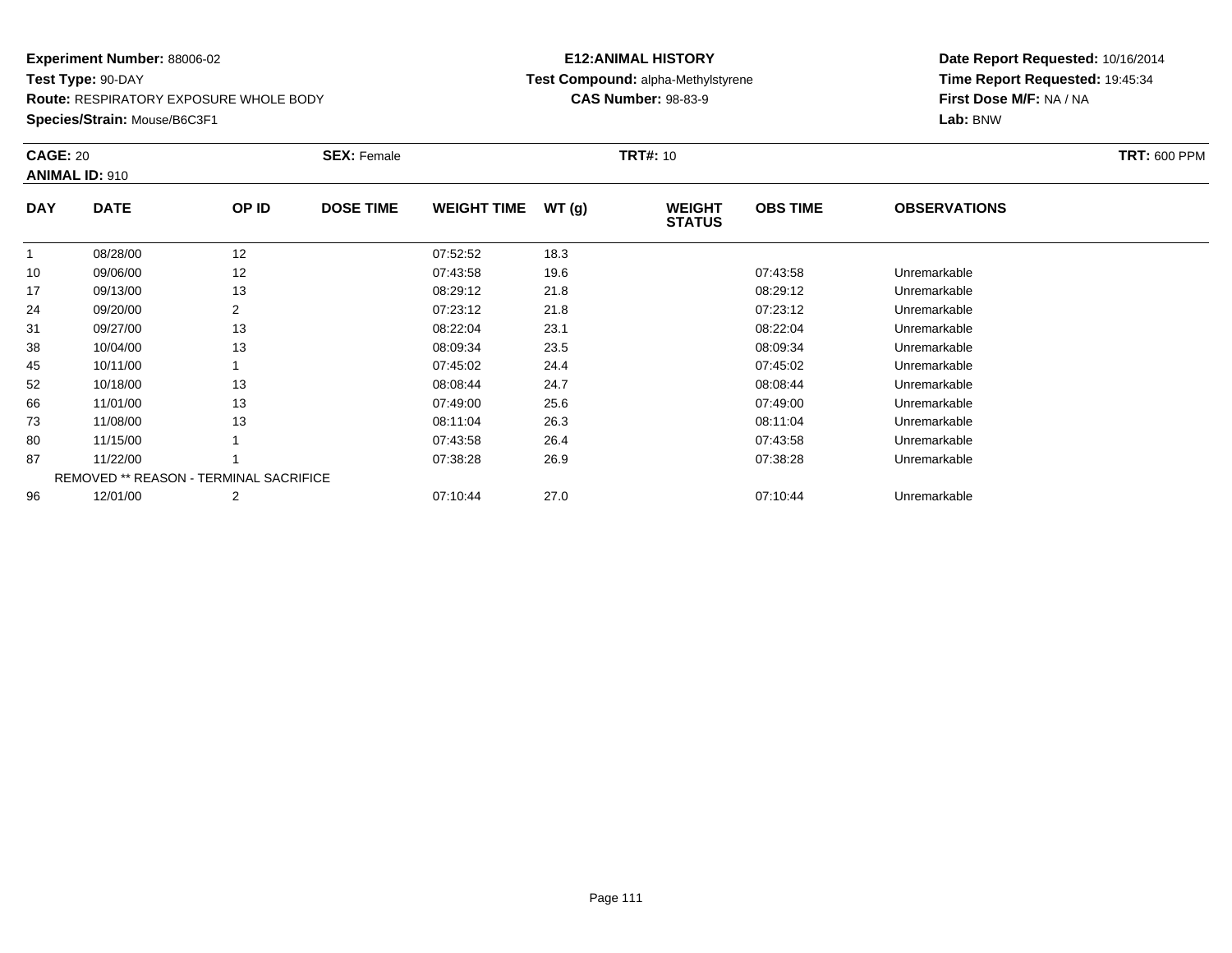|                                                                 | Experiment Number: 88006-02<br>Test Type: 90-DAY<br>Species/Strain: Mouse/B6C3F1 | <b>Route: RESPIRATORY EXPOSURE WHOLE BODY</b>  |                              |                    |                 | <b>E12: ANIMAL HISTORY</b><br><b>Test Compound: alpha-Methylstyrene</b><br><b>CAS Number: 98-83-9</b> | Date Report Requested: 10/16/2014<br>Time Report Requested: 19:45:34<br>First Dose M/F: NA / NA<br>Lab: BNW |                     |
|-----------------------------------------------------------------|----------------------------------------------------------------------------------|------------------------------------------------|------------------------------|--------------------|-----------------|-------------------------------------------------------------------------------------------------------|-------------------------------------------------------------------------------------------------------------|---------------------|
| <b>CAGE: 23</b><br><b>SEX: Female</b><br><b>ANIMAL ID: 1101</b> |                                                                                  |                                                |                              |                    | <b>TRT#: 12</b> | <b>TRT: 1000 PPM</b>                                                                                  |                                                                                                             |                     |
| <b>DAY</b>                                                      | <b>DATE</b>                                                                      | OP ID                                          | <b>DOSE TIME</b>             | <b>WEIGHT TIME</b> | WT(q)           | <b>WEIGHT</b><br><b>STATUS</b>                                                                        | <b>OBS TIME</b>                                                                                             | <b>OBSERVATIONS</b> |
|                                                                 | 08/28/00                                                                         | 12<br><b>REMOVED ** REASON - NATURAL DEATH</b> |                              | 07:58:06           | 17.9            |                                                                                                       |                                                                                                             |                     |
| 3                                                               | 08/30/00                                                                         |                                                | 15.8<br>06:15:46<br>06:15:46 |                    |                 |                                                                                                       | Unremarkable                                                                                                |                     |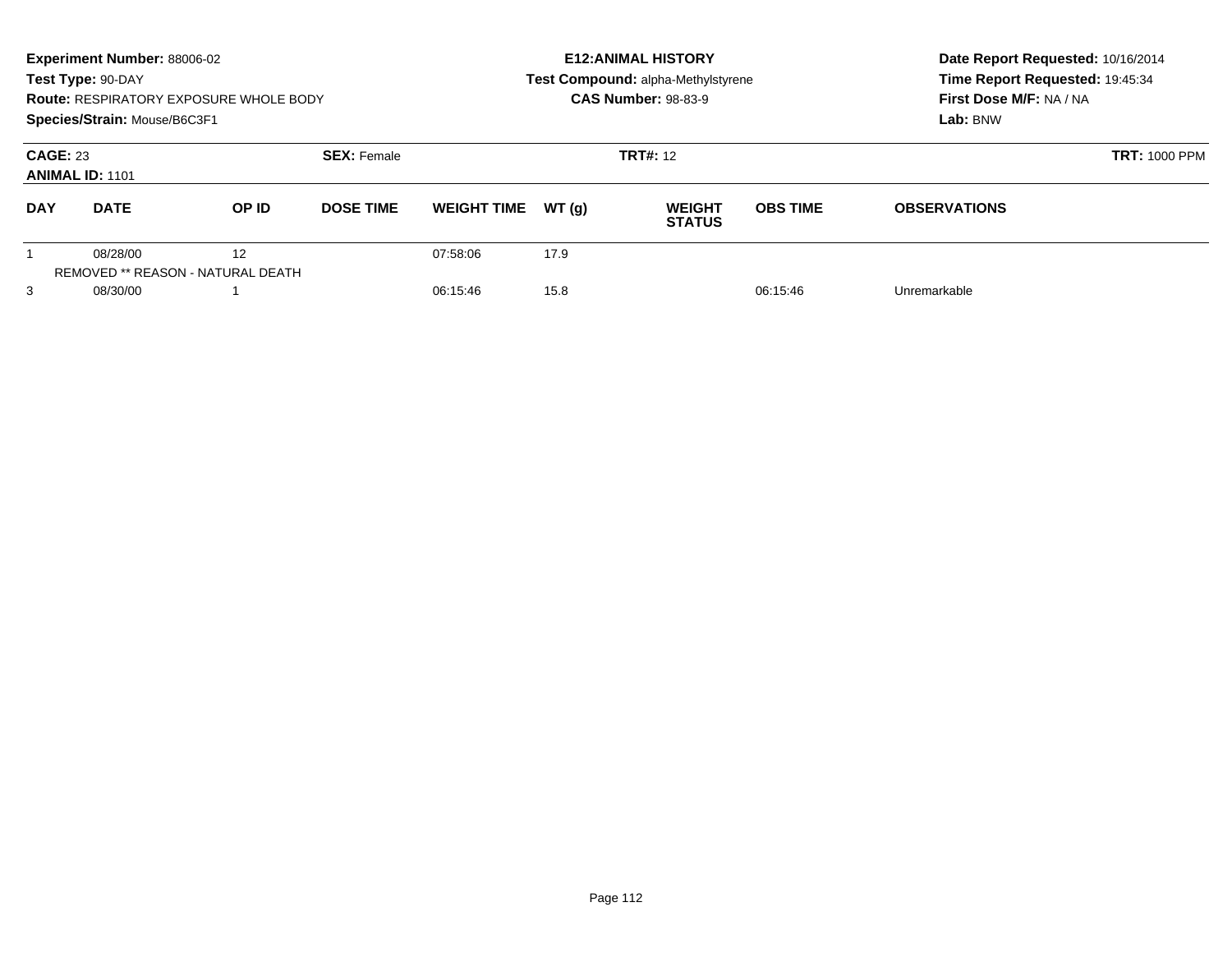**Route:** RESPIRATORY EXPOSURE WHOLE BODY

**Species/Strain:** Mouse/B6C3F1

# **E12:ANIMAL HISTORYTest Compound:** alpha-Methylstyrene

**CAS Number:** 98-83-9

|            | <b>CAGE: 23</b><br><b>ANIMAL ID: 1102</b>     |       | <b>SEX: Female</b> |                    |       | <b>TRT#: 12</b>                |                 | <b>TRT: 1000 PPM</b> |  |
|------------|-----------------------------------------------|-------|--------------------|--------------------|-------|--------------------------------|-----------------|----------------------|--|
| <b>DAY</b> | <b>DATE</b>                                   | OP ID | <b>DOSE TIME</b>   | <b>WEIGHT TIME</b> | WT(g) | <b>WEIGHT</b><br><b>STATUS</b> | <b>OBS TIME</b> | <b>OBSERVATIONS</b>  |  |
|            | 08/28/00                                      | 12    |                    | 07:58:06           | 20.8  |                                |                 |                      |  |
| 10         | 09/06/00                                      | 12    |                    | 07:50:06           | 20.4  |                                | 07:50:06        | Unremarkable         |  |
| 17         | 09/13/00                                      | 13    |                    | 08:37:46           | 21.0  |                                | 08:37:46        | Unremarkable         |  |
| 24         | 09/20/00                                      |       |                    | 07:28:52           | 22.1  |                                | 07:28:52        | Unremarkable         |  |
| 31         | 09/27/00                                      | 13    |                    | 08:26:02           | 22.6  |                                | 08:26:02        | Unremarkable         |  |
| 38         | 10/04/00                                      | 13    |                    | 08:29:22           | 23.7  |                                | 08:29:22        | Unremarkable         |  |
| 45         | 10/11/00                                      |       |                    | 07:52:46           | 23.6  |                                | 07:52:46        | Unremarkable         |  |
| 52         | 10/18/00                                      | 13    |                    | 08:12:44           | 25.0  |                                | 08:12:44        | Unremarkable         |  |
| 66         | 11/01/00                                      | 13    |                    | 07:52:34           | 26.0  |                                | 07:52:34        | Unremarkable         |  |
| 73         | 11/08/00                                      | 13    |                    | 08:14:52           | 25.6  |                                | 08:14:52        | Unremarkable         |  |
| 80         | 11/15/00                                      |       |                    | 07:48:24           | 26.4  |                                | 07:48:24        | Unremarkable         |  |
| 87         | 11/22/00                                      |       |                    | 07:43:12           | 28.1  |                                | 07:43:12        | Unremarkable         |  |
|            | <b>REMOVED ** REASON - TERMINAL SACRIFICE</b> |       |                    |                    |       |                                |                 |                      |  |
| 96         | 12/01/00                                      | 2     |                    | 07:12:36           | 28.7  |                                | 07:12:36        | Unremarkable         |  |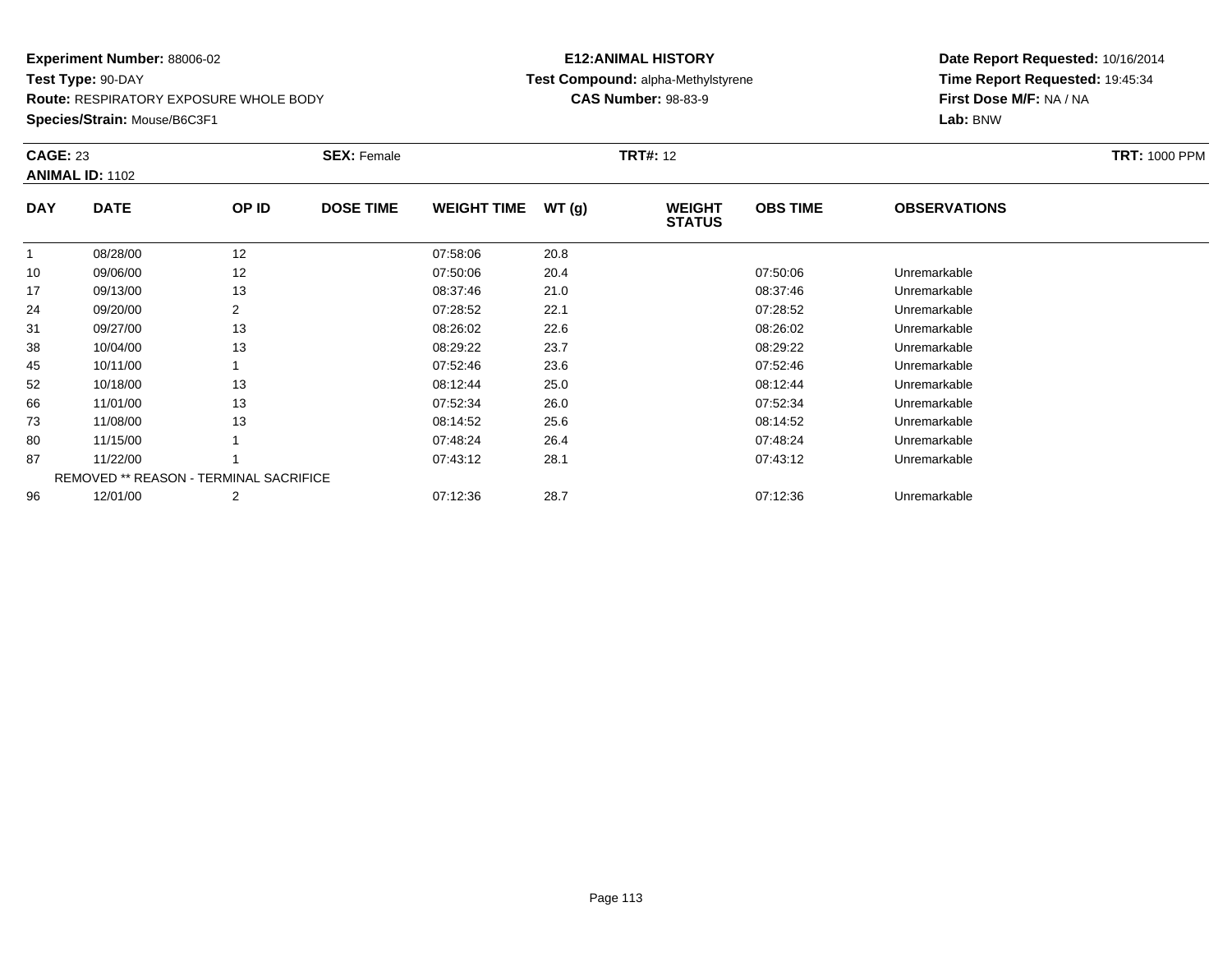**Route:** RESPIRATORY EXPOSURE WHOLE BODY

**Species/Strain:** Mouse/B6C3F1

# **E12:ANIMAL HISTORYTest Compound:** alpha-Methylstyrene

**CAS Number:** 98-83-9

|            | <b>CAGE: 23</b><br><b>ANIMAL ID: 1103</b>     |                | <b>SEX: Female</b> |                    |       | <b>TRT#: 12</b>                |                 | <b>TRT: 1000 PPM</b> |  |
|------------|-----------------------------------------------|----------------|--------------------|--------------------|-------|--------------------------------|-----------------|----------------------|--|
| <b>DAY</b> | <b>DATE</b>                                   | OP ID          | <b>DOSE TIME</b>   | <b>WEIGHT TIME</b> | WT(g) | <b>WEIGHT</b><br><b>STATUS</b> | <b>OBS TIME</b> | <b>OBSERVATIONS</b>  |  |
|            | 08/28/00                                      | 12             |                    | 07:58:06           | 19.7  |                                |                 |                      |  |
| 10         | 09/06/00                                      | 12             |                    | 07:50:06           | 20.2  |                                | 07:50:06        | Unremarkable         |  |
| 17         | 09/13/00                                      | 13             |                    | 08:37:46           | 20.4  |                                | 08:37:46        | Unremarkable         |  |
| 24         | 09/20/00                                      | 2              |                    | 07:28:52           | 21.9  |                                | 07:28:52        | Unremarkable         |  |
| 31         | 09/27/00                                      | 13             |                    | 08:26:02           | 22.7  |                                | 08:26:02        | Unremarkable         |  |
| 38         | 10/04/00                                      | 13             |                    | 08:29:22           | 23.5  |                                | 08:29:22        | Unremarkable         |  |
| 45         | 10/11/00                                      |                |                    | 07:52:46           | 24.4  |                                | 07:52:46        | Unremarkable         |  |
| 52         | 10/18/00                                      | 13             |                    | 08:12:44           | 23.9  |                                | 08:12:44        | Unremarkable         |  |
| 66         | 11/01/00                                      | 13             |                    | 07:52:34           | 26.0  |                                | 07:52:34        | Unremarkable         |  |
| 73         | 11/08/00                                      | 13             |                    | 08:14:52           | 25.7  |                                | 08:14:52        | Unremarkable         |  |
| 80         | 11/15/00                                      |                |                    | 07:48:24           | 27.0  |                                | 07:48:24        | Unremarkable         |  |
| 87         | 11/22/00                                      |                |                    | 07:43:12           | 27.8  |                                | 07:43:12        | Unremarkable         |  |
|            | <b>REMOVED ** REASON - TERMINAL SACRIFICE</b> |                |                    |                    |       |                                |                 |                      |  |
| 96         | 12/01/00                                      | $\overline{2}$ |                    | 07:12:36           | 28.9  |                                | 07:12:36        | Unremarkable         |  |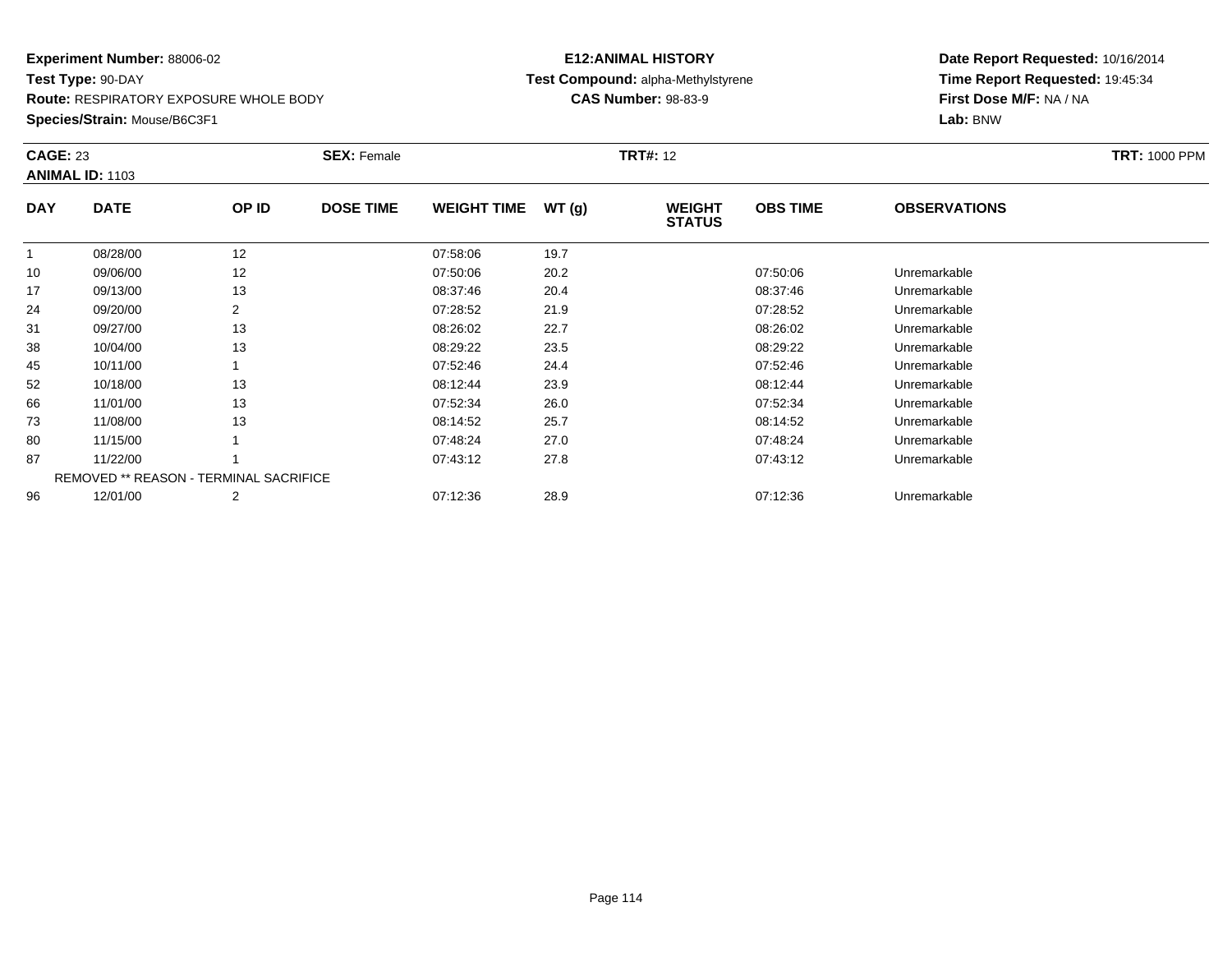|                                                                 | <b>Experiment Number: 88006-02</b><br>Test Type: 90-DAY<br><b>Route: RESPIRATORY EXPOSURE WHOLE BODY</b><br>Species/Strain: Mouse/B6C3F1 |       |                  |                      |                 | <b>E12: ANIMAL HISTORY</b><br>Test Compound: alpha-Methylstyrene<br><b>CAS Number: 98-83-9</b> | Date Report Requested: 10/16/2014<br>Time Report Requested: 19:45:34<br>First Dose M/F: NA / NA<br>Lab: BNW |                     |
|-----------------------------------------------------------------|------------------------------------------------------------------------------------------------------------------------------------------|-------|------------------|----------------------|-----------------|------------------------------------------------------------------------------------------------|-------------------------------------------------------------------------------------------------------------|---------------------|
| <b>CAGE: 23</b><br><b>SEX: Female</b><br><b>ANIMAL ID: 1104</b> |                                                                                                                                          |       |                  |                      | <b>TRT#: 12</b> | <b>TRT: 1000 PPM</b>                                                                           |                                                                                                             |                     |
| <b>DAY</b>                                                      | <b>DATE</b>                                                                                                                              | OP ID | <b>DOSE TIME</b> | <b>WEIGHT TIME</b>   | WT(q)           | <b>WEIGHT</b><br><b>STATUS</b>                                                                 | <b>OBS TIME</b>                                                                                             | <b>OBSERVATIONS</b> |
| 3                                                               | 08/28/00<br>REMOVED ** REASON - NATURAL DEATH<br>08/30/00                                                                                | 12    |                  | 07:58:06<br>06:15:22 | 19.3<br>16.2    |                                                                                                | 06:15:22                                                                                                    | Unremarkable        |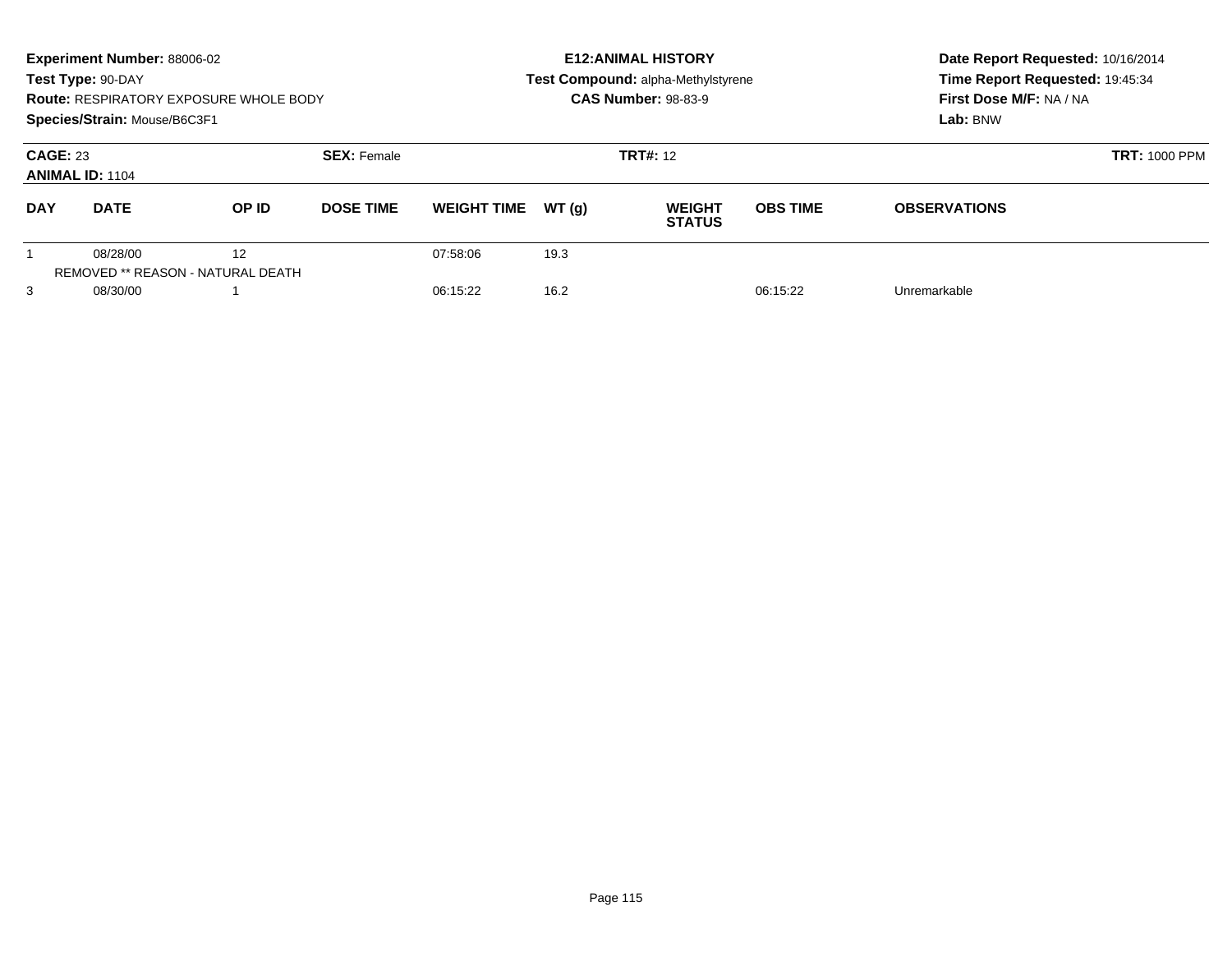**Route:** RESPIRATORY EXPOSURE WHOLE BODY

**Species/Strain:** Mouse/B6C3F1

# **E12:ANIMAL HISTORYTest Compound:** alpha-Methylstyrene

**CAS Number:** 98-83-9

|            | <b>CAGE: 23</b><br><b>ANIMAL ID: 1105</b>     |       | <b>SEX: Female</b> |                    |       | <b>TRT#: 12</b>                | <b>TRT: 1000 PPM</b> |                     |  |
|------------|-----------------------------------------------|-------|--------------------|--------------------|-------|--------------------------------|----------------------|---------------------|--|
| <b>DAY</b> | <b>DATE</b>                                   | OP ID | <b>DOSE TIME</b>   | <b>WEIGHT TIME</b> | WT(g) | <b>WEIGHT</b><br><b>STATUS</b> | <b>OBS TIME</b>      | <b>OBSERVATIONS</b> |  |
|            | 08/28/00                                      | 12    |                    | 07:58:06           | 20.4  |                                |                      |                     |  |
| 10         | 09/06/00                                      | 12    |                    | 07:50:06           | 19.4  |                                | 07:50:06             | Unremarkable        |  |
| 17         | 09/13/00                                      | 13    |                    | 08:37:46           | 21.1  |                                | 08:37:46             | Unremarkable        |  |
| 24         | 09/20/00                                      | 2     |                    | 07:28:52           | 21.7  |                                | 07:28:52             | Unremarkable        |  |
| 31         | 09/27/00                                      | 13    |                    | 08:26:02           | 21.2  |                                | 08:26:02             | Unremarkable        |  |
| 38         | 10/04/00                                      | 13    |                    | 08:29:22           | 22.7  |                                | 08:29:22             | Unremarkable        |  |
| 45         | 10/11/00                                      |       |                    | 07:52:46           | 22.9  |                                | 07:52:46             | Unremarkable        |  |
| 52         | 10/18/00                                      | 13    |                    | 08:12:44           | 23.5  |                                | 08:12:44             | Unremarkable        |  |
| 66         | 11/01/00                                      | 13    |                    | 07:52:34           | 24.4  |                                | 07:52:34             | Unremarkable        |  |
| 73         | 11/08/00                                      | 13    |                    | 08:14:52           | 25.2  |                                | 08:14:52             | Unremarkable        |  |
| 80         | 11/15/00                                      |       |                    | 07:48:24           | 25.7  |                                | 07:48:24             | Unremarkable        |  |
| 87         | 11/22/00                                      |       |                    | 07:43:12           | 25.9  |                                | 07:43:12             | Unremarkable        |  |
|            | <b>REMOVED ** REASON - TERMINAL SACRIFICE</b> |       |                    |                    |       |                                |                      |                     |  |
| 96         | 12/01/00                                      | 2     |                    | 07:12:36           | 27.9  |                                | 07:12:36             | Unremarkable        |  |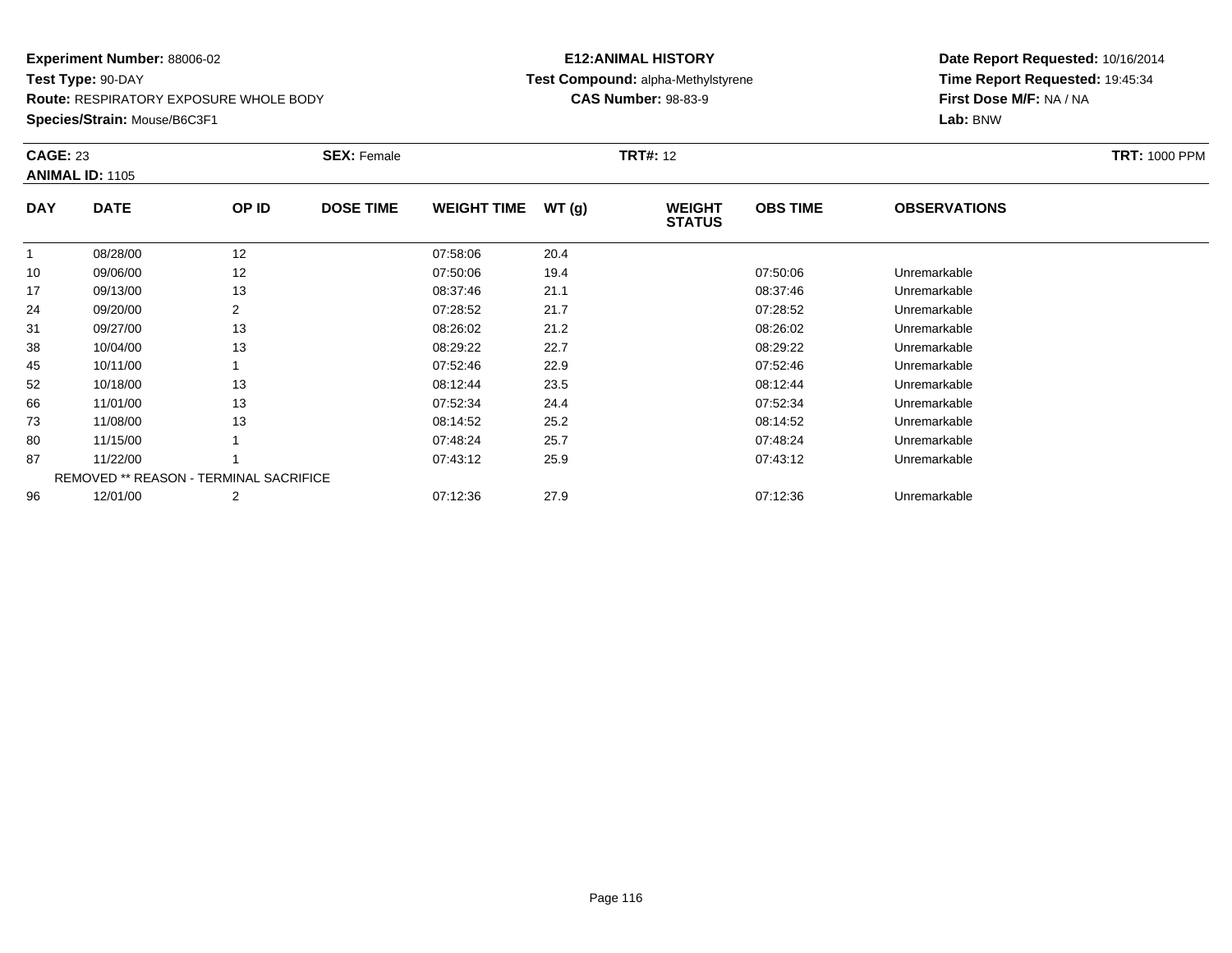**Route:** RESPIRATORY EXPOSURE WHOLE BODY

**Species/Strain:** Mouse/B6C3F1

#### **E12:ANIMAL HISTORY Test Compound:** alpha-Methylstyrene**CAS Number:** 98-83-9

|            | <b>CAGE: 24</b><br><b>ANIMAL ID: 1106</b> |       | <b>SEX: Female</b> |                    |       | <b>TRT#: 12</b>                | <b>TRT: 1000 PPM</b> |                     |  |
|------------|-------------------------------------------|-------|--------------------|--------------------|-------|--------------------------------|----------------------|---------------------|--|
| <b>DAY</b> | <b>DATE</b>                               | OP ID | <b>DOSE TIME</b>   | <b>WEIGHT TIME</b> | WT(g) | <b>WEIGHT</b><br><b>STATUS</b> | <b>OBS TIME</b>      | <b>OBSERVATIONS</b> |  |
|            | 08/28/00                                  | 12    |                    | 07:59:36           | 18.8  |                                |                      |                     |  |
| 10         | 09/06/00                                  | 12    |                    | 07:50:52           | 18.8  |                                | 07:50:52             | Unremarkable        |  |
| 17         | 09/13/00                                  | 13    |                    | 08:38:58           | 20.4  |                                | 08:38:58             | Unremarkable        |  |
| 24         | 09/20/00                                  | 2     |                    | 07:29:44           | 21.2  |                                | 07:29:44             | Unremarkable        |  |
| 31         | 09/27/00                                  | 13    |                    | 08:30:40           | 21.1  |                                | 08:30:40             | Unremarkable        |  |
| 38         | 10/04/00                                  | 13    |                    | 08:30:24           | 22.1  |                                | 08:30:24             | Unremarkable        |  |
| 45         | 10/11/00                                  |       |                    | 07:53:54           | 21.8  |                                | 07:53:54             | Unremarkable        |  |
| 52         | 10/18/00                                  | 13    |                    | 08:13:36           | 23.0  |                                | 08:13:36             | Unremarkable        |  |
| 66         | 11/01/00                                  | 13    |                    | 07:53:26           | 24.0  |                                | 07:53:26             | Unremarkable        |  |
| 73         | 11/08/00                                  | 13    |                    | 08:16:00           | 23.9  |                                | 08:16:00             | Unremarkable        |  |
| 80         | 11/15/00                                  |       |                    | 07:49:52           | 25.2  |                                | 07:49:52             | Unremarkable        |  |
| 87         | 11/22/00                                  |       |                    | 07:44:54           | 26.1  |                                | 07:44:54             | Unremarkable        |  |
|            | REMOVED ** REASON - TERMINAL SACRIFICE    |       |                    |                    |       |                                |                      |                     |  |
| 96         | 12/01/00                                  | 2     |                    | 07:15:18           | 26.9  |                                | 07:15:18             | Unremarkable        |  |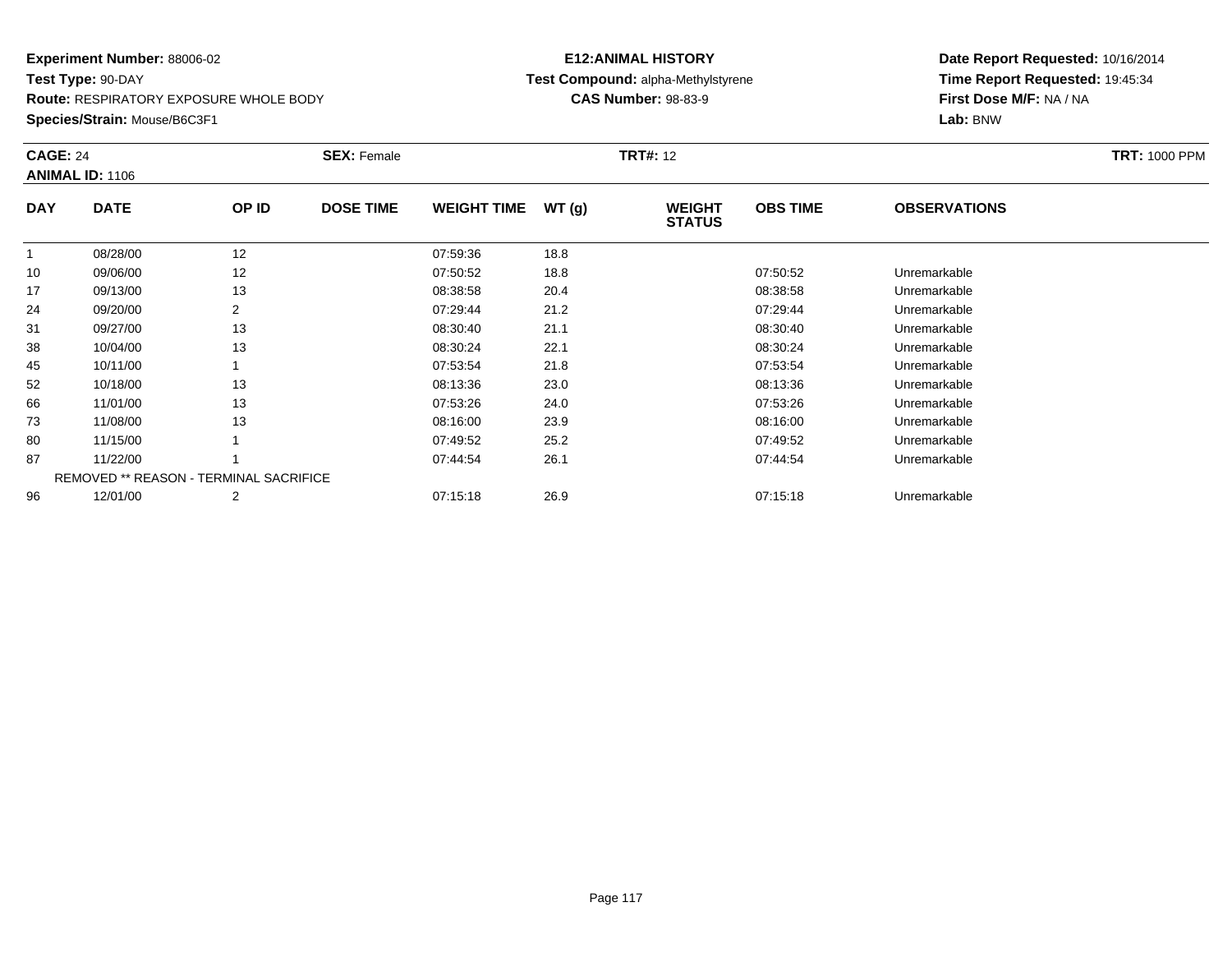**Route:** RESPIRATORY EXPOSURE WHOLE BODY

**Species/Strain:** Mouse/B6C3F1

#### **E12:ANIMAL HISTORY Test Compound:** alpha-Methylstyrene**CAS Number:** 98-83-9

|            | <b>CAGE: 24</b><br><b>ANIMAL ID: 1107</b> |                                               | <b>SEX: Female</b> |                    |       | <b>TRT#: 12</b>                |                 | <b>TRT: 1000 PPM</b> |  |
|------------|-------------------------------------------|-----------------------------------------------|--------------------|--------------------|-------|--------------------------------|-----------------|----------------------|--|
| <b>DAY</b> | <b>DATE</b>                               | OP ID                                         | <b>DOSE TIME</b>   | <b>WEIGHT TIME</b> | WT(g) | <b>WEIGHT</b><br><b>STATUS</b> | <b>OBS TIME</b> | <b>OBSERVATIONS</b>  |  |
|            | 08/28/00                                  | 12                                            |                    | 07:59:36           | 20.1  |                                |                 |                      |  |
| 10         | 09/06/00                                  | 12                                            |                    | 07:50:52           | 19.3  |                                | 07:50:52        | Unremarkable         |  |
| 17         | 09/13/00                                  | 13                                            |                    | 08:38:58           | 22.1  |                                | 08:38:58        | Unremarkable         |  |
| 24         | 09/20/00                                  | 2                                             |                    | 07:29:44           | 22.9  |                                | 07:29:44        | Unremarkable         |  |
| 31         | 09/27/00                                  | 13                                            |                    | 08:30:40           | 23.6  |                                | 08:30:40        | Unremarkable         |  |
| 38         | 10/04/00                                  | 13                                            |                    | 08:30:24           | 24.1  |                                | 08:30:24        | Unremarkable         |  |
| 45         | 10/11/00                                  |                                               |                    | 07:53:54           | 25.9  |                                | 07:53:54        | Unremarkable         |  |
| 52         | 10/18/00                                  | 13                                            |                    | 08:13:36           | 26.2  |                                | 08:13:36        | Unremarkable         |  |
| 66         | 11/01/00                                  | 13                                            |                    | 07:53:26           | 28.5  |                                | 07:53:26        | Unremarkable         |  |
| 73         | 11/08/00                                  | 13                                            |                    | 08:16:00           | 30.1  |                                | 08:16:00        | Unremarkable         |  |
| 80         | 11/15/00                                  |                                               |                    | 07:49:52           | 28.7  |                                | 07:49:52        | Unremarkable         |  |
| 87         | 11/22/00                                  |                                               |                    | 07:44:54           | 29.6  |                                | 07:44:54        | Unremarkable         |  |
|            |                                           | <b>REMOVED ** REASON - TERMINAL SACRIFICE</b> |                    |                    |       |                                |                 |                      |  |
| 96         | 12/01/00                                  | $\overline{2}$                                |                    | 07:15:18           | 30.1  |                                | 07:15:18        | Unremarkable         |  |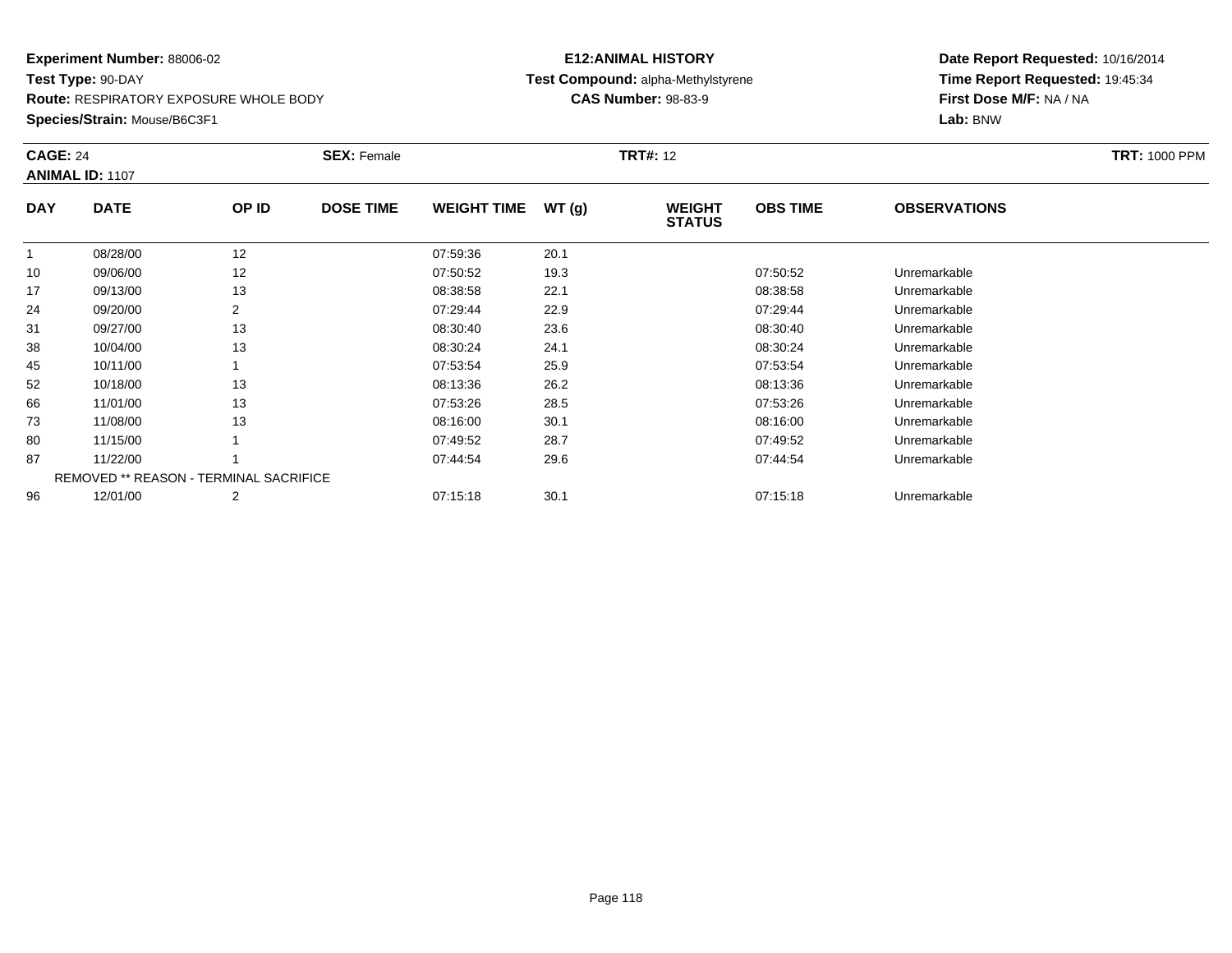**Route:** RESPIRATORY EXPOSURE WHOLE BODY

**Species/Strain:** Mouse/B6C3F1

#### **E12:ANIMAL HISTORY Test Compound:** alpha-Methylstyrene**CAS Number:** 98-83-9

|            | <b>CAGE: 24</b><br><b>ANIMAL ID: 1108</b>     |       | <b>SEX: Female</b> |                    |       | <b>TRT#: 12</b>                | <b>TRT: 1000 PPM</b> |                     |  |
|------------|-----------------------------------------------|-------|--------------------|--------------------|-------|--------------------------------|----------------------|---------------------|--|
| <b>DAY</b> | <b>DATE</b>                                   | OP ID | <b>DOSE TIME</b>   | <b>WEIGHT TIME</b> | WT(g) | <b>WEIGHT</b><br><b>STATUS</b> | <b>OBS TIME</b>      | <b>OBSERVATIONS</b> |  |
|            | 08/28/00                                      | 12    |                    | 07:59:36           | 20.3  |                                |                      |                     |  |
| 10         | 09/06/00                                      | 12    |                    | 07:50:52           | 20.4  |                                | 07:50:52             | Unremarkable        |  |
| 17         | 09/13/00                                      | 13    |                    | 08:38:58           | 20.8  |                                | 08:38:58             | Unremarkable        |  |
| 24         | 09/20/00                                      | 2     |                    | 07:29:44           | 22.2  |                                | 07:29:44             | Unremarkable        |  |
| 31         | 09/27/00                                      | 13    |                    | 08:30:40           | 22.2  |                                | 08:30:40             | Unremarkable        |  |
| 38         | 10/04/00                                      | 13    |                    | 08:30:24           | 22.1  |                                | 08:30:24             | Unremarkable        |  |
| 45         | 10/11/00                                      |       |                    | 07:53:54           | 23.4  |                                | 07:53:54             | Unremarkable        |  |
| 52         | 10/18/00                                      | 13    |                    | 08:13:36           | 23.3  |                                | 08:13:36             | Unremarkable        |  |
| 66         | 11/01/00                                      | 13    |                    | 07:53:26           | 24.3  |                                | 07:53:26             | Unremarkable        |  |
| 73         | 11/08/00                                      | 13    |                    | 08:16:00           | 25.9  |                                | 08:16:00             | Unremarkable        |  |
| 80         | 11/15/00                                      |       |                    | 07:49:52           | 25.3  |                                | 07:49:52             | Unremarkable        |  |
| 87         | 11/22/00                                      |       |                    | 07:44:54           | 26.9  |                                | 07:44:54             | Unremarkable        |  |
|            | <b>REMOVED ** REASON - TERMINAL SACRIFICE</b> |       |                    |                    |       |                                |                      |                     |  |
| 96         | 12/01/00                                      | 2     |                    | 07:15:18           | 26.8  |                                | 07:15:18             | Unremarkable        |  |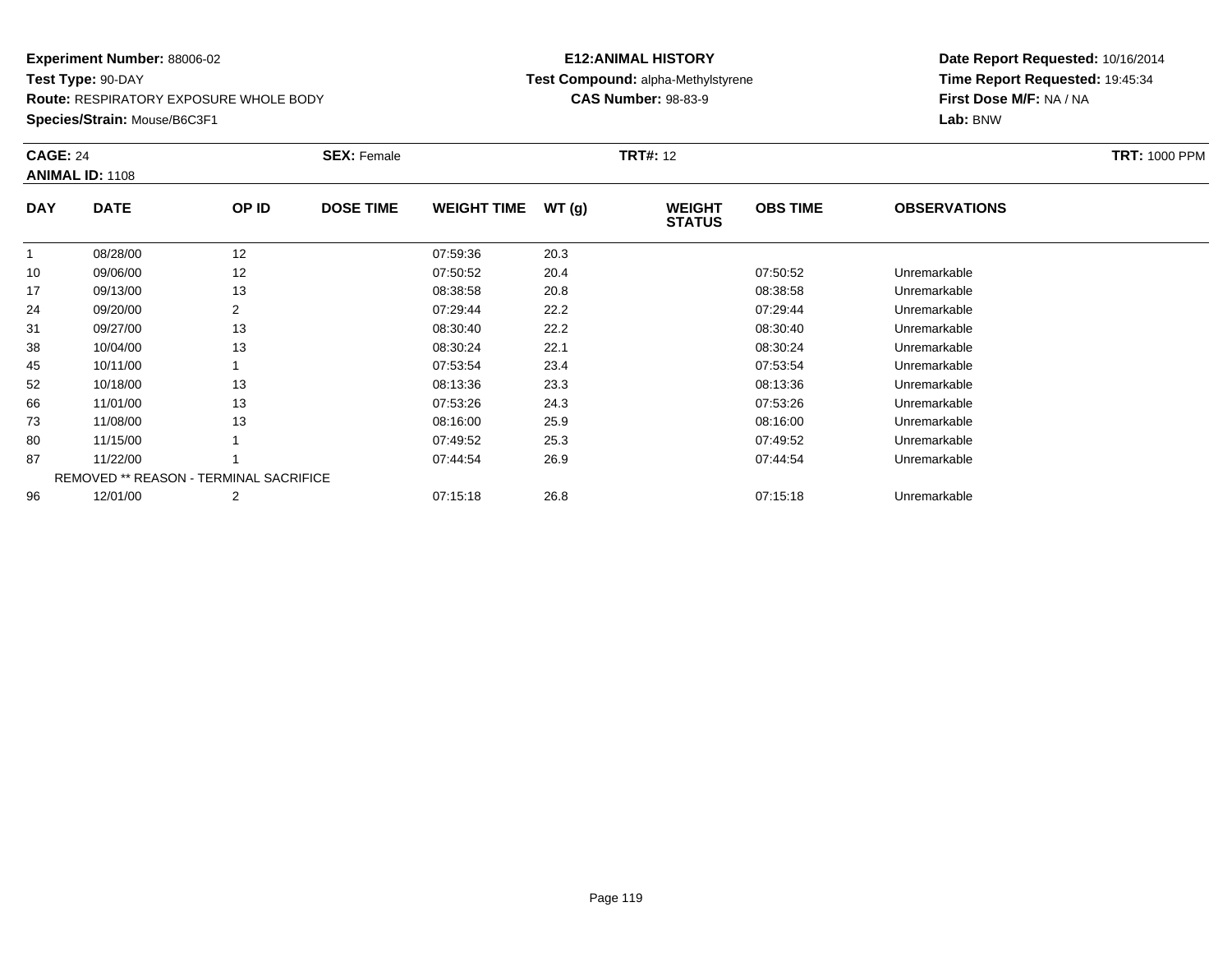**Route:** RESPIRATORY EXPOSURE WHOLE BODY

**Species/Strain:** Mouse/B6C3F1

# **E12:ANIMAL HISTORYTest Compound:** alpha-Methylstyrene

**CAS Number:** 98-83-9

|            | <b>CAGE: 24</b><br><b>ANIMAL ID: 1109</b>     |       | <b>SEX: Female</b> |                    |       | <b>TRT#: 12</b>                | <b>TRT: 1000 PPM</b> |                     |  |
|------------|-----------------------------------------------|-------|--------------------|--------------------|-------|--------------------------------|----------------------|---------------------|--|
| <b>DAY</b> | <b>DATE</b>                                   | OP ID | <b>DOSE TIME</b>   | <b>WEIGHT TIME</b> | WT(g) | <b>WEIGHT</b><br><b>STATUS</b> | <b>OBS TIME</b>      | <b>OBSERVATIONS</b> |  |
|            | 08/28/00                                      | 12    |                    | 07:59:36           | 17.3  |                                |                      |                     |  |
| 10         | 09/06/00                                      | 12    |                    | 07:50:52           | 18.0  |                                | 07:50:52             | Unremarkable        |  |
| 17         | 09/13/00                                      | 13    |                    | 08:38:58           | 19.4  |                                | 08:38:58             | Unremarkable        |  |
| 24         | 09/20/00                                      |       |                    | 07:29:44           | 20.0  |                                | 07:29:44             | Unremarkable        |  |
| 31         | 09/27/00                                      | 13    |                    | 08:30:40           | 20.3  |                                | 08:30:40             | Unremarkable        |  |
| 38         | 10/04/00                                      | 13    |                    | 08:30:24           | 21.3  |                                | 08:30:24             | Unremarkable        |  |
| 45         | 10/11/00                                      |       |                    | 07:53:54           | 21.7  |                                | 07:53:54             | Unremarkable        |  |
| 52         | 10/18/00                                      | 13    |                    | 08:13:36           | 21.3  |                                | 08:13:36             | Unremarkable        |  |
| 66         | 11/01/00                                      | 13    |                    | 07:53:26           | 23.3  |                                | 07:53:26             | Unremarkable        |  |
| 73         | 11/08/00                                      | 13    |                    | 08:16:00           | 22.5  |                                | 08:16:00             | Unremarkable        |  |
| 80         | 11/15/00                                      |       |                    | 07:49:52           | 23.9  |                                | 07:49:52             | Unremarkable        |  |
| 87         | 11/22/00                                      |       |                    | 07:44:54           | 24.2  |                                | 07:44:54             | Unremarkable        |  |
|            | <b>REMOVED ** REASON - TERMINAL SACRIFICE</b> |       |                    |                    |       |                                |                      |                     |  |
| 96         | 12/01/00                                      | 2     |                    | 07:15:18           | 23.4  |                                | 07:15:18             | Unremarkable        |  |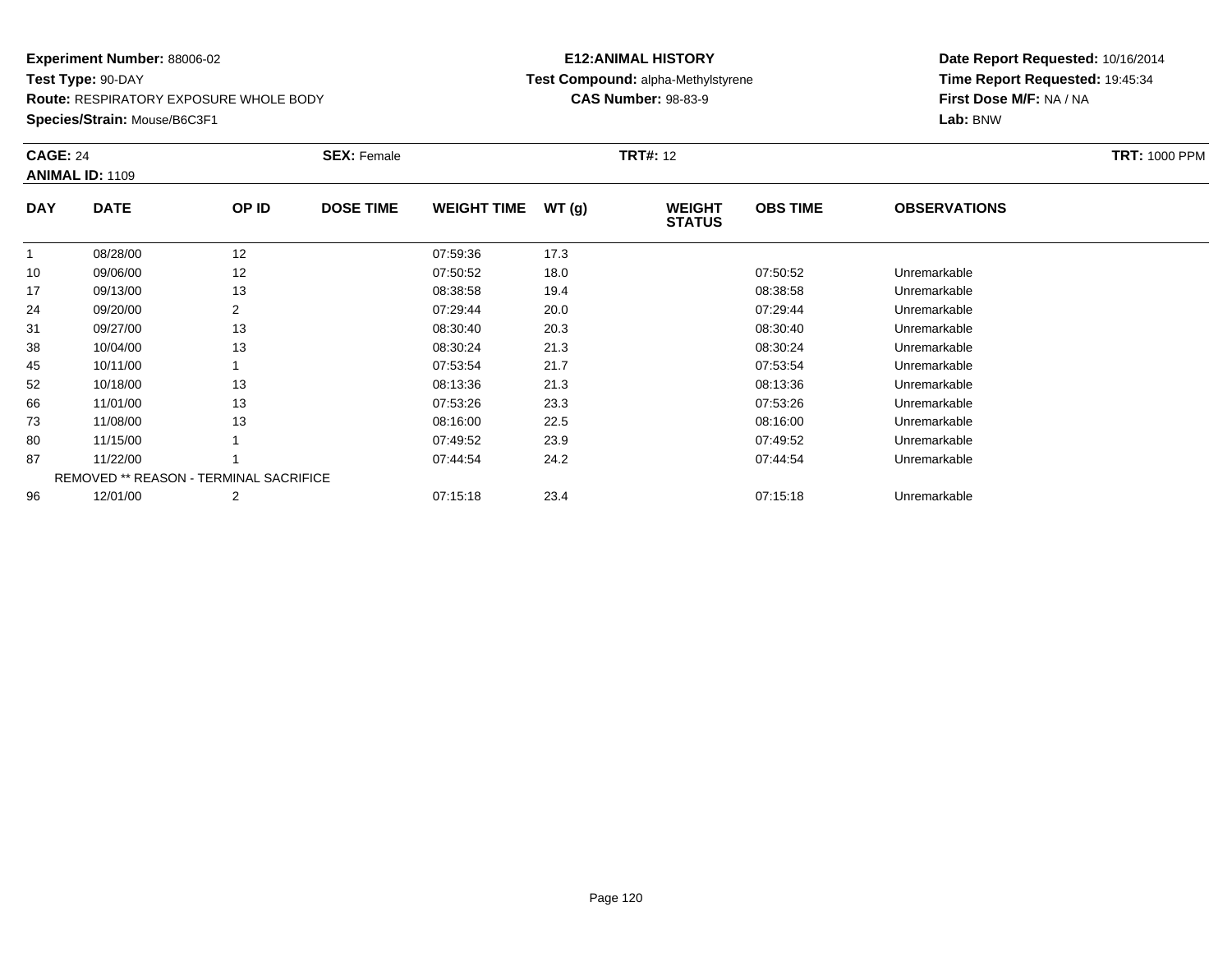**Route:** RESPIRATORY EXPOSURE WHOLE BODY

**Species/Strain:** Mouse/B6C3F1

# **E12:ANIMAL HISTORYTest Compound:** alpha-Methylstyrene

**CAS Number:** 98-83-9

| <b>CAGE: 24</b><br><b>ANIMAL ID: 1110</b> |                                               |       | <b>SEX: Female</b> | <b>TRT#: 12</b>    |       |                                |                 |                     | <b>TRT: 1000 PPM</b> |
|-------------------------------------------|-----------------------------------------------|-------|--------------------|--------------------|-------|--------------------------------|-----------------|---------------------|----------------------|
| <b>DAY</b>                                | <b>DATE</b>                                   | OP ID | <b>DOSE TIME</b>   | <b>WEIGHT TIME</b> | WT(g) | <b>WEIGHT</b><br><b>STATUS</b> | <b>OBS TIME</b> | <b>OBSERVATIONS</b> |                      |
|                                           | 08/28/00                                      | 12    |                    | 07:59:36           | 20.4  |                                |                 |                     |                      |
| 10                                        | 09/06/00                                      | 12    |                    | 07:50:52           | 19.8  |                                | 07:50:52        | Unremarkable        |                      |
| 17                                        | 09/13/00                                      | 13    |                    | 08:38:58           | 20.3  |                                | 08:38:58        | Unremarkable        |                      |
| 24                                        | 09/20/00                                      | 2     |                    | 07:29:44           | 21.5  |                                | 07:29:44        | Unremarkable        |                      |
| 31                                        | 09/27/00                                      | 13    |                    | 08:30:40           | 22.7  |                                | 08:30:40        | Unremarkable        |                      |
| 38                                        | 10/04/00                                      | 13    |                    | 08:30:24           | 22.3  |                                | 08:30:24        | Unremarkable        |                      |
| 45                                        | 10/11/00                                      |       |                    | 07:53:54           | 23.4  |                                | 07:53:54        | Unremarkable        |                      |
| 52                                        | 10/18/00                                      | 13    |                    | 08:13:36           | 24.8  |                                | 08:13:36        | Unremarkable        |                      |
| 66                                        | 11/01/00                                      | 13    |                    | 07:53:26           | 25.5  |                                | 07:53:26        | Unremarkable        |                      |
| 73                                        | 11/08/00                                      | 13    |                    | 08:16:00           | 26.2  |                                | 08:16:00        | Unremarkable        |                      |
| 80                                        | 11/15/00                                      |       |                    | 07:49:52           | 26.7  |                                | 07:49:52        | Unremarkable        |                      |
| 87                                        | 11/22/00                                      |       |                    | 07:44:54           | 26.4  |                                | 07:44:54        | Unremarkable        |                      |
|                                           | <b>REMOVED ** REASON - TERMINAL SACRIFICE</b> |       |                    |                    |       |                                |                 |                     |                      |
| 96                                        | 12/01/00                                      | 2     |                    | 07:15:18           | 28.7  |                                | 07:15:18        | Unremarkable        |                      |